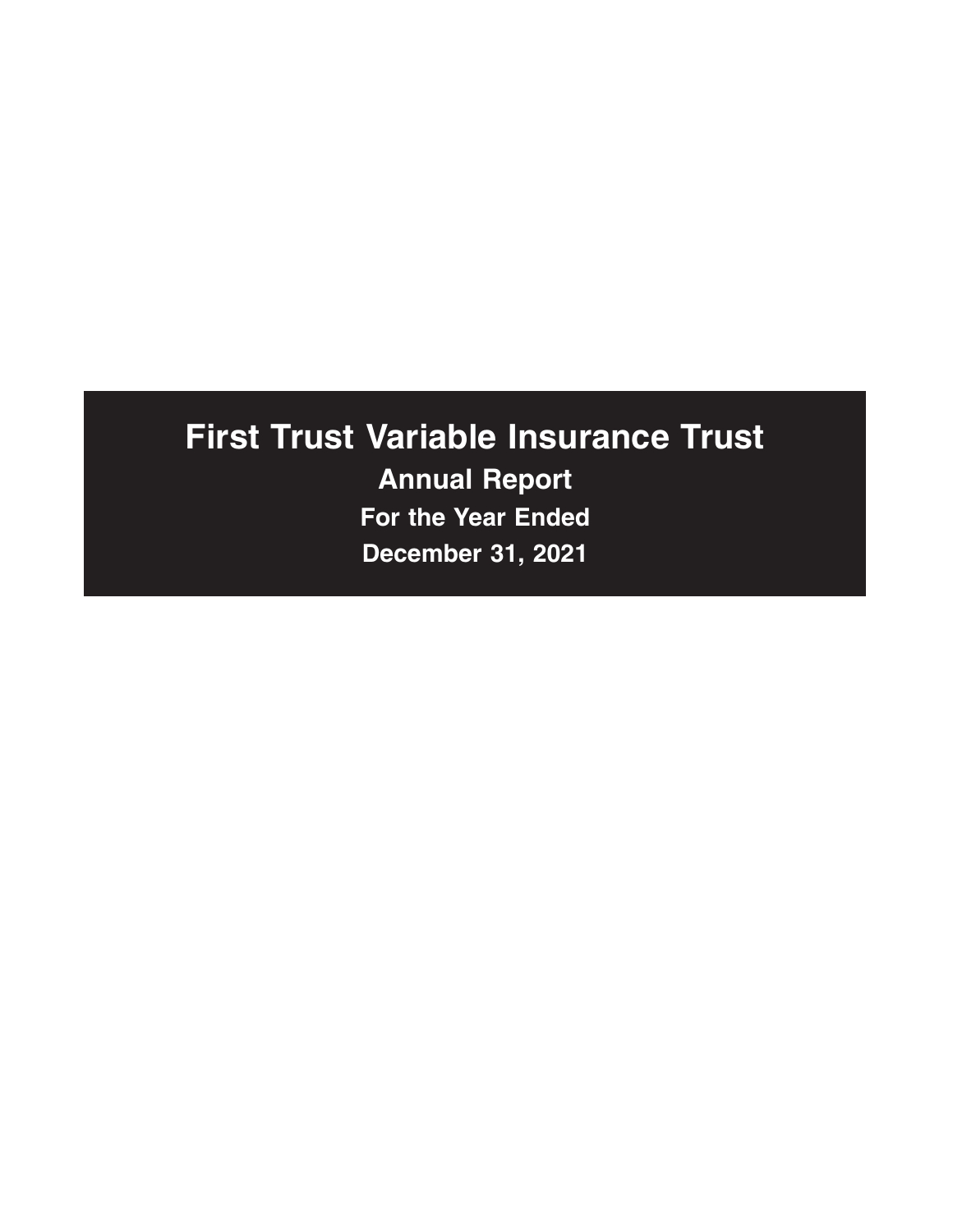## **First Trust Variable Insurance Trust Annual Report December 31, 2021**

|                          | 2   |
|--------------------------|-----|
|                          | 3   |
|                          | 21  |
| Portfolio of Investments |     |
|                          | 23  |
|                          | 41  |
|                          | 49  |
|                          | 50  |
|                          | 52  |
|                          | 54  |
|                          | 56  |
|                          | 58  |
|                          | 60  |
|                          | 70  |
|                          | 85  |
|                          | 86  |
|                          | -98 |
|                          | 100 |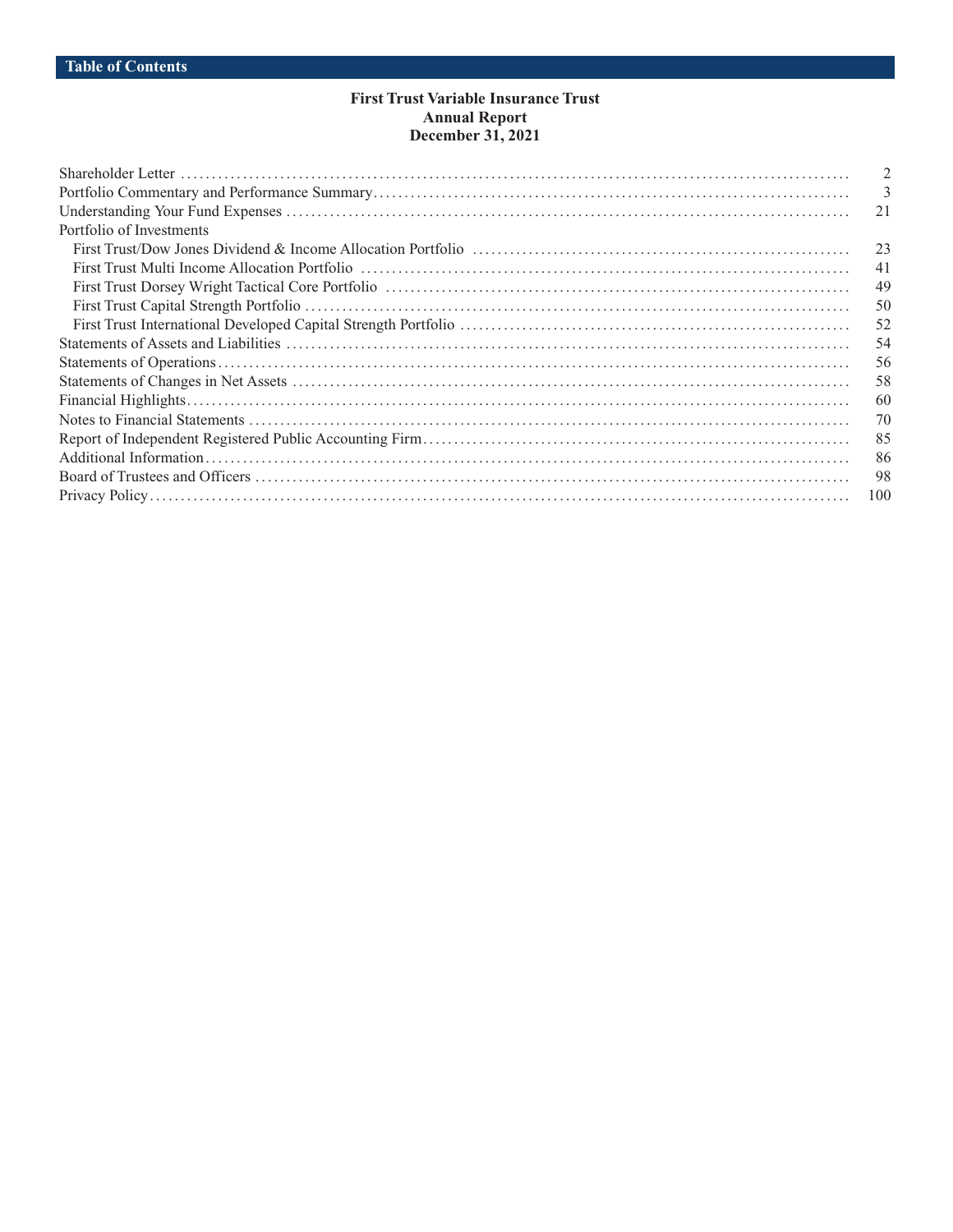#### **Caution Regarding Forward-Looking Statements**

This report contains certain forward-looking statements within the meaning of the Securities Act of 1933, as amended, and the Securities Exchange Act of 1934, as amended. Forward-looking statements include statements regarding the goals, beliefs, plans or current expectations of First Trust Advisors L.P. ("First Trust" or the "Advisor"), Energy Income Partners, LLC ("EIP" or the "Sub-Advisor"), and/or Stonebridge Advisors LLC ("Stonebridge" or the "Sub-Advisor") and their respective representatives, taking into account the information currently available to them. Forward-looking statements include all statements that do not relate solely to current or historical fact. For example, forward-looking statements include the use of words such as "anticipate," "estimate," "intend," "expect," "believe," "plan," "may," "should," "would" or other words that convey uncertainty of future events or outcomes.

Forward-looking statements involve known and unknown risks, uncertainties and other factors that may cause the actual results, performance or achievements of any series of First Trust Variable Insurance Trust (the "Trust") to be materially different from any future results, performance or achievements expressed or implied by the forward-looking statements. When evaluating the information included in this report, you are cautioned not to place undue reliance on these forward-looking statements, which reflect the judgment of the Advisor and/or Sub-Advisor and their respective representatives only as of the date hereof. We undertake no obligation to publicly revise or update these forward-looking statements to reflect events and circumstances that arise after the date hereof.

#### **Performance and Risk Disclosure**

There is no assurance that any series (individually called a "Fund" and collectively the "Funds") of the Trust will achieve its investment objectives. Each Fund is subject to market risk, which is the possibility that the market values of securities owned by the Fund will decline and that the value of the Fund's shares may therefore be less than what you paid for them. Accordingly, you can lose money by investing in a Fund. See "Risk Considerations" in the Additional Information section of this report for a discussion of certain other risks of investing in the Funds.

Performance data quoted represents past performance, which is no guarantee of future results, and current performance may be lower or higher than the figures shown. For the most recent month-end performance figures, please visit [www.ftportfolios.com](http://www.ftportfolios.com) or speak with your financial advisor. Investment returns and net asset value will fluctuate and Fund shares, when sold, may be worth more or less than their original cost.

The Advisor may also periodically provide additional information on Fund performance on each Fund's web page at [www.ftportfolios.com.](http://www.ftportfolios.com)

#### **How to Read This Report**

This report contains information that may help you evaluate your investment. It includes details about each Fund and presents data and analysis that provide insight into each Fund's performance.

By reading the portfolio commentary by the portfolio management team of each Fund, you may obtain an understanding of how the market environment affected each Fund's performance. The statistical information that follows may help you understand each Fund's performance compared to that of relevant market benchmarks.

It is important to keep in mind that the opinions expressed by personnel of the Advisor and/or Sub-Advisors are just that: informed opinions. They should not be considered to be promises or advice. The opinions, like the statistics, cover the period through the date on the cover of this report. The material risks of investing in each Fund are spelled out in the prospectus, the statement of additional information, this report and other Fund regulatory filings.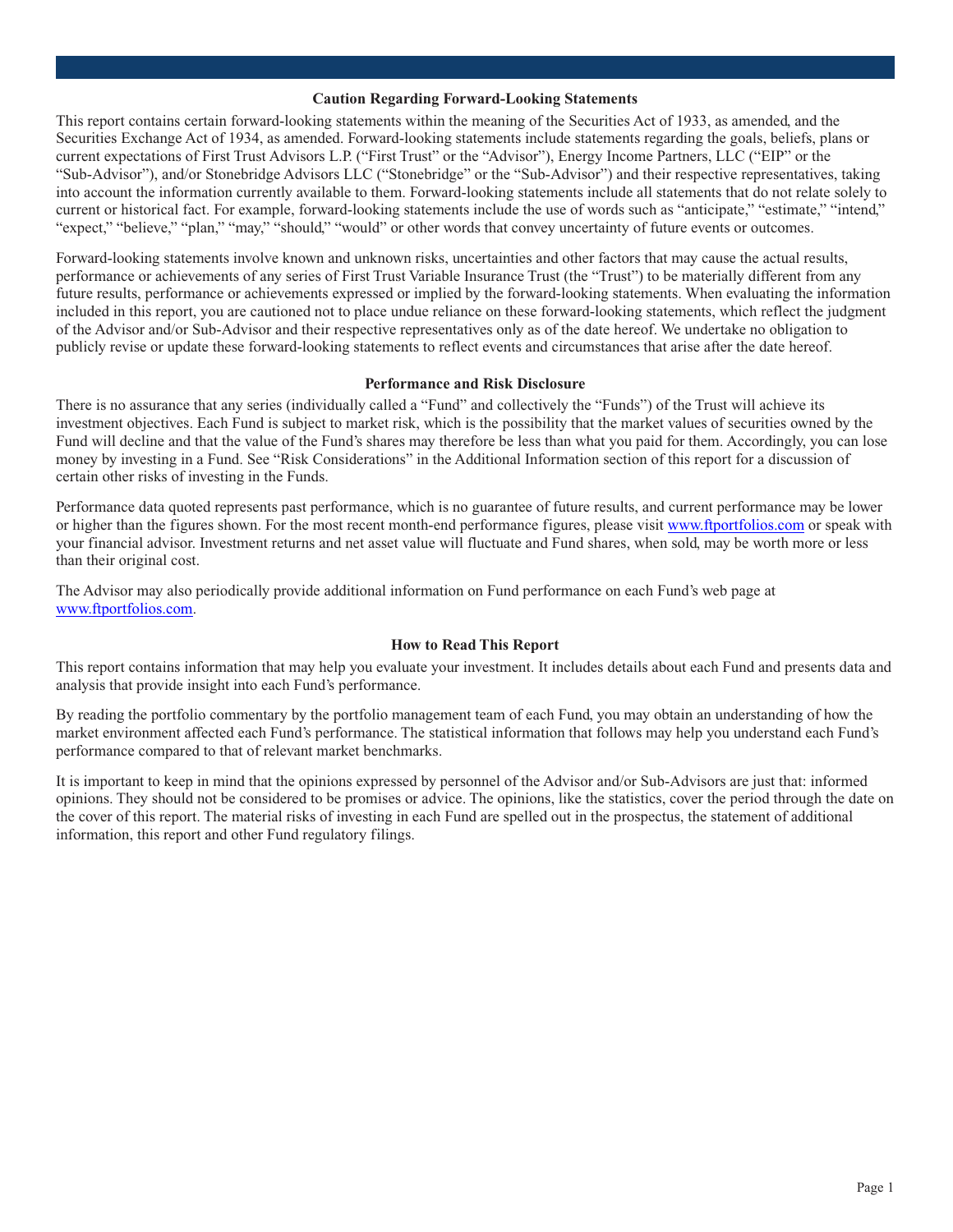#### **First Trust Variable Insurance Trust Annual Letter from the Chairman and CEO December 31, 2021**

<span id="page-3-0"></span>First Trust is pleased to provide you with the annual report for the First Trust Variable Insurance Trust (the "Funds"), which contains detailed information about the Funds for the twelve months ended December 31, 2021.

Being that this is a year-end review, I would like to touch on the state of the business climate and securities markets in the U.S. The two biggest stories in 2021 were clearly the ongoing fight against the coronavirus ("COVID-19") pandemic and the surge in the rate of inflation, which I believe is a byproduct of that fight. The COVID-19 pandemic is closing in on its second anniversary and it continues to curb economic activity in the U.S. and abroad. It is nearly as challenging today as it was at its peak in 2020.

The emergence of the Omicron variant in the latter half of 2021 was particularly disappointing because we had been making some inroads into fully reopening the U.S. economy until its arrival. Americans were dining out. Airline travel was picking up and people were even taking cruises again. We have learned that the Omicron variant, while seemingly not as dangerous as its predecessor, the Delta variant, at least in terms of the number of deaths to date, is still extremely contagious, especially for those individuals who have not been vaccinated. The U.S. federal government has funneled trillions of dollars of stimulus and subsidies into the financial system to mitigate the economic fallout from the pandemic. That level of support is unprecedented and has likely fueled much of the surge in inflation, as measured by the Consumer Price Index ("CPI"). The standard definition for inflation is "too many dollars chasing too few goods." The explosion of the U.S. money supply has easily overwhelmed the volume of goods available to consumers. Global supply chain bottlenecks, including the backlog of container ships at ports in Southern California, have also contributed to the shortages of goods. In December 2021, the trailing 12-month rate on the CPI was 7.0%, up from 1.4% last December, according to the U.S. Bureau of Labor Statistics. The last time inflation was this elevated was in 1982.

Since the onset of COVID-19, companies and millions of employees have scrambled to adapt to the new normal of working remotely, typically from home. What an amazing thing to watch. While opinions may vary, it has become evident that the workplace culture has probably changed forever. According to *Barron's* magazine, we should look for more of a hybrid arrangement moving forward that would entail workers being at the office for three days a week and home for two. I do not believe that the stock and bond markets would have performed nearly as well over the past two years had U.S. businesses not overcome the adversity brought their way by COVID-19. Oh, and the trillions of dollars from the government. In 2021, the S&P 500<sup>®</sup> Index posted a total return of 28.71%, and that came on the heels of an 18.40% gain in 2020, according to Bloomberg. From 1926-2021 (a span of 96 years), the S&P 500® Index posted an average annual total return of 10.44%, according to Morningstar/Ibbotson Associates. Investors should relish these outsized returns. Bond investors have earned more modest total returns over the past two years. Bond returns were higher for most bond categories in 2020 due to the artificially depressed yield on the 10-Year Treasury Note ("T-Note"). The 10-Year T-Note yield trended higher in 2021, putting some pressure on bond prices. Expect the Federal Reserve to tighten monetary policy by raising short-term interest rates. It could begin as early as March 2022. While the markets could experience some near-term pain, I believe normalizing interest rates and bond yields will prove to be a healthy and necessary transition for the markets long-term.

Thank you for giving First Trust the opportunity to play a role in your financial future. We value our relationship with you and will report on the Funds again in six months.

Sincerely,

 $\mathcal{H} \mathcal{W}$ 

James A. Bowen Chairman of the Board of Trustees Chief Executive Officer of First Trust Advisors L.P.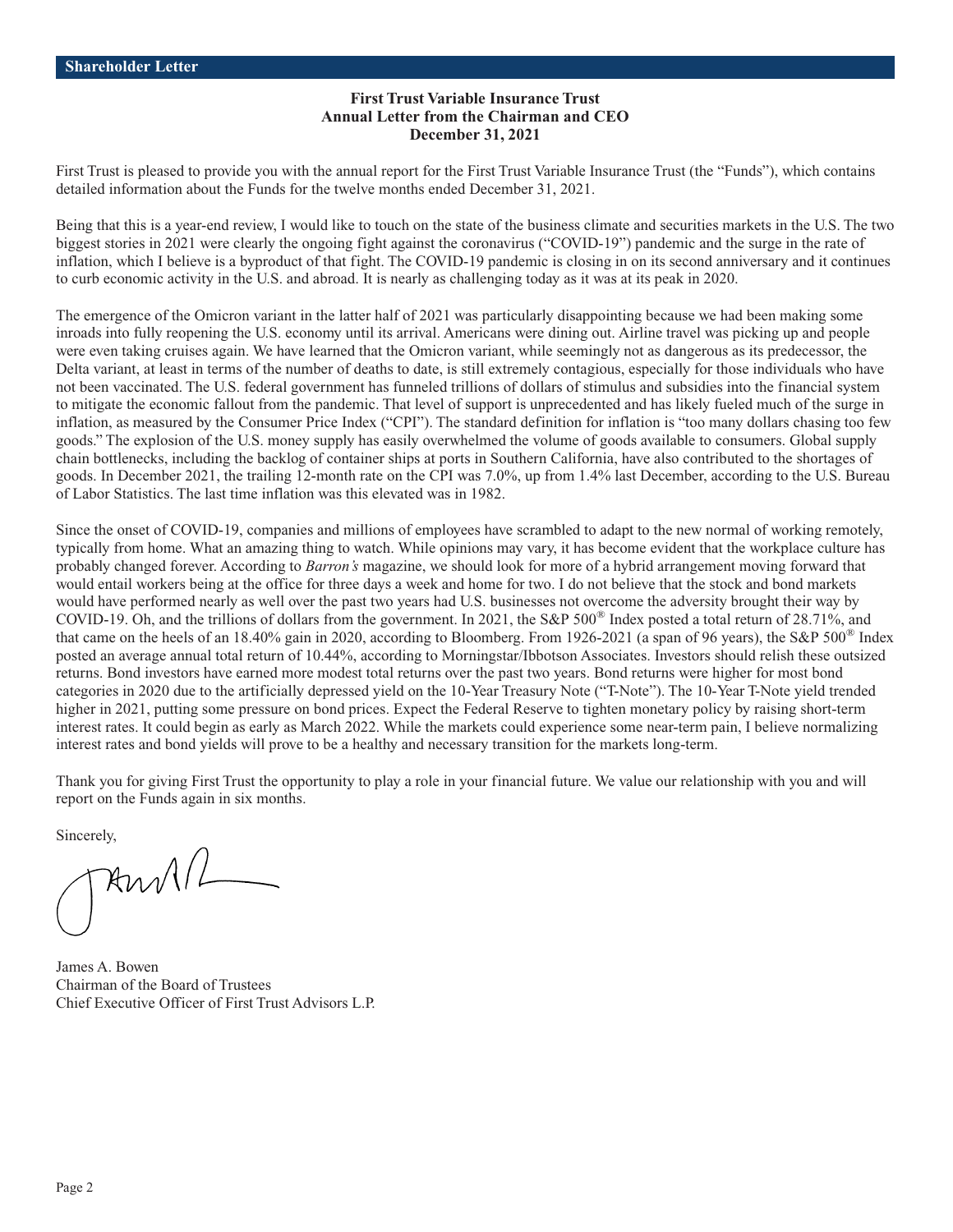## **First Trust/Dow Jones Dividend & Income Allocation Portfolio Annual Report December 31, 2021 (Unaudited)**

#### **Advisor**

<span id="page-4-0"></span>First Trust Advisors L.P. ("First Trust") is a registered investment advisor based in Wheaton, IL and is the investment advisor to First Trust/Dow Jones Dividend & Income Allocation Portfolio (the "Fund"). In this capacity, First Trust is responsible for the selection and ongoing monitoring of the securities in the Fund's portfolio and certain other services necessary for the management of the Fund.

#### **Portfolio Management Team**

Daniel J. Lindquist, Chairman of the Investment Committee and Managing Director, First Trust David G. McGarel, Chief Investment Officer, Chief Operating Officer and Managing Director, First Trust Jon C. Erickson, Senior Vice President, First Trust Roger F. Testin, Senior Vice President, First Trust Todd Larson, Senior Vice President, First Trust Chris A. Peterson, Senior Vice President, First Trust Eric Maisel, Senior Vice President, First Trust

#### **First Trust/Dow Jones Dividend & Income Allocation Portfolio**

For the year ended December 31, 2021, the Fund's Class I Shares returned 12.25% versus 11.73% for the Blended Benchmark: 50% Russell 3000® Index and 50% Bloomberg U.S Corporate Investment-Grade Index. As of December 31, 2021, the total investments for the Fund were allocated as follows: Equities, 58.1% and Fixed Income, 41.9%.

#### **Equities Commentary**

U.S. equities pushed higher in 2021 as the Russell 3000<sup>®</sup> Index returned 25.66%, outperforming the previous year's 20.89% return. Diminishing coronavirus ("COVID-19") fears, a dovish policy commitment on the part of the Federal Reserve (the "Fed"), and the passage of aggressive fiscal stimulus, raised economists' estimates for economic growth. U.S. equities rallied in the first quarter of 2021 propelling the Russell  $3000^\circ$  Index 6.35% higher by the end of March. All industries posted positive performance during the first quarter of 2021 with the Energy, Financials, and Basic Materials sectors at the top. U.S. equities continued their ascent in the second quarter of 2021, driven by an exceptionally strong first quarter earnings season and a resurgent macroeconomic backdrop in the wake of COVID-19. Dovish monetary policy largely continued to be a tailwind for stocks despite modest changes in messaging on the part of the Fed in response to rising inflation, which resulted in short-term volatility. By quarter's end, the Russell 3000® Index had earned investors a sizable 8.24% return. After gaining ground in July and August, U.S. equities experienced increased volatility late in the third quarter due to anxiety about potential Fed tapering of asset purchases and fears of financial contagion after the Chinese real estate firm Evergrande failed to make its U.S. dollar debt payments. The August payroll report, released in September 2021, was underwhelming with 235,000 jobs added to non-farm payrolls during the month. By quarter's end, the Russell 3000<sup>®</sup> Index returned -0.10%, producing the weakest quarter of 2021. During the fourth quarter, U.S. equities were headed back up as strong third quarter earnings, solid economic growth, and the passage of fiscal stimulus in the form of a trillion-dollar infrastructure bill lifted sentiment. Although the U.S. market did experience volatility in December 2021 due to worries that higher inflation would result in tighter Fed policy, equities eventually looked past the Fed's announced acceleration in asset purchase tapering. The Real Estate and Technology industries led the performance with Basic Materials, Consumer Staples, and Utilities following close behind, with all five industries posting a double-digit return for the fourth quarter. The Russell 3000® Index returned 9.28%, posting the best quarterly performance of 2021.

A portfolio factor attribution reveals the largest factor exposures were small size, value, and dividend yield. Dividend yield and value were the best performing factors in 2021, while momentum and size were the worst performing factors. Quality and low volatility performed in-line with the market. The equity portion of the Fund's portfolio was hindered by an overweight to small size factor exposure but benefited from dividend yield and value. These combined exposures contributed to the portfolio's in-line performance.

The equity portion of the Fund has a quarterly rebalance in early January, April, July, and October. The selection process is focused on identifying stocks exhibiting dividend strength, capital strength and price stability. This process resulted in overweight positions in the Financials, Industrials, and Basic Materials sectors, while the Technology and Health Care sectors were underweight.

The Industrials, Consumer Discretionary, Telecommunications, and Financials sectors had a positive total attribution effect (allocation effect combined with selection effect), while the Technology, Energy, and Basic Materials sectors had a negative effect. The Financials and Consumer Discretionary sectors had a positive allocation effect while the Technology, Industrials, and Energy sectors had a negative effect. The Industrials sector had a positive selection effect while the Financials sector had a negative effect. The equity portion of the Fund was hindered by a negative allocation effect but was countered by a positive selection effect.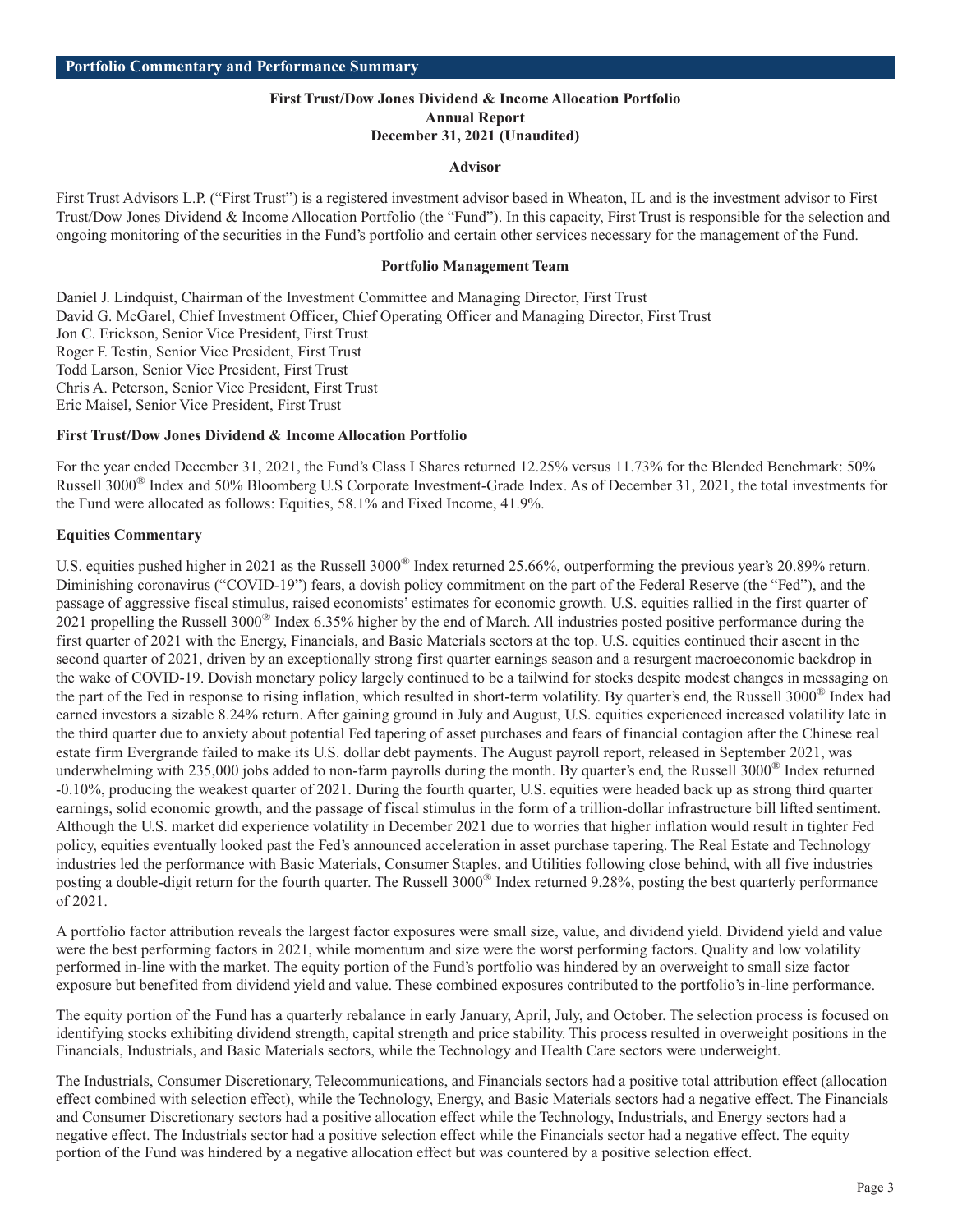#### **First Trust/Dow Jones Dividend & Income Allocation Portfolio (Continued) Annual Report December 31, 2021 (Unaudited)**

The Industrials sector was the largest overall contributor to relative performance. The Fund was overweight the underperforming industry in the Benchmark, which led to a negative allocation effect but had a larger positive selection effect. Industrial positions in the Fund included Old Dominion Freight Line Inc., Tetra Tech, Inc., A.O. Smith Corp, Accenture PLC, and The Sherwin-Williams Co. The Consumer Discretionary, Financials, and Telecommunications sectors also contributed to positive relative performance. Some of the Fund's holdings included Consumer Discretionary names Pool Corp., Tractor Supply Co., Costco Wholesale Corp., Financials names First American Financial Corp., Raymond James Financial, Inc., Houlihan Lokey, Inc., and Telecommunications name Cisco Systems, Inc., all which posted over 40% returns in 2021.

The Information Technology sector was the biggest detractor from relative performance. The Fund was underweight the outperforming industry in the Russell 3000® benchmark, which led to a negative allocation effect. The Fund also had a negative selection effect. Some of the Technology positions included Intuit, Inc., Microsoft Corp., Power Integrations, Inc., Texas Instruments, Inc., and Intel Corp., among others. The Energy and Basic Materials sectors also detracted from relative performance. The Fund had a negative allocation effect due to having no exposure to the Energy sector, the best performing industry in the Russell  $3000^\circ$  benchmark in 2021, while the Basic Materials sector detracted due to selection effect.

The Fund's top five contributors to performance were ServisFirst Bancshares, Inc., Old Dominion Freight Line, Inc., Tractor Supply Co., Intuit Inc., and A.O. Smith Corp. The top five detractors from performance were Activision Blizzard Inc., The Western Union Co., Skyworks Solutions, Inc., ManTech International Corp., and The Best Buy Co., Inc.

Heading into 2022, the economy is currently in the expansion phase, after the recession and recovery caused by economic lockdowns from the global COVID-19 pandemic. Historically, small size and value are two of the top performing factors in the expansion portion of the business cycle. The equity portion of the portfolio currently has significant loading to both factors and has significant capital appreciation opportunities if the economy remains strong and the Fed remains accommodative despite rate increases.

## **Fixed Income Commentary**

The investment-grade credit market came into 2021 with a positive view on the fundamental credit quality of high-grade issuers, but also with a heightened fear that the interest rate rise caused by a reopening economy might become disorderly. As the reopening proceeded, lower-rated credit outperformed. Investors became increasingly comfortable that the return to economic growth which was putting upward pressure on interest rates would in turn support credit spread tightening for lower-rated credits – those whose spreads had not yet normalized from the depths of the COVID-19 selloff the previous year. This theme of "credit spread cushion", along with periodic risk flares from the Delta, and later, Omicron variants proved decisive in explaining return performance over the balance of the year. Periods of COVID-19-induced risk-off saw interest rates and equity markets fall, and credit spreads widen. As the market gained confidence and once again looked past near-term challenges to the longer-term reality that the economy was recovering far more quickly than most had expected – thus supporting corporate profitability and consumer spending – markets returned to risk-on. Importantly, a Fed that stubbornly clung to an extremely accommodative monetary policy kept interest rates well-behaved after the initial first quarter selloff. For example, the 10-Year U.S. Treasury yield never regained the yearly high reached on March 31, 2021 – having started the year at 0.92%, it reached 1.74% on March 31, 2021, but then ended the year at 1.54% without retesting the March level. This dampening of interest rate volatility supported credit spreads. It took the late November confluence of the Fed's hawkish pivot, a heavy new issue supply calendar, and reduced fund inflows to cause another spike in credit spreads – but the second half of December 2021 saw yet another period of strength as positive fundamentals once again became the market's focus.

For the 12-month period ended December 31, 2021, corporate bonds outperformed Treasuries by 161 basis points ("bps"). As measured by the Bloomberg U.S. Corporate Investment-Grade Index, spreads tightened by 4 bps to 92 bps at year-end. Investment-grade corporate bonds had a negative total return for the period, however, as the modest tightening in credit spreads and the carry provided by corporate bonds failed to offset the year's increase in interest rates.

The fixed-income portion of the Fund seeks to provide income along with preservation of capital. To accomplish this, the selection process is primarily value oriented, strongly emphasizes downside protection and focuses on free cash flow, leverage, interest coverage and revenue growth rates. This process resulted in overweight positions in Banking, Electric Utilities, and Communications bonds, while Technology, Consumer Non-Cyclical, and Real Estate Investment Trusts ("REITs") were the largest underweights.

With its bias toward "blue-chip" issuers, the total return for the bond portion of the Fund modestly underperformed the Bloomberg U.S. Corporate Investment-Grade Index. Yield curve changes contributed to relative performance. Treasury yields increased as the economy reopened and as the Fed pivoted away from its belief that inflation would prove transitory. At the Fed's December 2021 meeting, the Fed announced an accelerated pace of asset purchase tapering and a more hawkish path for hiking its policy rate. The portfolio maintained a duration underweight throughout the year, partially via hedging interest rate exposure with U.S. Treasury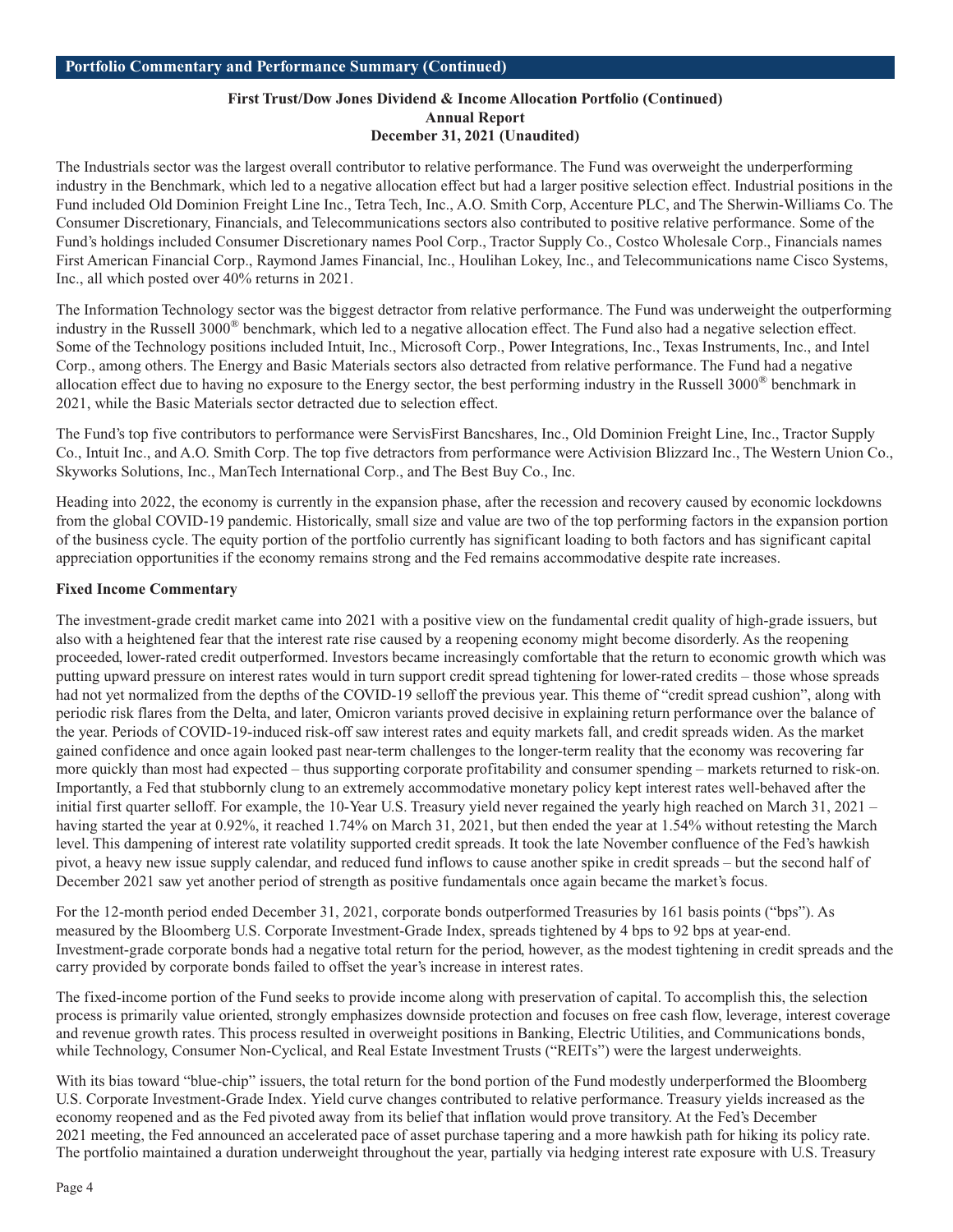## **First Trust/Dow Jones Dividend & Income Allocation Portfolio (Continued) Annual Report December 31, 2021 (Unaudited)**

futures contracts. Among credit quality and maturity cohorts, an overweight in mid- and low BBB-rated credits, along with active bets in the 10- and 20-year maturity buckets, added the most to relative performance.

Among the 18 fixed-income industry groups, allocations to Banking, Electric, and Capital Goods added the most to relative returns. Allocations to Consumer Non- Cyclical, Energy, and REITs, by contrast, reduced relative returns. Overall, the allocation effect modestly reduced relative performance. Within these industries, credit selection in Technology, Capital Goods, and Consumer Cyclical had the greatest positive impacts, while credit selection within Banking, Energy, and Communications reduced relative returns. Overall, credit selection within these industries reduced relative performance. Issuer allocation reduced relative performance, with overweights to U.S. Treasuries, Bank of America, and JPMorgan Chase having the greatest positive impact on relative returns. Security selection reduced relative return, with selection among bonds of Dell, Oracle Corp., and Southern California Edison Co. contributing the most to relative returns.

As we begin 2022, we continue to have a positive outlook for credit spreads. With the Fed having finally begun to normalize monetary policy, we anticipate higher interest rates and a steeper yield curve. Both factors should help U.S. investment grade credit, though should the normalization of interest rates become a disorderly selloff, then credit spreads would likely initially widen – especially if interest rate volatility spills over into equity markets. Our expectation for continued U.S. economic growth during 2022 should help support corporate profitability and cash flow. Foreign demand for U.S. fixed income should also benefit investment grade credit due to its yield advantage over much of the global investment grade market which continues to trade at, or close to, negative yields. That said, valuations are no longer cheap – making selectivity critical. Accordingly, our focus for the Fund will be on our process -- and on issuers and sectors with credit profiles well suited to weather the upcoming challenges.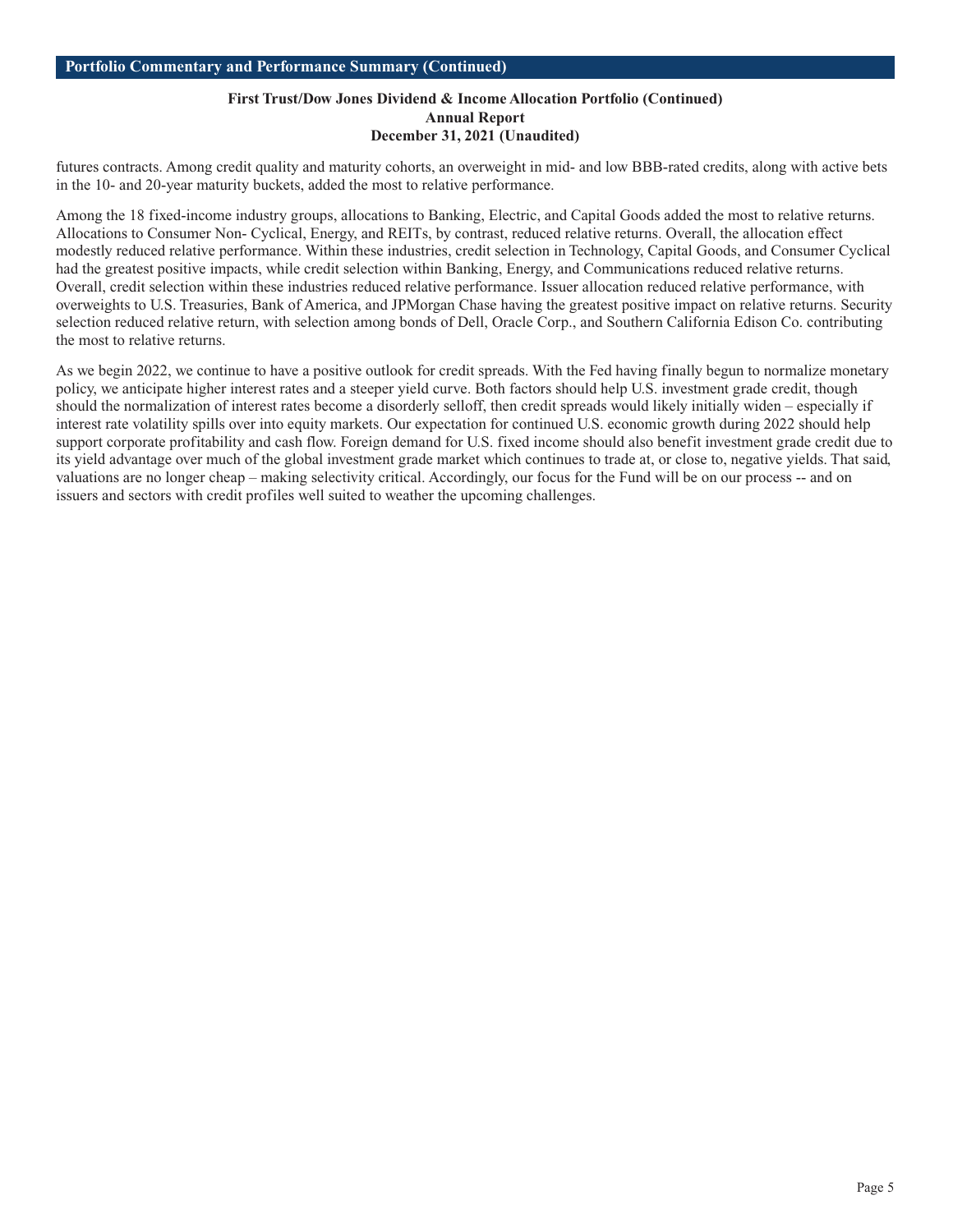#### **First Trust/Dow Jones Dividend & Income Allocation Portfolio (Continued) Annual Report**

**December 31, 2021 (Unaudited)**

| <b>Return Comparison</b>                                                                                                             |                             |                              |                                        |
|--------------------------------------------------------------------------------------------------------------------------------------|-----------------------------|------------------------------|----------------------------------------|
|                                                                                                                                      |                             |                              | Average Annual<br><b>Total Returns</b> |
|                                                                                                                                      | 1 Year<br>Ended<br>12/31/21 | 5 Years<br>Ended<br>12/31/21 | Inception<br>(5/1/12)<br>to 12/31/21   |
| <b>Fund Performance</b>                                                                                                              |                             |                              |                                        |
| First Trust/Dow Jones Dividend & Income Allocation Portfolio - Class I                                                               | 12.25%                      | 9.54%                        | 8.92%                                  |
| <b>Index Performance</b>                                                                                                             |                             |                              |                                        |
| Blended Benchmark $^{(1)}$                                                                                                           | 11.73%                      | 11.72%                       | 10.09%                                 |
| Bloomberg U.S. Corporate Investment-Grade Index <sup>(2)</sup>                                                                       | $-1.03\%$                   | 5.26%                        | 4.52%                                  |
| Russell $3000^{\circ}$ Index <sup>(3)</sup>                                                                                          | 25.66%                      | 17.97%                       | 15.47%                                 |
| Secondary Blended Benchmark <sup>(4)</sup>                                                                                           | 11.54%                      | 11.83%                       | 10.17%                                 |
| Dow Jones Equal Weight U.S. Issued Corporate Bond Index <sup>SM(5)</sup>                                                             | $-1.35%$                    | 5.49%                        | 4.73%                                  |
| Dow Jones U.S. Total Stock Market Index <sup>SM(6)</sup>                                                                             | 25.66%                      | 17.92%                       | 15.39%                                 |
| <b>Return Comparison</b>                                                                                                             |                             |                              |                                        |
|                                                                                                                                      |                             |                              | Average Annual<br><b>Total Returns</b> |
|                                                                                                                                      | 1 Year<br>Ended<br>12/31/21 | 5 Years<br>Ended<br>12/31/21 | Inception<br>(5/1/14)<br>to 12/31/21   |
| <b>Fund Performance</b>                                                                                                              |                             |                              |                                        |
| First Trust/Dow Jones Dividend & Income Allocation Portfolio - Class II                                                              | 12.50%                      | 9.82%                        | 8.99%                                  |
| <b>Index Performance</b>                                                                                                             |                             |                              |                                        |
| Blended Benchmark $(1)$                                                                                                              | 11.73%                      | 11.72%                       | 9.69%                                  |
| Bloomberg U.S. Corporate Investment-Grade Index <sup>(2)</sup>                                                                       | $-1.03%$                    | 5.26%                        | 4.49%                                  |
| Russell $3000^{\circ}$ Index <sup>(3)</sup>                                                                                          | 25.66%                      | 17.97%                       | 14.64%                                 |
| Secondary Blended Benchmark <sup>(4)</sup>                                                                                           |                             |                              |                                        |
|                                                                                                                                      | 11.54%                      | 11.83%                       | 9.79%                                  |
| Dow Jones Equal Weight U.S. Issued Corporate Bond Index <sup>SM(5)</sup><br>Dow Jones U.S. Total Stock Market Index <sup>SM(6)</sup> | $-1.35\%$                   | 5.49%                        | 4.73%                                  |

The returns for the Fund do not reflect the deduction of expenses associated with variable products, such as mortality and expense risk charges, separate account charges, and sales charges or the effect of taxes. These expenses would reduce the overall returns shown.

<sup>&</sup>lt;sup>(1)</sup> The Blended Benchmark returns are a 50/50 split between the Russell 3000<sup>®</sup> Index and the Bloomberg U.S. Corporate Investment-Grade Index returns. The Blended Benchmark returns are calculated by using the monthly return of the two indices during each period shown above. At the beginning of each month the two indices are rebalanced to a 50-50 ratio to account for divergence from that ratio that occurred during the course of each month. The monthly returns are then compounded for each period shown above, giving the performance for the Blended Benchmark for each period shown above.

<sup>&</sup>lt;sup>(2)</sup> Bloomberg U.S. Corporate Investment-Grade Index measures the performance of investment grade U.S. corporate bonds. The index includes all publicly issued, dollar-denominated corporate bonds with a minimum of \$250 million par outstanding that are investment grade-rated (Baa3/BBB- or higher). The index excludes bonds having less than one year to final maturity as well as floating rate bonds, non-registered private placements, structured notes, hybrids, and convertible securities. (Bloomberg). (The index reflects no deduction for fees, expenses or taxes).

<sup>&</sup>lt;sup>(3)</sup> The Russell 3000<sup>®</sup> Index is composed of 3,000 large U.S. companies, as determined by market capitalization. This index represents approximately 98% of the investable U.S. equity market. (Bloomberg). (The index reflects no deduction for fees, expenses or taxes).

The Secondary Blended Benchmark return is a 50/50 split between the Dow Jones U.S. Total Stock Market Index<sup>SM</sup> and the Dow Jones Equal Weight U.S. Issued Corporate Bond IndexSM returns. The Secondary Blended Benchmark returns are calculated by using the monthly return of the two indices during each period shown above. At the beginning of each month the two indices are rebalanced to a 50-50 ratio to account for divergence from that ratio that occurred during the course of each month. The monthly returns are then compounded for each period shown above, giving the performance for the Secondary Blended Benchmark for each period shown above.

<sup>&</sup>lt;sup>(5)</sup> The Dow Jones Equal Weight U.S. Issued Corporate Bond Index<sup>SM</sup> measures the return of readily tradable, high-grade U.S. corporate bonds. The index includes an equally weighted basket of 96 recently issued investment-grade corporate bonds with laddered maturities. (The index reflects no deduction for fees, expenses or taxes).

<sup>&</sup>lt;sup>(6)</sup> The Dow Jones U.S. Total Stock Market Index<sup>SM</sup> measures all U.S. equity securities that have readily available prices. (The index reflects no deduction for fees, expenses or taxes).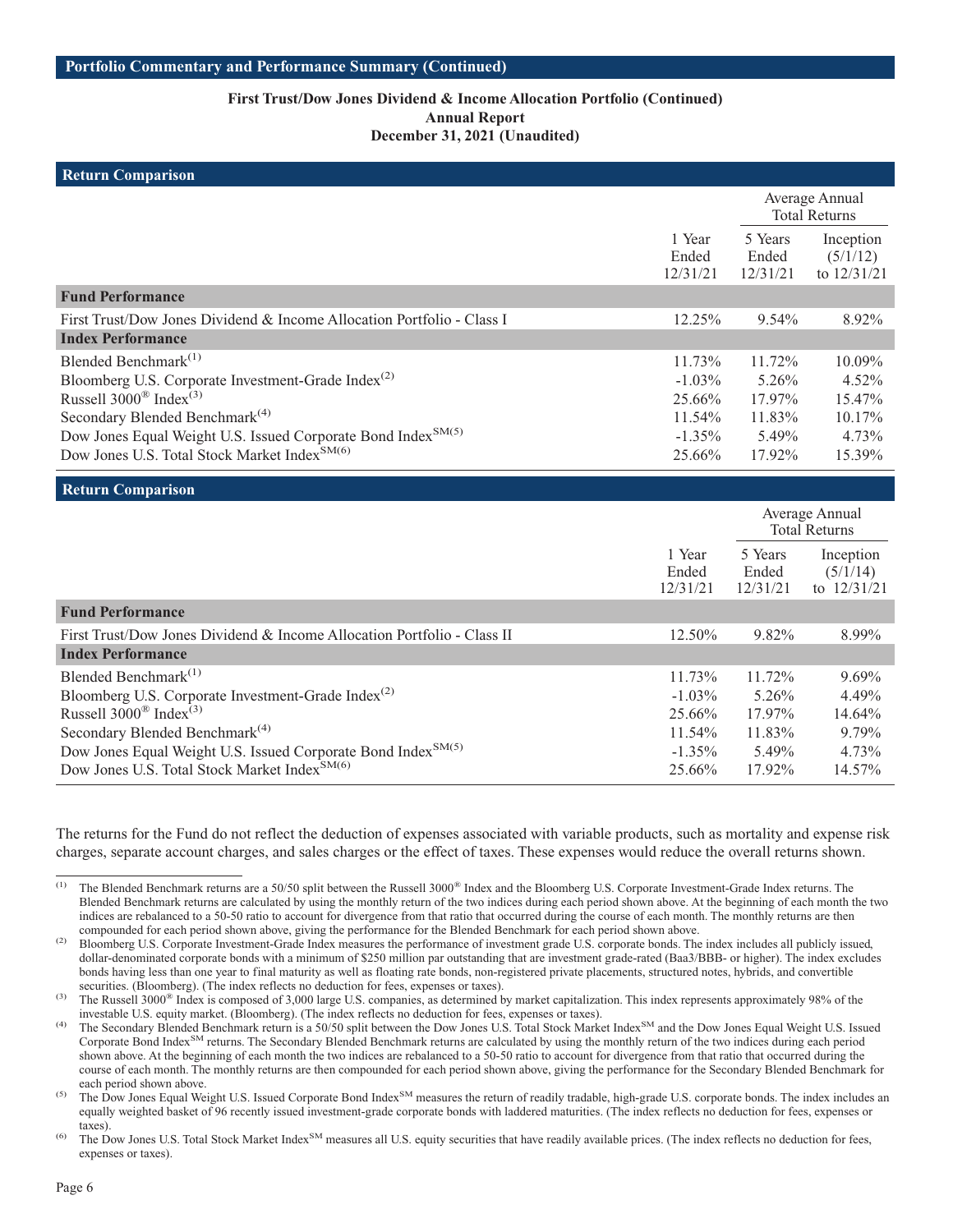**First Trust/Dow Jones Dividend & Income Allocation Portfolio (Continued) Annual Report December 31, 2021 (Unaudited)**

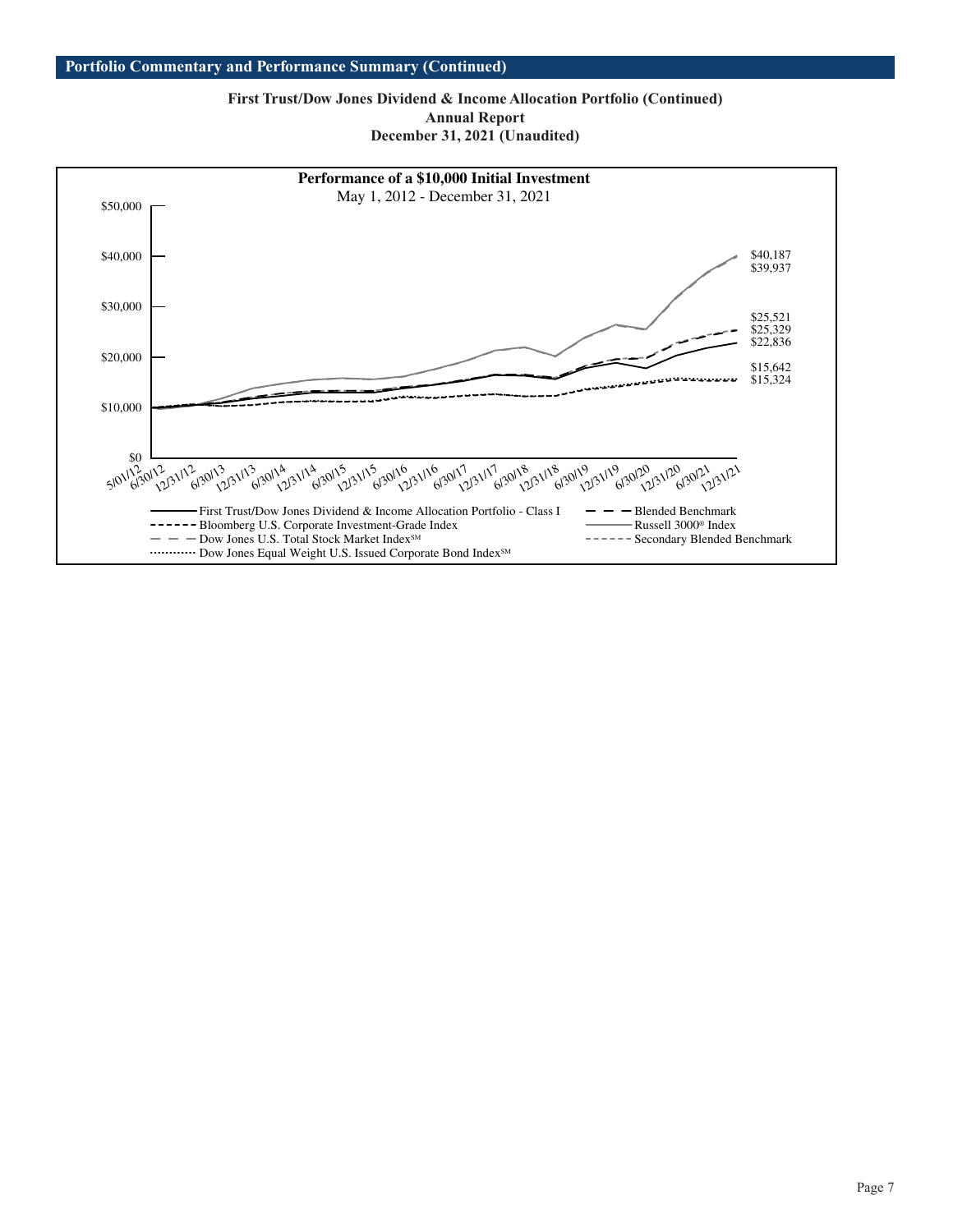## **First Trust/Dow Jones Dividend & Income Allocation Portfolio (Continued) Annual Report**

**December 31, 2021 (Unaudited)**

| <b>Credit Quality</b> <sup>(7)</sup> | % of Total<br><b>Fixed-Income</b><br><b>Investments</b> |
|--------------------------------------|---------------------------------------------------------|
| AAA                                  | $3.5\%$                                                 |
| $AA-$                                | 9.5                                                     |
| $A+$                                 | 7.9                                                     |
| $\mathsf{A}$                         | 15.9                                                    |
| $A -$                                | 10.0                                                    |
| $BBB+$                               | 15.9                                                    |
| <b>BBB</b>                           | 19.1                                                    |
| BBB-                                 | 15.9                                                    |
| A-1 (Short-term)                     | 0.6                                                     |
| <b>NR</b>                            | 1.7                                                     |
| Total                                | 100.0%                                                  |

|                                 | % of Total         |
|---------------------------------|--------------------|
| <b>Top Equity Holdings</b>      | <b>Investments</b> |
| A.O. Smith Corp.                | $0.5\%$            |
| Pool Corp.                      | 0.5                |
| Accenture PLC, Class A          | 0.5                |
| UnitedHealth Group, Inc.        | 0.5                |
| Home Depot (The), Inc.          | 0.5                |
| Costco Wholesale Corp.          | 0.5                |
| Sherwin-Williams (The) Co.      | 0.5                |
| Zoetis, Inc.                    | 0.5                |
| Old Dominion Freight Line, Inc. | 0.5                |
| Church & Dwight Co., Inc.       | 0.5                |
| Total                           | $5.0\%$            |

|                                            | % of Total         |
|--------------------------------------------|--------------------|
| <b>Top Fixed-Income Holdings by Issuer</b> | <b>Investments</b> |
| United States Treasury                     | $2.4\%$            |
| Citigroup, Inc.                            | 2.4                |
| JPM organ Chase & Co.                      | 2.1                |
| Bank of America Corp.                      | 2.1                |
| Goldman Sachs Group (The), Inc.            | 1.9                |
| Morgan Stanley                             | 1.7                |
| <b>Charter Communications Operating</b>    |                    |
| LLC/Charter Communications Operating       |                    |
| Capital                                    | 1.1                |
| CVS Health Corp.                           | 1.0                |
| $AT&T$ , Inc.                              | 1.0                |
| General Motors Financial Co., Inc.         | 1.0                |
| Total                                      | 16.7%              |

|                                                          | % of Total      |
|----------------------------------------------------------|-----------------|
| <b>Sector Allocation</b>                                 | Investments     |
| Common Stocks                                            |                 |
| Financials                                               | 17.7%           |
| Industrials                                              | 14.1            |
| <b>Information Technology</b>                            | 6.7             |
| <b>Consumer Discretionary</b>                            | 6.3             |
| <b>Health Care</b>                                       | 4.4             |
| Materials                                                | 4.3             |
| <b>Consumer Staples</b>                                  | 3.9             |
| Utilities                                                | 0.4             |
| <b>Communication Services</b>                            | 0.3             |
| <b>Total Common Stocks</b>                               | 58.1%           |
| Corporate Bonds and Notes                                |                 |
| Financials                                               | 12.3            |
| <b>Utilities</b>                                         | 4.6             |
| <b>Health Care</b>                                       | 4.4             |
| <b>Communication Services</b>                            | 4.1             |
| <b>Information Technology</b>                            | 2.9             |
| Industrials                                              | 2.2<br>2.2      |
| Energy                                                   | 1.1             |
| <b>Consumer Staples</b><br><b>Consumer Discretionary</b> | 0.5             |
| Materials                                                | 0.4             |
| <b>Real Estate</b>                                       | 0.2             |
| Total Corporate Bonds and Notes                          | 34.9%           |
| Foreign Corporate Bonds and Notes                        |                 |
| Financials                                               | 2.7             |
| Energy                                                   | 0.8             |
| <b>Health Care</b>                                       | 0.3             |
| <b>Industrials</b>                                       | 0.3             |
| <b>Consumer Discretionary</b>                            | 0.2             |
| <b>Information Technology</b>                            | 0.1             |
| Materials                                                | 0.1             |
| <b>Communication Services</b>                            | 0.1             |
| Total Foreign Corporate Bonds and Notes                  | 4.6%            |
| <b>U.S. Government Bonds and Notes</b>                   | 1.9%            |
| U.S. Treasury Bills                                      | $0.5\%$         |
| Total                                                    | 100.0%          |
|                                                          |                 |
| <b>Fund Allocation</b>                                   | % of Net Assets |

| T unu Anotanon                                  | 70 ULINULANNUN |
|-------------------------------------------------|----------------|
| <b>Common Stocks</b>                            | 57.7%          |
| Corporate Bonds and Notes                       | 34.6           |
| Foreign Corporate Bonds and Notes               | 4.6            |
| U.S. Government Bonds and Notes                 | 1.9            |
| U.S. Treasury Bills                             | 0.5            |
| Net Other Assets and Liabilities <sup>(8)</sup> | 0.7            |
| Total                                           | 100.0%         |
|                                                 |                |

<sup>(7)</sup> The credit quality and ratings information presented above reflect the ratings assigned by one or more nationally recognized statistical rating organizations (NRSROs), including Standard & Poor's Ratings Group, a division of the McGraw Hill Companies, Inc., Moody's Investors Service, Inc., Fitch Ratings or a comparably rated NRSRO. For situations in which a security is rated by more than one NRSRO and the ratings are not equivalent, the highest rating is used. Sub-investment grade ratings are those rated BB+/Ba1 or lower. Investment grade ratings are those rated BBB-/Baa3 or higher. The credit ratings shown relate to the creditworthiness of the issuers of the underlying securities in the Fund, and not to the Fund or its shares. Credit ratings are subject to change.

(8) Includes variation margin on futures.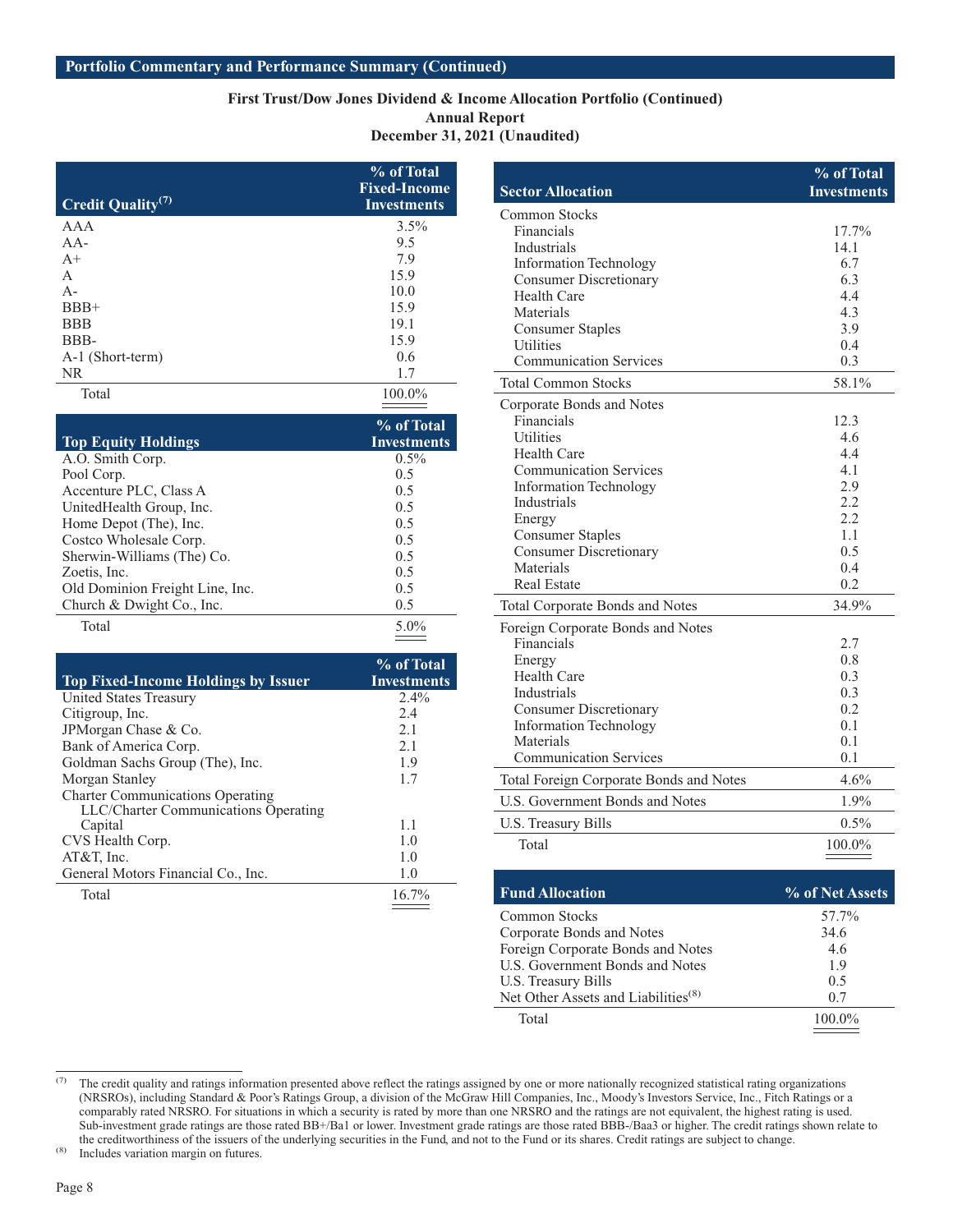#### **Advisor**

First Trust is a registered investment advisor based in Wheaton, IL and is the investment advisor to the First Trust Multi Income Allocation Portfolio (the "Fund"). In this capacity, First Trust is responsible for the selection and ongoing monitoring of the securities in the Fund's portfolio and certain other services necessary for the management of the Fund. First Trust manages the Fund's fixed income investments, as well as a portion of the Fund's equity investments.

#### **Sub-Advisors**

Stonebridge Advisors LLC ("Stonebridge" or a "Sub-Advisor") is a sub-advisor to the Fund and is a registered investment advisor based in Wilton, CT. Stonebridge specializes in the management of preferred securities and North American equity income securities.

Energy Income Partners, LLC ("EIP" or "Sub-Advisor") is a sub-advisor to the Fund and is a registered investment advisor based in Westport, CT. EIP was founded in 2003 to provide professional asset management services in publicly traded, energy-related infrastructure companies with above average dividend payout ratios operating pipelines and related storage and handling facilities, electric power transmission and distribution as well as long contracted or regulated power generation from renewables and other sources. The corporate structure of the portfolio companies include C-corporations, partnerships and energy infrastructure and real estate investment trusts ("REITs").

#### **Portfolio Management Team**

#### **First Trust**

Daniel J. Lindquist, Chairman of the Investment Committee and Managing Director, First Trust David G. McGarel, Chief Investment Officer, Chief Operating Officer and Managing Director, First Trust Jon C. Erickson, Senior Vice President, First Trust Roger F. Testin, Senior Vice President, First Trust William Housey, Senior Vice President, First Trust Chris A. Peterson, Senior Vice President, First Trust Todd Larson, Senior Vice President, First Trust James Snyder, Senior Vice President, First Trust Jeremiah Charles, Senior Vice President, First Trust

## **Stonebridge**

Scott Fleming, Portfolio Manager, President and Chief Investment Officer of Stonebridge Robert Wolf, Senior Portfolio Manager and Senior Vice President of Stonebridge

## **EIP**

James J. Murchie, Co-Portfolio Manager, Co-Founder, Principal and CEO of EIP Eva Pao, Co-Portfolio Manager, Co-Founder, Principal of EIP John Tysseland, Co-Portfolio Manager, Principal of EIP

## **First Trust Multi Income Allocation Portfolio**

For the year ended December 31, 2021, the Fund's Class I Shares returned 12.69% versus 8.75% for the Broad Blended Benchmark (60% Bloomberg U.S. Aggregate Bond Index and 40% Russell 3000® Index), 18.24% for the Asset Class Blended Benchmark (15% Dow Jones U.S. Select Dividend Index; 8% ICE BofA Fixed Rate Preferred Securities Index; 15% Alerian MLP Index; 15% S&P U.S. REIT Index; 8% ICE BofA U.S. High Yield Index; 15% S&P/LSTA Leveraged Loan Index; 8% Bloomberg U.S. Corporate Investment-Grade Index; 8% ICE BofA U.S. MBS Index; and 8% ICE BofA U.S. Inflation-Linked Treasury Index).

The Fund invests in nine asset classes which are: dividend-paying stocks, preferred stocks, energy infrastructure companies and master limited partnerships ("MLPs"), real estate investment trusts ("REITs"), high yield or "junk" bonds, floating-rate loans, corporate bonds, mortgage-backed securities ("MBS") and Treasury Inflation Protected Securities ("TIPS"). The weight assigned to each asset class is determined on a quarterly basis. As of December 31, 2021, the MLPs were the highest-weighted asset class, while the MBS asset class was the lowest-weighted asset class. As of December 31, 2021, the Fund held approximately 2.7% in cash. The following asset classes had the most positive impact on the overall Fund performance for the year: REITs, dividend-paying stocks and MLPs, while the following asset classes had the largest negative impact on the overall Fund performance: Corporate Bonds and MBS.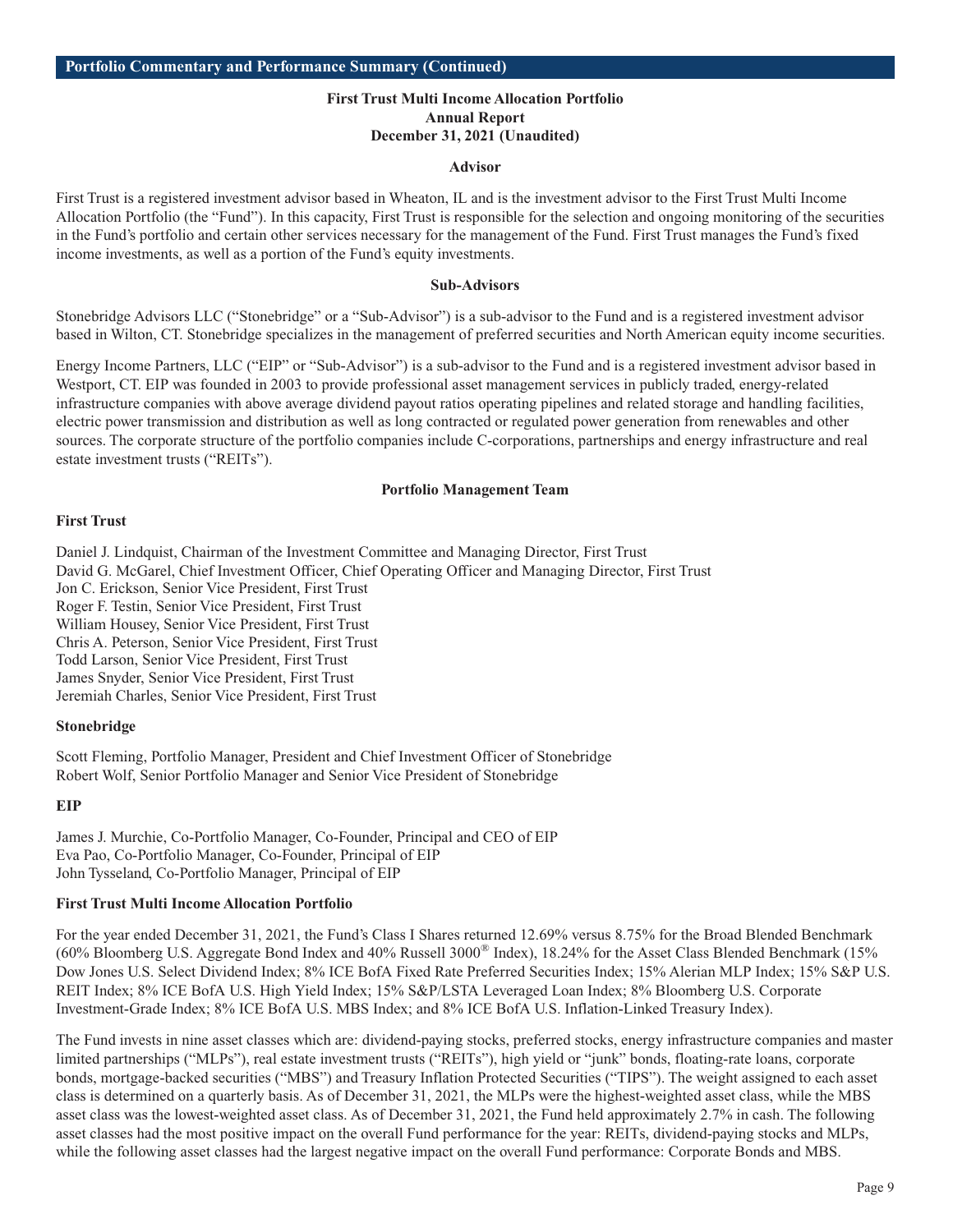Dividend-paying stocks returned 25.71% (Gross of Fees) for the year ended December 31, 2021 and represented 18.0% of the portfolio as of December 31, 2021. U.S. equities, as measured by the Russell 3000® Index, posted strong gains in 2021 returning 25.66% as the economy recovered from the pandemic. On a factor basis, value stocks dominated, with most of that relative performance versus more expensive names coming from the first quarter of 2021 as the value trade continued from the 2020 rebound. Quality names also performed well, performing best in the fourth quarter of 2021 relative to lower quality names, in what was the worst relative quarter for value, as investors began to worry about degrading economic indicators and rising inflation. Size (small cap) as a factor underperformed over the year, performing well during the value trade in the first quarter of 2021 but fading in the second half of the year as investors became increasingly defensive. Dividend payers in the Russell 3000® Index outperformed non-payers significantly over the year. On a sector basis, a strong positive selection effect among dividend paying Information Technology names constituted the bulk of performance. Selection was also strong in names in the Health Care and Industrials sectors. The portfolio was underweight a lagging Communications Services sector but poor selection effect among those names detracted from performance. Negative selection in names in the Financials and Materials sectors also hurt relative performance.

The preferred securities returned 4.97% (Gross of Fees) for the year ended December 31, 2021 and represented 6.6% of the portfolio as of December 31, 2021. The preferred market was supported by relatively high yields and fundamentally sound credit metrics in an environment in which accommodative monetary and fiscal stimulus supported risk assets for most of the year. With interest rates rising during the period, the Fund primarily benefited from security selection within non-investment grade securities, non-U.S. bank contingent convertible capital securities and investment grade securities with a bias towards shorter duration and variable rate securities.

The energy infrastructure companies and MLPs asset class returned 25.55% (Gross of Fees) for the year ended December 31, 2021 and represented 18.2% of the portfolio as of December 31, 2021. The performance of this asset class outperformed the overall performance of the Fund. Outperformance reflects our diversified approach to investing in non-cyclical energy infrastructure. Specifically, positions in a pipeline company, a renewable developer, and MLPs were among the largest contributors to performance for this asset class for the period.

REITs returned 34.96% (Gross of Fees) for the year ended December 31, 2021 and represented 13.2% of the portfolio as of December 31, 2021. The rise in consumer prices due to supply chain breakdowns, labor shortages and an increase in demand after widespread lockdowns has benefitted REITs as they tend to outperform the market during periods of moderate and high inflation. Many of the REIT industries outperformed the broader market in 2021, with Industrial REITs, Residential REITs and Retail REITs finishing the year as the best performing industries. The REIT sleeve's lack of exposure to Hotel & Resort REITs resulted in a positive allocation effect, though low exposure in Residential and Retail REITs was a major contributor to the underperformance. Stock selection within the Retail and Health Care REITs industries caused the largest drag on relative performance. The portfolio did however benefit from positive stock selections within the Residential REITs industry. The best performing REITs in the portfolio by contribution to total return were Life Storage Inc., Mid-America Apartment Communities, Inc. and Extra Space Storage, Inc. The worst performing REITs in the portfolio were Omega Healthcare Investors, Inc., SBA Communications Corp. and SL Green Realty Corp.

High-yield bonds returned 3.56% (Gross of Fees) for the year ended December 31, 2021 and represented 8.6% of the portfolio as of December 31, 2021. High-yield bond spreads over U.S. Treasuries entered the year at T+387 basis points ("bps"), remained relatively rangebound throughout 2021 and ended the year at T+311 bps, well below the historic average (the long-term average spread over U.S. Treasuries is T+555 bps, December 1997 – December 2021). For the 12-month period ended December 31, 2021, high-yield funds experienced cumulative outflows totaling approximately \$13.6 billion, which compares to inflows totaling \$44.8 billion in 2020. Within the high-yield bond market, higher quality BB rated issues underperformed with a 4.19% return compared to 4.96% for B's and 10.26% for CCC's for the year. The high-yield bond default rate for the 12-month period ended December 31, 2021 within the JP Morgan High-Yield Bond Universe decreased to 0.27% from 6.17% entering the year, which is the lowest default rate we have dating back to March 1999. The current default rate is well below the long-term average default rate of 3.16% (March 1999 – December 2021). One of the most significant market developments during the fourth quarter of 2021 was the Federal Reserve's (the "Fed") pivot away from its belief that inflation would prove transitory. The Fed conceded that while inflation may initially have been limited to areas tied to the reopening of the economy and supply chain, it has now both broadened and accelerated.

Floating-rate loans returned 3.82% (Gross of Fees) for the year ended December 31, 2021 and represented 15.3% of the portfolio as of December 31, 2021. Senior loan spreads over 3-month London Inter-Bank Offered Rate ("LIBOR") entered the year at L+475, remained relatively stable and ended the year at L+428, well below the historic average (the long-term average spread over 3-month LIBOR is L+514 bps, December 1997 – December 2021). The benchmark rate for senior loan coupons, 3-month LIBOR, entered the year at 0.24%, fell to 0.12% as of July 30, 2021, and ended the year at 0.21%. We believe that as the Fed begins to increase the Federal Funds target rate to mitigate higher inflation, benchmark rates for the senior loan asset class will follow suit leading to potentially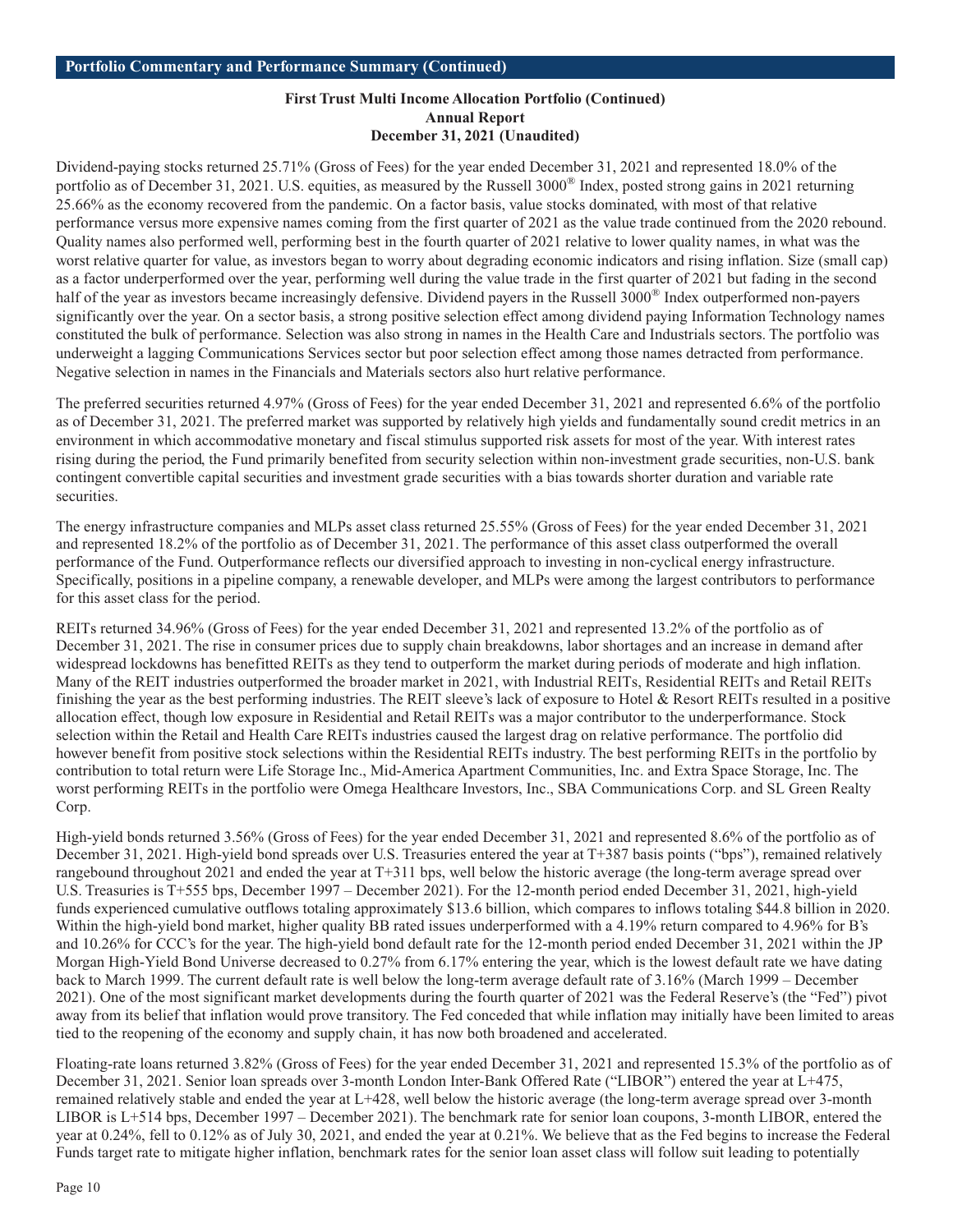higher nominal yields. As a result of market expectations for higher inflation and future Fed rate hikes, the senior loan asset class experienced persistent inflows from retail investors. For the 12-month period ended December 31, 2021 inflows totaled approximately \$45.4 billion, which compares to outflows of \$27.0 billion in 2020.

Corporate bonds returned -1.57% (Gross of Fees) and represented 6.7% of the portfolio as of December 31, 2021. Over the course of 2021, financial markets responded to continued progress in the economic recovery from the pandemic. The persistence of supply chain disruptions and rising inflation eventually caused the Fed to pivot from its "transitory" narrative to a policy stance of needing to withdraw monetary accommodation. In response, Treasury yields increased, ending the year materially higher. The 5-year yield ended at 1.26%, 90 bps higher and the 10-year yield ended at 1.51%, 60 bps higher. The influence on returns from higher yields outweighed the positive effects from a strong environment for corporate credit. In general, growth in corporate earnings was robust, balance sheets were firm, and inflows were steady for corporate bond funds and ETFs. These factors contributed to an improvement in credit spreads even as yields were higher. The Bloomberg U.S. Corporate Index ended the year with a yield of 2.33% and an option-adjusted spread of 92 bps.

The MBS asset class returned -0.35% (Gross of Fees) for the year ended December 31, 2021 and represented 6.6% of the portfolio as of December 31, 2021. This compared quite favorably versus the ICE BofA US Mortgage Backed Securities Index, which returned -1.21% for the year. Generally, the sleeve maintained less duration than its benchmark, which aided the performance of the asset class as interest rates across the curve rose over the year. Given our outlook on the broader bond markets, including Fed policy surrounding taper and inflation, we plan to continue to actively manage the Fund versus the Index from duration and asset allocation standpoints. To the extent the curve sees a large bear steepening, likely due to inflationary pressures, treasury supply or volatility, we will look to take advantage of higher longer maturity yields and potentially wider spreads

TIPS returned 5.96% (Gross of Fees) and represented 6.8% of the portfolio as of December 31, 2021. The environment of rising inflation was very supportive of U.S. Treasury-Inflation Protected Securities (TIPS) in 2021. The Consumer Price Index ("CPI") reached a high of 7.0% in December 2021, up from 1.4% in January. That was the highest reading for the CPI since 1982. Rising inflation is a negative condition for nominal Treasury bonds but is positive for TIPS. As a result, TIPS outperformed nominal Treasury bonds with the ICE BofA US Inflation-Linked Treasury Index returning 6.03% compared to -2.38% for the ICE BofA US Treasury Index.

## **Investment Climate**

At this time one year ago, we discussed the potential for the U.S. economy to fully reopen at some point in 2021 following the expedited approval process of the two initial COVID-19 vaccines, which later tallied three, by the U.S. Food and Drug Administration. While the reopening of the economy was looking more feasible as we entered the second half of 2021, those prospects faded with the onset of the Omicron variant, which turned out to be more easily transmissible than the Delta variant that came before it. As things stand heading into 2022, the silver lining is that the Omicron variant appears to be less dangerous (in regard to deaths and hospitalizations) than the Delta variant, especially for those individuals who have been vaccinated and received a booster shot. The bad news is that the COVID-19 pandemic, now nearly two years old, continues to be a disruptive force worldwide.

Suffice it to say, the most unintended consequence of the trillions of dollars of subsidies and stimulus payments funneled into the U.S. economy by the federal government to help mitigate the fallout from COVID-19 is robust inflation. It was likely unintended due to the fact that significant portions of the U.S. economy were not fully reopened, making it challenging to accurately forecast where consumer sentiment would stand. One key measure of inflation is the CPI. The CPI stood at 7.0% on a trailing 12-month basis in December 2021, up from 1.4% in December 2020, according to data from the U.S. Bureau of Labor Statistics. The CPI has not been this elevated since 1982. The definition of inflation is "too many dollars chasing too few goods." Consumers and businesses spent a lot of the cash they were given by the government, as expected, but the amount of goods available to purchase with said cash were not commensurate with the explosive expansion of the money supply. Hence, higher inflation. The global supply-chain bottlenecks contributed to the shortfall in goods, in our opinion. This is where the Fed comes in.

Fed Chairman Jerome Powell has changed his expectations on inflation from characterizing it as transitory to it being more persistent in nature. In the hopes of keeping inflation from becoming entrenched, the Fed announced it will expedite the tapering of its monthly bond buying program as of December 2021. This program has been successful at pushing down intermediate and longer maturity bond yields and keeping them artificially low to help stimulate economic activity. The Fed will reduce its purchases of Treasuries and mortgage-backed securities by \$30 billion per month. At that pace, it should be done buying bonds in the open market by the end of March 2022. It also foresees hiking short-term interest rates three times in 2022. The Federal Funds target rate (upper bound) is currently at 0.25%. Its 40-year average (dating back to 1982 when inflation was as high as it is today) is 3.99%.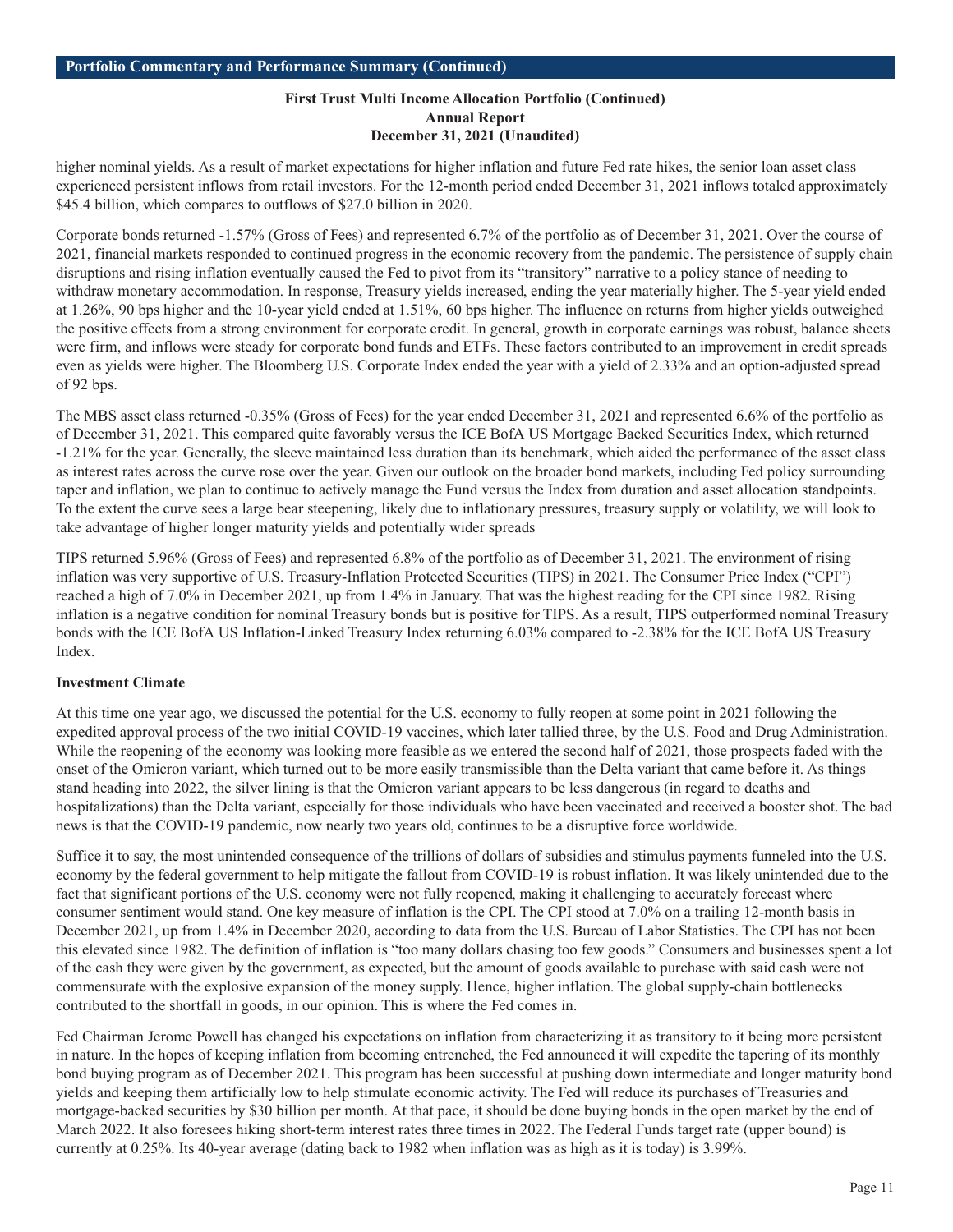## **Return Comparison**

| <b>INGULLER COMPAINSON</b>                               |                             |                              |                                        |
|----------------------------------------------------------|-----------------------------|------------------------------|----------------------------------------|
|                                                          |                             |                              | Average Annual<br><b>Total Returns</b> |
|                                                          | 1 Year<br>Ended<br>12/31/21 | 5 Years<br>Ended<br>12/31/21 | Inception<br>(5/1/14)<br>to $12/31/21$ |
| <b>Fund Performance</b>                                  |                             |                              |                                        |
| First Trust Multi Income Allocation Portfolio - Class I  | 12.69%                      | $6.37\%$                     | 5.48%                                  |
| First Trust Multi Income Allocation Portfolio - Class II | 13.07%                      | $6.64\%$                     | 5.74%                                  |
| <b>Index Performance</b>                                 |                             |                              |                                        |
| Broad Blended Benchmark <sup>(1)</sup>                   | 8.75%                       | $9.46\%$                     | 7.88%                                  |
| Bloomberg U.S. Aggregate Bond Index <sup>(2)</sup>       | $-1.54\%$                   | $3.57\%$                     | 3.13%                                  |
| Russell $3000^{\circ}$ Index <sup>(3)</sup>              | 25.66%                      | 17.97%                       | 14.64%                                 |
| Asset Class Blended Benchmark <sup>(4)</sup>             | $18.24\%$                   | 6.45%                        | $5.50\%$                               |

The returns for the Fund do not reflect the deduction of expenses associated with variable products, such as mortality and expense risk charges, separate account charges, and sales charges or the effect of taxes. These expenses would reduce the overall returns shown.



<sup>&</sup>lt;sup>(1)</sup> The Broad Blended Benchmark returns are split between the Bloomberg U.S. Aggregate Bond Index (60%) and the Russell 3000<sup>®</sup> Index (40%). The Broad Blended Benchmark returns are calculated by using the monthly return of the two indices during each month shown above. At the beginning of each month the two indices are rebalanced to a 60% and 40% ratio, respectively, to account for divergence from that ratio that occurred during the course of each month. The monthly returns are then compounded for each period shown above, giving the performance for the Broad Blended Benchmark for each period shown above.

<sup>&</sup>lt;sup>(2)</sup> The Bloomberg U.S. Aggregate Bond Index represents the U.S. investment grade fixed rate bond market, with index components for government and corporate securities, mortgage pass-through securities, and asset-backed securities. Bonds included in the index are U.S. dollar denominated; have a fixed rate coupon; carry an investment-grade rating; have at least one year to final maturity; and meet certain criteria for minimum amount of outstanding par value. (The index reflects no deduction for fees, expenses or taxes).

The Russell 3000<sup>®</sup> Index is composed of 3,000 large U.S. companies, as determined by market capitalization. This index represents approximately 98% of the investable U.S. equity market. (Bloomberg). (The index reflects no deduction for fees, expenses or taxes).

<sup>(4)</sup> The Asset Class Blended Benchmark is weighted to include nine indexes: Dow Jones U.S. Select Dividend  $\text{TM}$  Index (15%), ICE BofA Fixed Rate Preferred Securities Index (8%), Alerian MLP Index (15%), S&P U.S. REIT Index (15%), ICE BofA U.S. High Yield Index (8%), S&P/LSTA Leveraged Loan Index (15%), Bloomberg U.S. Corporate Investment-Grade Index (8%), ICE BofA U.S. MBS Index (8%), and ICE BofA U.S. Inflation-Linked Treasury Index (8%). The Asset Class Benchmark returns are calculated by using the monthly return of the nine indices during each period shown above. At the beginning of each month the nine indices are rebalanced to a 15%, 8%, 15%, 15%, 8%, 15%, 8%, 8% and 8% ratio, respectively, to account for divergence from that ratio that occurred during the course of each month. The monthly returns are then compounded for each period shown above, giving the performance for the Asset Class Blended Benchmark for each period shown above.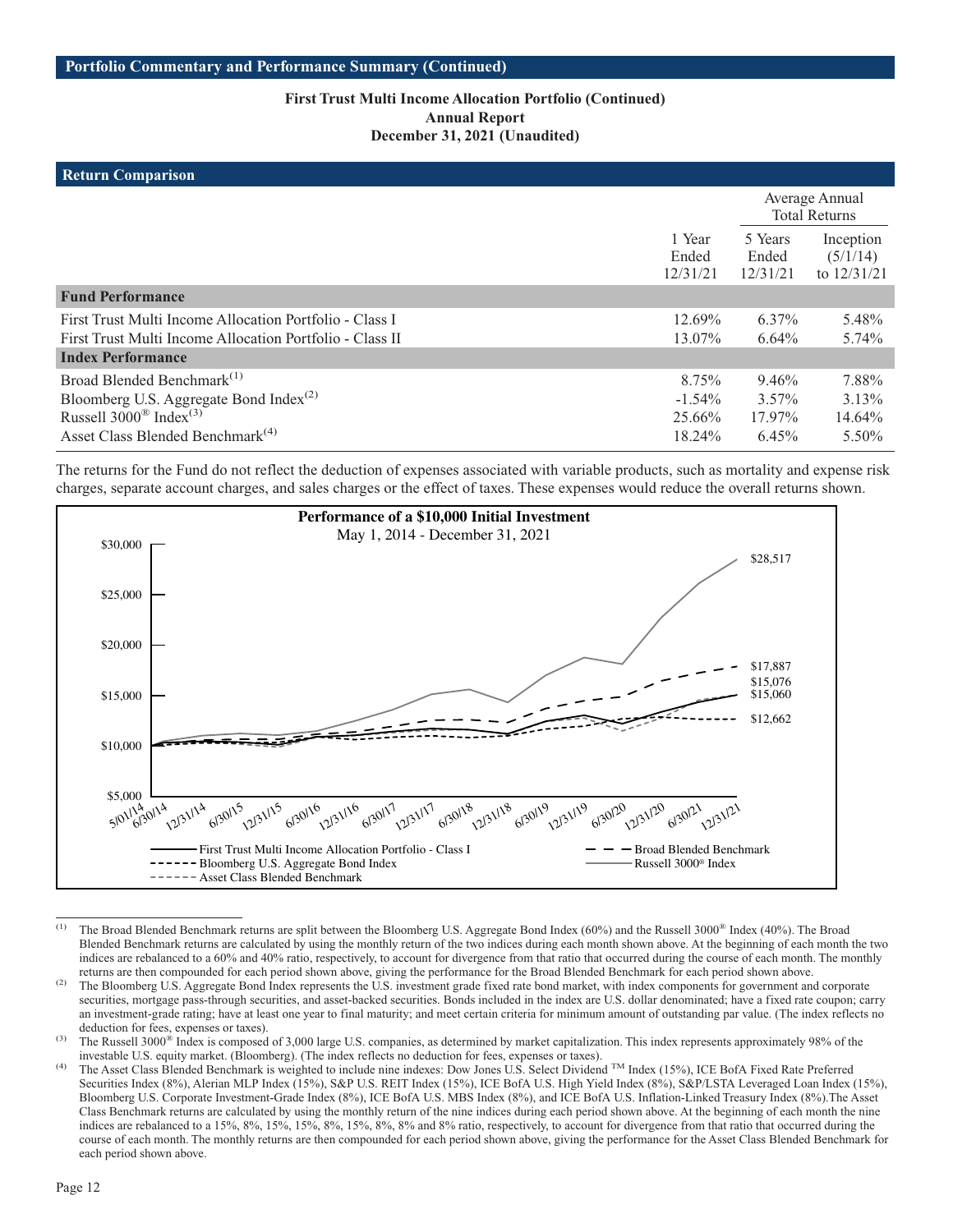| <b>Top Ten Holdings</b>                            | % of Total<br><b>Investments</b> |
|----------------------------------------------------|----------------------------------|
| First Trust Senior Loan ETF                        | 15.3%                            |
| First Trust Tactical High Yield ETF                | 8.6                              |
| iShares iBoxx \$ Investment Grade Corporate        |                                  |
| Bond ETF                                           | 5.4                              |
| First Trust Preferred Securities and Income ETF    | 5.0                              |
| <b>First Trust Low Duration Opportunities ETF</b>  | 4.9                              |
| First Trust Institutional Preferred Securities and |                                  |
| Income ETF                                         | 1.7                              |
| Enterprise Products Partners, L.P.                 | 1.5                              |
| Magellan Midstream Partners, L.P.                  | 1.4                              |
| iShares Trust iShares 1-5 Year Investment Grade    |                                  |
| Corporate Bond ETF                                 | 1.4                              |
| Public Service Enterprise Group, Inc.              | 1.0                              |
| Total                                              | 46.2%                            |
| <b>Sector Allocation</b>                           | % of Total<br>Investments        |
| Evchange Traded Eunds                              | $12.30\%$                        |

| <b>Exchange-Traded Funds</b>               | 42.3%     |
|--------------------------------------------|-----------|
| Common Stocks                              |           |
| <b>Utilities</b>                           | 8.8       |
| <b>Information Technology</b>              | 5.0       |
| Energy                                     | 3.9       |
| <b>Health Care</b>                         | 2.8       |
| <b>Industrials</b>                         | 2.6       |
| <b>Consumer Discretionary</b>              | 2.2       |
| Financials                                 | 2.2.      |
| <b>Consumer Staples</b>                    | 0.8       |
| Materials                                  | 0.6       |
| <b>Communication Services</b>              | 0.4       |
| <b>Total Common Stocks</b>                 | 29.3%     |
| <b>Real Estate Investment Trusts</b>       |           |
| Financials                                 | 13.2      |
| <b>Total Real Estate Investment Trusts</b> | 13.2%     |
| U.S. Government Bonds and Notes            | $7.0\%$   |
| Master Limited Partnerships                |           |
| Energy                                     | 5.4       |
| <b>Utilities</b>                           | 1.0       |
| Materials                                  | 0.5       |
| <b>Total Master Limited Partnerships</b>   | $6.9\%$   |
| U.S. Government Agency Mortgage-Backed     |           |
| Securities                                 | 1.3%      |
| Mortgage-Backed Securities                 | $0.0\%$ * |
| Total                                      | 100.0%    |

\* Amount is less than 0.1%.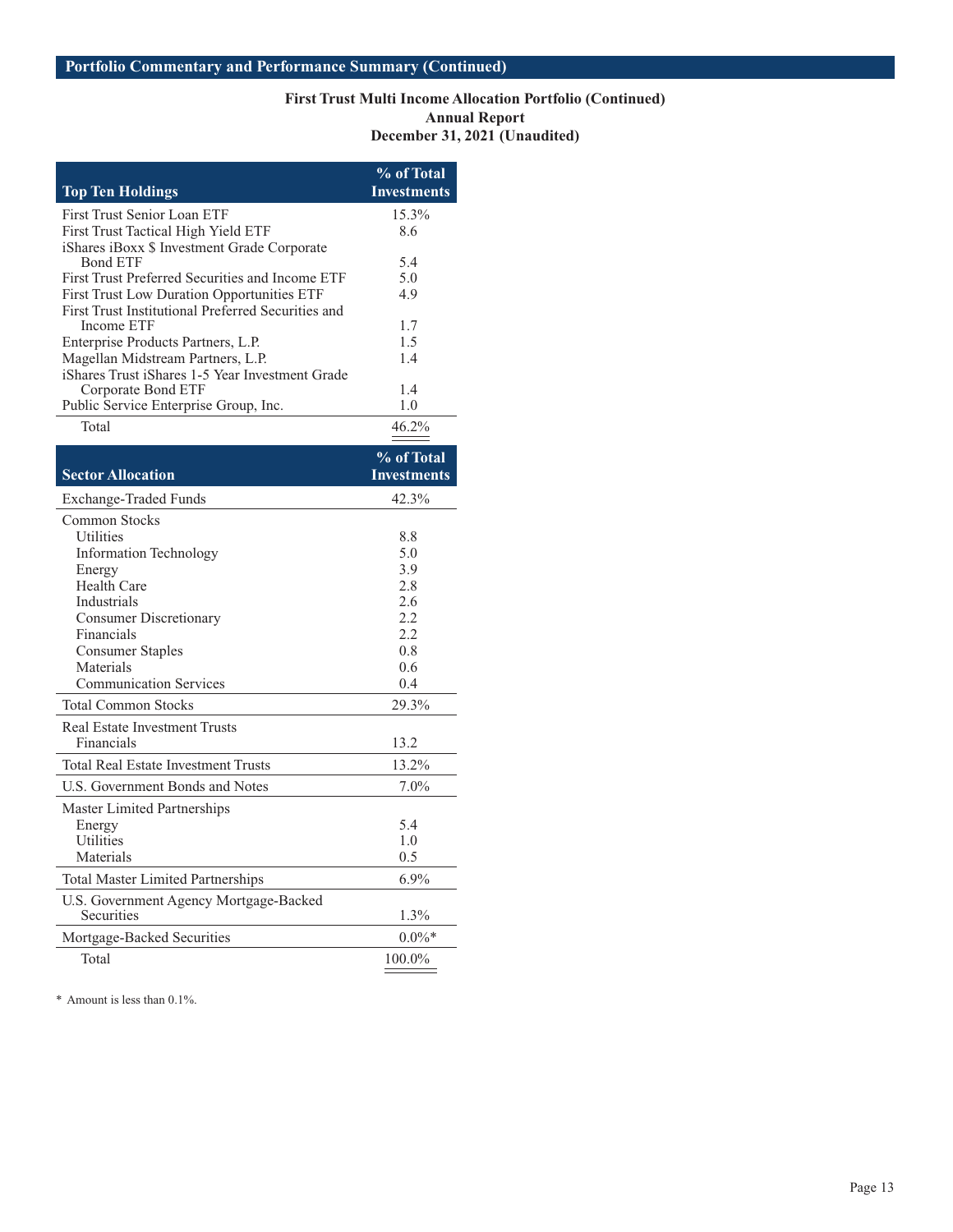## **First Trust Dorsey Wright Tactical Core Portfolio Annual Report December 31, 2021 (Unaudited)**

#### **Advisor**

First Trust is a registered investment advisor based in Wheaton, IL and is the investment advisor to First Trust Dorsey Wright Tactical Core Portfolio (the "Fund"). In this capacity, First Trust is responsible for the selection and ongoing monitoring of the securities in the Fund's portfolio and certain other services necessary for the management of the Fund.

#### **Portfolio Management Team**

Daniel J. Lindquist, Chairman of the Investment Committee and Managing Director, First Trust David G. McGarel, Chief Investment Officer, Chief Operating Officer and Managing Director, First Trust Jon C. Erickson, Senior Vice President, First Trust Roger F. Testin, Senior Vice President, First Trust Todd Larson, Senior Vice President, First Trust Chris A. Peterson, Senior Vice President, First Trust Eric R. Maisel, Senior Vice President, First Trust

#### **First Trust Dorsey Wright Tactical Core Portfolio**

For the year ended December 31, 2021, the Fund's Class I Shares returned 13.87% versus 15.86% for the Broad Blended Benchmark: 60% S&P 500® Index and 40% Bloomberg U.S. Aggregate Bond Index.

The Fund seeks to provide total return. The Fund seeks to achieve its investment objective by investing, under normal market conditions, at least 80% of its net assets (including any investment borrowings) in exchange-traded funds ("ETFs") and cash and cash equivalents that comprise the Dorsey Wright Tactical Tilt Moderate Core Index (the "Index"). It is expected that a majority of the ETFs in which the Fund invests will be advised by First Trust.

The Index is owned and was developed by Dorsey, Wright & Associates (the "Index Provider"). The Index is constructed pursuant to the Index Provider's proprietary methodology, which takes into account the performance of four distinct asset classes relative to one another. The Index is designed to strategically allocate its investments among (i) domestic equity securities; (ii) international equity securities; (iii) fixed income securities; and (iv) cash and cash equivalents. The Index will gain exposure to the first three asset classes by investing in ETFs that invest in such assets. The Index Provider has retained Nasdaq, Inc. ("Nasdaq") to calculate and maintain the Index.

The Index will utilize the Dynamic Asset Level Investing ("DALI") asset allocation process developed by the Index Provider in order to allocate assets over the four asset classes. The asset class allocations are determined using a relative strength methodology that is based upon each asset class's market performance and characteristics that offer the greatest potential to outperform the other asset classes at a given time. Relative strength is a momentum technique that relies on unbiased, unemotional, and objective data, rather than biased forecasting and subjective research. Relative strength is a way of recording historic performance patterns, and the Index Provider uses relative strength signals as a trend indicator for current momentum trends of each asset class against the others.

#### **Performance Review**

There were no changes to the allocations for the four asset classes in 2021, and at the end of 2021, the Fund had the following allocations: domestic equity securities (73.0%), international equity securities (4.9%), fixed income securities (19.6%), and cash equivalents (2.5%). In 2021, the Fund was overweight equities relative to the Broad Blended Benchmark which resulted in a positive allocation impact. The Fund's equity holdings lagged the performance of the S&P 500® Index and the largest detracting holdings were the First Trust Nasdaq Oil & Gas ETF and the First Trust Small Cap Value AlphaDEX<sup>®</sup> Fund. The Fund's largest contributing holdings to performance in 2021 were the First Trust NASDAQ-100-Technology Sector Index Fund and the First Trust Small Cap Growth AlphaDEX® Fund.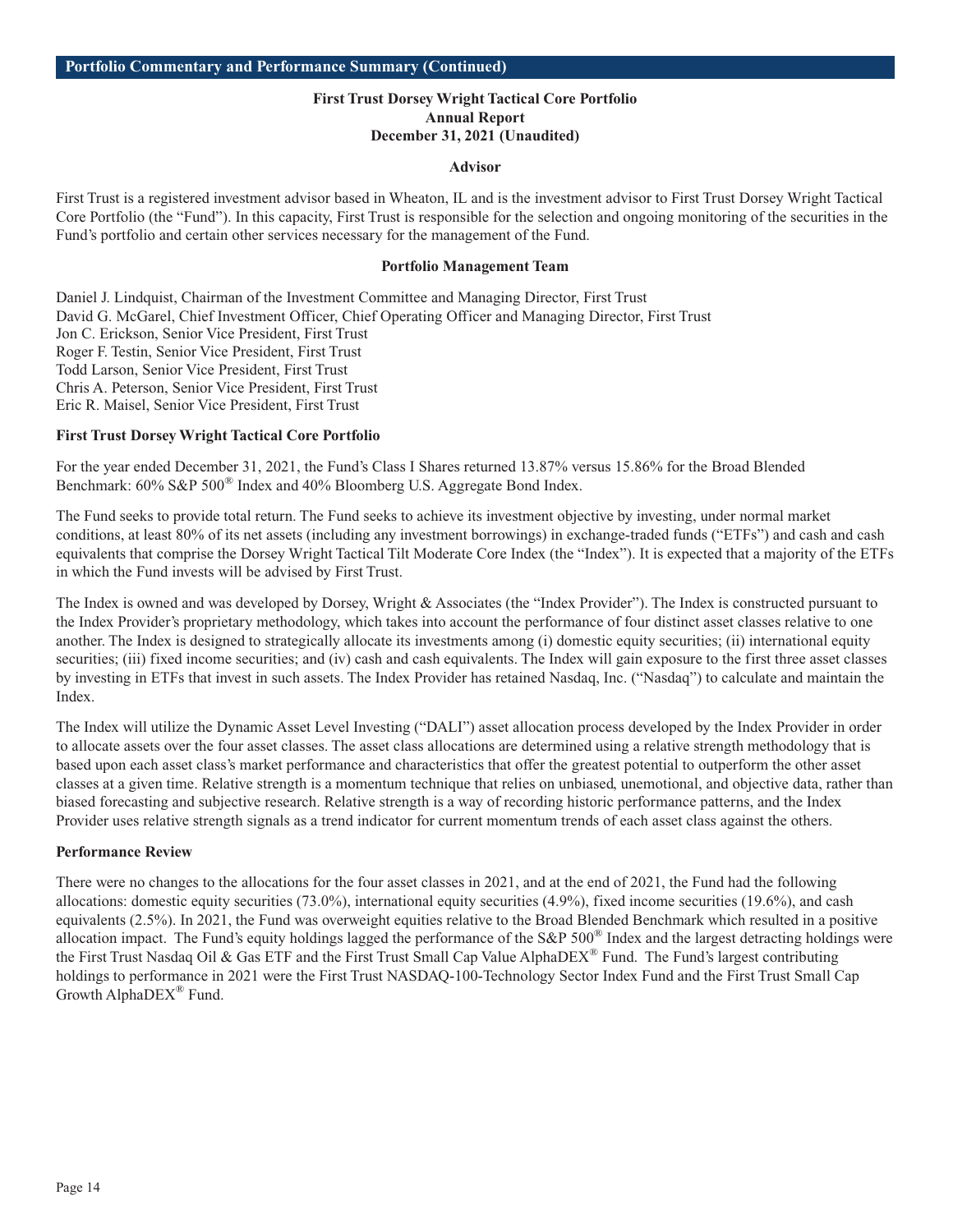## **First Trust Dorsey Wright Tactical Core Portfolio (Continued) Annual Report December 31, 2021 (Unaudited)**

## **Return Comparison**

| <b>INTULLE COMPAITSON</b>                                                                                                                               |                               |                              |                                          |
|---------------------------------------------------------------------------------------------------------------------------------------------------------|-------------------------------|------------------------------|------------------------------------------|
|                                                                                                                                                         |                               |                              | Average Annual<br><b>Total Returns</b>   |
|                                                                                                                                                         | 1 Year<br>Ended<br>12/31/21   | 5 Years<br>Ended<br>12/31/21 | Inception<br>(10/30/15)<br>to $12/31/21$ |
| <b>Fund Performance</b>                                                                                                                                 |                               |                              |                                          |
| First Trust Dorsey Wright Tactical Core Portfolio - Class I<br>First Trust Dorsey Wright Tactical Core Portfolio - Class II<br><b>Index Performance</b> | 13.87%<br>13.84%              | $10.57\%$<br>$10.75\%$       | $8.55\%$<br>8.69%                        |
| Broad Blended Benchmark <sup>(1)</sup><br>Bloomberg U.S. Aggregate Bond Index <sup>(2)</sup><br>S&P $500^{\circledR}$ Index <sup>(3)</sup>              | 15.86%<br>$-1.54\%$<br>28.71% | 12.62%<br>$3.57\%$<br>18.47% | 11.36%<br>$3.22\%$<br>16.60%             |

The returns for the Fund do not reflect the deduction of expenses associated with variable products, such as mortality and expense risk charges, separate account charges, and sales charges or the effect of taxes. These expenses would reduce the overall returns shown.



<sup>(1)</sup> The Broad Blended Benchmark return is split between the Bloomberg U.S. Aggregate Bond Index (40%) and the S&P 500® Index (60%). The Broad Blended Benchmark returns are calculated by using the monthly return of the two indices during each period shown above. At the beginning of each month the two indices are rebalanced to a 40% and 60% ratio, respectively, to account for divergence from that ratio that occurred during the course of each month. The monthly returns are then compounded for each period shown above, giving the performance for the Broad Blended Benchmark for each period shown above.

<sup>(2)</sup> The Bloomberg U.S. Aggregate Bond Index represents the U.S. investment grade fixed rate bond market, with index components for government and corporate securities, mortgage pass-through securities, and asset-backed securities. Bonds included in the index are U.S. dollar denominated; have a fixed rate coupon; carry an investment-grade rating; have at least one year to final maturity; and meet certain criteria for minimum amount of outstanding par value. (The index reflects no deduction for fees, expenses or taxes).

<sup>&</sup>lt;sup>(3)</sup> The S&P 500<sup>®</sup> Index is an unmanaged index of 500 stocks used to measure large-cap U.S. stock market performance. (The index reflects no deduction for fees, expenses or taxes).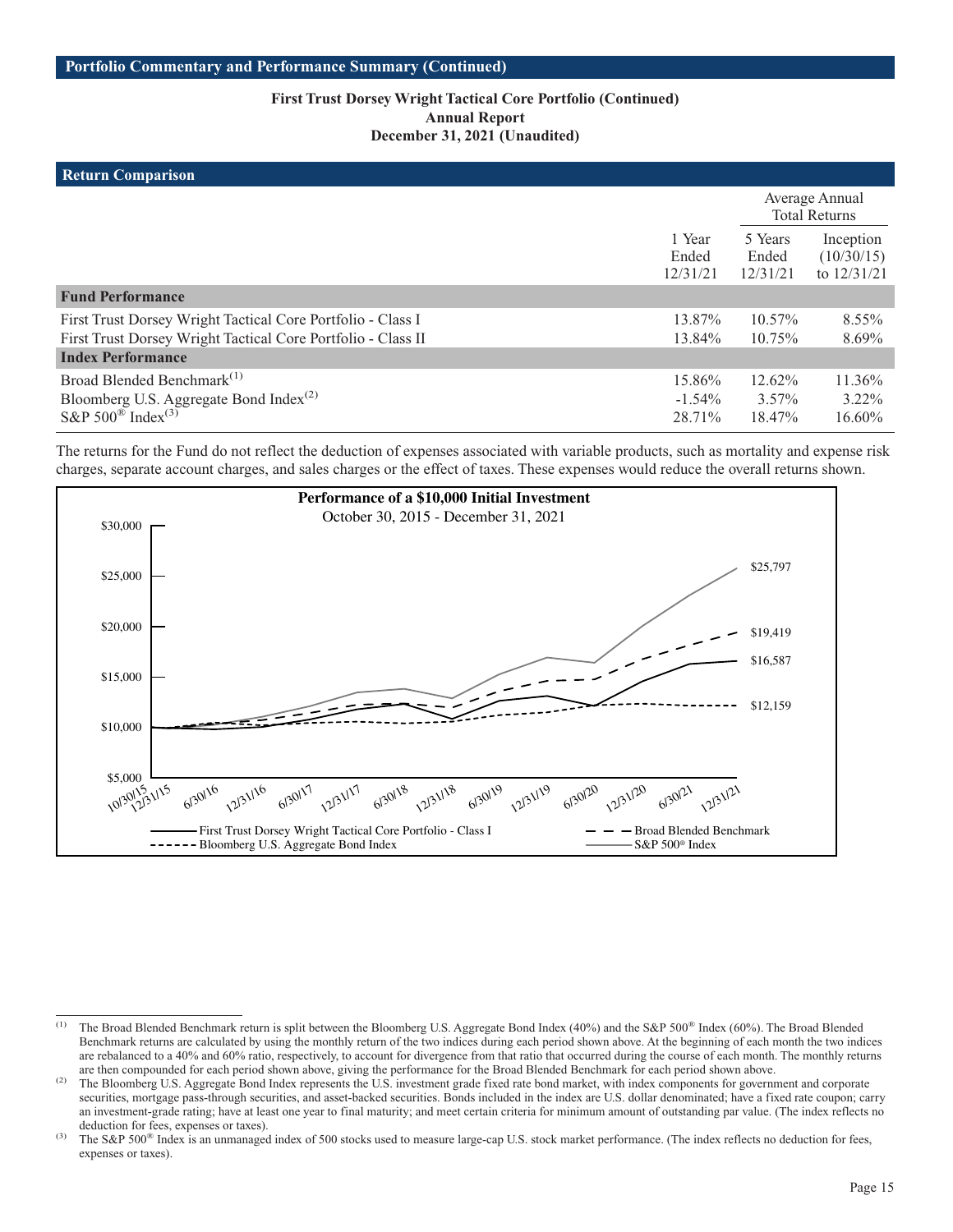## **First Trust Dorsey Wright Tactical Core Portfolio (Continued) Annual Report December 31, 2021 (Unaudited)**

| <b>Top Ten Holdings</b>                                  | % of Total<br><b>Investments</b> |
|----------------------------------------------------------|----------------------------------|
| First Trust Small Cap Growth AlphaDEX <sup>®</sup> Fund  | $9.7\%$                          |
| First Trust Nasdaq Oil & Gas ETF                         | 9.7                              |
| First Trust Mid Cap Growth AlphaDEX <sup>®</sup> Fund    | 9.6                              |
| First Trust NASDAQ-100-Technology Sector                 |                                  |
| Index Fund                                               | 9.3                              |
| <b>First Trust Industrials/Producer Durables</b>         |                                  |
| $AlphaDEX^{\otimes}$ Fund                                | 9.3                              |
| First Trust Nasdaq Transportation ETF                    | 9.1                              |
| First Trust Mid Cap Value AlphaDEX® Fund                 | 9.1                              |
| First Trust Consumer Discretionary AlphaDEX <sup>®</sup> |                                  |
| Fund                                                     | 9.0                              |
| iShares Core U.S. Aggregate Bond ETF                     | 6.1                              |
| SPDR Bloomberg High Yield Bond ETF                       | 3.6                              |
| Total                                                    | 84.5%                            |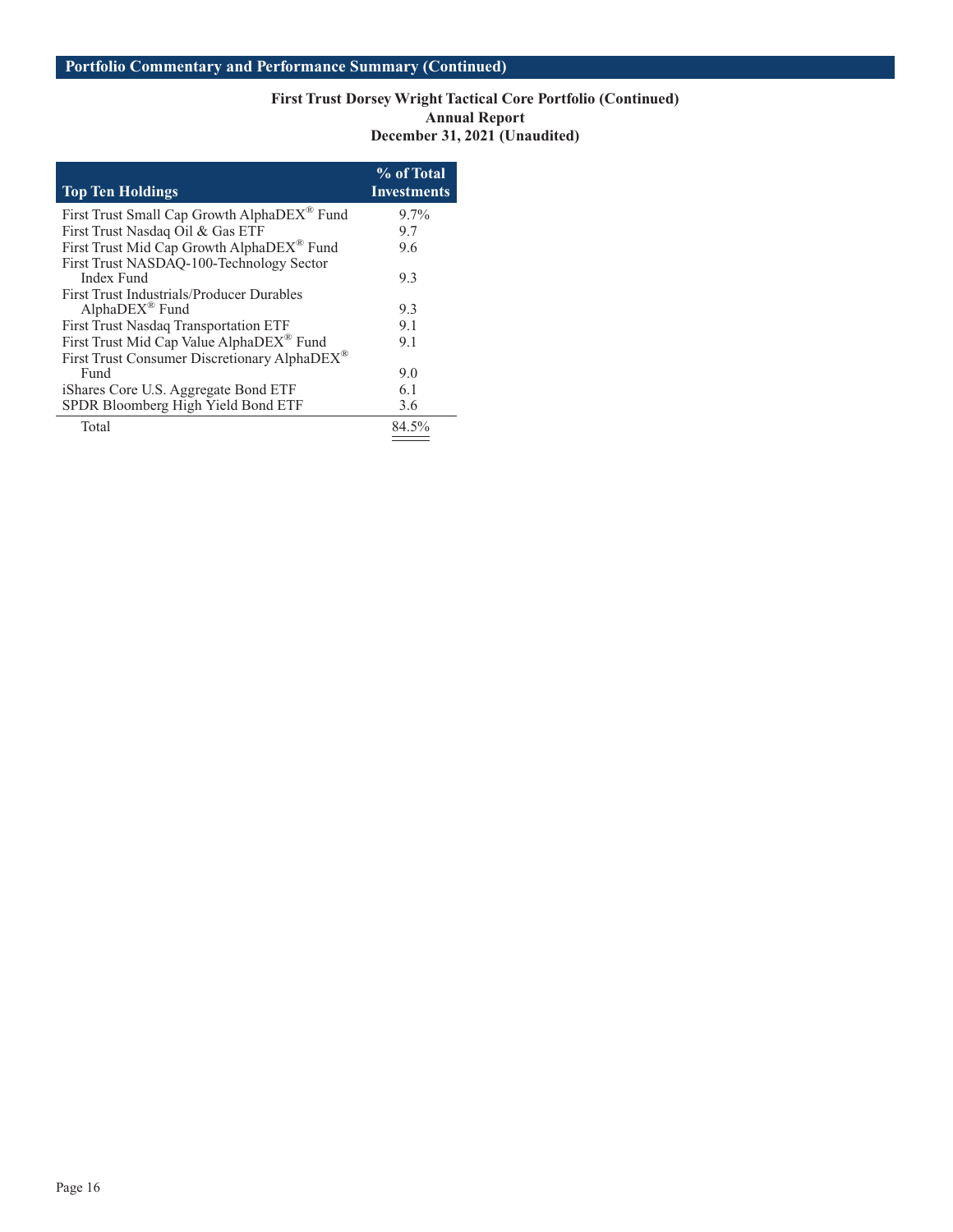## **First Trust Capital Strength Portfolio Annual Report December 31, 2021 (Unaudited)**

#### **Advisor**

First Trust is a registered investment advisor based in Wheaton, IL and is the investment advisor to First Trust Capital Strength Portfolio (the "Fund"). In this capacity, First Trust is responsible for the selection and ongoing monitoring of the securities in the Fund's portfolio and certain other services necessary for the management of the Fund.

#### **Portfolio Management Team**

Daniel J. Lindquist, Chairman of the Investment Committee and Managing Director, First Trust David G. McGarel, Chief Investment Officer, Chief Operating Officer and Managing Director, First Trust Jon C. Erickson, Senior Vice President, First Trust Roger F. Testin, Senior Vice President, First Trust Chris A. Peterson, Senior Vice President, First Trust

#### **First Trust Capital Strength Portfolio**

For the year ended December 31, 2021, the Fund's Class I Shares returned 25.29% versus 28.71% for the S&P 500<sup>®</sup> Index.

The Fund seeks investment results that correspond generally to the price and yield (before the Fund's fees and expenses) of an equity index called The Capital Strength Index<sup>SM</sup> (the "Index"). The Fund will normally invest at least 80% of its net assets (including investment borrowings) in the common stocks and real estate investment trusts that comprise the Index. The Index seeks to provide exposure to well-capitalized companies with strong market positions that have the potential to provide their stockholders with a greater degree of stability and performance over time. The Index is rebalanced and reconstituted quarterly and the Fund will make corresponding changes to its portfolio shortly after the Index changes are made public.

For the year ended December 31, 2021, the Fund lagged the broad market, resembling the relative performance of the two most dominant factor exposures in the Fund. Low Volatility and Quality both mildly underperformed the Index during the period despite a strong fourth quarter from both factors. Fund underperformance was also largely driven by sector allocation. The Fund held an overweight position in the Consumer Staples and Industrials sectors which were two of the three worst performing sectors in the Index. The Fund also held underweight positions in the Energy and Real Estate sectors which, although representing a small portion of the Index, were the two best performing sectors in the Index for 2021. Stock selection effects were overall neutral with outperformance within Information Technology and underperformance within Financials.

| <b>Return Comparison</b>                          |                          |                                        |
|---------------------------------------------------|--------------------------|----------------------------------------|
|                                                   |                          | Average Annual<br><b>Total Returns</b> |
|                                                   | 1 Year Ended<br>12/31/21 | Inception $(5/1/20)$<br>to $12/31/21$  |
| <b>Fund Performance</b>                           |                          |                                        |
| First Trust Capital Strength Portfolio - Class I  | 25.29%                   | 30.33%                                 |
| First Trust Capital Strength Portfolio - Class II | 25.60%                   | 30.62%                                 |
| <b>Index Performance</b>                          |                          |                                        |
| S&P $500^{\circledR}$ Index <sup>(1)</sup>        | 28.71%                   | 38.81%                                 |

The returns for the Fund do not reflect the deduction of expenses associated with variable products, such as mortality and expense risk charges, separate account charges, and sales charges or the effect of taxes. These expenses would reduce the overall returns shown.

<sup>(1)</sup> The S&P 500 $^{\circledR}$  Index is an unmanaged index of 500 stocks used to measure large-cap U.S. stock market performance. (The index reflects no deduction for fees, expenses or taxes).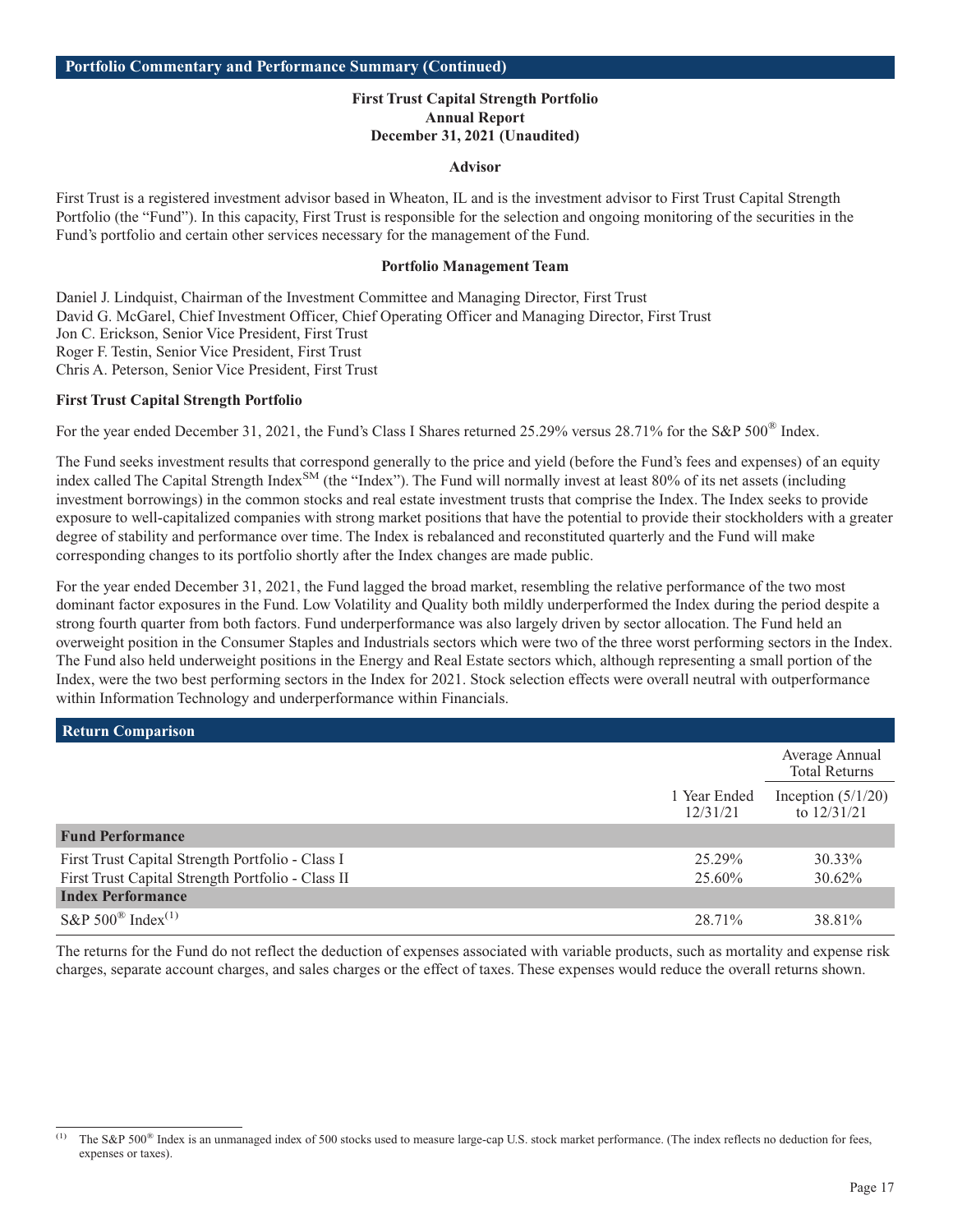## **First Trust Capital Strength Portfolio (Continued) Annual Report December 31, 2021 (Unaudited)**



| <b>Top Ten Holdings</b>         | % of Total<br><b>Investments</b> |
|---------------------------------|----------------------------------|
| Broadcom, Inc.                  | $2.4\%$                          |
| Costco Wholesale Corp.          | 2.3                              |
| Keysight Technologies, Inc.     | 2.3                              |
| Accenture PLC, Class A          | 2.2                              |
| Zoetis, Inc.                    | 2.2                              |
| <b>Abbott Laboratories</b>      | 2.2                              |
| Home Depot (The), Inc.          | 2.2                              |
| UnitedHealth Group, Inc.        | 2.2                              |
| Intuit, Inc.                    | 2.1                              |
| Automatic Data Processing, Inc. | 2.1                              |
| Total                           | 22.2%                            |
|                                 |                                  |

| <b>Sector Allocation</b>      | % of Total<br><b>Investments</b> |
|-------------------------------|----------------------------------|
| <b>Information Technology</b> | 25.4%                            |
| Health Care                   | 18.3                             |
| Industrials                   | 17.2                             |
| <b>Consumer Staples</b>       | 16.5                             |
| Financials                    | 11.3                             |
| <b>Consumer Discretionary</b> | 5.5                              |
| Materials                     | 3.9                              |
| <b>Communication Services</b> | 1.9                              |
| Total                         | 100.0%                           |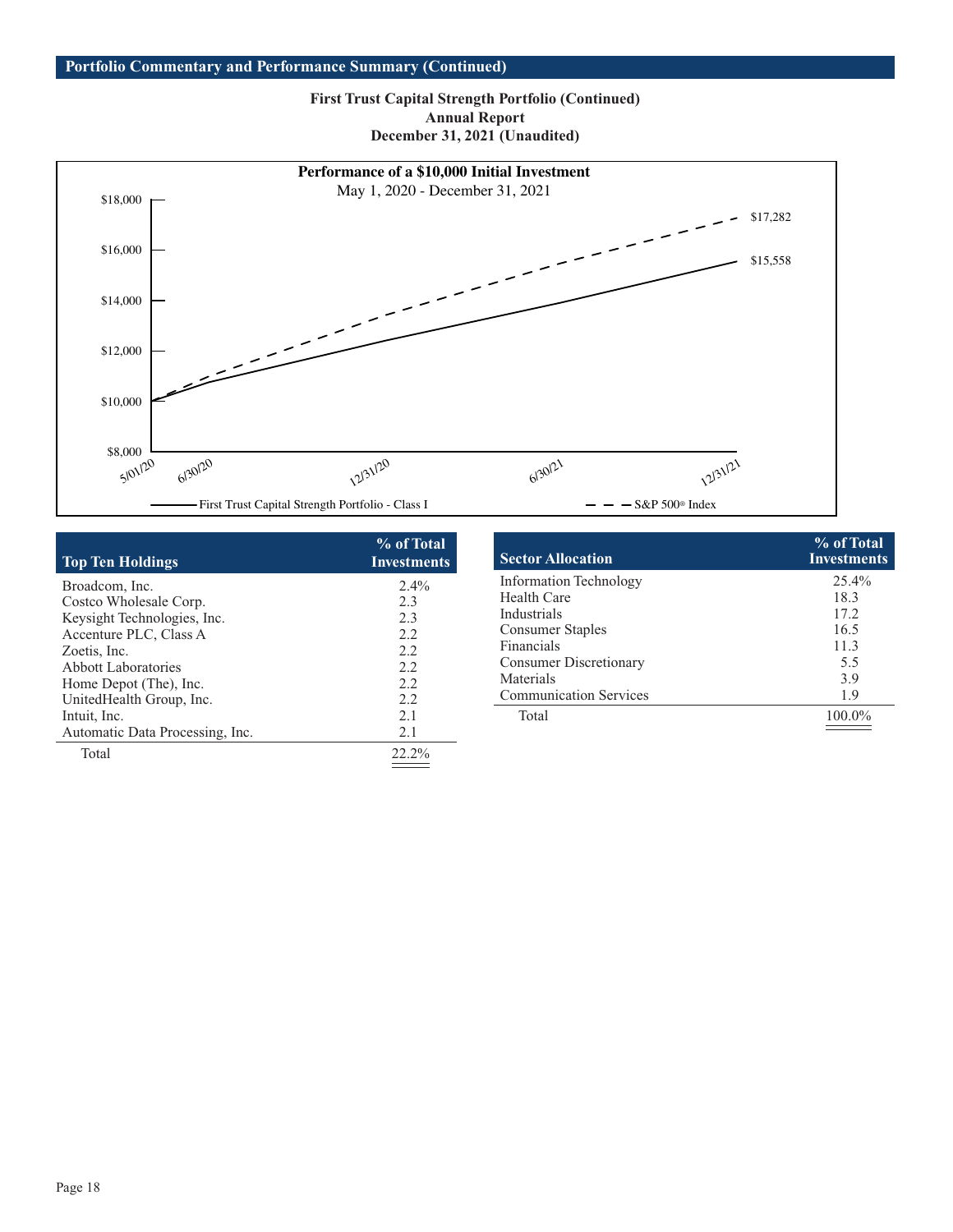## **First Trust International Developed Capital Strength Portfolio Annual Report December 31, 2021 (Unaudited)**

#### **Advisor**

First Trust is a registered investment advisor based in Wheaton, IL and is the investment advisor to First Trust International Developed Capital Strength Portfolio (the "Fund"). In this capacity, First Trust is responsible for the selection and ongoing monitoring of the securities in the Fund's portfolio and certain other services necessary for the management of the Fund.

#### **Portfolio Management Team**

Daniel J. Lindquist, Chairman of the Investment Committee and Managing Director, First Trust David G. McGarel, Chief Investment Officer, Chief Operating Officer and Managing Director, First Trust Jon C. Erickson, Senior Vice President, First Trust Roger F. Testin, Senior Vice President, First Trust Chris A. Peterson, Senior Vice President, First Trust

#### **First Trust International Developed Capital Strength Portfolio**

For the year ended December 31, 2021, the Fund's Class I Shares returned 19.24% versus 12.62% for the MSCI World ex USA Index.

The Fund seeks to achieve its investment objective by investing, under normal market conditions, at least 80% of its net assets (including investment borrowings) in the common stocks that comprise The International Developed Capital Strength Index $<sup>SM</sup>$  (the</sup> "Index"). The Index seeks to provide exposure to well-capitalized non-U.S. companies in developed markets with strong market positions that have the potential to provide their stockholders with a greater degree of stability and performance over time. The Fund may invest in securities of any market capitalization. The Index is rebalanced and reconstituted semi-annually and the Fund will make corresponding changes to its portfolio shortly after the Index changes are made public.

For the year ended December 31, 2021, the Fund outperformed the Index by a healthy margin, particularly in the back half of the year when the quality and low volatility factors were super effective. Stock selection was particularly strong throughout the year, especially within the Health Care and Industrials sectors which were the two sectors that contributed the most to the Fund's total return. The Fund also benefited from sector allocation as it held underweight positions in the Communication Services and Utilities sectors which were the two worst performing sectors in the Index during the same period. An underweight position in the best-performing Energy sector and poor stock selection within the Communication Services sector detracted from the Fund's outperformance. On a country basis, the Fund benefited from an overweight allocation to Sweden and an underweight allocation to Japan. Stock selection within Japan was the greatest detractor from relative outperformance in the Fund during the period as three of the four bottom contributing stocks to the Fund's return came from Japan. The Fund also outperformed due to strong stock selection in Switzerland, the United Kingdom and Australia.

| <b>Return Comparison</b>                                                  |                          |                                        |
|---------------------------------------------------------------------------|--------------------------|----------------------------------------|
|                                                                           |                          | Average Annual<br><b>Total Returns</b> |
|                                                                           | 1 Year Ended<br>12/31/21 | Inception $(5/1/20)$<br>to $12/31/21$  |
| <b>Fund Performance</b>                                                   |                          |                                        |
| First Trust International Developed Capital Strength Portfolio - Class I  | $19.24\%$                | 33.63%                                 |
| First Trust International Developed Capital Strength Portfolio - Class II | $19.44\%$                | 33.93%                                 |
| <b>Index Performance</b>                                                  |                          |                                        |
| MSCI World ex USA Index $(1)$                                             | $12.62\%$                | 27.36%                                 |

The returns for the Fund do not reflect the deduction of expenses associated with variable products, such as mortality and expense risk charges, separate account charges, and sales charges or the effect of taxes. These expenses would reduce the overall returns shown.

<sup>&</sup>lt;sup>(1)</sup> The MSCI World ex USA Index includes developed markets and is designed to provide a broad measure of stock performance throughout the world, with the exception of U.S.-based companies.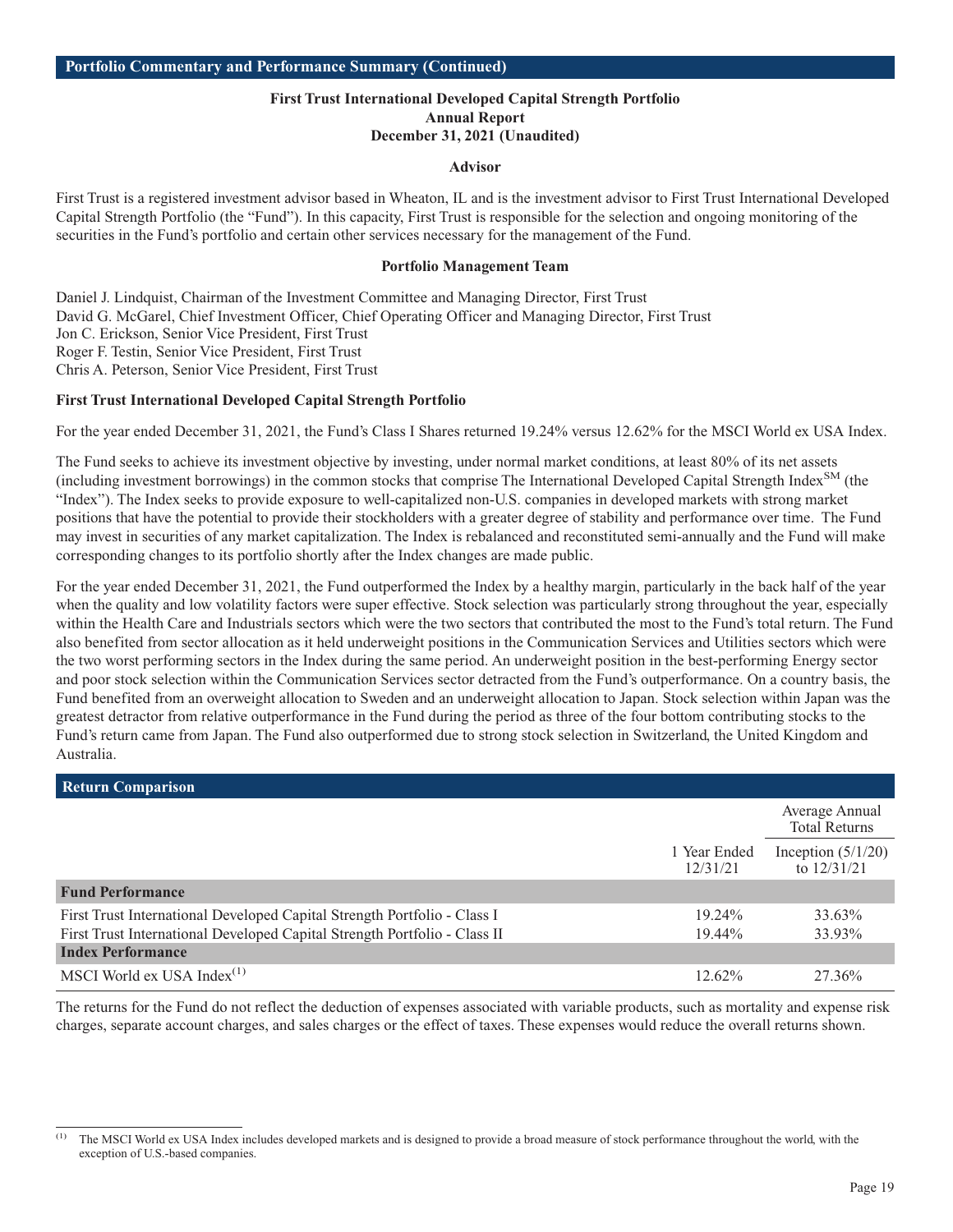#### **Portfolio Commentary and Performance Summary (Continued)**

**First Trust International Developed Capital Strength Portfolio (Continued) Annual Report December 31, 2021 (Unaudited)**



| <b>Top Ten Holdings</b> | % of Total<br><b>Investments</b> |
|-------------------------|----------------------------------|
| Sika AG                 | $2.4\%$                          |
| Ferguson PLC            | 2.3                              |
| Goodman Group           | 2.3                              |
| Hermes International    | 2.2                              |
| Sonic Healthcare Ltd.   | 2.2                              |
| Merck KGaA              | 2.2                              |
| SGS S.A.                | 2.2                              |
| Nestle S.A.             | 2.1                              |
| Capgemini SE            | 2.1                              |
| GlaxoSmithKline PLC     | 2.1                              |
| Total                   | 22.1%                            |

| <b>Sector Allocation</b>      | % of Total<br><b>Investments</b> |
|-------------------------------|----------------------------------|
| Industrials                   | 32.2%                            |
| <b>Health Care</b>            | 18.2                             |
| <b>Consumer Staples</b>       | 13.9                             |
| Financials                    | 11.4                             |
| <b>Information Technology</b> | 11.4                             |
| <b>Consumer Discretionary</b> | 6.3                              |
| Materials                     | 4.3                              |
| <b>Real Estate</b>            | 2.3                              |
| Total                         | 100.0%                           |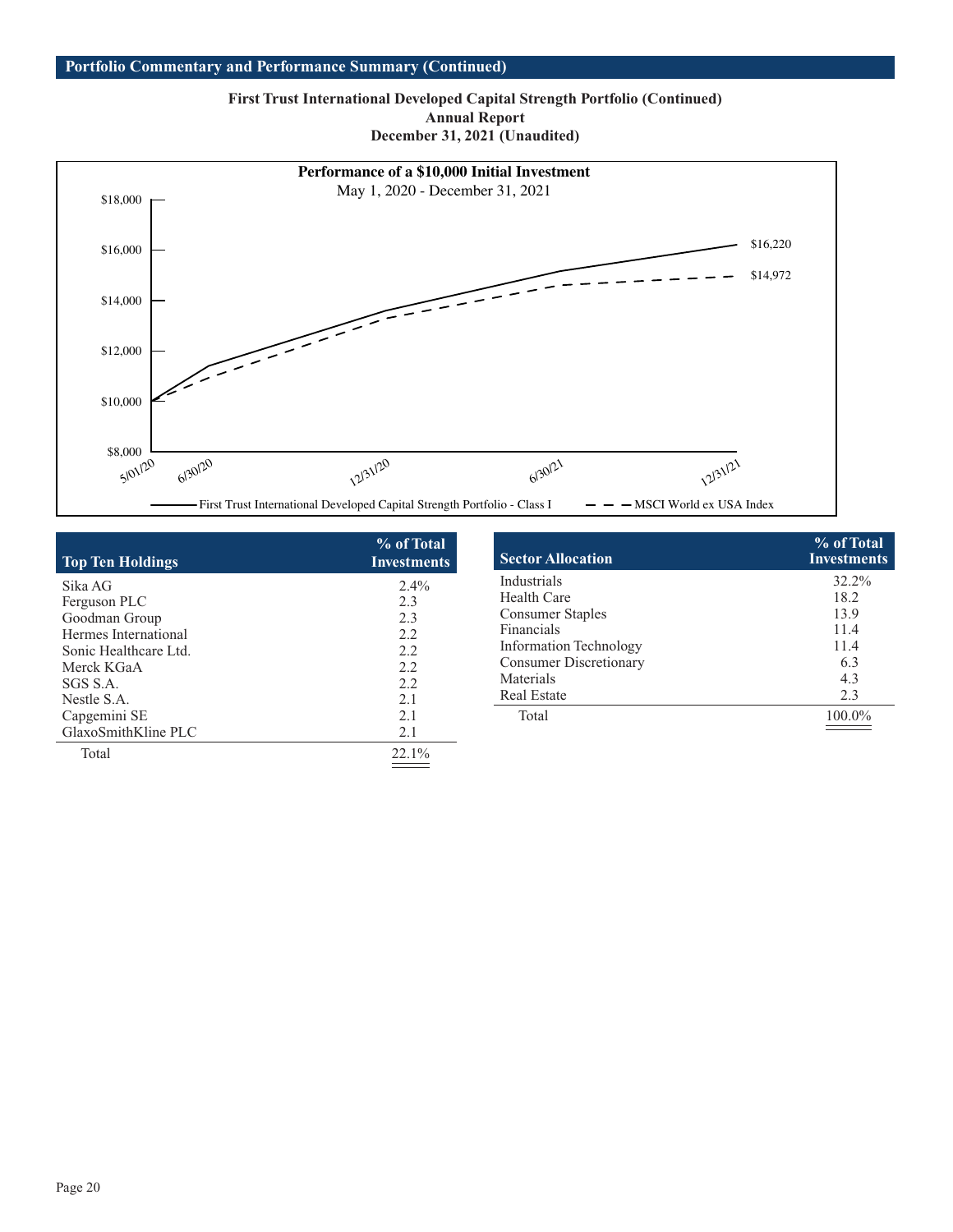#### <span id="page-22-0"></span>**First Trust Variable Insurance Trust Understanding Your Fund Expenses December 31, 2021 (Unaudited)**

As a shareholder of First Trust Dow/Jones Dividend & Income Allocation Portfolio, First Trust Multi Income Allocation Portfolio, First Trust Dorsey Wright Tactical Core Portfolio, First Trust Capital Strength Portfolio or First Trust International Developed Capital Strength Portfolio (each a "Fund" and collectively, the "Funds"), you incur two types of costs: (1) transaction costs; and (2) ongoing costs, including management fees, distribution and/or service (12b-1) fees, if any, and other Fund expenses. This Example is intended to help you understand your ongoing costs of investing in the Funds and to compare these costs with the ongoing costs of investing in other funds.

The Example is based on an investment of \$1,000 invested at the beginning of the period and held through the six-month period ended December 31, 2021.

## *Actual Expenses*

The first three columns of the table below provide information about actual account values and actual expenses. You may use the information in these columns, together with the amount you invested, to estimate the expenses that you paid over the period. Simply divide your account value by \$1,000 (for example, an \$8,600 account value divided by \$1,000 = 8.6), then multiply the result by the number in the third column under the heading entitled "Expenses Paid During Period" to estimate the expenses you paid on your account during this six-month period.

## *Hypothetical Example for Comparison Purposes*

The next three columns of the table below provide information about hypothetical account values and hypothetical expenses based on each Fund's actual expense ratio and an assumed rate of return of 5% per year before expenses, which is not each Fund's actual return. The hypothetical account values and expenses may not be used to estimate the actual ending account balance or expenses you paid for the period. You may use this information to compare the ongoing costs of investing in the Funds and other funds. To do so, compare this 5% hypothetical example with the 5% hypothetical examples that appear in the shareholder reports of the other funds.

Please note that the expenses shown in the table are meant to highlight your ongoing costs only and do not reflect any transactional costs such as sales charges (loads) or contingent deferred sales charges. Therefore, the hypothetical section of the table is useful in comparing ongoing costs only, and will not help you determine the relative total costs of owning different funds. In addition, if these transactional costs were included, your costs would have been higher.

|                                                    | <b>Actual Expenses</b>                                         |                                                               |                                                                                  | <b>Hypothetical</b><br>(5% Return Before Expenses)             |                                                               |                                                                                  |                                                          |  |
|----------------------------------------------------|----------------------------------------------------------------|---------------------------------------------------------------|----------------------------------------------------------------------------------|----------------------------------------------------------------|---------------------------------------------------------------|----------------------------------------------------------------------------------|----------------------------------------------------------|--|
|                                                    | <b>Beginning</b><br><b>Account</b><br><b>Value</b><br>7/1/2021 | <b>Ending</b><br><b>Account</b><br><b>Value</b><br>12/31/2021 | <b>Expenses Paid</b><br><b>During Period</b><br>$7/1/2021 -$<br>$12/31/2021$ (a) | <b>Beginning</b><br><b>Account</b><br><b>Value</b><br>7/1/2021 | <b>Ending</b><br><b>Account</b><br><b>Value</b><br>12/31/2021 | <b>Expenses Paid</b><br><b>During Period</b><br>$7/1/2021 -$<br>$12/31/2021$ (a) | <b>Annualized</b><br><b>Expense</b><br><b>Ratios</b> (b) |  |
| <b>First Trust/Dow Jones Dividend</b>              |                                                                |                                                               |                                                                                  |                                                                |                                                               |                                                                                  |                                                          |  |
| & Income Allocation Portfolio                      |                                                                |                                                               |                                                                                  |                                                                |                                                               |                                                                                  |                                                          |  |
| Class I $\ldots$ $\ldots$ $\qquad \qquad$ 1,000.00 |                                                                | \$1,047.10                                                    | \$6.14                                                                           | \$1,000.00                                                     | \$1,019.21                                                    | \$6.06                                                                           | 1.19%                                                    |  |
|                                                    |                                                                | \$1,049.10                                                    | \$4.85                                                                           | \$1,000.00                                                     | \$1,020.47                                                    | \$4.79                                                                           | $0.94\%$                                                 |  |
| <b>First Trust Multi Income Allocation</b>         |                                                                |                                                               |                                                                                  |                                                                |                                                               |                                                                                  |                                                          |  |
| Portfolio (c)                                      |                                                                |                                                               |                                                                                  |                                                                |                                                               |                                                                                  |                                                          |  |
| Class I $\ldots$ $\ldots$ $\$$ 1,000.00            |                                                                | \$1,049.40                                                    | \$4.29                                                                           | \$1,000.00                                                     | \$1,021.02                                                    | \$4.23                                                                           | $0.83\%$                                                 |  |
|                                                    |                                                                | \$1,050.80                                                    | \$3.00                                                                           | \$1,000.00                                                     | \$1,022.28                                                    | \$2.96                                                                           | 0.58%                                                    |  |
| <b>First Trust Dorsey Wright Tactical</b>          |                                                                |                                                               |                                                                                  |                                                                |                                                               |                                                                                  |                                                          |  |
| Core Portfolio (c)                                 |                                                                |                                                               |                                                                                  |                                                                |                                                               |                                                                                  |                                                          |  |
| Class I $\ldots$ $\ldots$ $\$$ 1,000.00            |                                                                | \$1,018.50                                                    | \$3.66                                                                           | \$1,000.00                                                     | \$1,021.58                                                    | \$3.67                                                                           | 0.72%                                                    |  |
|                                                    |                                                                | \$1,019.40                                                    | \$2.39                                                                           | \$1,000.00                                                     | \$1,022.84                                                    | \$2.40                                                                           | $0.47\%$                                                 |  |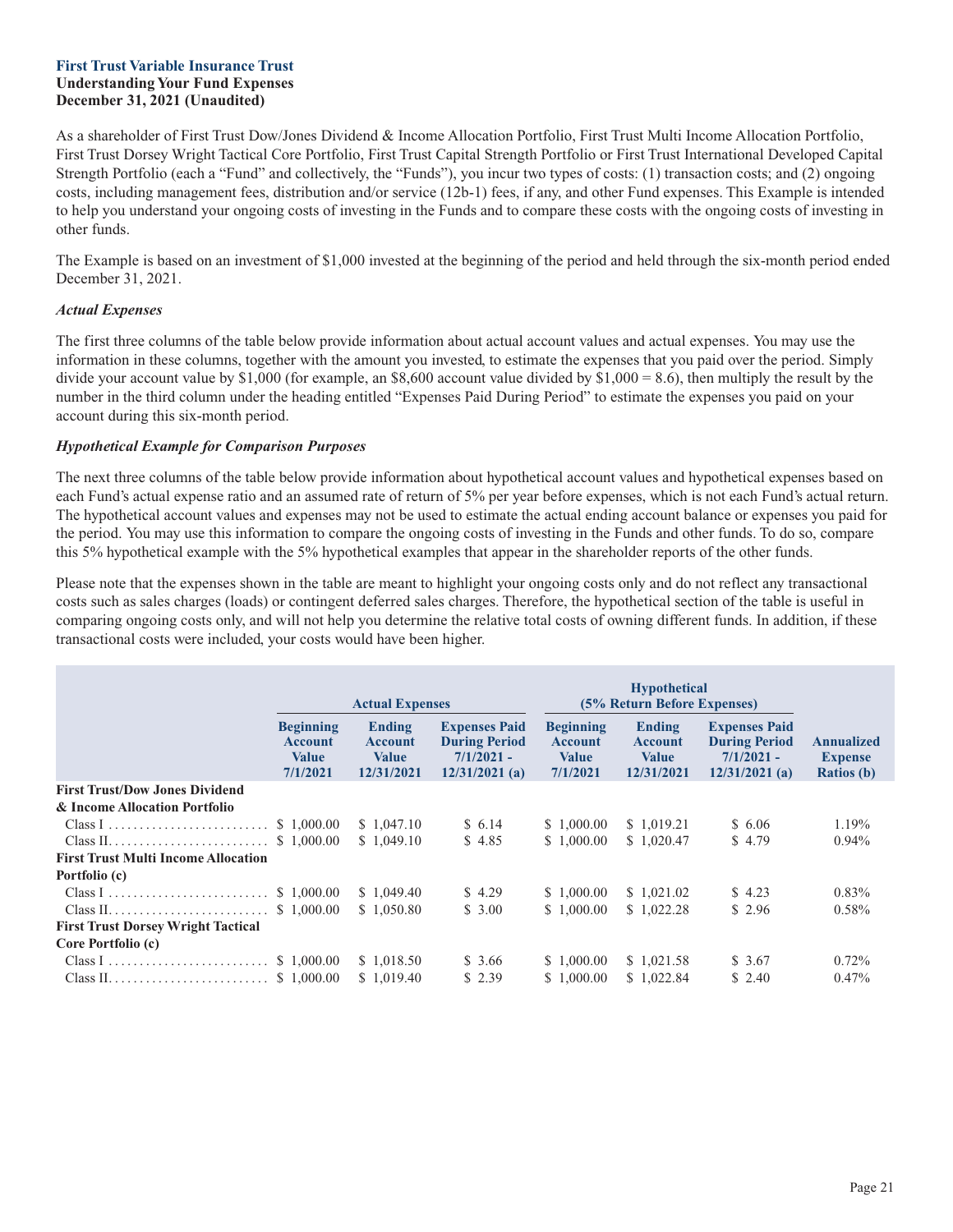## **First Trust Variable Insurance Trust**

## **Understanding Your Fund Expenses (Continued) December 31, 2021 (Unaudited)**

|                                               | <b>Actual Expenses</b>                                         |                                                        |                                                                                  | <b>Hypothetical</b><br>(5% Return Before Expenses)             |                                                               |                                                                                  |                                                          |
|-----------------------------------------------|----------------------------------------------------------------|--------------------------------------------------------|----------------------------------------------------------------------------------|----------------------------------------------------------------|---------------------------------------------------------------|----------------------------------------------------------------------------------|----------------------------------------------------------|
|                                               | <b>Beginning</b><br><b>Account</b><br><b>Value</b><br>7/1/2021 | <b>Ending</b><br><b>Account</b><br>Value<br>12/31/2021 | <b>Expenses Paid</b><br><b>During Period</b><br>$7/1/2021 -$<br>$12/31/2021$ (a) | <b>Beginning</b><br><b>Account</b><br><b>Value</b><br>7/1/2021 | <b>Ending</b><br><b>Account</b><br><b>Value</b><br>12/31/2021 | <b>Expenses Paid</b><br><b>During Period</b><br>$7/1/2021 -$<br>$12/31/2021$ (a) | <b>Annualized</b><br><b>Expense</b><br><b>Ratios</b> (b) |
| <b>First Trust Capital Strength Portfolio</b> |                                                                |                                                        |                                                                                  |                                                                |                                                               |                                                                                  |                                                          |
|                                               |                                                                | \$1,118.20                                             | \$5.87                                                                           | \$1,000.00                                                     | \$1,019.66                                                    | \$5.60                                                                           | $1.10\%$                                                 |
|                                               |                                                                | \$1.119.70                                             | \$4.54                                                                           | \$1,000.00                                                     | \$1,020.92                                                    | \$4.33                                                                           | $0.85\%$                                                 |
| <b>First Trust International Developed</b>    |                                                                |                                                        |                                                                                  |                                                                |                                                               |                                                                                  |                                                          |
| <b>Capital Strength Portfolio</b>             |                                                                |                                                        |                                                                                  |                                                                |                                                               |                                                                                  |                                                          |
|                                               |                                                                | \$1,069.30                                             | \$6.26                                                                           | \$1,000.00                                                     | \$1,019.16                                                    | \$ 6.11                                                                          | 1.20%                                                    |
|                                               |                                                                | \$1,070.60                                             | \$4.96                                                                           | \$1,000.00                                                     | \$1,020.42                                                    | \$4.84                                                                           | $0.95\%$                                                 |

(a) Expenses are equal to the annualized expense ratios as indicated in the table multiplied by the average account value over the period (July 1, 2021 through December 31, 2021), multiplied by 184/365 (to reflect the six-month period).

(b) These expense ratios reflect expense caps. First Trust Multi Income Allocation Portfolio expense ratios reflect an additional waiver. See Note 3 in the Notes to Financial Statements.

(c) Annualized expense ratio and expenses paid during the six-month period do not include fees and expenses of the underlying funds in which the Fund invests.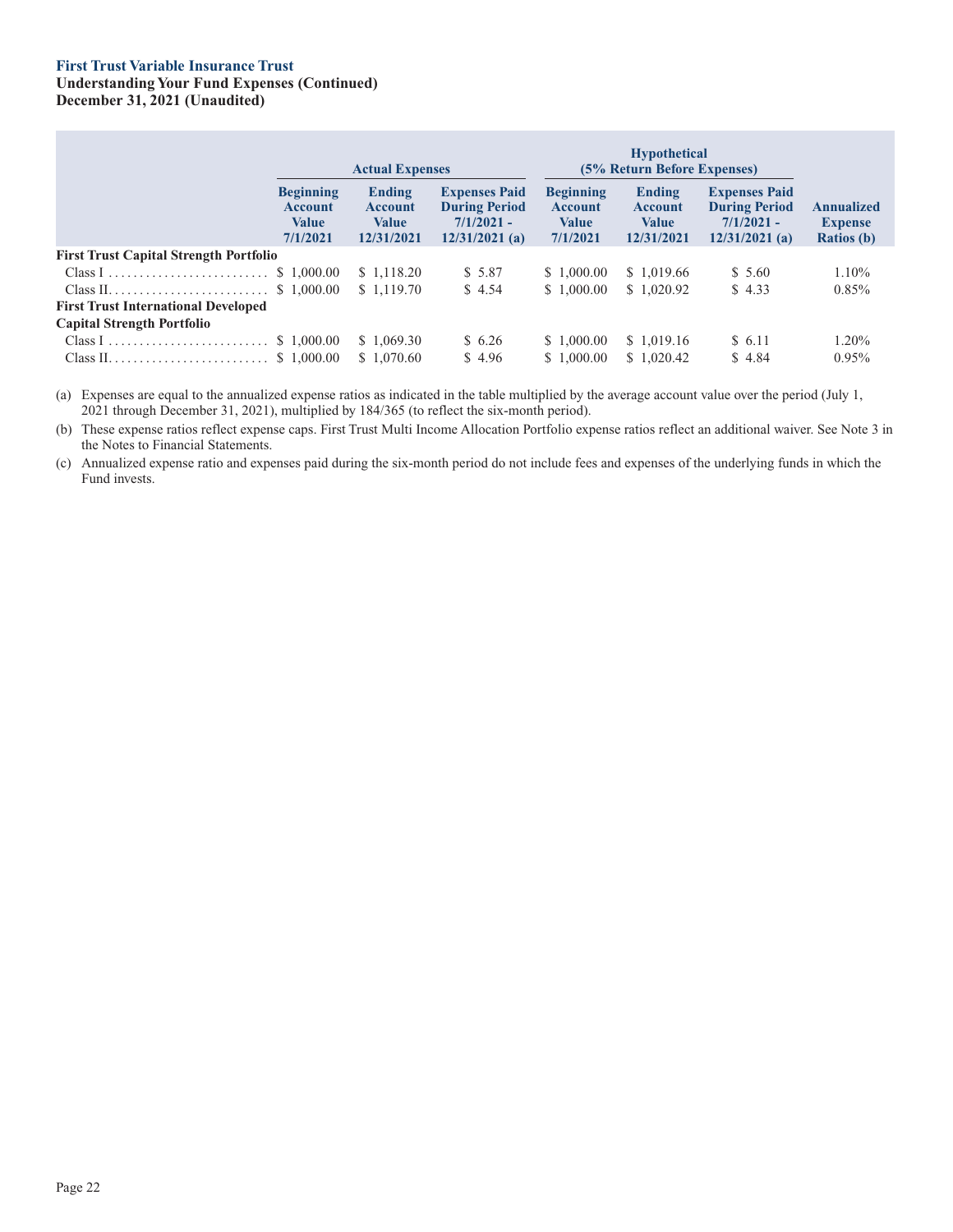<span id="page-24-0"></span>

| <b>Shares</b> | <b>Description</b>               | <b>Value</b>           |
|---------------|----------------------------------|------------------------|
|               | <b>COMMON STOCKS - 57.6%</b>     |                        |
|               | Aerospace & Defense - $1.6\%$    |                        |
|               |                                  | 4,399,342              |
|               |                                  | 4,001,278              |
|               |                                  | 4,260,300              |
|               |                                  | 4,445,886              |
|               |                                  | 17,106,806             |
|               |                                  |                        |
|               | Air Freight & Logistics $-1.2\%$ |                        |
|               |                                  | 5,117,699              |
|               |                                  | 4,663,220              |
|               |                                  | 2,741,478              |
|               |                                  | 12,522,397             |
|               | Auto Components - 0.4%           |                        |
|               |                                  | 4,371,305              |
|               |                                  |                        |
|               | Banks – $6.0\%$                  |                        |
|               |                                  | 3,924,213              |
|               |                                  | 4,284,977              |
|               |                                  | 3,753,196              |
|               |                                  | 3,261,407              |
|               |                                  | 1,376,580              |
|               |                                  | 4,576,973<br>4,146,906 |
|               |                                  | 4,178,883              |
|               |                                  | 3,915,797              |
|               |                                  | 4,237,645              |
|               |                                  | 1,342,633              |
|               |                                  | 4,063,800              |
|               |                                  | 2,360,844              |
|               |                                  | 4,369,532              |
|               |                                  | 4,204,823              |
|               |                                  | 1,943,057              |
|               |                                  | 4,124,856              |
|               |                                  | 4,538,855              |
|               |                                  | 64,604,977             |
|               | Biotechnology $-0.4\%$           |                        |
|               |                                  | 4,376,341              |
|               |                                  |                        |
|               | Building Products – $0.5\%$      |                        |
|               |                                  | 5,815,307              |
|               | Capital Markets - 5.5%           |                        |
|               |                                  | 4,516,457              |
|               |                                  | 4,355,230              |
|               |                                  | 4,204,150              |
|               |                                  | 5,092,899              |
|               |                                  | 4,636,373              |
|               |                                  | 4,649,704              |
|               |                                  | 4,927,550              |
|               |                                  | 2,609,459              |
|               |                                  | 4,500,731              |
|               |                                  | 4,251,174              |
|               |                                  | 4,286,465<br>4,135,536 |
|               |                                  | 4,881,813              |
|               |                                  |                        |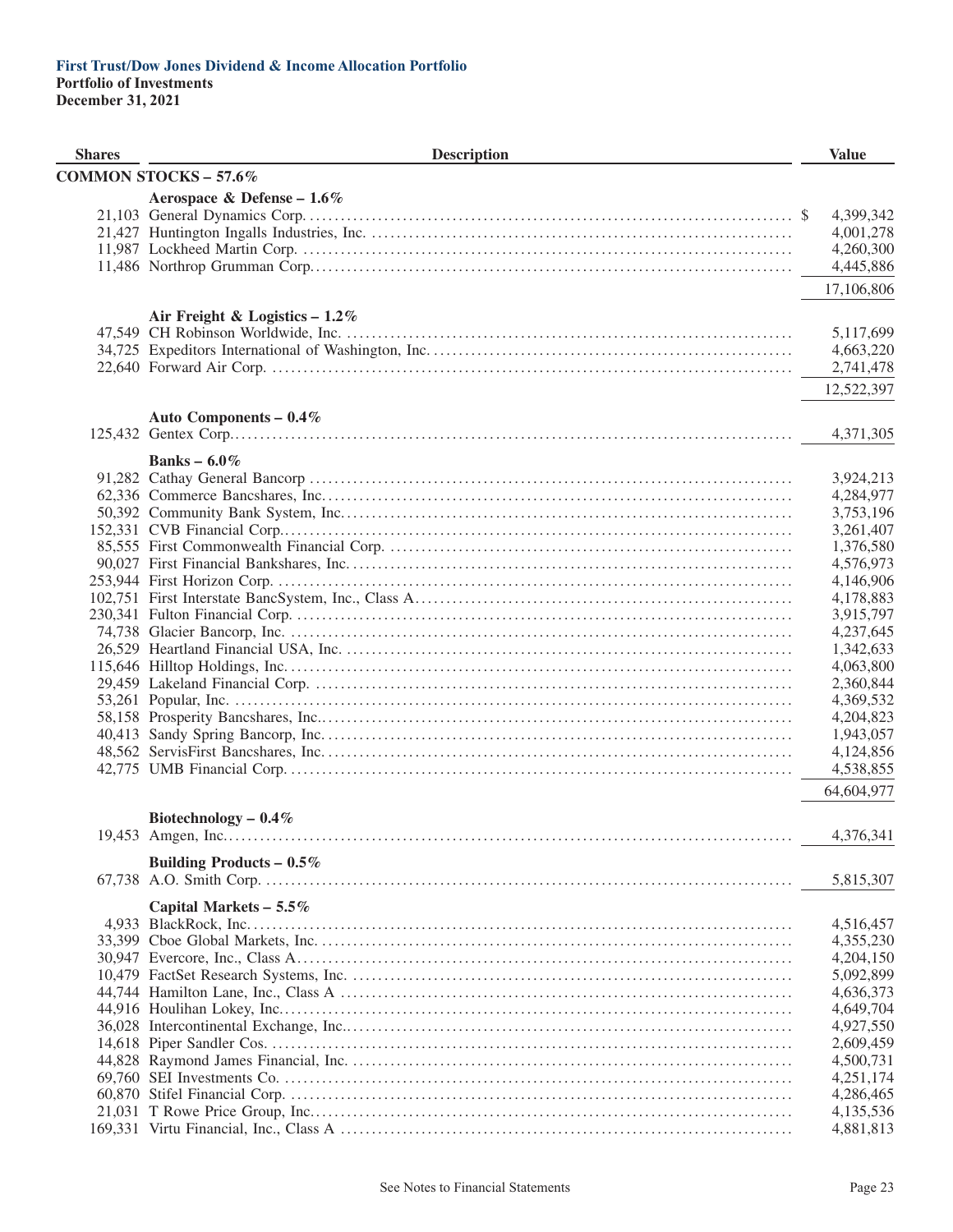**Shares Little Shares Description Constant Description Value COMMON STOCKS (Continued) Capital Markets (Continued)** 8,185 Virtus Investment Partners, Inc. . . . . . . . . . . . . . . . . . . . . . . . . . . . . . . . . . . . . . . . . . . . . . . . . . . . . . . . . . . . . . . . . . . . . . . . \$ 2,431,764 59,479,305 **Chemicals – 2.7%** 16,152 Air Products and Chemicals, Inc. . . . . . . . . . . . . . . . . . . . . . . . . . . . . . . . . . . . . . . . . . . . . . . . . . . . . . . . . . . . . . . . . . . . . . 4,914,407 26,838 Balchem Corp. . . . . . . . . . . . . . . . . . . . . . . . . . . . . . . . . . . . . . . . . . . . . . . . . . . . . . . . . . . . . . . . . . . . . . . . . . . . . . . . . . . . . . . . . 4,524,887 27,461 Celanese Corp. . . . . . . . . . . . . . . . . . . . . . . . . . . . . . . . . . . . . . . . . . . . . . . . . . . . . . . . . . . . . . . . . . . . . . . . . . . . . . . . . . . . . . . . . 4,615,096 45,181 FMC Corp.. . . . . . . . . . . . . . . . . . . . . . . . . . . . . . . . . . . . . . . . . . . . . . . . . . . . . . . . . . . . . . . . . . . . . . . . . . . . . . . . . . . . . . . . . . . . 4,964,940 5,672 NewMarket Corp. . . . . . . . . . . . . . . . . . . . . . . . . . . . . . . . . . . . . . . . . . . . . . . . . . . . . . . . . . . . . . . . . . . . . . . . . . . . . . . . . . . . . . 1,943,908 14,788 Sherwin-Williams (The) Co. . . . . . . . . . . . . . . . . . . . . . . . . . . . . . . . . . . . . . . . . . . . . . . . . . . . . . . . . . . . . . . . . . . . . . . . . . . 5,207,742 24,449 Stepan Co. . . . . . . . . . . . . . . . . . . . . . . . . . . . . . . . . . . . . . . . . . . . . . . . . . . . . . . . . . . . . . . . . . . . . . . . . . . . . . . . . . . . . . . . . . . . . 3,038,766 29,209,746 **Commercial Services & Supplies – 0.8%** 27,700 Tetra Tech, Inc. . . . . . . . . . . . . . . . . . . . . . . . . . . . . . . . . . . . . . . . . . . . . . . . . . . . . . . . . . . . . . . . . . . . . . . . . . . . . . . . . . . . . . . . 4,703,460 16,247 UniFirst Corp.. . . . . . . . . . . . . . . . . . . . . . . . . . . . . . . . . . . . . . . . . . . . . . . . . . . . . . . . . . . . . . . . . . . . . . . . . . . . . . . . . . . . . . . . . 3,418,369 8,121,829 **Communications Equipment – 0.4%** 76,001 Cisco Systems, Inc. . . . . . . . . . . . . . . . . . . . . . . . . . . . . . . . . . . . . . . . . . . . . . . . . . . . . . . . . . . . . . . . . . . . . . . . . . . . . . . . . . . . 4,816,183 **Construction & Engineering – 0.7%** 28,764 Comfort Systems USA, Inc.. . . . . . . . . . . . . . . . . . . . . . . . . . . . . . . . . . . . . . . . . . . . . . . . . . . . . . . . . . . . . . . . . . . . . . . . . . . 2,845,910 35,853 EMCOR Group, Inc. . . . . . . . . . . . . . . . . . . . . . . . . . . . . . . . . . . . . . . . . . . . . . . . . . . . . . . . . . . . . . . . . . . . . . . . . . . . . . . . . . . 4,567,314 7,413,224 **Containers & Packaging – 0.4%** 30,099 Packaging Corp. of America . . . . . . . . . . . . . . . . . . . . . . . . . . . . . . . . . . . . . . . . . . . . . . . . . . . . . . . . . . . . . . . . . . . . . . . . . . 4,097,979 **Distributors – 0.5%** 9,523 Pool Corp. . . . . . . . . . . . . . . . . . . . . . . . . . . . . . . . . . . . . . . . . . . . . . . . . . . . . . . . . . . . . . . . . . . . . . . . . . . . . . . . . . . . . . . . . . . . . 5,390,018 **Diversified Consumer Services – 0.5%** 68,648 Service Corp. International . . . . . . . . . . . . . . . . . . . . . . . . . . . . . . . . . . . . . . . . . . . . . . . . . . . . . . . . . . . . . . . . . . . . . . . . . . . . 4,873,322 **Diversified Financial Services – 0.4%** 67,385 Voya Financial, Inc. . . . . . . . . . . . . . . . . . . . . . . . . . . . . . . . . . . . . . . . . . . . . . . . . . . . . . . . . . . . . . . . . . . . . . . . . . . . . . . . . . . . 4,468,299 **Electrical Equipment – 0.5%** 33,358 AMETEK, Inc.. . . . . . . . . . . . . . . . . . . . . . . . . . . . . . . . . . . . . . . . . . . . . . . . . . . . . . . . . . . . . . . . . . . . . . . . . . . . . . . . . . . . . . . . 4,904,960 **Electronic Equipment, Instruments & Components – 0.2%** 51,951 Methode Electronics, Inc. . . . . . . . . . . . . . . . . . . . . . . . . . . . . . . . . . . . . . . . . . . . . . . . . . . . . . . . . . . . . . . . . . . . . . . . . . . . . . 2,554,431 **Entertainment – 0.3%** 53,453 Activision Blizzard, Inc. . . . . . . . . . . . . . . . . . . . . . . . . . . . . . . . . . . . . . . . . . . . . . . . . . . . . . . . . . . . . . . . . . . . . . . . . . . . . . . 3,556,228 **Food & Staples Retailing – 0.5%** 9,206 Costco Wholesale Corp.. . . . . . . . . . . . . . . . . . . . . . . . . . . . . . . . . . . . . . . . . . . . . . . . . . . . . . . . . . . . . . . . . . . . . . . . . . . . . . . 5,226,246 **Food Products – 2.5%** 175,063 Flowers Foods, Inc. . . . . . . . . . . . . . . . . . . . . . . . . . . . . . . . . . . . . . . . . . . . . . . . . . . . . . . . . . . . . . . . . . . . . . . . . . . . . . . . . . . . 4,808,981 24,442 Hershey (The) Co. . . . . . . . . . . . . . . . . . . . . . . . . . . . . . . . . . . . . . . . . . . . . . . . . . . . . . . . . . . . . . . . . . . . . . . . . . . . . . . . . . . . . 4,728,794 100,896 Hormel Foods Corp. . . . . . . . . . . . . . . . . . . . . . . . . . . . . . . . . . . . . . . . . . . . . . . . . . . . . . . . . . . . . . . . . . . . . . . . . . . . . . . . . . . 4,924,734 34,464 JM Smucker (The) Co.. . . . . . . . . . . . . . . . . . . . . . . . . . . . . . . . . . . . . . . . . . . . . . . . . . . . . . . . . . . . . . . . . . . . . . . . . . . . . . . . 4,680,900 19,675 Lancaster Colony Corp. . . . . . . . . . . . . . . . . . . . . . . . . . . . . . . . . . . . . . . . . . . . . . . . . . . . . . . . . . . . . . . . . . . . . . . . . . . . . . . . 3,258,180 71,103 Mondelez International, Inc., Class A . . . . . . . . . . . . . . . . . . . . . . . . . . . . . . . . . . . . . . . . . . . . . . . . . . . . . . . . . . . . . . . . . 4,714,840 27,116,429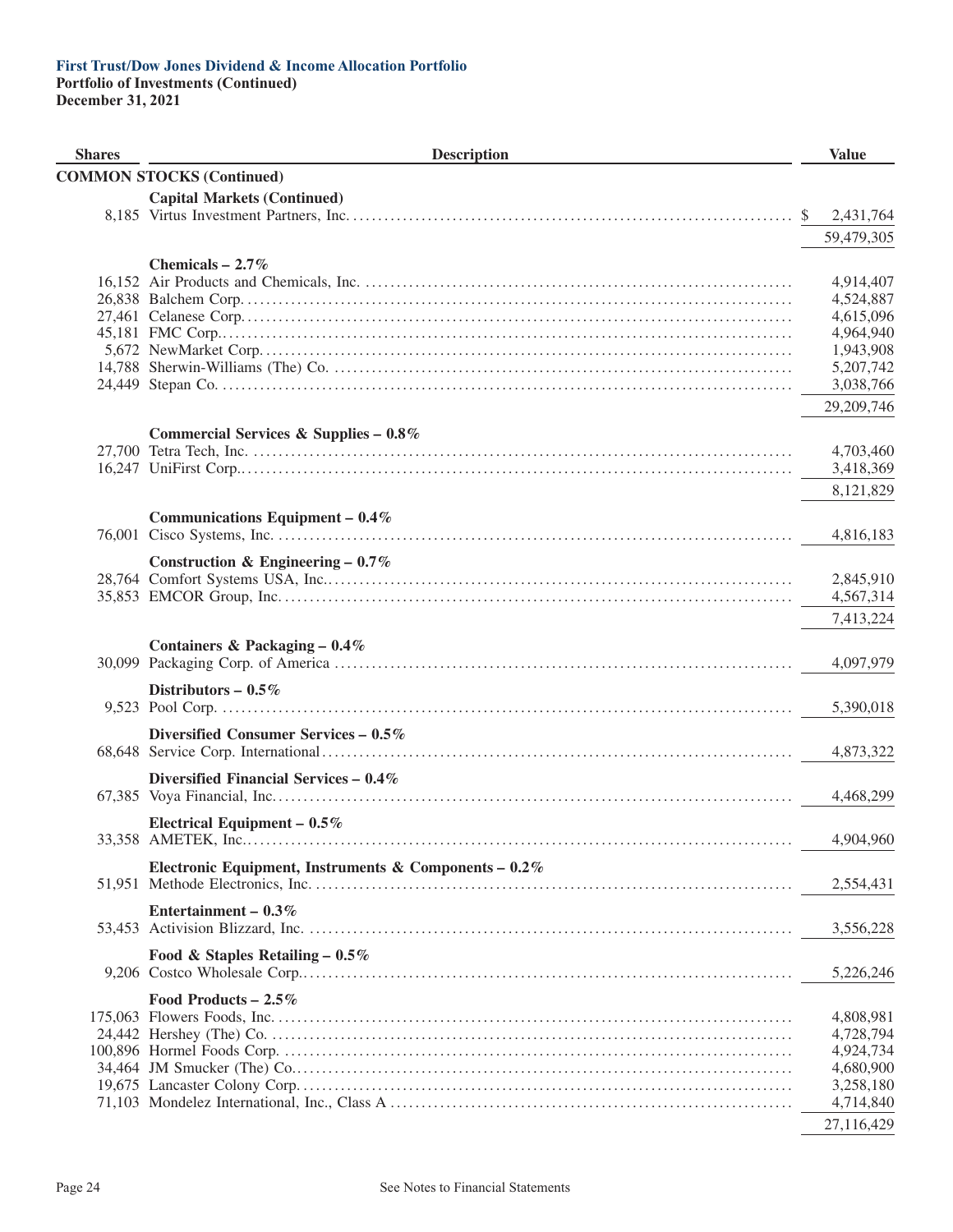#### **First Trust/Dow Jones Dividend & Income Allocation Portfolio Portfolio of Investments (Continued)**

| <b>Shares</b> | <b>Description</b>                         |    | <b>Value</b>           |
|---------------|--------------------------------------------|----|------------------------|
|               | <b>COMMON STOCKS (Continued)</b>           |    |                        |
|               | Gas Utilities - $0.4\%$                    |    |                        |
|               |                                            | -S | 4,456,070              |
|               | Health Care Equipment & Supplies - $0.5\%$ |    |                        |
|               |                                            |    | 4,928,574              |
|               |                                            |    |                        |
|               | Health Care Providers & Services – $1.8\%$ |    |                        |
|               |                                            |    | 4,705,282              |
|               |                                            |    | 4,745,763<br>4,930,832 |
|               |                                            |    | 5,316,156              |
|               |                                            |    |                        |
|               |                                            |    | 19,698,033             |
|               | Hotels, Restaurants & Leisure – $0.4\%$    |    |                        |
|               |                                            |    | 4,043,938              |
|               | Household Durables - $0.6\%$               |    |                        |
|               |                                            |    | 3,623,484              |
|               |                                            |    | 3,032,684              |
|               |                                            |    | 6,656,168              |
|               |                                            |    |                        |
|               | Household Products - $0.9\%$               |    |                        |
|               |                                            |    | 5,135,250              |
|               |                                            |    | 4,840,332              |
|               |                                            |    | 9,975,582              |
|               | Insurance $-5.5\%$                         |    |                        |
|               |                                            |    | 4,633,480              |
|               |                                            |    | 3,822,919              |
|               |                                            |    | 4,609,670              |
|               |                                            |    | 4,126,203              |
|               |                                            |    | 4,760,799              |
|               |                                            |    | 4,826,478              |
|               |                                            |    | 3,823,413              |
|               |                                            |    | 1,786,702<br>3,114,250 |
|               |                                            |    | 4,396,084              |
|               |                                            |    | 4,697,880              |
|               |                                            |    | 4,098,803              |
|               |                                            |    | 2,618,014              |
|               |                                            |    | 4,257,086              |
|               |                                            |    | 4,226,372              |
|               |                                            |    | 59,798,153             |
|               |                                            |    |                        |
|               | IT Services $-3.1\%$                       |    | 5,360,546              |
|               |                                            |    | 5,102,233              |
|               |                                            |    | 2,553,258              |
|               |                                            |    | 4,210,653              |
|               |                                            |    | 3,961,272              |
|               |                                            |    | 5,021,426              |
|               |                                            |    | 4,024,521              |
|               |                                            |    | 3,649,832              |
|               |                                            |    | 33,883,741             |
|               | Leisure Products - 0.5%                    |    |                        |
|               |                                            |    | 2,709,522              |
|               |                                            |    |                        |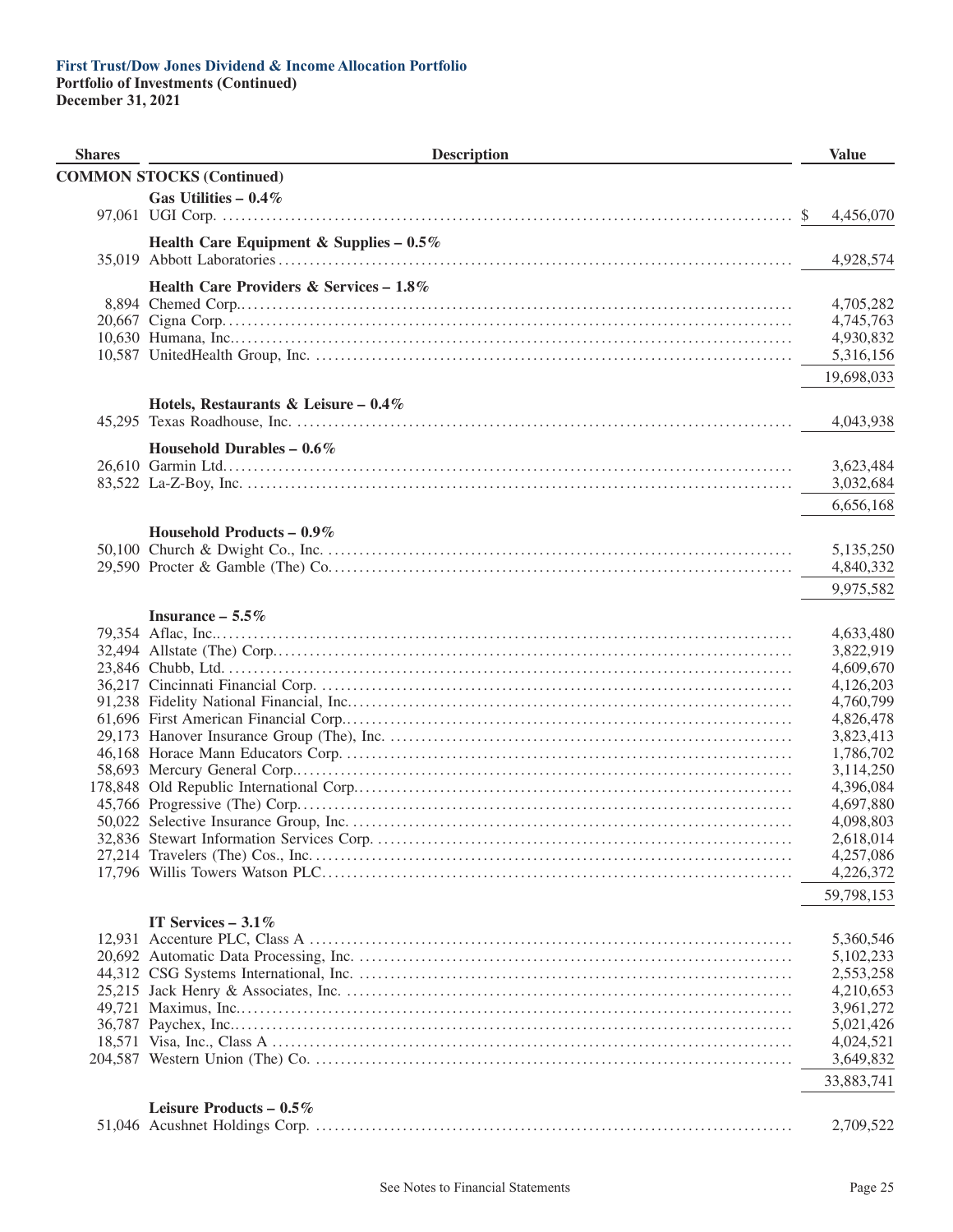## **First Trust/Dow Jones Dividend & Income Allocation Portfolio Portfolio of Investments (Continued)**

| <b>Shares</b> | <b>Description</b>                              | <b>Value</b>           |
|---------------|-------------------------------------------------|------------------------|
|               | <b>COMMON STOCKS (Continued)</b>                |                        |
|               | <b>Leisure Products (Continued)</b>             |                        |
|               |                                                 | 2,881,803<br>\$        |
|               |                                                 |                        |
|               |                                                 | 5,591,325              |
|               | Life Sciences Tools & Services – $0.5\%$        |                        |
|               |                                                 | 4,831,485              |
|               |                                                 |                        |
|               | Machinery $-4.3\%$                              | 4,257,385              |
|               |                                                 | 4,455,040              |
|               |                                                 | 4,018,575              |
|               |                                                 | 4,233,320              |
|               |                                                 | 4,361,958              |
|               |                                                 | 4,766,416              |
|               |                                                 | 4,479,776              |
|               |                                                 | 3,496,601              |
|               |                                                 | 4,434,040              |
|               |                                                 | 4,264,093              |
|               |                                                 | 4,242,878              |
|               |                                                 | 47,010,082             |
|               |                                                 |                        |
|               | Marine $-0.4\%$                                 |                        |
|               |                                                 | 4,614,398              |
|               |                                                 |                        |
|               | Metals & Mining $-1.2\%$                        |                        |
|               |                                                 | 4,724,870              |
|               |                                                 | 4,711,842<br>3,795,426 |
|               |                                                 |                        |
|               |                                                 | 13,232,138             |
|               | Multiline Retail – $0.8\%$                      |                        |
|               |                                                 | 4,598,685              |
|               |                                                 | 4,185,130              |
|               |                                                 | 8,783,815              |
|               |                                                 |                        |
|               | Pharmaceuticals $-1.3\%$                        |                        |
|               |                                                 | 4,381,958              |
|               |                                                 | 4,221,025              |
|               |                                                 | 5,199,791              |
|               |                                                 | 13,802,774             |
|               |                                                 |                        |
|               | Professional Services – $1.6\%$                 |                        |
|               |                                                 | 4,420,357              |
|               |                                                 | 4,267,649              |
|               |                                                 | 1,510,042              |
|               |                                                 | 2,750,336              |
|               |                                                 | 4,598,081              |
|               |                                                 | 17,546,465             |
|               | Road & Rail – $0.9\%$                           |                        |
|               |                                                 | 4,692,472              |
|               |                                                 | 5,183,967              |
|               |                                                 |                        |
|               |                                                 | 9,876,439              |
|               | Semiconductors & Semiconductor Equipment - 1.5% |                        |
|               |                                                 | 3,998,563              |
|               |                                                 | 3,881,873              |
|               |                                                 | 3,894,790              |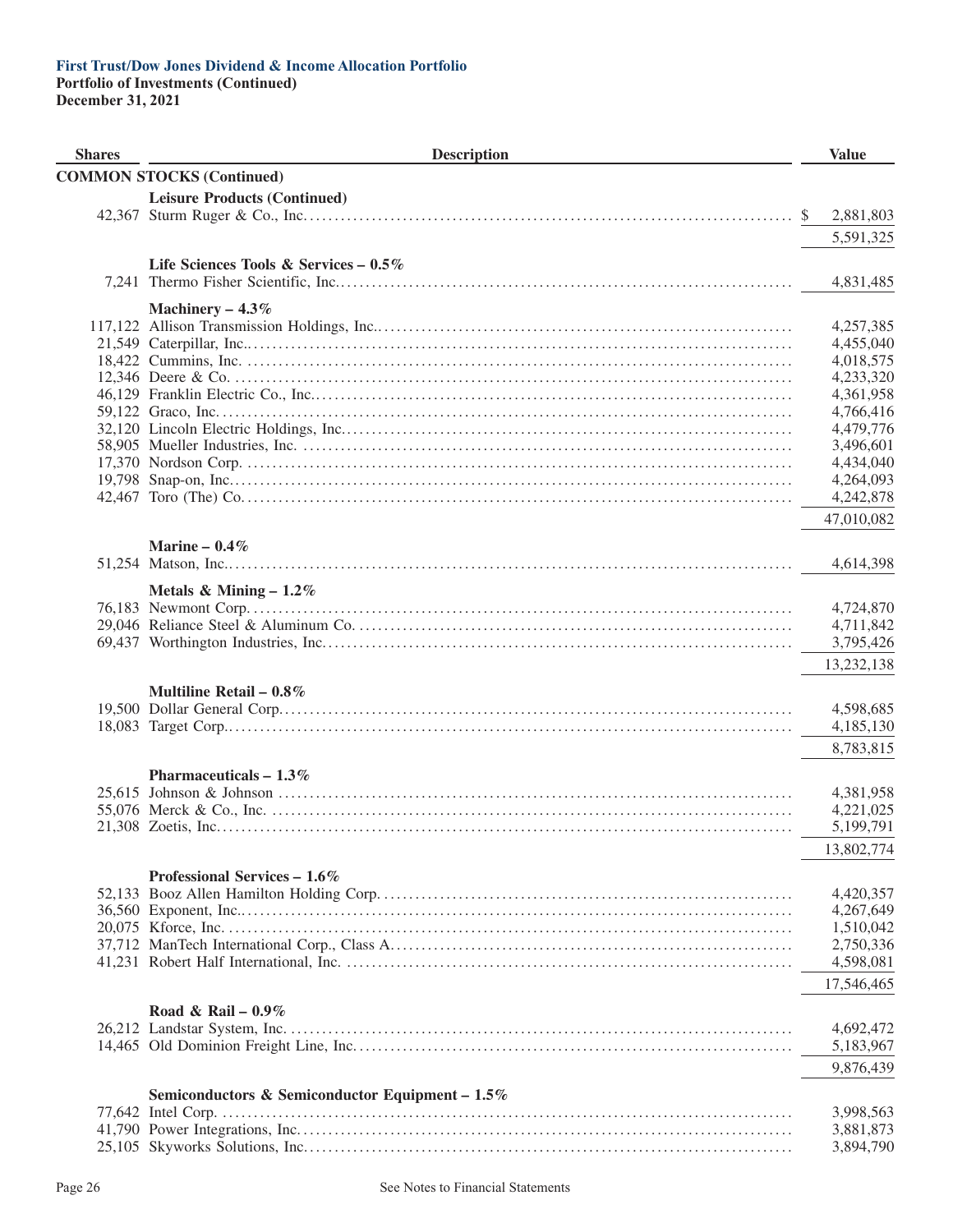| <b>Shares</b> | <b>Description</b>                                   | <b>Value</b>                                                  |
|---------------|------------------------------------------------------|---------------------------------------------------------------|
|               | <b>COMMON STOCKS (Continued)</b>                     |                                                               |
|               | Semiconductors & Semiconductor Equipment (Continued) | 4,056,251<br><sup>\$</sup><br>15,831,477                      |
|               | Software $-1.3\%$                                    | 4,476,197<br>4,932,211<br>4,934,823<br>14,343,231             |
|               | Specialty Retail $-2.1\%$                            | 4,750,344<br>3,975,913<br>5,229,956<br>4,343,097<br>4,871,496 |
|               |                                                      | 23,170,806                                                    |
|               | Textiles, Apparel & Luxury Goods - 0.4%              | 4,205,803                                                     |
|               | Thrifts & Mortgage Finance – $0.1\%$                 | 1,550,308                                                     |
|               | Trading Companies & Distributors - $1.5\%$           | 5,134,665<br>4,336,403<br>1,587,465<br>4,891,253              |
|               | $(C_{\text{out}}$ $\&$ $100.018.105$                 | 15,949,786<br>623,805,923                                     |

|  | (Cost \$489,918,195) |
|--|----------------------|
|--|----------------------|

| Principal<br><b>Value</b> | <b>Description</b>                       | <b>Stated</b><br>Coupon | <b>Stated</b><br><b>Maturity</b> | Value     |
|---------------------------|------------------------------------------|-------------------------|----------------------------------|-----------|
|                           | <b>CORPORATE BONDS AND NOTES - 34.7%</b> |                         |                                  |           |
|                           | Aerospace & Defense – $1.4\%$            |                         |                                  |           |
| \$                        |                                          | 1.88%                   | 06/15/23                         | 756,540   |
|                           |                                          | 1.95%                   | 02/01/24                         | 1,012,021 |
|                           |                                          | $1.43\%$                | 02/04/24                         | 999,101   |
|                           |                                          | 2.75%                   | 02/01/26                         | 515,047   |
|                           |                                          | $2.20\%$                | 02/04/26                         | 1,000,260 |
|                           |                                          | $2.70\%$                | 02/01/27                         | 509.061   |
|                           |                                          | $3.25\%$                | 02/01/28                         | 521,824   |
|                           |                                          | $3.20\%$                | 03/01/29                         | 257,764   |
|                           |                                          | $2.95\%$                | 02/01/30                         | 510,471   |
|                           |                                          | $3.63\%$                | 02/01/31                         | 534,366   |
|                           |                                          | 5.71%                   | 05/01/40                         | 1,289,329 |
|                           |                                          | $3.75\%$                | 02/01/50                         | 1,568,731 |
|                           |                                          | $2.93\%$                | 01/15/25                         | 521.391   |
|                           |                                          | $3.25\%$                | 01/15/28                         | 535,967   |
|                           |                                          | $4.03\%$                | 10/15/47                         | 889,222   |
|                           |                                          | 5.25%                   | 05/01/50                         | 352,282   |
|                           |                                          | $4.63\%$                | 11/16/48                         | 1,288,655 |
|                           |                                          | $3.13\%$                | 07/01/50                         | 257,049   |
|                           |                                          | 2.82%                   | 09/01/51                         | 968.243   |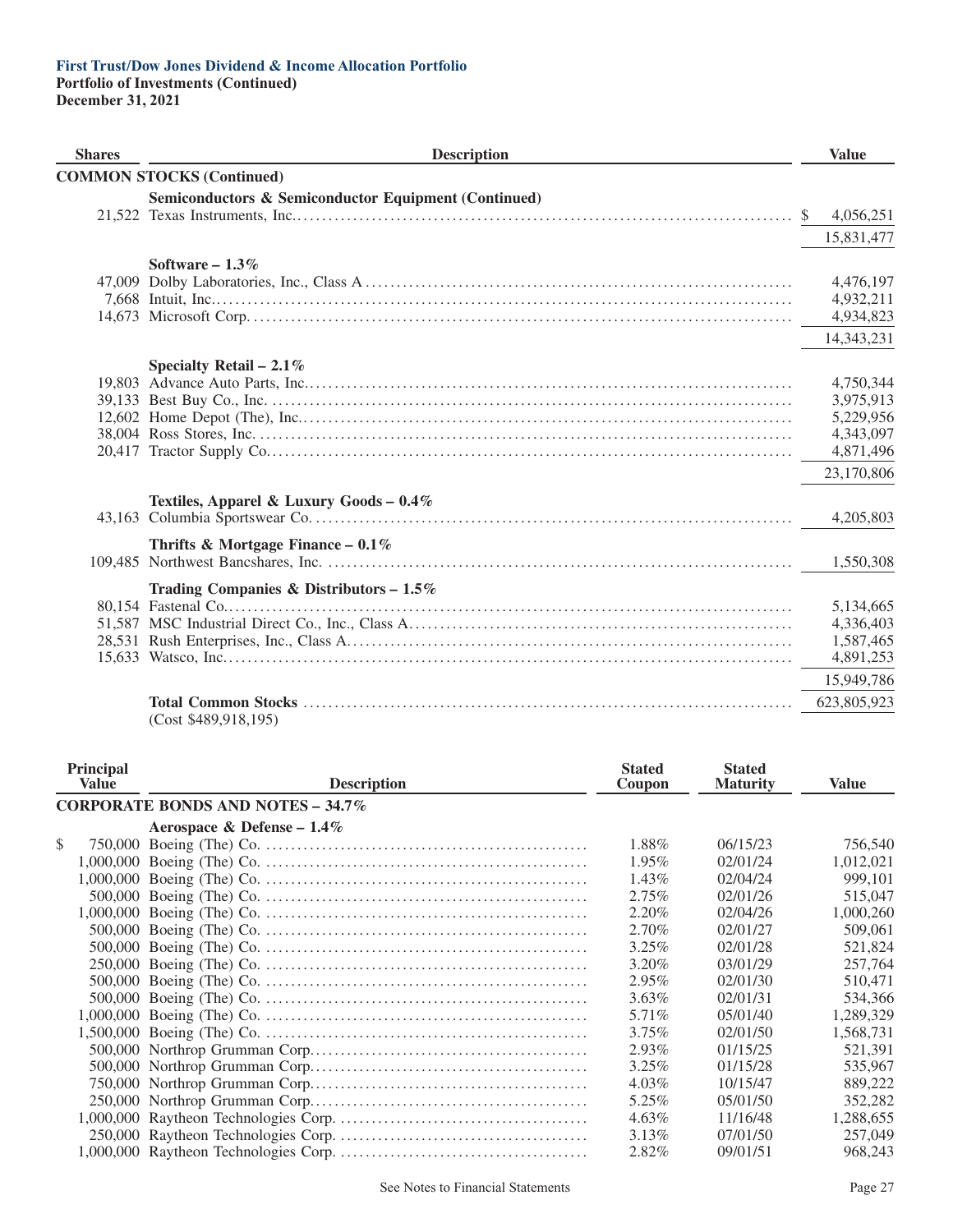**Portfolio of Investments (Continued)**

| Principal<br><b>Value</b> | <b>Description</b>                            | <b>Stated</b><br>Coupon | <b>Stated</b><br><b>Maturity</b> | <b>Value</b>         |
|---------------------------|-----------------------------------------------|-------------------------|----------------------------------|----------------------|
|                           | <b>CORPORATE BONDS AND NOTES (Continued)</b>  |                         |                                  |                      |
|                           | Aerospace & Defense (Continued)               |                         |                                  |                      |
| \$                        |                                               | 2.45%                   | 03/15/31                         | \$<br>492,588        |
|                           |                                               |                         |                                  |                      |
|                           |                                               |                         |                                  | 14,779,912           |
|                           | Air Freight & Logistics - $0.4\%$             |                         |                                  |                      |
|                           |                                               | 2.40%                   | 05/15/31                         | 1,004,210            |
|                           |                                               | 3.25%                   | 05/15/41                         | 1,796,041            |
|                           |                                               | 4.55%                   | 04/01/46                         | 1,807,603            |
|                           |                                               |                         |                                  | 4,607,854            |
|                           | Airlines - $0.1\%$                            |                         |                                  |                      |
|                           |                                               | 5.25%                   | 05/04/25                         | 277,996              |
|                           |                                               | 5.13%                   | 06/15/27                         | 286,186              |
|                           |                                               |                         |                                  | 564,182              |
|                           |                                               |                         |                                  |                      |
|                           | Automobiles – $0.6\%$                         |                         | 09/16/24                         |                      |
|                           | 2,000,000 Nissan Motor Acceptance Co. LLC (a) | 1.13%<br>2.00%          | 03/09/26                         | 1,966,705<br>986,421 |
|                           |                                               | 1.85%                   | 09/16/26                         | 1,465,926            |
|                           |                                               | 2.75%                   | 03/09/28                         | 994,529              |
|                           |                                               | 2.45%                   | 09/15/28                         | 1,460,327            |
|                           |                                               |                         |                                  | 6,873,908            |
|                           |                                               |                         |                                  |                      |
|                           | Banks - $6.8\%$                               | 0.98%                   | 04/22/25                         | 1,985,344            |
|                           |                                               | 3.09%                   | 10/01/25                         | 520,680              |
|                           |                                               | 2.46%                   | 10/22/25                         | 513,973              |
|                           |                                               | 2.02%                   | 02/13/26                         | 760,495              |
|                           |                                               | 4.45%                   | 03/03/26                         | 441,030              |
|                           |                                               | 3.50%                   | 04/19/26                         | 1,024,908            |
|                           |                                               | 1.20%                   | 10/24/26                         | 981,021              |
|                           |                                               | 3.56%                   | 04/23/27                         | 535,256              |
|                           |                                               | 3.82%                   | 01/20/28                         | 542,141              |
|                           |                                               | 3.71%                   | 04/24/28                         | 543,358              |
|                           |                                               | 3.59%                   | 07/21/28                         | 538,907              |
|                           |                                               | 3.42%                   | 12/20/28                         | 1,166,395            |
|                           |                                               | 2.09%                   | 06/14/29                         | 994,581              |
|                           |                                               | 4.27%                   | 07/23/29                         | 558,272              |
|                           |                                               | 3.97%<br>3.19%          | 02/07/30<br>07/23/30             | 551,734<br>528,293   |
|                           |                                               | 2.88%                   | 10/22/30                         | 517,289              |
|                           |                                               | 1.90%                   | 07/23/31                         | 479,591              |
|                           |                                               | 1.92%                   | 10/24/31                         | 961,104              |
|                           |                                               | 2.57%                   | 10/20/32                         | 503,363              |
|                           |                                               | 2.48%                   | 09/21/36                         | 1,456,303            |
|                           |                                               | 4.08%                   | 04/23/40                         | 576,932              |
|                           |                                               | 2.68%                   | 06/19/41                         | 966,929              |
|                           |                                               | 3.31%                   | 04/22/42                         | 2,111,910            |
|                           |                                               | 3.95%                   | 01/23/49                         | 587,172              |
|                           |                                               | 4.33%                   | 03/15/50                         | 622,273              |
|                           |                                               | 2.83%                   | 10/24/51                         | 494,289              |
|                           |                                               | 2.97%                   | 07/21/52                         | 757,168              |
|                           |                                               | 0.78%                   | 10/30/24                         | 4,970,429            |
|                           |                                               | $3.35\%$                | 04/24/25                         | 522,443              |
|                           |                                               | $0.98\%$<br>4.60%       | 05/01/25<br>03/09/26             | 1,985,621<br>496,992 |
|                           |                                               |                         |                                  |                      |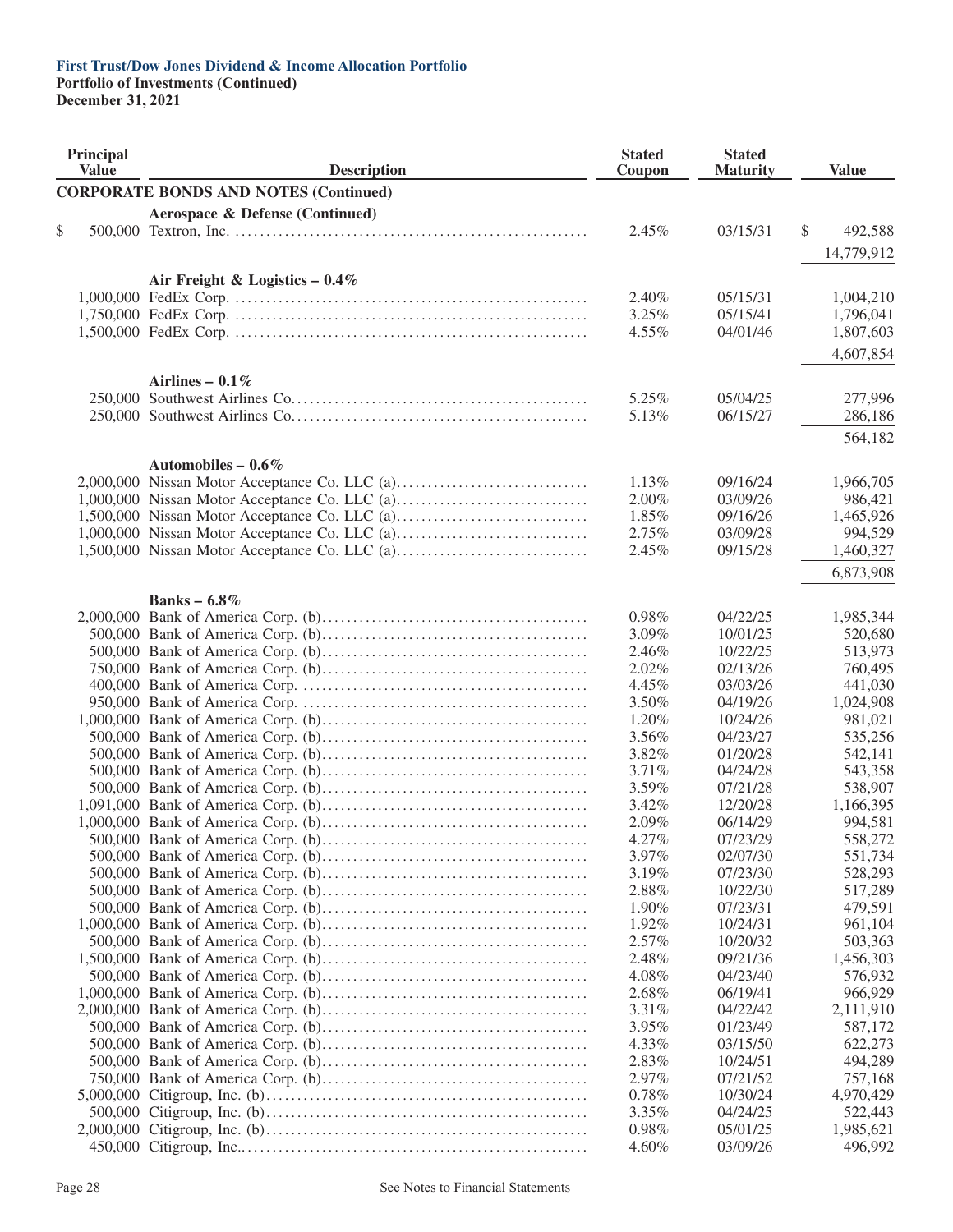**Portfolio of Investments (Continued)**

| Principal<br><b>Value</b> | <b>Description</b>                                                     | <b>Stated</b><br>Coupon | <b>Stated</b><br><b>Maturity</b> | <b>Value</b>  |
|---------------------------|------------------------------------------------------------------------|-------------------------|----------------------------------|---------------|
|                           | <b>CORPORATE BONDS AND NOTES (Continued)</b>                           |                         |                                  |               |
|                           | <b>Banks (Continued)</b>                                               |                         |                                  |               |
| \$                        |                                                                        | 3.11%                   | 04/08/26                         | \$<br>524,723 |
|                           |                                                                        | 1.12%                   | 01/28/27                         | 2,924,950     |
|                           |                                                                        | 1.46%                   | 06/09/27                         | 2,949,863     |
|                           |                                                                        | 4.45%                   | 09/29/27                         | 390,785       |
|                           |                                                                        | 3.89%                   | 01/10/28                         | 542,702       |
|                           |                                                                        | 3.67%                   | 07/24/28                         | 1,080,078     |
|                           |                                                                        | 4.13%                   | 07/25/28                         | 549,602       |
|                           |                                                                        | 3.52%                   | 10/27/28                         | 537,120       |
|                           |                                                                        | 3.98%                   | 03/20/30                         | 552,931       |
|                           |                                                                        | 2.98%                   | 11/05/30                         | 1,040,496     |
|                           |                                                                        | 2.67%                   | 01/29/31                         | 508,602       |
|                           |                                                                        | 2.56%                   | 05/01/32                         | 2,014,778     |
|                           |                                                                        | 3.88%                   | 01/24/39                         | 570,990       |
|                           |                                                                        | 2.90%                   | 11/03/42                         | 1,492,459     |
|                           |                                                                        | 4.75%                   | 05/18/46                         | 927,462       |
|                           |                                                                        | 4.28%                   | 04/24/48                         | 617,892       |
|                           |                                                                        | $4.65\%$                | 07/23/48                         | 645,754       |
|                           |                                                                        | 0.56%                   | 02/16/25                         | 986,152       |
|                           |                                                                        | 0.82%                   | 06/01/25                         | 1,978,087     |
|                           |                                                                        | 0.97%                   | 06/23/25                         | 3,468,512     |
|                           |                                                                        | 2.30%                   | 10/15/25                         | 511,790       |
|                           |                                                                        | 1.05%                   | 11/19/26                         | 487,601       |
|                           |                                                                        | 1.04%                   | 02/04/27                         | 484,408       |
|                           |                                                                        | 1.58%                   | 04/22/27                         | 494,637       |
|                           |                                                                        | 1.47%                   | 09/22/27                         | 981,256       |
|                           |                                                                        | 3.78%                   | 02/01/28                         | 541,974       |
|                           |                                                                        | 3.54%                   | 05/01/28                         | 543,765       |
|                           |                                                                        | 3.51%                   | 01/23/29                         | 536,446       |
|                           |                                                                        | 2.07%                   | 06/01/29                         | 993,443       |
|                           |                                                                        | 4.20%                   | 07/23/29                         | 560,227       |
|                           |                                                                        | 3.70%                   | 05/06/30                         | 547,432       |
|                           |                                                                        | 2.96%                   | 05/13/31                         | 518,763       |
|                           |                                                                        | 1.76%                   | 11/19/31                         | 474,983       |
|                           |                                                                        | 2.58%                   | 04/22/32                         | 1,015,068     |
|                           |                                                                        | 2.53%                   | 11/19/41                         | 955,726       |
|                           |                                                                        | 3.16%                   | 04/22/42                         | 2,097,693     |
|                           |                                                                        | 4.26%                   | 02/22/48                         | 614,813       |
|                           |                                                                        | 3.96%                   | 11/15/48                         | 884,847       |
|                           |                                                                        | 3.90%                   | 01/23/49                         | 583,483       |
|                           |                                                                        | 3.33%                   | 04/22/52                         | 2,153,686     |
|                           |                                                                        | 2.41%                   | 10/30/25                         | 512,640       |
|                           |                                                                        | 2.16%                   | 02/11/26                         | 507,952       |
|                           |                                                                        |                         | 04/22/26                         | 578,605       |
|                           |                                                                        | 3.00%                   | 05/22/28                         |               |
|                           |                                                                        | 3.58%                   | 12/07/46                         | 538,256       |
|                           |                                                                        | 4.75%                   |                                  | 941,276       |
|                           |                                                                        |                         |                                  | 73,560,904    |
|                           | Beverages $-0.6\%$                                                     |                         |                                  |               |
|                           | 875,000 Anheuser-Busch Cos., LLC/Anheuser-Busch InBev Worldwide, Inc   | 4.70%                   | 02/01/36                         | 1,059,149     |
|                           | 1,100,000 Anheuser-Busch Cos., LLC/Anheuser-Busch InBev Worldwide, Inc | 4.90%                   | 02/01/46                         | 1,397,854     |
|                           |                                                                        | 4.75%                   | 01/23/29                         | 291,483       |
|                           |                                                                        | 4.90%                   | 01/23/31                         | 300,860       |
|                           |                                                                        | 4.38%                   | 04/15/38                         | 881,924       |
|                           |                                                                        | 4.35%                   | 06/01/40                         | 295,176       |
|                           |                                                                        | 4.60%                   | 04/15/48                         | 307,062       |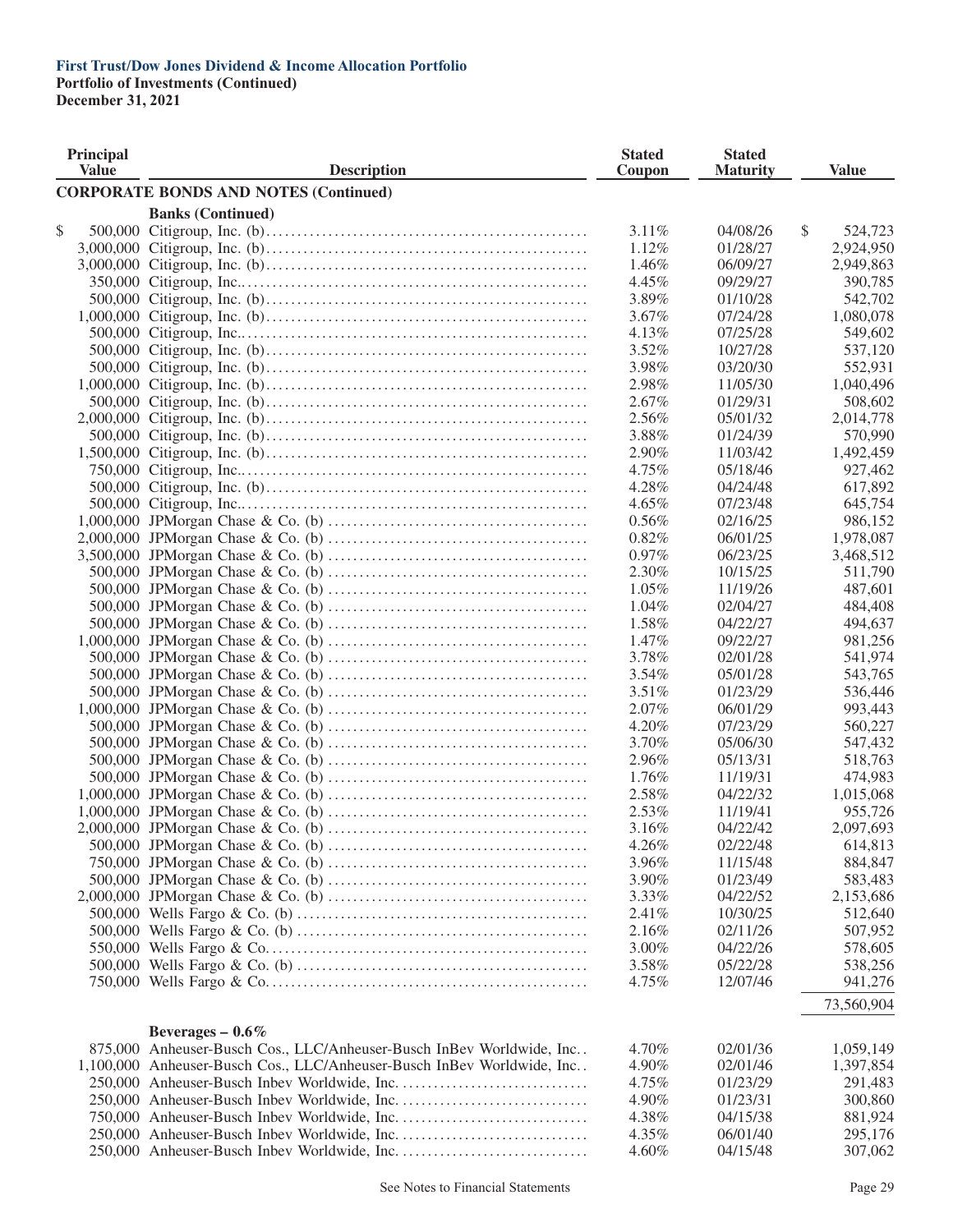**Portfolio of Investments (Continued) December 31, 2021**

| Principal<br><b>Value</b> | <b>Description</b>                           | <b>Stated</b><br>Coupon | <b>Stated</b><br><b>Maturity</b> | <b>Value</b>  |
|---------------------------|----------------------------------------------|-------------------------|----------------------------------|---------------|
|                           | <b>CORPORATE BONDS AND NOTES (Continued)</b> |                         |                                  |               |
|                           | <b>Beverages (Continued)</b>                 |                         |                                  |               |
| \$                        |                                              | 5.55%                   | 01/23/49                         | \$<br>347,826 |
|                           |                                              | 4.50%                   | 06/01/50                         | 309,928       |
|                           |                                              | 4.75%                   | 04/15/58                         | 933,607       |
|                           |                                              | 5.80%                   | 01/23/59                         | 363,861       |
|                           |                                              | 2.25%                   | 08/01/31                         | 244,905       |
|                           |                                              |                         |                                  | 6,733,635     |
|                           |                                              |                         |                                  |               |
|                           | Biotechnology - $1.1\%$                      |                         |                                  |               |
|                           |                                              | 2.60%                   | 11/21/24                         | 1,038,494     |
|                           |                                              | 2.95%                   | 11/21/26                         | 1,054,912     |
|                           |                                              | 4.25%                   | 11/14/28                         | 283,177       |
|                           |                                              | 4.05%                   | 11/21/39                         | 1,414,844     |
|                           |                                              | 4.40%                   | 11/06/42                         | 329,813       |
|                           |                                              | 4.70%                   | 05/14/45                         | 374,223       |
|                           |                                              | 4.88%                   | 11/14/48                         | 323,606       |
|                           |                                              | $4.25\%$                | 11/21/49                         | 1,201,964     |
|                           |                                              | 1.90%                   | 02/21/25                         | 509,903       |
|                           |                                              | 2.20%                   | 02/21/27                         | 768,672       |
|                           |                                              | 2.45%                   | 02/21/30                         | 509,940       |
|                           |                                              | 2.00%                   | 01/15/32                         | 970,746       |
|                           |                                              | 3.15%                   | 02/21/40                         | 772,834       |
|                           |                                              | 2.80%                   | 08/15/41                         | 966,346       |
|                           |                                              | 3.38%                   | 02/21/50                         | 785,295       |
|                           |                                              | 1.20%                   | 10/01/27                         | 484,013       |
|                           |                                              |                         |                                  | 11,788,782    |
|                           | Building Products - $0.1\%$                  |                         |                                  |               |
|                           |                                              | 2.00%                   | 02/15/31                         | 960,468       |
|                           |                                              |                         |                                  |               |
|                           | Capital Markets $-3.6\%$                     |                         |                                  |               |
|                           |                                              | 3.63%                   | 02/20/24                         | 524,844       |
|                           |                                              | 4.00%                   | 03/03/24                         | 636,551       |
|                           |                                              | 0.93%                   | 10/21/24                         | 2,988,622     |
|                           |                                              | 3.50%                   | 04/01/25                         | 529,258       |
|                           |                                              | 3.27%                   | 09/29/25                         | 525,058       |
|                           |                                              | 4.25%                   | 10/21/25                         | 655,211       |
|                           |                                              | 0.86%                   | 02/12/26                         | 490,740       |
|                           |                                              | 3.75%                   | 02/25/26                         | 593,135       |
|                           |                                              | 3.50%                   | 11/16/26                         | 533,384       |
|                           |                                              | 1.09%                   | 12/09/26                         | 487,735       |
|                           |                                              | 3.85%                   | 01/26/27                         | 806,920       |
|                           |                                              | 1.43%                   | 03/09/27                         | 980,651       |
|                           |                                              | 1.54%                   | 09/10/27                         | 980,881       |
|                           |                                              | 1.95%                   | 10/21/27                         | 1,494,981     |
|                           |                                              | 3.81%                   | 04/23/29                         | 544,738       |
|                           |                                              | 4.22%                   | 05/01/29                         | 556,288       |
|                           |                                              | $2.60\%$                | 02/07/30                         | 509,385       |
|                           |                                              | 1.99%                   | 01/27/32                         | 960,877       |
|                           |                                              | 2.62%                   | 04/22/32                         | 1,009,379     |
|                           |                                              | 2.65%                   | 10/21/32                         | 1,512,677     |
|                           |                                              | 4.02%                   | 10/31/38                         | 574,214       |
|                           |                                              | 4.41%                   | 04/23/39                         | 599,743       |
|                           |                                              | 3.21%                   | 04/22/42                         | 1,041,984     |
|                           |                                              | 2.91%                   | 07/21/42                         | 999,025       |
|                           |                                              | 0.79%                   | 05/30/25                         | 2,962,946     |
|                           |                                              |                         |                                  |               |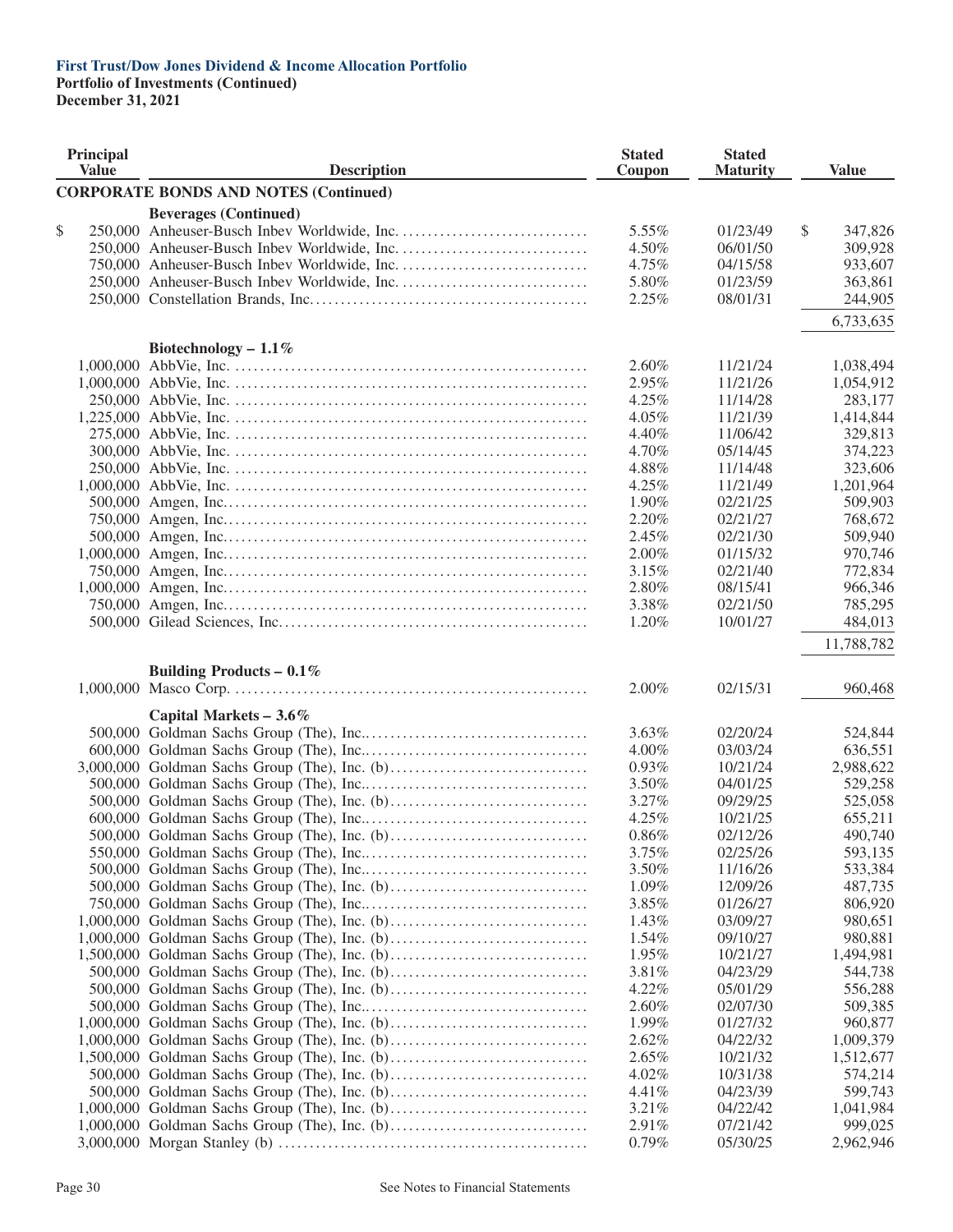**Portfolio of Investments (Continued)**

| Principal<br><b>Value</b> | <b>Description</b>                                   | <b>Stated</b><br>Coupon | <b>Stated</b><br><b>Maturity</b> | <b>Value</b>  |
|---------------------------|------------------------------------------------------|-------------------------|----------------------------------|---------------|
|                           | <b>CORPORATE BONDS AND NOTES (Continued)</b>         |                         |                                  |               |
|                           | <b>Capital Markets (Continued)</b>                   |                         |                                  |               |
| \$                        |                                                      | 0.86%                   | 10/21/25                         | \$<br>986,641 |
|                           |                                                      | 1.16%                   | 10/21/25                         | 992,935       |
|                           |                                                      | 3.88%                   | 01/27/26                         | 866,323       |
|                           |                                                      | 2.19%                   | 04/28/26                         | 510,408       |
|                           |                                                      | 1.59%                   | 05/04/27                         | 990,388       |
|                           |                                                      | 3.59%                   | 07/22/28                         | 539,812       |
|                           |                                                      | 3.77%                   | 01/24/29                         | 544,919       |
|                           |                                                      | 4.43%                   | 01/23/30                         | 570,763       |
|                           |                                                      | 2.70%                   | 01/22/31                         | 512,581       |
|                           |                                                      | 1.93%                   | 04/28/32                         | 957,667       |
|                           |                                                      | 2.24%                   | 07/21/32                         | 2,450,721     |
|                           |                                                      | 2.51%                   | 10/20/32                         | 1,001,386     |
|                           |                                                      | 2.48%                   | 09/16/36                         | 963,908       |
|                           |                                                      | 3.97%                   | 07/22/38                         | 572,195       |
|                           |                                                      | 4.46%                   | 04/22/39                         | 602,309       |
|                           |                                                      | 3.22%                   | 04/22/42                         | 1,052,598     |
|                           |                                                      | 2.80%                   | 01/25/52                         | 987,671       |
|                           |                                                      |                         |                                  |               |
|                           |                                                      |                         |                                  | 38,602,452    |
|                           | Chemicals - $0.5\%$                                  |                         |                                  |               |
|                           |                                                      | 3.63%                   | 05/15/26                         | 539,449       |
|                           |                                                      | 2.10%                   | 11/15/30                         | 246,327       |
|                           |                                                      | 4.80%                   | 05/15/49                         | 319,930       |
|                           | 500,000 International Flavors & Fragrances, Inc. (a) | 1.23%                   | 10/01/25                         | 489,616       |
|                           | 500,000 International Flavors & Fragrances, Inc. (a) | 1.83%                   | 10/15/27                         | 491,570       |
|                           | 500,000 International Flavors & Fragrances, Inc. (a) | 2.30%                   | 11/01/30                         | 491,205       |
|                           | 500,000 International Flavors & Fragrances, Inc. (a) | 3.27%                   | 11/15/40                         | 510,030       |
|                           | 500,000 International Flavors & Fragrances, Inc. (a) | 3.47%                   | 12/01/50                         | 526,997       |
|                           |                                                      | 3.38%                   | 10/01/40                         | 523,281       |
|                           |                                                      | 3.80%                   | 10/01/60                         | 798,114       |
|                           |                                                      | 2.90%                   | 03/15/52                         | 491,556       |
|                           |                                                      |                         |                                  |               |
|                           |                                                      |                         |                                  | 5,428,075     |
|                           | Consumer Finance $-1.2\%$                            |                         |                                  |               |
|                           |                                                      | 2.36%                   | 07/29/32                         | 711,655       |
|                           |                                                      | 4.55%                   | 05/15/32                         | 296,300       |
|                           |                                                      | 1.05%                   | 03/08/24                         | 2,488,633     |
|                           |                                                      | 1.20%                   | 10/15/24                         | 993,479       |
|                           |                                                      | 2.90%                   | 02/26/25                         | 1,035,042     |
|                           |                                                      | 2.75%                   | 06/20/25                         | 258,285       |
|                           |                                                      | 1.25%                   | 01/08/26                         | 489,939       |
|                           |                                                      | 1.50%                   | 06/10/26                         | 985,412       |
|                           |                                                      |                         |                                  |               |
|                           |                                                      | 2.70%                   | 08/20/27                         | 254,659       |
|                           |                                                      | 2.40%                   | 04/10/28                         | 1,508,337     |
|                           |                                                      | 2.40%                   | 10/15/28                         | 1,997,808     |
|                           |                                                      | 3.60%                   | 06/21/30                         | 534,346       |
|                           |                                                      | 2.88%                   | 10/28/31                         | 1,000,206     |
|                           |                                                      |                         |                                  | 12,554,101    |
|                           |                                                      |                         |                                  |               |
|                           | Diversified Telecommunication Services – 1.9%        | 1.70%                   | 03/25/26                         | 2,988,981     |
|                           |                                                      |                         |                                  |               |
|                           |                                                      | 2.30%                   | 06/01/27                         | 509,389       |
|                           |                                                      | 1.65%                   | 02/01/28                         | 490,244       |
|                           |                                                      | 4.30%                   | 02/15/30                         | 520,996       |
|                           |                                                      | 2.75%                   | 06/01/31                         | 511,237       |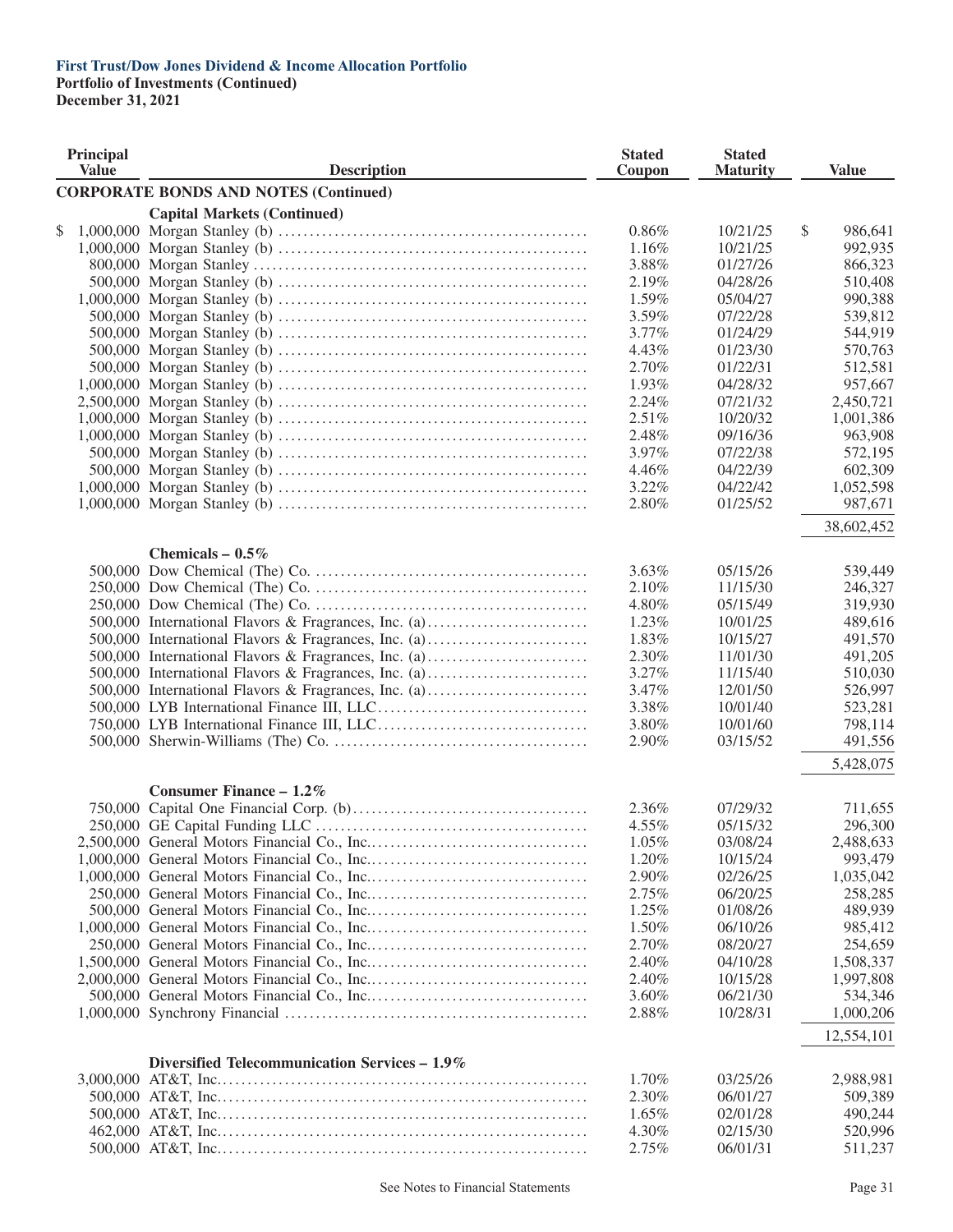**Portfolio of Investments (Continued)**

| Principal<br><b>Value</b> | <b>Description</b>                                        | <b>Stated</b><br>Coupon | <b>Stated</b><br><b>Maturity</b> | <b>Value</b>  |
|---------------------------|-----------------------------------------------------------|-------------------------|----------------------------------|---------------|
|                           |                                                           |                         |                                  |               |
|                           | <b>CORPORATE BONDS AND NOTES (Continued)</b>              |                         |                                  |               |
|                           | <b>Diversified Telecommunication Services (Continued)</b> |                         |                                  |               |
| \$                        |                                                           | 2.25%                   | 02/01/32                         | \$<br>484,285 |
|                           |                                                           | 2.55%                   | 12/01/33                         | 1,364,964     |
|                           |                                                           | 3.10%                   | 02/01/43                         | 977,149       |
|                           |                                                           | 3.30%                   | 02/01/52                         | 492,964       |
|                           |                                                           | 3.50%                   | 09/15/53                         | 1,203,462     |
|                           |                                                           | $3.55\%$                | 09/15/55                         | 508,708       |
|                           |                                                           | 3.65%                   | 09/15/59                         | 1,060,802     |
|                           |                                                           | 1.45%                   | 03/20/26                         | 996,383       |
|                           |                                                           | 2.10%                   | 03/22/28                         | 501,721       |
|                           |                                                           | 4.02%                   | 12/03/29                         | 1,256,941     |
|                           |                                                           | 1.75%                   | 01/20/31                         | 474,368       |
|                           |                                                           | 2.55%                   | 03/21/31                         | 505,529       |
|                           |                                                           | 2.36%                   | 03/15/32                         | 1,978,329     |
|                           |                                                           | 2.65%                   | 11/20/40                         | 477,343       |
|                           |                                                           | 3.40%                   | 03/22/41                         | 525,852       |
|                           |                                                           | 4.86%                   | 08/21/46                         | 970,777       |
|                           |                                                           | 2.88%                   | 11/20/50                         | 477,731       |
|                           |                                                           | $3.55\%$                | 03/22/51                         | 1,083,476     |
|                           |                                                           |                         |                                  | 20,361,631    |
|                           |                                                           |                         |                                  |               |
|                           | Electric Utilities $-3.0\%$                               |                         |                                  |               |
|                           |                                                           | $3.45\%$                | 05/15/51                         | 1,013,438     |
|                           |                                                           | $4.00\%$                | 12/01/46                         | 290,019       |
|                           |                                                           | 4.25%                   | 09/15/48                         | 604,537       |
|                           |                                                           | 2.75%                   | 08/15/51                         | 1,910,700     |
|                           |                                                           | 3.45%                   | 10/01/49                         | 533,180       |
|                           |                                                           | 3.13%                   | 07/15/51                         | 1,026,281     |
|                           |                                                           | $1.00\%$                | 11/01/25                         | 979,180       |
|                           | 200,000 American Transmission Systems, Inc. (a)           | 2.65%                   | 01/15/32                         | 202,319       |
|                           |                                                           | 2.70%                   | 04/01/31                         | 1,019,720     |
|                           |                                                           | 3.50%                   | 08/15/46                         | 271,982       |
|                           |                                                           | 3.20%                   | 09/15/49                         | 262,768       |
|                           |                                                           | 2.90%                   | 06/15/50                         | 250,086       |
|                           |                                                           | 4.00%                   | 03/01/49                         | 597,061       |
|                           |                                                           | 2.55%                   | 06/15/31                         | 752,359       |
|                           |                                                           | 3.30%                   | 06/15/41                         | 2,549,161     |
|                           |                                                           | 3.50%                   | 06/15/51                         | 2,077,921     |
|                           |                                                           | 3.20%                   | 01/15/27                         | 532,600       |
|                           |                                                           | 4.35%                   | 01/15/25                         | 1,596,420     |
|                           |                                                           | 3.25%                   | 03/15/51                         | 1,009,273     |
|                           |                                                           | 3.75%                   | 07/01/47                         | 555,196       |
|                           |                                                           | 4.25%                   | 08/15/48                         | 298,432       |
|                           |                                                           | 3.25%                   | 05/01/51                         | 516,113       |
|                           |                                                           | 3.10%                   | 07/30/51                         | 496,303       |
|                           |                                                           | 2.90%                   | 10/01/51                         |               |
|                           |                                                           |                         |                                  | 2,426,836     |
|                           |                                                           | 1.69%                   | 06/16/22                         | 1,000,337     |
|                           |                                                           | 1.37%                   | 03/10/23                         | 2,485,230     |
|                           |                                                           | 1.70%                   | 11/15/23                         | 1,002,573     |
|                           |                                                           | $3.00\%$                | 06/15/28                         | 1,004,982     |
|                           |                                                           | 3.25%                   | 06/01/31                         | 502,720       |
|                           |                                                           | 3.90%                   | 03/01/48                         | 587,165       |
|                           |                                                           | 2.50%                   | 06/01/31                         | 503,000       |
|                           |                                                           | 3.65%                   | 06/01/51                         | 545,058       |
|                           |                                                           | 2.75%                   | 10/01/26                         | 517,769       |
|                           |                                                           | 2.95%                   | 11/15/26                         | 474,009       |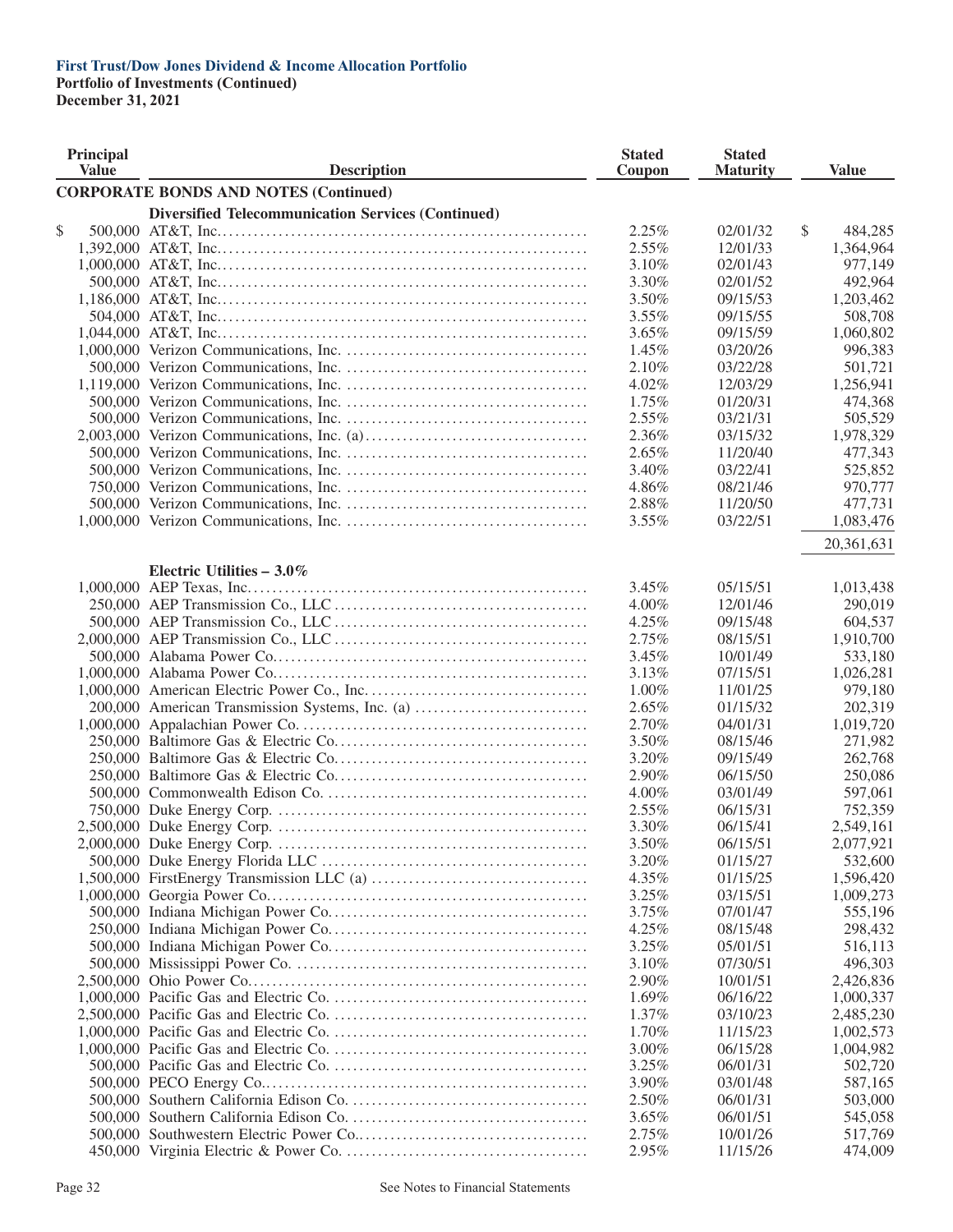## **First Trust/Dow Jones Dividend & Income Allocation Portfolio Portfolio of Investments (Continued)**

| Principal<br><b>Value</b> | <b>Description</b>                           | <b>Stated</b><br>Coupon | <b>Stated</b><br><b>Maturity</b> | <b>Value</b>  |
|---------------------------|----------------------------------------------|-------------------------|----------------------------------|---------------|
|                           | <b>CORPORATE BONDS AND NOTES (Continued)</b> |                         |                                  |               |
|                           | <b>Electric Utilities (Continued)</b>        |                         |                                  |               |
| \$                        |                                              | 4.45%                   | 02/15/44                         | \$<br>582,909 |
|                           |                                              | 4.00%                   | 11/15/46                         | 291,809       |
|                           |                                              | 3.80%                   | 09/15/47                         | 284,121       |
|                           |                                              | 4.60%                   | 12/01/48                         | 641,662       |
|                           |                                              |                         |                                  |               |
|                           |                                              |                         |                                  | 32,195,229    |
|                           | Equity Real Estate Investment Trusts - 0.2%  |                         |                                  |               |
|                           |                                              | 2.00%                   | 05/18/32                         | 478,702       |
|                           |                                              | 1.88%                   | 02/01/33                         | 471,194       |
|                           |                                              | $1.05\%$                | 07/15/26                         | 483,645       |
|                           |                                              | 2.10%                   | 04/01/31                         | 479,550       |
|                           |                                              |                         |                                  | 1,913,091     |
|                           | Food Products – $0.0\%$                      |                         |                                  |               |
|                           |                                              | 5.40%                   | 11/01/48                         | 338,610       |
|                           | Gas Utilities $-0.1\%$                       |                         |                                  |               |
|                           |                                              | 4.40%                   | 05/30/47                         | 584,751       |
|                           | Health Care Equipment & Supplies - $0.3\%$   |                         |                                  |               |
|                           |                                              | 1.92%                   | 02/01/27                         | 502,453       |
|                           |                                              | 2.27%                   | 12/01/28                         | 1,008,945     |
|                           |                                              | 2.54%                   | 02/01/32                         | 1,012,550     |
|                           |                                              | 3.13%                   | 12/01/51                         | 1,035,501     |
|                           |                                              |                         |                                  | 3,559,449     |
|                           | Health Care Providers & Services - 2.1%      |                         |                                  |               |
|                           |                                              | 2.55%                   | 03/15/31                         | 511,577       |
|                           |                                              | 3.60%                   | 03/15/51                         | 1,116,806     |
|                           |                                              | 4.25%                   | 12/15/27                         | 522,115       |
|                           |                                              | 2.45%                   | 07/15/28                         | 1,973,080     |
|                           |                                              | 2.50%                   | 03/01/31                         | 975,180       |
|                           |                                              | 2.63%                   | 08/15/24                         | 1,813,429     |
|                           |                                              | 4.10%                   | 03/25/25                         | 1,079,019     |
|                           |                                              | 3.88%                   | 07/20/25                         | 1,076,009     |
|                           |                                              | 1.30%                   | 08/21/27                         | 1,456,372     |
|                           |                                              | 1.75%                   | 08/21/30                         | 764,124       |
|                           |                                              | 1.88%                   | 02/28/31                         | 480,745       |
|                           |                                              | 2.13%                   | 09/15/31                         | 2,453,869     |
|                           |                                              | 2.70%                   | 08/21/40                         | 484,036       |
|                           |                                              | 5.05%                   | 03/25/48                         | 1,642,517     |
|                           |                                              | 2.38%                   | 07/15/31                         | 986,686       |
|                           |                                              | 3.50%                   | 07/15/51                         | 2,564,265     |
|                           |                                              | 1.65%                   | 09/01/26                         | 983,148       |
|                           |                                              | 2.65%                   | 10/15/30                         | 496,670       |
|                           |                                              | 2.65%                   | 01/15/32                         | 984,975       |
|                           |                                              |                         |                                  | 22,364,622    |
|                           |                                              |                         |                                  |               |
|                           | Hotels, Restaurants & Leisure - $0.5\%$      |                         |                                  |               |
|                           |                                              | 2.95%                   | 03/15/31                         | 500,359       |
|                           |                                              | 1.80%                   | 10/01/24                         | 3,001,001     |
|                           |                                              | 5.75%                   | 05/01/25                         | 563,461       |
|                           |                                              | 3.50%                   | 10/15/32                         | 524,987       |
|                           |                                              | 2.75%                   | 10/15/33                         | 972,657       |
|                           |                                              |                         |                                  | 5,562,465     |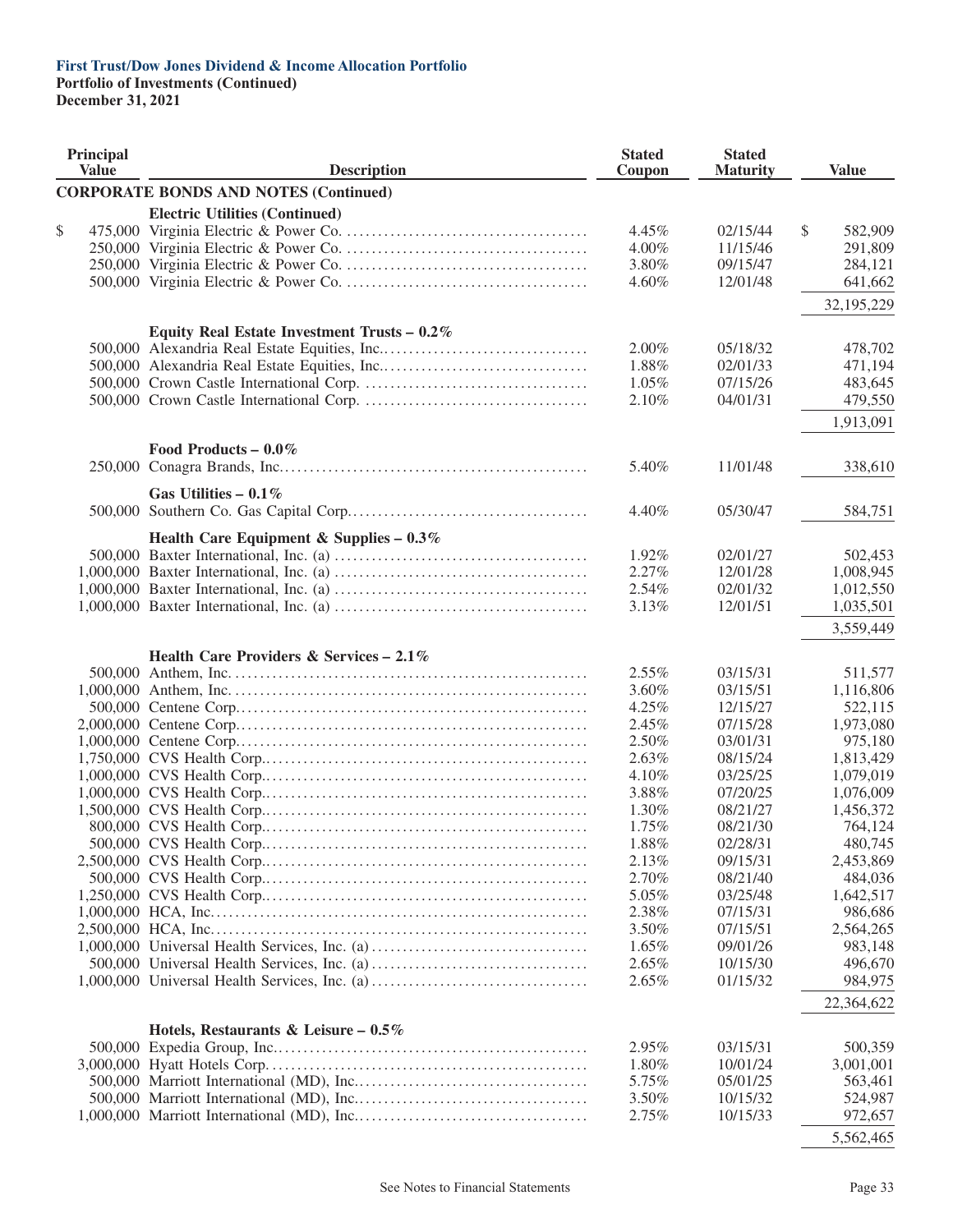**Portfolio of Investments (Continued)**

| Principal<br><b>Value</b> | <b>Description</b>                                                    | <b>Stated</b><br>Coupon | <b>Stated</b><br><b>Maturity</b> | <b>Value</b>       |
|---------------------------|-----------------------------------------------------------------------|-------------------------|----------------------------------|--------------------|
|                           | <b>CORPORATE BONDS AND NOTES (Continued)</b>                          |                         |                                  |                    |
|                           | Insurance $-0.1\%$                                                    |                         |                                  |                    |
| \$                        |                                                                       | 2.38%                   | 03/15/31                         | \$<br>732,276      |
|                           |                                                                       |                         |                                  |                    |
|                           | IT Services $-0.5\%$                                                  |                         |                                  |                    |
|                           |                                                                       | 2.67%                   | 12/01/26                         | 1,026,095          |
|                           |                                                                       | 3.20%                   | 07/01/26                         | 1,059,008          |
|                           |                                                                       | 3.50%                   | 07/01/29                         | 538,724            |
|                           |                                                                       | 2.65%                   | 06/01/30                         | 254,220            |
|                           |                                                                       | 4.40%                   | 07/01/49                         | 599,265            |
|                           |                                                                       | 1.50%                   | 11/15/24                         | 1,000,977          |
|                           |                                                                       | 1.20%                   | 03/01/26                         | 972,110            |
|                           |                                                                       |                         |                                  | 5,450,399          |
|                           |                                                                       |                         |                                  |                    |
|                           | Life Sciences Tools & Services - $0.2\%$                              |                         |                                  |                    |
|                           |                                                                       | 1.90%                   | 09/15/28                         | 978,466            |
|                           |                                                                       | 2.25%                   | 09/15/31                         | 487,313            |
|                           |                                                                       | 2.80%                   | 10/15/41                         | 1,016,533          |
|                           |                                                                       |                         |                                  | 2,482,312          |
|                           | Machinery - $0.0\%$                                                   |                         |                                  |                    |
|                           |                                                                       | 3.11%                   | 02/15/40                         | 515,347            |
|                           |                                                                       |                         |                                  |                    |
|                           | Media $-1.6\%$                                                        |                         |                                  |                    |
|                           | 2,500,000 Charter Communications Operating LLC/Charter Communications |                         |                                  |                    |
|                           |                                                                       | 2.25%                   | 01/15/29                         | 2,443,435          |
|                           | 500,000 Charter Communications Operating LLC/Charter Communications   |                         |                                  |                    |
|                           |                                                                       | 2.30%                   | 02/01/32                         | 475,859            |
|                           | 1,000,000 Charter Communications Operating LLC/Charter Communications |                         |                                  |                    |
|                           |                                                                       | 3.50%                   | 06/01/41                         | 979,432            |
|                           | 2,500,000 Charter Communications Operating LLC/Charter Communications |                         |                                  |                    |
|                           |                                                                       | 3.50%                   | 03/01/42                         | 2,436,061          |
|                           | 500,000 Charter Communications Operating LLC/Charter Communications   |                         |                                  |                    |
|                           |                                                                       | 4.80%                   | 03/01/50                         | 563,032            |
|                           | 1,000,000 Charter Communications Operating LLC/Charter Communications |                         |                                  |                    |
|                           |                                                                       | 3.70%                   | 04/01/51                         | 972,901            |
|                           | 2,000,000 Charter Communications Operating LLC/Charter Communications |                         |                                  |                    |
|                           |                                                                       | 3.90%                   | 06/01/52                         | 2,016,688          |
|                           | 1,500,000 Charter Communications Operating LLC/Charter Communications |                         |                                  |                    |
|                           |                                                                       | 3.85%                   | 04/01/61                         | 1,424,506          |
|                           | 1,000,000 Charter Communications Operating LLC/Charter Communications |                         |                                  |                    |
|                           |                                                                       | 4.40%                   | 12/01/61                         | 1,041,097          |
|                           |                                                                       | $3.55\%$                | 05/01/28                         | 274,510            |
|                           |                                                                       | 4.15%                   | 10/15/28                         | 397,900            |
|                           |                                                                       | 1.50%                   | 02/15/31                         | 236,545            |
|                           |                                                                       | 3.25%                   | 11/01/39                         | 529,930            |
|                           |                                                                       | 3.75%                   | 04/01/40                         | 1,124,593          |
|                           |                                                                       | 3.40%                   | 07/15/46                         | 266,399            |
|                           |                                                                       |                         | 08/15/47                         |                    |
|                           |                                                                       | 4.00%<br>$4.00\%$       | 03/01/48                         | 578,580<br>289,672 |
|                           |                                                                       |                         |                                  |                    |
|                           |                                                                       | 3.45%<br>2.94%          | 02/01/50<br>11/01/56             | 537,295<br>520,922 |
|                           |                                                                       |                         |                                  |                    |
|                           |                                                                       |                         |                                  | 17,109,357         |
|                           | Multi-Utilities $-1.4\%$                                              |                         |                                  |                    |
|                           |                                                                       | 1.45%                   | 06/01/26                         | 982,595            |
|                           |                                                                       | 2.65%                   | 06/01/31                         | 1,015,774          |
|                           |                                                                       | 2.30%                   | 12/01/31                         | 1,616,174          |
|                           |                                                                       |                         |                                  |                    |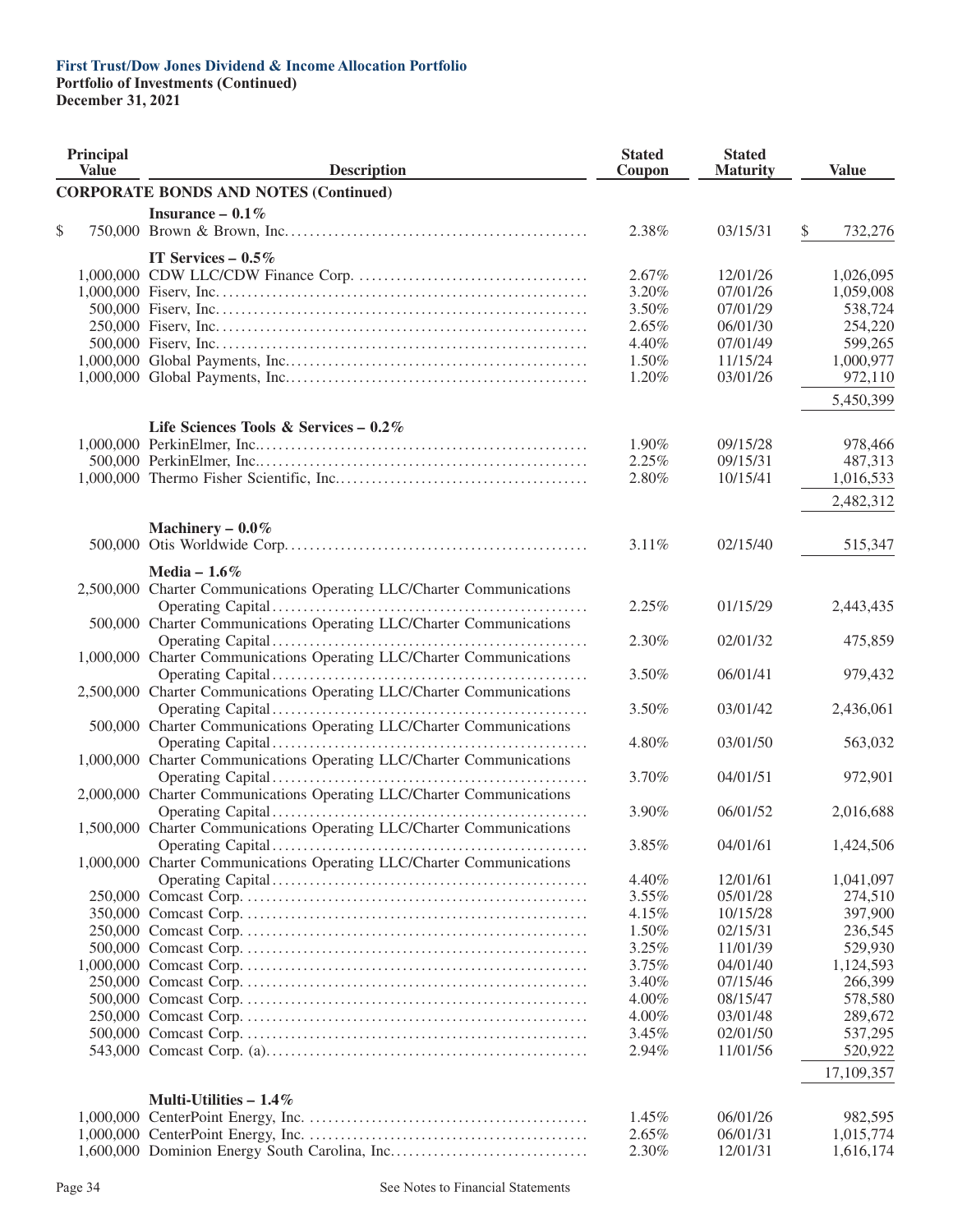| <b>Principal</b><br><b>Value</b> |  | <b>Description</b>                                           |       | <b>Stated</b><br><b>Maturity</b> | <b>Value</b>    |
|----------------------------------|--|--------------------------------------------------------------|-------|----------------------------------|-----------------|
|                                  |  | <b>CORPORATE BONDS AND NOTES (Continued)</b>                 |       |                                  |                 |
|                                  |  | <b>Multi-Utilities (Continued)</b>                           |       |                                  |                 |
| \$                               |  |                                                              | 1.45% | 04/15/26                         | \$<br>2,474,774 |
|                                  |  |                                                              | 3.30% | 04/15/41                         | 2,608,771       |
|                                  |  |                                                              | 4.70% | 12/01/44                         | 614,722         |
|                                  |  |                                                              | 1.88% | 01/15/27                         | 503,271         |
|                                  |  | 1,500,000 NextEra Energy Capital Holdings, Inc               | 2.44% | 01/15/32                         | 1,506,374       |
|                                  |  |                                                              | 3.00% | 01/15/52                         | 501,734         |
|                                  |  |                                                              | 4.38% | 05/15/47                         | 789,981         |
|                                  |  |                                                              | 0.80% | 08/15/25                         | 1,462,269       |
|                                  |  |                                                              | 2.45% | 11/15/31                         | 990,515         |
|                                  |  |                                                              |       |                                  | 15,066,954      |
|                                  |  | Oil, Gas & Consumable Fuels $-2.2\%$                         |       |                                  |                 |
|                                  |  |                                                              | 3.80% | 09/21/25                         | 1,080,529       |
|                                  |  |                                                              | 3.41% | 02/11/26                         | 534,056         |
|                                  |  |                                                              | 3.94% | 09/21/28                         | 554,476         |
|                                  |  |                                                              | 1.75% | 08/10/30                         | 481,888         |
|                                  |  |                                                              | 3.06% | 06/17/41                         | 1,016,759       |
|                                  |  |                                                              | 2.77% | 11/10/50                         | 708,037         |
|                                  |  |                                                              | 2.94% | 06/04/51                         | 483,186         |
|                                  |  |                                                              | 3.00% | 03/17/52                         | 978,424         |
|                                  |  |                                                              | 4.75% | 05/31/25                         | 274,190         |
|                                  |  |                                                              | 3.50% | 12/01/29                         | 530,751         |
|                                  |  |                                                              |       |                                  |                 |
|                                  |  |                                                              | 3.13% | 03/24/31                         | 1,032,802       |
|                                  |  |                                                              | 4.50% | 04/15/24                         | 2,121,219       |
|                                  |  |                                                              | 4.20% | 04/15/27                         | 271,481         |
|                                  |  |                                                              | 5.25% | 04/15/29                         | 860,539         |
|                                  |  |                                                              | 5.30% | 04/15/47                         | 291,262         |
|                                  |  |                                                              | 6.00% | 06/15/48                         | 312,208         |
|                                  |  |                                                              | 6.25% | 04/15/49                         | 2,625,415       |
|                                  |  |                                                              | 4.00% | 10/01/27                         | 537,477         |
|                                  |  |                                                              | 5.40% | 10/01/47                         | 589,848         |
|                                  |  |                                                              | 4.35% | 03/15/29                         | 272,956         |
|                                  |  |                                                              | 3.40% | 09/01/29                         | 259,477         |
|                                  |  |                                                              | 4.45% | 09/01/49                         | 277,859         |
|                                  |  |                                                              | 1.13% | 01/15/26                         | 486,305         |
|                                  |  |                                                              | 1.90% | 08/15/30                         | 474,501         |
|                                  |  |                                                              | 2.15% | 01/15/31                         | 481,503         |
|                                  |  | 250,000 Plains All American Pipeline L.P./PAA Finance Corp   | 3.80% | 09/15/30                         | 261,617         |
|                                  |  | 1,000,000 Plains All American Pipeline L.P./PAA Finance Corp | 4.90% | 02/15/45                         | 1,090,846       |
|                                  |  |                                                              | 5.00% | 03/15/27                         | 562,282         |
|                                  |  |                                                              | 4.20% | 03/15/28                         | 274,258         |
|                                  |  |                                                              | 3.50% | 11/15/30                         | 266,310         |
|                                  |  |                                                              | 2.60% | 03/15/31                         | 995,361         |
|                                  |  |                                                              | 4.90% | 01/15/45                         | 752,877         |
|                                  |  |                                                              | 5.10% | 09/15/45                         | 333,607         |
|                                  |  |                                                              | 4.85% | 03/01/48                         | 1,221,965       |
|                                  |  |                                                              | 3.50% | 10/15/51                         | 508,254         |
|                                  |  |                                                              |       |                                  | 23,804,525      |
|                                  |  | Pharmaceuticals $-0.6\%$                                     |       |                                  |                 |
|                                  |  |                                                              | 1.20% | 05/28/26                         | 988,691         |
|                                  |  |                                                              | 1.75% | 05/28/28                         | 497,850         |
|                                  |  |                                                              | 2.25% | 05/28/31                         | 1,009,237       |
|                                  |  |                                                              | 1.65% | 06/22/25                         | 1,496,177       |
|                                  |  |                                                              | 2.70% | 06/22/30                         | 754,131         |
|                                  |  |                                                              |       |                                  |                 |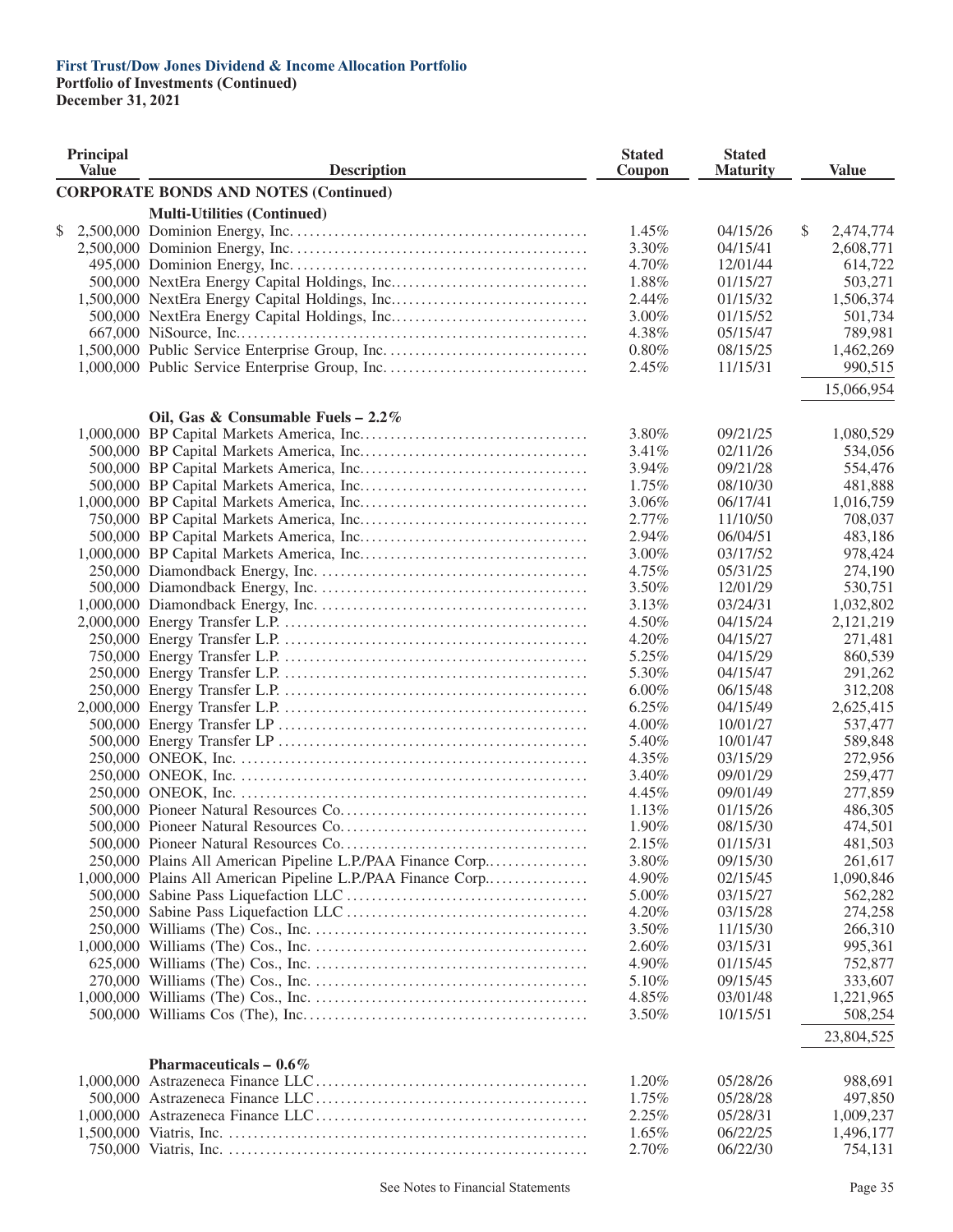**Portfolio of Investments (Continued)**

**December 31, 2021**

| Principal<br><b>Value</b> |  | <b>Description</b>                                 | <b>Stated</b><br>Coupon | <b>Stated</b><br><b>Maturity</b> | <b>Value</b>    |
|---------------------------|--|----------------------------------------------------|-------------------------|----------------------------------|-----------------|
|                           |  | <b>CORPORATE BONDS AND NOTES (Continued)</b>       |                         |                                  |                 |
|                           |  | <b>Pharmaceuticals (Continued)</b>                 |                         |                                  |                 |
| \$                        |  |                                                    | 3.85%                   | 06/22/40                         | \$<br>1,063,643 |
|                           |  |                                                    | 4.00%                   | 06/22/50                         | 1,071,195       |
|                           |  |                                                    |                         |                                  |                 |
|                           |  |                                                    |                         |                                  | 6,880,924       |
|                           |  | Road & Rail – $0.1\%$                              |                         |                                  |                 |
|                           |  |                                                    | 2.30%                   | 05/15/31                         | 619,435         |
|                           |  |                                                    | 4.15%                   | 02/28/48                         | 898,958         |
|                           |  |                                                    |                         |                                  |                 |
|                           |  |                                                    |                         |                                  | 1,518,393       |
|                           |  | Semiconductors & Semiconductor Equipment - $1.3\%$ |                         |                                  |                 |
|                           |  |                                                    | 2.80%                   | 10/01/41                         | 508,202         |
|                           |  |                                                    | 2.95%                   | 10/01/51                         | 1,245,678       |
|                           |  |                                                    | 1.95%                   | 02/15/28                         | 495,171         |
|                           |  |                                                    | 5.00%                   | 04/15/30                         | 583,251         |
|                           |  |                                                    | 4.15%                   | 11/15/30                         | 277,767         |
|                           |  |                                                    | 2.45%                   | 02/15/31                         | 491,319         |
|                           |  |                                                    | 4.30%                   | 11/15/32                         | 281,651         |
|                           |  |                                                    | 2.60%                   | 02/15/33                         | 244,374         |
|                           |  |                                                    | 3.42%                   | 04/15/33                         | 402,401         |
|                           |  |                                                    | 3.47%                   | 04/15/34                         | 524,345         |
|                           |  |                                                    |                         |                                  |                 |
|                           |  |                                                    | 3.50%                   | 02/15/41                         | 513,431         |
|                           |  |                                                    | 3.75%                   | 02/15/51                         | 525,496         |
|                           |  |                                                    | 5.85%                   | 07/15/25                         | 570,828         |
|                           |  |                                                    | 4.90%                   | 10/01/26                         | 563,826         |
|                           |  |                                                    | 6.10%                   | 07/15/27                         | 298,614         |
|                           |  |                                                    | 3.38%                   | 12/15/41                         | 1,988,166       |
|                           |  |                                                    | 8.35%                   | 07/15/46                         | 207,157         |
|                           |  | 2,000,000 Dell International LLC/EMC Corp. (a)     | 3.45%                   | 12/15/51                         | 1,926,711       |
|                           |  |                                                    | 1.65%                   | 04/15/26                         | 495,033         |
|                           |  |                                                    | 2.45%                   | 04/15/28                         | 1,015,800       |
|                           |  |                                                    | 2.95%                   | 04/15/31                         | 510,558         |
|                           |  |                                                    | 1.75%                   | 12/15/24                         | 173,294         |
|                           |  |                                                    |                         |                                  | 13,843,073      |
|                           |  |                                                    |                         |                                  |                 |
|                           |  | Software $-1.1\%$                                  |                         |                                  |                 |
|                           |  |                                                    | $1.00\%$                | 03/15/26                         | 970,116         |
|                           |  |                                                    | 2.20%                   | 03/15/31                         | 980,844         |
|                           |  |                                                    | 1.65%                   | 03/25/26                         | 496,758         |
|                           |  |                                                    | $2.65\%$                | 07/15/26                         | 360,257         |
|                           |  |                                                    | 2.30%                   | 03/25/28                         | 499,046         |
|                           |  |                                                    | 2.88%                   | 03/25/31                         | 504,132         |
|                           |  |                                                    | 5.38%                   | 07/15/40                         | 1,103,887       |
|                           |  |                                                    | 3.65%                   | 03/25/41                         | 1,015,195       |
|                           |  |                                                    | 4.00%                   | 07/15/46                         | 365,341         |
|                           |  |                                                    | 3.60%                   | 04/01/50                         | 492,281         |
|                           |  |                                                    | 3.95%                   | 03/25/51                         | 521,873         |
|                           |  |                                                    | 4.10%                   | 03/25/61                         | 524,636         |
|                           |  |                                                    | 1.50%                   | 07/15/28                         |                 |
|                           |  |                                                    |                         |                                  | 494,726         |
|                           |  |                                                    | 1.95%                   | 07/15/31                         | 248,169         |
|                           |  |                                                    | 2.70%                   | 07/15/41                         | 1,003,587       |
|                           |  |                                                    | 2.90%                   | 07/15/51                         | 256,101         |
|                           |  |                                                    | 1.40%                   | 08/15/26                         | 492,200         |
|                           |  |                                                    | 1.80%                   | 08/15/28                         | 487,398         |
|                           |  |                                                    | 2.20%                   | 08/15/31                         | 982,909         |
|                           |  |                                                    |                         |                                  | 11,799,456      |
|                           |  |                                                    |                         |                                  |                 |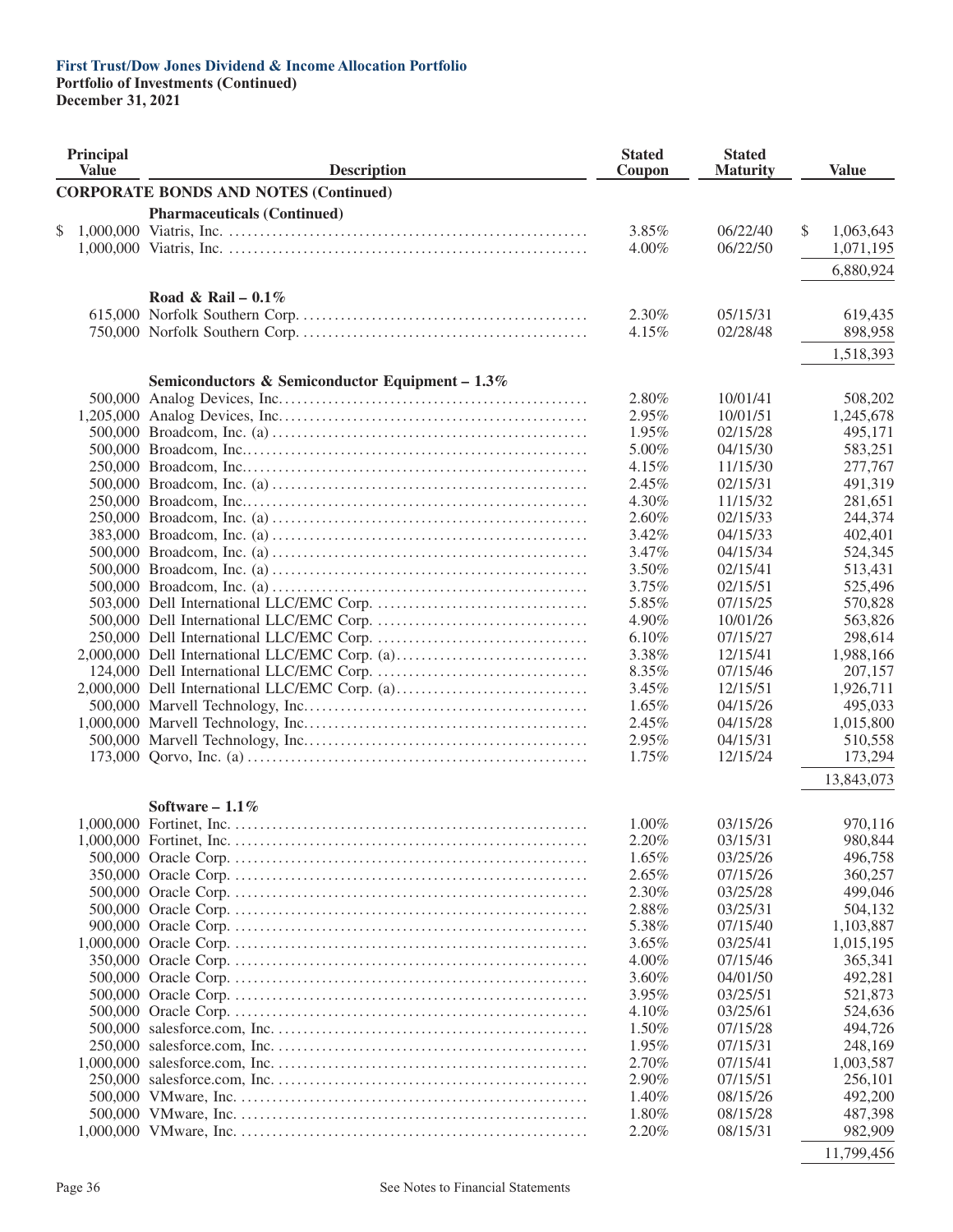| Principal<br><b>Value</b> | <b>Description</b>                              | <b>Stated</b><br>Coupon | <b>Stated</b><br><b>Maturity</b> | <b>Value</b>  |
|---------------------------|-------------------------------------------------|-------------------------|----------------------------------|---------------|
|                           | <b>CORPORATE BONDS AND NOTES (Continued)</b>    |                         |                                  |               |
|                           | Tobacco – $0.4\%$                               |                         |                                  |               |
| \$                        |                                                 | 2.45%                   | 02/04/32                         | \$<br>237,910 |
|                           |                                                 | 3.40%                   | 02/04/41                         | 463,288       |
|                           |                                                 | 3.70%                   | 02/04/51                         | 468,638       |
|                           |                                                 | 2.79%                   | 09/06/24                         | 1,546,637     |
|                           |                                                 | 3.22%                   | 09/06/26                         | 260,591       |
|                           |                                                 | 4.70%                   | 04/02/27                         | 275,373       |
|                           |                                                 | 4.91%                   | 04/02/30                         | 281,171       |
|                           |                                                 | 4.39%                   | 08/15/37                         | 264,440       |
|                           |                                                 | 4.76%                   | 09/06/49                         | 269,959       |
|                           |                                                 | 5.28%                   | 04/02/50                         | 284,591       |
|                           |                                                 |                         |                                  | 4,352,598     |
|                           | Water Utilities $-0.1\%$                        |                         |                                  |               |
|                           |                                                 | 3.45%                   | 05/01/50                         | 535,278       |
|                           |                                                 | 3.25%                   | 06/01/51                         | 1,045,443     |
|                           |                                                 |                         |                                  | 1,580,721     |
|                           | Wireless Telecommunications Services - 0.6%     |                         |                                  |               |
|                           |                                                 | 3.50%                   | 04/15/25                         | 1,166,690     |
|                           |                                                 | 1.50%                   | 02/15/26                         | 247,315       |
|                           |                                                 | 3.75%                   | 04/15/27                         | 542,034       |
|                           |                                                 | 2.05%                   | 02/15/28                         | 745,610       |
|                           |                                                 | 2.55%                   | 02/15/31                         | 747,659       |
|                           |                                                 | 2.25%                   | 11/15/31                         | 486,307       |
|                           |                                                 | 3.00%                   | 02/15/41                         | 1,471,371     |
|                           |                                                 | 3.30%                   | 02/15/51                         | 982,698       |
|                           |                                                 |                         |                                  | 6,389,684     |
|                           |                                                 |                         |                                  | 374,860,140   |
|                           | (Cost \$364,083,342)                            |                         |                                  |               |
|                           | <b>FOREIGN CORPORATE BONDS AND NOTES - 4.6%</b> |                         |                                  |               |
|                           | Automobiles – $0.2\%$                           |                         |                                  |               |
|                           |                                                 | 3.52%                   | 09/17/25                         | 1,049,567     |
|                           |                                                 | 4.35%                   | 09/17/27                         | 540,533       |
|                           |                                                 | 4.81%                   | 09/17/30                         | 560,321       |
|                           |                                                 |                         |                                  | 2,150,421     |
|                           | Banks $-2.2\%$                                  |                         |                                  |               |
|                           |                                                 | 1.01%                   | 12/10/24                         | 1,489,903     |
|                           |                                                 | 3.81%                   | 03/10/42                         | 535,477       |
|                           |                                                 | 3.33%                   | 11/24/42                         | 511,229       |
|                           |                                                 | 3.05%                   | 01/13/31                         | 515,376       |
|                           |                                                 | 2.87%                   | 04/19/32                         | 1,015,421     |
|                           |                                                 | $0.90\%$                | 05/28/24                         | 991,915       |
|                           |                                                 | 2.22%                   | 09/18/24                         | 1,013,386     |
|                           |                                                 | 1.69%                   | 03/19/26                         | 996,567       |
|                           |                                                 | 2.13%                   | 11/24/26                         | 499,622       |
|                           |                                                 | 2.31%                   | 11/16/27                         | 2,501,129     |
|                           |                                                 | 3.04%                   | 05/28/32                         | 1,009,671     |
|                           |                                                 | 1.63%                   | 05/11/27                         | 985,544       |
|                           |                                                 | 1.64%                   | 06/14/27                         | 987,379       |
|                           |                                                 | 0.80%                   | 08/12/24                         | 590,547       |
|                           |                                                 | 1.60%                   | 09/29/26                         | 2,954,371     |
|                           | 1,000,000 Santander UK Group Holdings PLC (b)   | 1.67%                   | 06/14/27                         | 980,156       |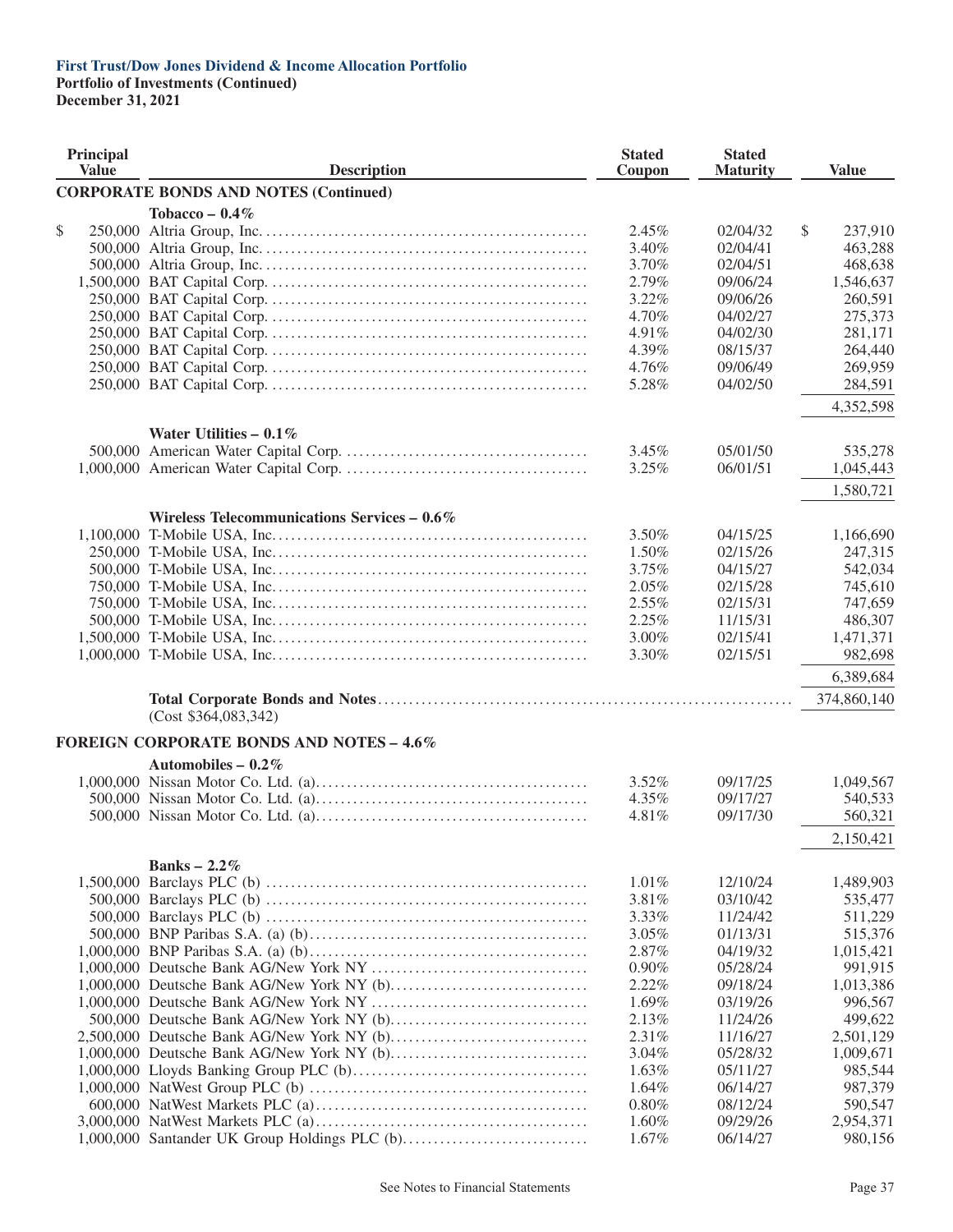| Principal<br><b>Value</b> | <b>Description</b>                                         | <b>Stated</b><br>Coupon | <b>Stated</b><br><b>Maturity</b> | <b>Value</b>           |
|---------------------------|------------------------------------------------------------|-------------------------|----------------------------------|------------------------|
|                           | <b>FOREIGN CORPORATE BONDS AND NOTES (Continued)</b>       |                         |                                  |                        |
|                           | <b>Banks (Continued)</b>                                   |                         |                                  |                        |
| \$                        |                                                            | 2.63%                   | 01/22/25                         | \$<br>513,182          |
|                           |                                                            | 1.49%                   | 12/14/26                         | 584,989                |
|                           |                                                            | 1.79%                   | 06/09/27                         | 685,693                |
|                           |                                                            | 2.89%                   | 06/09/32                         | 749,595                |
|                           |                                                            | 3.63%                   | 03/01/41                         | 510,978                |
|                           |                                                            | 2.14%                   | 09/23/30                         | 481,522                |
|                           |                                                            | 1.36%                   | 01/30/27                         | 489,198                |
|                           |                                                            | 1.49%                   | 08/10/27                         | 976,604                |
|                           |                                                            | 2.10%                   | 02/11/32                         | 969,872                |
|                           |                                                            |                         |                                  | 23,539,326             |
|                           | Capital Markets $-0.5\%$                                   |                         |                                  |                        |
|                           |                                                            | 1.25%                   | 08/07/26                         | 2,441,077              |
|                           |                                                            | 2.19%                   | 06/05/26                         | 503,438                |
|                           |                                                            | 1.31%                   | 02/02/27                         | 483,581                |
|                           |                                                            | 3.87%                   | 01/12/29                         | 536,049                |
|                           |                                                            | 3.09%                   | 05/14/32                         | 1,019,743              |
|                           |                                                            |                         |                                  | 4,983,888              |
|                           | Chemicals $-0.0\%$                                         |                         |                                  |                        |
|                           |                                                            | 3.95%                   | 05/13/50                         | 291,245                |
|                           | Diversified Financial Services - 0.0%                      |                         |                                  |                        |
|                           | 541,000 GE Capital International Funding Co. Unlimited Co. | 4.42%                   | 11/15/35                         | 647,450                |
|                           | Metals & Mining - $0.1\%$                                  |                         |                                  |                        |
|                           |                                                            | 4.00%                   | 09/11/27                         | 269,185                |
|                           |                                                            | 2.25%                   | 03/17/28                         | 245,897                |
|                           |                                                            | 2.88%                   | 03/17/31                         | 249,361                |
|                           |                                                            |                         |                                  | 764,443                |
|                           | Oil, Gas & Consumable Fuels - $0.8\%$                      |                         |                                  |                        |
|                           |                                                            | 2.05%                   | 07/15/25                         | 505,439                |
|                           |                                                            | 3.85%                   | 06/01/27                         | 536,405                |
|                           |                                                            | 2.95%                   | 07/15/30                         | 507,438                |
|                           |                                                            | 6.25%                   | 03/15/38                         | 660,454                |
|                           |                                                            | 1.60%                   | 10/04/26                         | 986,901                |
|                           |                                                            | 2.50%                   | 08/01/33                         | 984,089                |
|                           |                                                            | 3.40%                   | 08/01/51                         | 2,039,962              |
|                           |                                                            | 3.10%                   | 05/15/25                         | 523,138                |
|                           |                                                            | 2.50%                   |                                  |                        |
|                           |                                                            |                         | 10/12/31                         | 1,985,753<br>8,729,579 |
|                           | Pharmaceuticals $-0.3\%$                                   |                         |                                  |                        |
|                           |                                                            | 0.70%                   | 04/08/26                         | 484,342                |
|                           |                                                            |                         | 05/28/51                         |                        |
|                           |                                                            | 3.00%<br>2.15%          |                                  | 1,054,998              |
|                           |                                                            |                         | 09/02/31                         | 1,420,257<br>2,959,597 |
|                           |                                                            |                         |                                  |                        |
|                           | Road & Rail – $0.3\%$                                      |                         |                                  |                        |
|                           |                                                            | 1.75%                   | 12/02/26                         | 829,652                |
|                           |                                                            | 2.45%                   | 12/02/31                         | 1,020,296              |
|                           |                                                            | 3.00%                   | 12/02/41                         | 513,754                |
|                           |                                                            | 3.10%                   | 12/02/51                         | 512,981                |
|                           |                                                            |                         |                                  | 2,876,683              |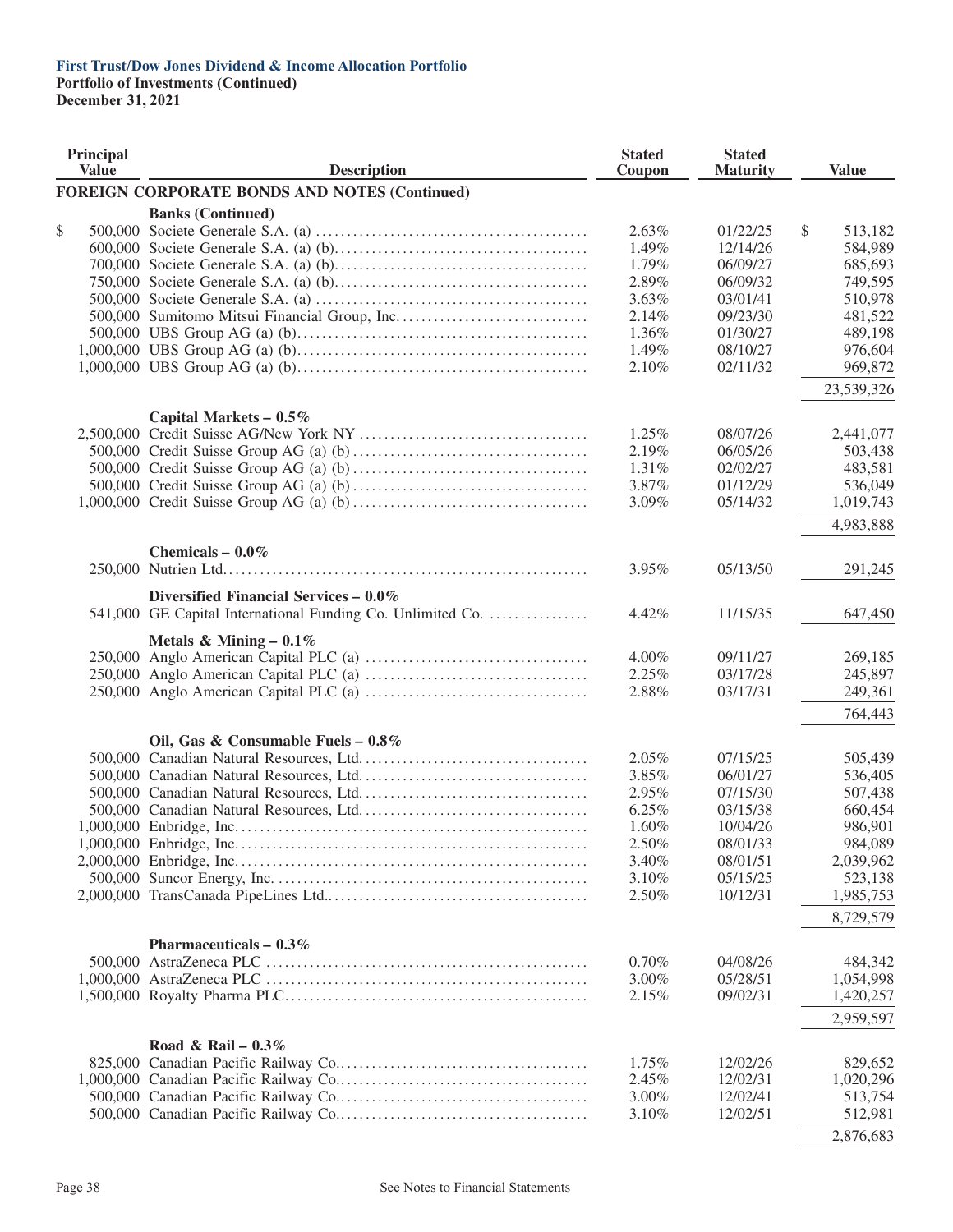| Principal<br><b>Value</b>  | <b>Description</b>                                   |                 |                             | <b>Stated</b><br>Coupon | <b>Stated</b><br><b>Maturity</b> | <b>Value</b>         |
|----------------------------|------------------------------------------------------|-----------------|-----------------------------|-------------------------|----------------------------------|----------------------|
|                            | <b>FOREIGN CORPORATE BONDS AND NOTES (Continued)</b> |                 |                             |                         |                                  |                      |
|                            | Semiconductors & Semiconductor Equipment - 0.1%      |                 |                             |                         |                                  |                      |
| \$                         | 500,000 NXP BV/NXP Funding LLC/NXP USA, Inc. (a)     |                 |                             | 2.50%                   | 05/11/31                         | S.<br>504,213        |
|                            | 1,000,000 NXP BV/NXP Funding LLC/NXP USA, Inc. (a)   |                 |                             | 3.25%                   | 05/11/41                         | 1,038,401            |
|                            |                                                      |                 |                             |                         |                                  | 1,542,614            |
|                            |                                                      |                 |                             |                         |                                  |                      |
|                            | Tobacco - $0.0\%$                                    |                 |                             |                         |                                  |                      |
|                            |                                                      |                 |                             | 1.67%                   | 03/25/26                         | 491,610              |
|                            | Wireless Telecommunications Services $-0.1\%$        |                 |                             |                         |                                  |                      |
|                            |                                                      |                 |                             | 4.38%                   | 05/30/28                         | 281,759              |
|                            |                                                      |                 |                             | 4.25%                   | 09/17/50                         | 580,700              |
|                            |                                                      |                 |                             |                         |                                  | 862,459              |
|                            |                                                      |                 |                             |                         |                                  | 49,839,315           |
|                            | (Cost \$49,517,027)                                  |                 |                             |                         |                                  |                      |
|                            |                                                      |                 |                             |                         |                                  |                      |
|                            | U.S. GOVERNMENT BONDS AND NOTES - 1.9%               |                 |                             |                         |                                  |                      |
|                            |                                                      |                 |                             | 0.13%                   | 09/30/22                         | 2,496,772            |
|                            |                                                      |                 |                             | 0.50%<br>0.88%          | 11/30/23<br>12/15/24             | 2,401,245<br>370,506 |
|                            |                                                      |                 |                             | 1.25%                   | 11/30/26                         | 2,840,444            |
|                            |                                                      |                 |                             | 1.25%                   | 12/31/26                         | 2,849,109            |
|                            |                                                      |                 |                             | 1.50%                   | 11/30/28                         | 1,095,535            |
|                            |                                                      |                 |                             | 1.38%                   | 12/31/28                         | 2,092,617            |
|                            |                                                      |                 |                             | 1.38%                   | 11/15/31                         | 2,916,582            |
|                            |                                                      |                 |                             | 2.00%                   | 11/15/41                         | 1,436,115            |
|                            |                                                      |                 |                             | 2.00%                   | 08/15/51                         | 2,161,431            |
|                            |                                                      |                 |                             |                         |                                  | 20,660,356           |
|                            | (Cost \$20,662,790)                                  |                 |                             |                         |                                  |                      |
|                            | <b>U.S. TREASURY BILLS - 0.5%</b>                    |                 |                             |                         |                                  |                      |
|                            |                                                      |                 |                             | 0.03%                   | 01/25/22                         | 2,749,977            |
|                            |                                                      |                 |                             | 0.01%                   | 01/27/22                         | 2,749,959            |
|                            |                                                      |                 |                             |                         |                                  | 5,499,936            |
|                            | (Cost \$5,499,937)                                   |                 |                             |                         |                                  |                      |
|                            |                                                      |                 |                             |                         |                                  | 1,074,665,670        |
|                            | $(Cost $929,681,291)$ (d)                            |                 |                             |                         |                                  |                      |
|                            |                                                      |                 |                             |                         |                                  |                      |
|                            |                                                      |                 |                             |                         |                                  | 7,249,385            |
|                            |                                                      |                 |                             |                         |                                  | \$1,081,915,055      |
|                            |                                                      |                 |                             |                         |                                  | <b>Unrealized</b>    |
|                            |                                                      |                 |                             |                         |                                  | <b>Appreciation</b>  |
|                            |                                                      |                 | <b>Number of Expiration</b> |                         | <b>Notional</b>                  | (Depreciation)/      |
| <b>Futures Contracts</b>   |                                                      | <b>Position</b> | <b>Contracts</b>            | Date                    | <b>Value</b>                     | <b>Value</b>         |
|                            | U.S. Treasury 10-Year Notes                          | Short           | 14                          | Mar 2022                | (1,826,563)                      | (5,578)              |
| U.S. Treasury 5-Year Notes |                                                      | Short           | 180                         | Mar 2022                | (21,775,781)                     | 6,742                |
|                            | U.S. Treasury Ultra 10-Year Notes                    | Short           | 138                         | Mar 2022                | (20, 208, 375)                   | (125, 110)           |
| U.S. Treasury Ultra Bonds  |                                                      | Short           | 72                          | Mar 2022                | (14, 193, 000)                   | 10,281               |
|                            |                                                      |                 |                             |                         | $$(58,003,719)$ \\$              | (113, 665)           |
|                            |                                                      |                 |                             |                         |                                  |                      |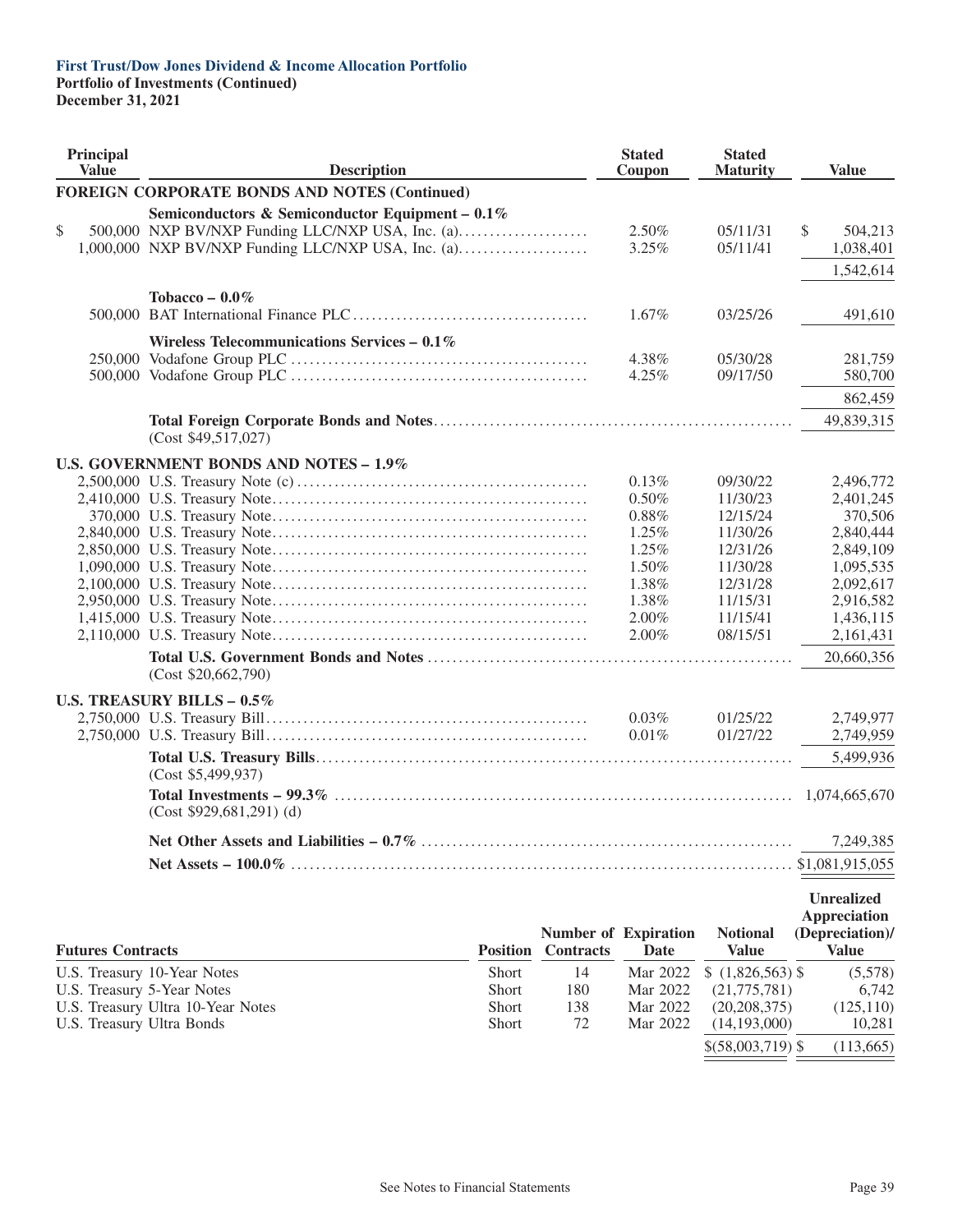- (a) This security, sold within the terms of a private placement memorandum, is exempt from registration upon resale under Rule 144A of the Securities Act of 1933, as amended, and may be resold in transactions exempt from registration, normally to qualified institutional buyers. Pursuant to procedures adopted by the Trust's Board of Trustees, this security has been determined to be liquid by First Trust Advisors L.P. (the "Advisor"). Although market instability can result in periods of increased overall market illiquidity, liquidity for each security is determined based on security specific factors and assumptions, which require subjective judgment. At December 31, 2021, securities noted as such amounted to \$44,546,381 or 4.1% of net assets.
- (b) Fixed-to-floating or fixed-to-variable rate security. The interest rate shown reflects the fixed rate in effect at December 31, 2021. At a predetermined date, the fixed rate will change to a floating rate or a variable rate.
- (c) All or a portion of this security is segregated as collateral for open futures contracts.
- (d) Aggregate cost for federal income tax purposes was \$930,145,646. As of December 31, 2021, the aggregate gross unrealized appreciation for all investments in which there was an excess of value over tax cost was \$155,258,145 and the aggregate gross unrealized depreciation for all investments in which there was an excess of tax cost over value was \$10,851,786. The net unrealized appreciation was \$144,406,359. The amounts presented are inclusive of derivative contracts.

#### **Valuation Inputs**

A summary of the inputs used to value the Fund's investments as of December 31, 2021 is as follows (see Note 2A - Portfolio Valuation in the Notes to Financial Statements):

|                                    | ASSETS TABLE                           |                                           |                                                              |                                                  |
|------------------------------------|----------------------------------------|-------------------------------------------|--------------------------------------------------------------|--------------------------------------------------|
|                                    | <b>Total</b><br>Value at<br>12/31/2021 | Level 1<br><b>Ouoted</b><br><b>Prices</b> | Level 2<br><b>Significant</b><br><b>Observable</b><br>Inputs | Level 3<br>Significant<br>Unobservable<br>Inputs |
|                                    | 623,805,923                            | \$623,805,923                             | S                                                            | $\mathbf{s}$ —                                   |
|                                    | 374,860,140                            |                                           | 374,860,140                                                  |                                                  |
| Foreign Corporate Bonds and Notes* | 49,839,315                             |                                           | 49,839,315                                                   |                                                  |
| U.S. Government Bonds and Notes    | 20,660,356                             |                                           | 20,660,356                                                   |                                                  |
|                                    | 5,499,936                              |                                           | 5.499.936                                                    |                                                  |
|                                    | 1,074,665,670                          | 623,805,923                               | 450,859,747                                                  |                                                  |
|                                    | 17,023                                 | 17,023                                    |                                                              |                                                  |
|                                    | \$1,074,682,693                        | \$623,822,946                             | \$450,859,747                                                |                                                  |
|                                    |                                        |                                           |                                                              |                                                  |

## **ASSETS TABLE**

|  | Total<br>Value at<br>12/31/2021 | <b>Level 1</b><br><b>Ouoted</b><br><b>Prices</b> | Level 2<br><b>Significant</b><br><b>Observable</b><br>Inputs | Level 3<br>Significant<br><b>Unobservable</b><br>Inputs |
|--|---------------------------------|--------------------------------------------------|--------------------------------------------------------------|---------------------------------------------------------|
|  |                                 |                                                  |                                                              |                                                         |
|  | (130.688)                       | (130.688)                                        | $\overline{\phantom{a}}$                                     |                                                         |

**LIABILITIES TABLE**

\* See Portfolio of Investments for industry breakout.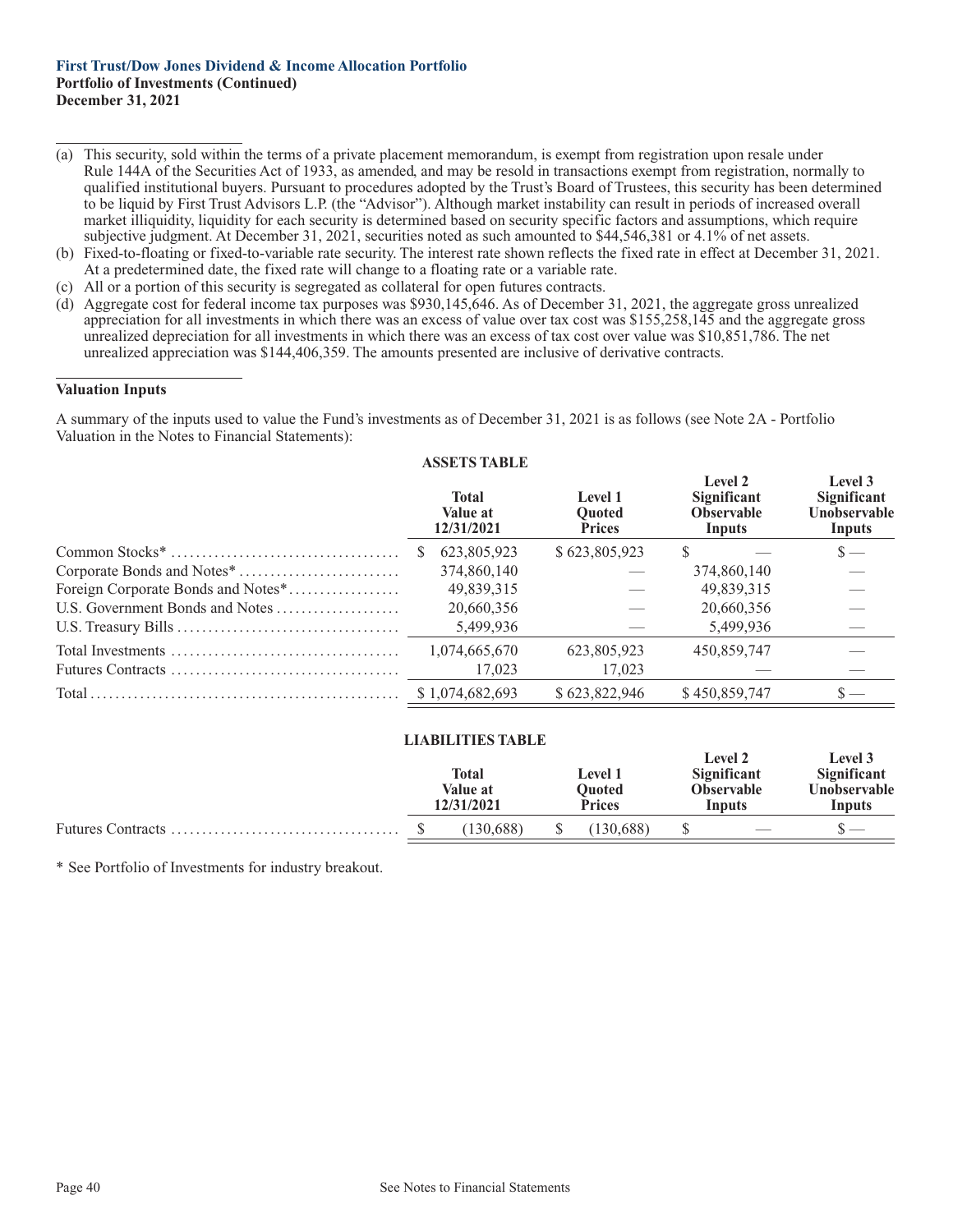| <b>Shares</b> | <b>Description</b>                                    | <b>Value</b>       |
|---------------|-------------------------------------------------------|--------------------|
|               | <b>COMMON STOCKS - 28.5%</b>                          |                    |
|               | Aerospace & Defense – $0.2\%$                         |                    |
|               |                                                       | 81,672             |
|               | Air Freight & Logistics - $0.4\%$                     |                    |
|               |                                                       | 156,254            |
|               | Banks $-1.2\%$                                        |                    |
|               |                                                       | 281,547            |
|               |                                                       | 208,715            |
|               |                                                       | 490,262            |
|               |                                                       |                    |
|               | Beverages $-0.3\%$                                    | 134,799            |
|               |                                                       |                    |
|               | Biotechnology $-0.3\%$                                |                    |
|               |                                                       | 133,098            |
|               | Capital Markets $-0.9\%$                              |                    |
|               |                                                       | 170,294            |
|               |                                                       | 197,496            |
|               |                                                       | 367,790            |
|               | Communications Equipment - $0.7\%$                    |                    |
|               |                                                       | 126,612            |
|               |                                                       | 156,072            |
|               |                                                       | 282,684            |
|               | Construction & Engineering – $0.2\%$                  |                    |
|               |                                                       | 85,766             |
|               | Containers & Packaging - $0.2\%$                      |                    |
|               |                                                       | 85,230             |
|               |                                                       |                    |
|               | Electric Utilities $-3.4\%$                           | 158,470            |
|               |                                                       | 141,551            |
|               |                                                       | 16,784             |
|               |                                                       | 24,383             |
|               |                                                       | 77,168             |
|               |                                                       | 39,128             |
|               |                                                       | 146,510            |
|               |                                                       | 287,922<br>111,532 |
|               |                                                       | 69,649             |
|               |                                                       | 168,981            |
|               |                                                       | 120,980            |
|               |                                                       | 1,363,058          |
|               | Electrical Equipment $-0.3\%$                         |                    |
|               |                                                       | 137,910            |
|               |                                                       |                    |
|               | Electronic Equipment, Instruments & Components - 0.4% | 170,859            |
|               |                                                       |                    |
|               | Food & Staples Retailing $-0.5\%$                     |                    |
|               |                                                       | 59,934<br>135,140  |
|               |                                                       |                    |
|               |                                                       | 195,074            |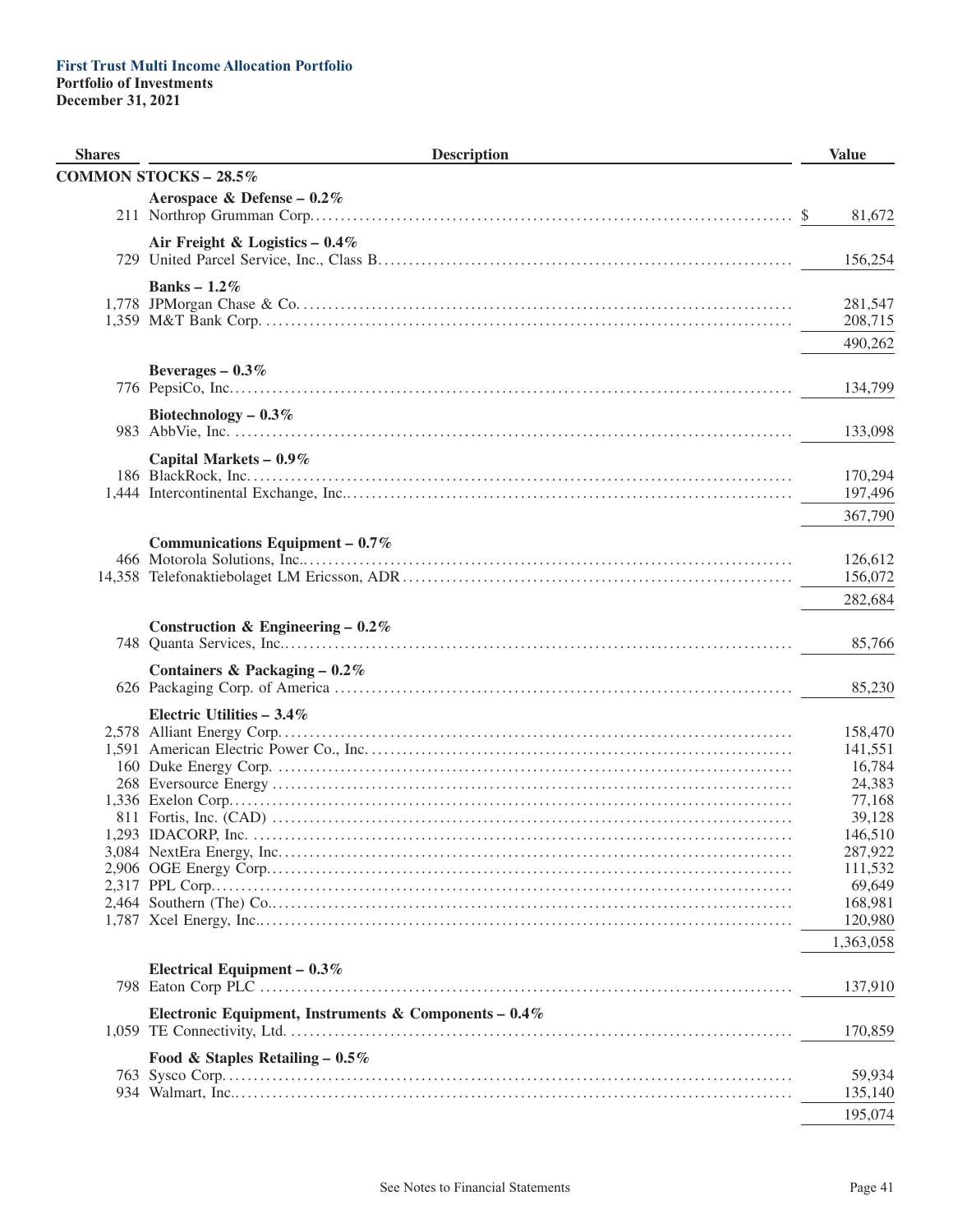| <b>Shares</b> | <b>Description</b>                                         | <b>Value</b>     |
|---------------|------------------------------------------------------------|------------------|
|               | <b>COMMON STOCKS (Continued)</b>                           |                  |
|               | Gas Utilities $-2.2\%$                                     |                  |
|               |                                                            | 229,305          |
|               |                                                            | 203,568          |
|               |                                                            | 19,101           |
|               |                                                            | 114,229          |
|               |                                                            | 197,622          |
|               |                                                            | 145,121          |
|               |                                                            | 908,946          |
|               | Health Care Equipment & Supplies - $1.0\%$                 |                  |
|               |                                                            | 194,643          |
|               |                                                            | 106,347          |
|               |                                                            | 86,897           |
|               |                                                            | 387,887          |
|               | Health Care Providers & Services – $1.1\%$                 |                  |
|               |                                                            | 229,531          |
|               |                                                            | 212,907          |
|               |                                                            | 442,438          |
|               | Hotels, Restaurants & Leisure - $0.4\%$                    |                  |
|               |                                                            | 163,444          |
|               | Household Durables $-0.5\%$                                |                  |
|               |                                                            | 208,116          |
|               | Independent Power & Renewable Electricity Producers - 0.1% |                  |
|               |                                                            | 38,335           |
|               | <b>Industrial Conglomerates - 0.2%</b>                     |                  |
|               |                                                            | 99,459           |
|               | IT Services $-1.3\%$                                       |                  |
|               |                                                            | 216,395          |
|               |                                                            | 127,269          |
|               |                                                            | 170,150          |
|               |                                                            | 513,814          |
|               | Leisure Products – $0.3\%$                                 |                  |
|               |                                                            | 122,440          |
|               | Machinery $-0.7\%$                                         |                  |
|               |                                                            | 124,067          |
|               |                                                            | 155,234          |
|               |                                                            | 279,301          |
|               | Media - $0.4\%$                                            |                  |
|               |                                                            | 160,553          |
|               |                                                            |                  |
|               | Metals & Mining $-0.4\%$                                   | 145,747          |
|               | Multiline Retail – $0.6\%$                                 |                  |
|               |                                                            | 227,968          |
|               |                                                            |                  |
|               | Multi-Utilities $-2.9\%$                                   |                  |
|               |                                                            | 34,263<br>36,273 |
|               |                                                            | 146,499          |
|               |                                                            | 110,455          |
|               |                                                            |                  |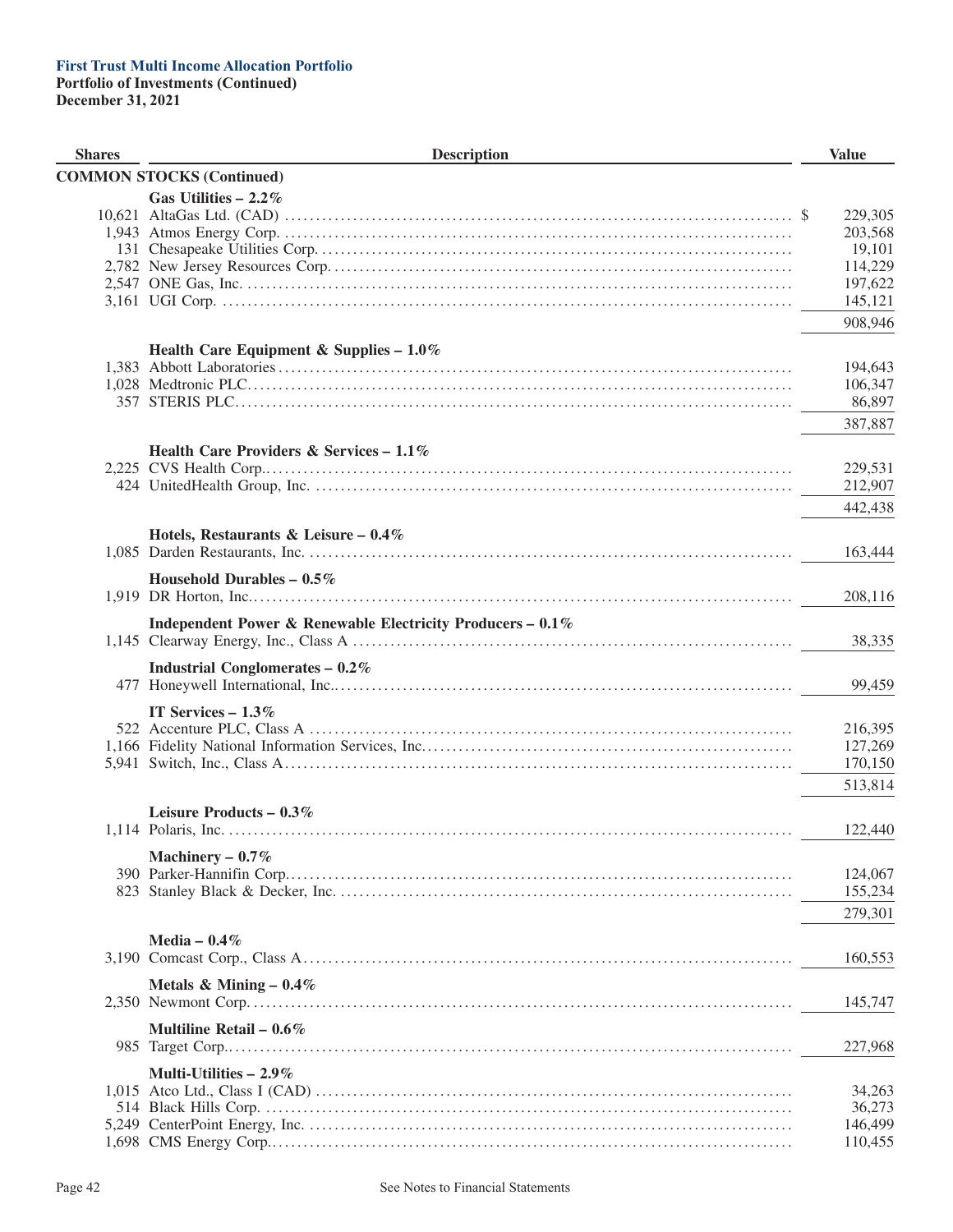| <b>Shares</b> | <b>Description</b>                                | <b>Value</b>       |
|---------------|---------------------------------------------------|--------------------|
|               | <b>COMMON STOCKS (Continued)</b>                  |                    |
|               | <b>Multi-Utilities (Continued)</b>                |                    |
|               |                                                   | 33,938             |
|               |                                                   | 74,115             |
|               |                                                   | 392,439            |
|               |                                                   | 289,693            |
|               |                                                   | 34,460             |
|               |                                                   | 1,152,135          |
|               | Oil, Gas & Consumable Fuels - $3.8\%$             |                    |
|               |                                                   | 134,178            |
|               |                                                   | 203,620            |
|               |                                                   | 34,210             |
|               |                                                   | 173,906            |
|               |                                                   | 168,422            |
|               |                                                   | 17,216             |
|               |                                                   | 63,490             |
|               |                                                   | 102,884            |
|               |                                                   | 33,846             |
|               |                                                   | 384,886<br>203,528 |
|               |                                                   |                    |
|               |                                                   | 1,520,186          |
|               | Pharmaceuticals $-0.3\%$                          |                    |
|               |                                                   | 129,671            |
|               | Road & Rail – $0.4\%$                             |                    |
|               |                                                   | 179,374            |
|               | Semiconductors & Semiconductor Equipment - 1.0%   |                    |
|               |                                                   | 233,559            |
|               |                                                   | 172,474            |
|               |                                                   | 406,033            |
|               |                                                   |                    |
|               | Software $-0.9\%$                                 |                    |
|               |                                                   | 207,510            |
|               |                                                   | 166,571            |
|               |                                                   | 374,081            |
|               | Technology Hardware, Storage & Peripherals - 0.6% |                    |
|               |                                                   | 222,140            |
|               |                                                   |                    |
|               | Textiles, Apparel & Luxury Goods - 0.4%           | 142,836            |
|               |                                                   |                    |
|               | (Cost \$8,804,738)                                | 11,509,360         |
|               |                                                   |                    |
|               | <b>REAL ESTATE INVESTMENT TRUSTS - 12.8%</b>      |                    |
|               | Diversified REITs $-0.5\%$                        |                    |
|               |                                                   | 193,190            |
|               | Health Care REITs $-1.5\%$                        |                    |
|               |                                                   | 207,637            |
|               |                                                   | 198,807            |
|               |                                                   | 199,329            |
|               |                                                   | 605,773            |
|               | Industrial REITs $-1.7\%$                         |                    |
|               |                                                   | 235,713            |
|               |                                                   |                    |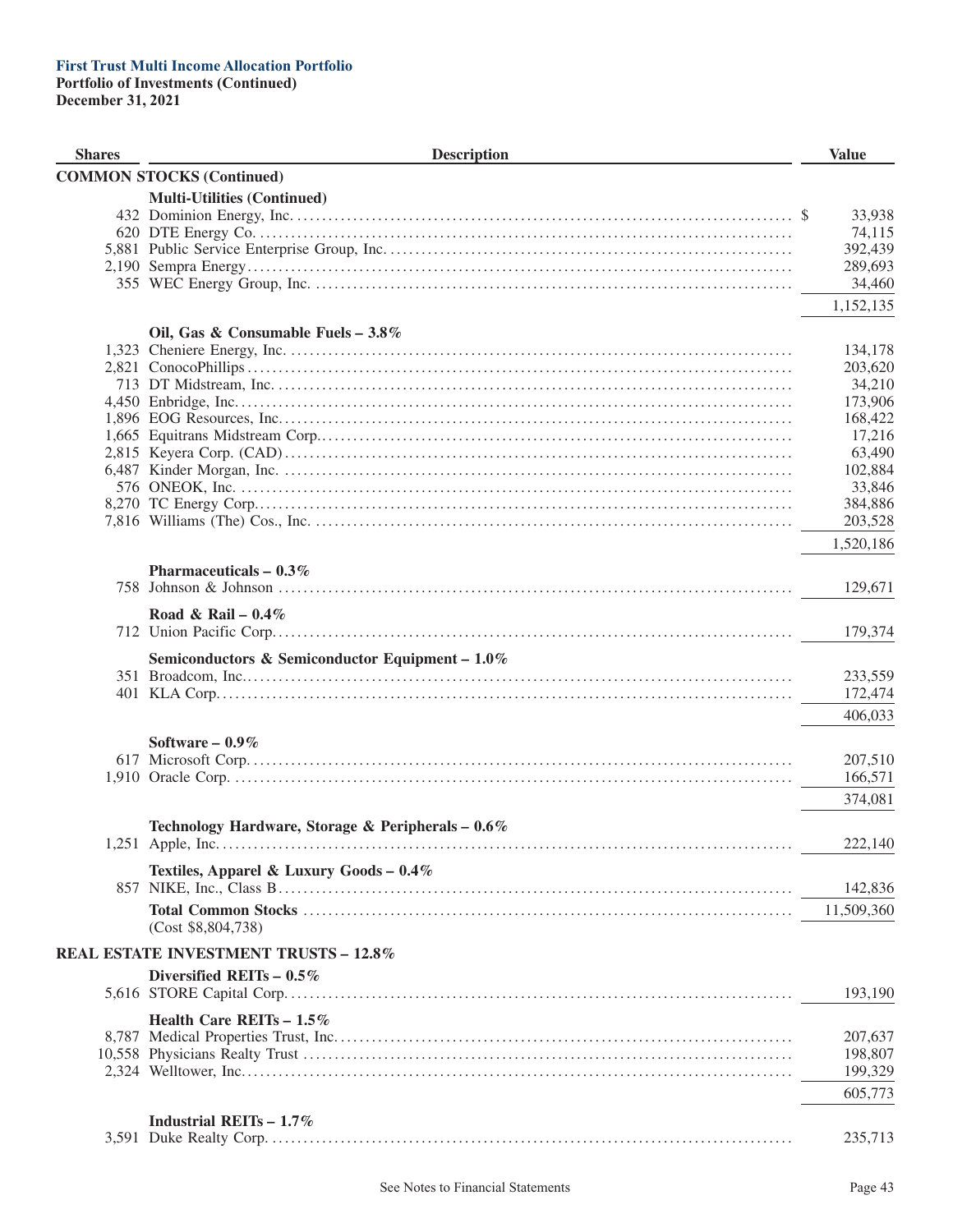| <b>Shares</b> | <b>Description</b>                                         | <b>Value</b> |
|---------------|------------------------------------------------------------|--------------|
|               | <b>REAL ESTATE INVESTMENT TRUSTS (Continued)</b>           |              |
|               | <b>Industrial REITs (Continued)</b>                        |              |
|               |                                                            | 231,495      |
|               |                                                            | 211,168      |
|               |                                                            |              |
|               |                                                            | 678,376      |
|               | Office REITs $-1.4\%$                                      |              |
|               |                                                            | 200,664      |
|               |                                                            | 197,489      |
|               |                                                            | 193,375      |
|               |                                                            |              |
|               |                                                            | 591,528      |
|               | Residential REITs $-1.5\%$                                 |              |
|               |                                                            | 208,341      |
|               |                                                            | 213,461      |
|               |                                                            | 211,314      |
|               |                                                            | 633,116      |
|               |                                                            |              |
|               | Retail REITs - 2.0%                                        |              |
|               |                                                            | 204,225      |
|               |                                                            | 198,529      |
|               |                                                            | 197,087      |
|               |                                                            | 196,997      |
|               |                                                            | 796,838      |
|               | Specialized REITs $-4.2\%$                                 |              |
|               |                                                            | 202,410      |
|               |                                                            | 210,475      |
|               |                                                            | 206,385      |
|               |                                                            | 231,945      |
|               |                                                            | 201,501      |
|               |                                                            | 229,464      |
|               |                                                            | 217,073      |
|               |                                                            | 200,864      |
|               |                                                            |              |
|               |                                                            | 1,700,117    |
|               |                                                            | 5,198,938    |
|               | (Cost \$3,727,075)                                         |              |
|               | <b>MASTER LIMITED PARTNERSHIPS - 6.7%</b>                  |              |
|               | Chemicals - $0.5\%$                                        |              |
|               |                                                            | 182,030      |
|               |                                                            |              |
|               | Gas Utilities - $0.0\%$                                    |              |
|               |                                                            | 17,287       |
|               | Independent Power & Renewable Electricity Producers - 0.9% |              |
|               |                                                            | 361,570      |
|               |                                                            |              |
|               | Oil, Gas & Consumable Fuels $-5.3\%$                       | 242,584      |
|               |                                                            | 135,688      |
|               |                                                            | 591,800      |
|               |                                                            | 109,691      |
|               |                                                            |              |
|               |                                                            | 104,332      |
|               |                                                            | 562,389      |
|               |                                                            | 257,952      |
|               |                                                            | 104,348      |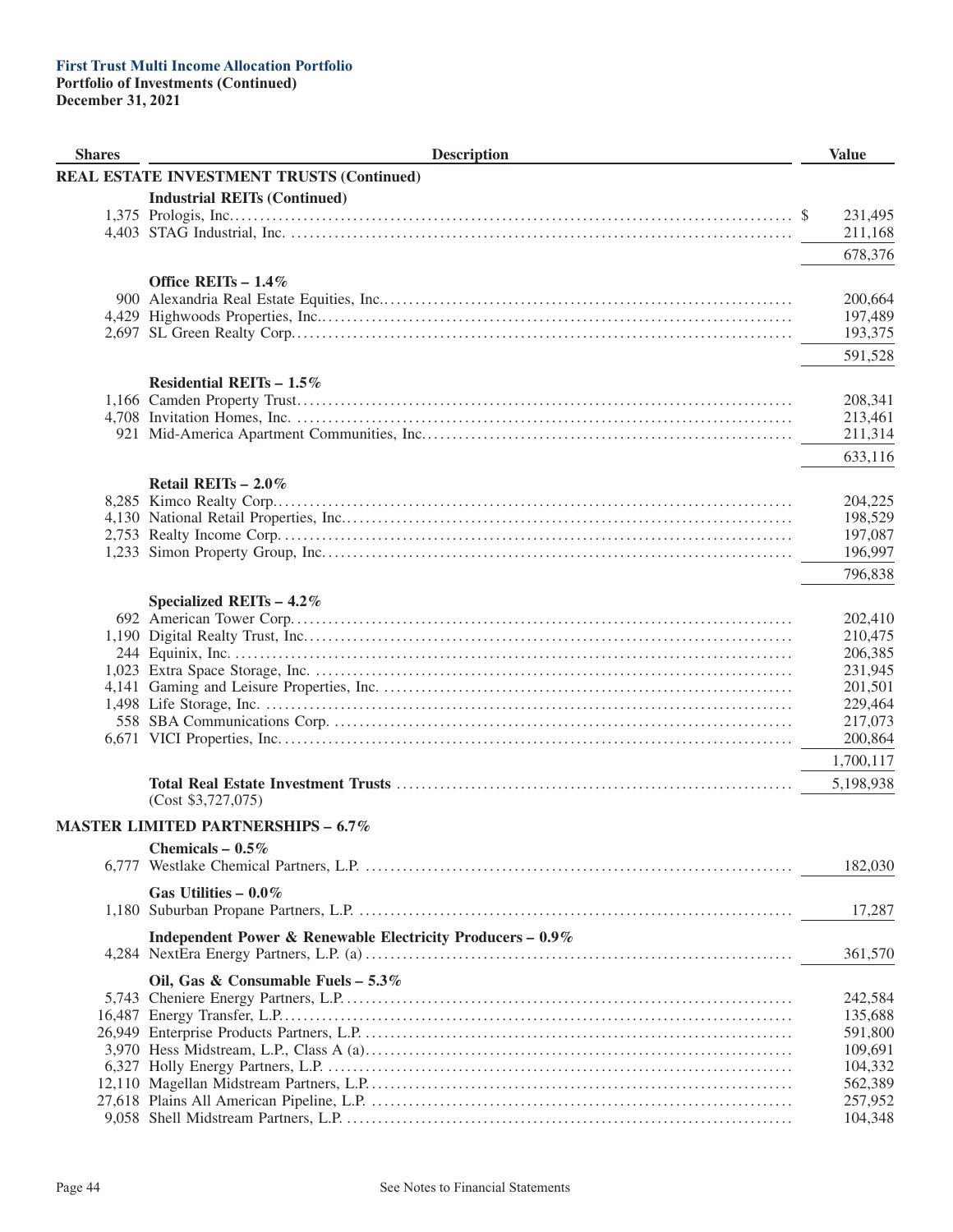| <b>Shares</b> | <b>Description</b>                             | Value     |
|---------------|------------------------------------------------|-----------|
|               | <b>MASTER LIMITED PARTNERSHIPS (Continued)</b> |           |
|               | Oil, Gas & Consumable Fuels (Continued)        | 35,147    |
|               |                                                | 2,143,931 |
|               |                                                | 2,704,818 |

(Cost \$2,205,943)

| Principal    |                                                  | <b>Stated</b> | <b>Stated</b>        |              |
|--------------|--------------------------------------------------|---------------|----------------------|--------------|
| <b>Value</b> | <b>Description</b>                               | Coupon        | <b>Maturity</b>      | <b>Value</b> |
|              | U.S. GOVERNMENT BONDS AND NOTES - 6.8%           |               |                      |              |
| \$           | 22,852 U.S. Treasury Inflation Indexed Bond (b)  | 0.13%         | 07/15/22             | 23,417       |
|              | 156,975 U.S. Treasury Inflation Indexed Bond (b) | 0.13%         | 01/15/23             | 162,130      |
|              | 76,833 U.S. Treasury Inflation Indexed Bond (b)  | $0.63\%$      | 04/15/23             | 80,328       |
|              | 73,688 U.S. Treasury Inflation Indexed Bond (b)  | 0.38%         | 07/15/23             | 77,493       |
|              | 79,422 U.S. Treasury Inflation Indexed Bond (b)  | 0.63%         | 01/15/24             | 84,543       |
|              | 59,220 U.S. Treasury Inflation Indexed Bond (b)  | 0.50%         | 04/15/24             | 63,145       |
|              | 73,619 U.S. Treasury Inflation Indexed Bond (b)  | 0.13%         | 07/15/24             | 78,503       |
|              | 60,371 U.S. Treasury Inflation Indexed Bond (b)  | 0.13%         | 10/15/24             | 64,505       |
|              | 127,286 U.S. Treasury Inflation Indexed Bond (b) | 0.25%         | 01/15/25             | 136,424      |
|              | 59,965 U.S. Treasury Inflation Indexed Bond (b)  | 0.13%         | 04/15/25             | 64,173       |
|              | 79,311 U.S. Treasury Inflation Indexed Bond (b)  | $0.38\%$      | 07/15/25             | 86,184       |
|              | 53,299 U.S. Treasury Inflation Indexed Bond (b)  | 0.13%         | 10/15/25             | 57,488       |
|              | 95,451 U.S. Treasury Inflation Indexed Bond (b)  | $0.63\%$      | 01/15/26             | 104,890      |
|              | 13,239 U.S. Treasury Inflation Indexed Bond (b)  | 2.00%         | 01/15/26             | 15,327       |
|              | 61,171 U.S. Treasury Inflation Indexed Bond (b)  | 0.13%         | 04/15/26             | 66,054       |
|              | 58,848 U.S. Treasury Inflation Indexed Bond (b)  | 0.13%         | 07/15/26             | 63,933       |
|              | 36,439 U.S. Treasury Inflation Indexed Bond (b)  | 0.13%         | 10/15/26             | 39,651       |
|              | 79,006 U.S. Treasury Inflation Indexed Bond (b)  | 0.38%         | 01/15/27             | 86,962       |
|              | 74,626 U.S. Treasury Inflation Indexed Bond (b)  | 0.38%         | 07/15/27             | 82,859       |
|              | 87,462 U.S. Treasury Inflation Indexed Bond (b)  | 0.50%         | 01/15/28             | 97,948       |
|              | 10,562 U.S. Treasury Inflation Indexed Bond (b)  | 1.75%         | 01/15/28             | 12,681       |
|              | 96,965 U.S. Treasury Inflation Indexed Bond (b)  | 0.75%         | 07/15/28             | 111,148      |
|              | 77,773 U.S. Treasury Inflation Indexed Bond (b)  | $0.88\%$      | 01/15/29             | 90,026       |
|              | 10,306 U.S. Treasury Inflation Indexed Bond (b)  | 2.50%         | 01/15/29             | 13,187       |
|              | 16,825 U.S. Treasury Inflation Indexed Bond (b)  | 3.88%         | 04/15/29             | 23,455       |
|              | 96,236 U.S. Treasury Inflation Indexed Bond (b)  | 0.25%         | 07/15/29             | 107,948      |
|              | 65,577 U.S. Treasury Inflation Indexed Bond (b)  | 0.13%         | 01/15/30             | 72,870       |
|              | 65,806 U.S. Treasury Inflation Indexed Bond (b)  | 0.13%         | 07/15/30             | 73,716       |
|              | 70,126 U.S. Treasury Inflation Indexed Bond (b)  | 0.13%         | 01/15/31             | 78,619       |
|              | 70,174 U.S. Treasury Inflation Indexed Bond (b)  | 0.13%         | 07/15/31             | 78,988       |
|              | 28,153 U.S. Treasury Inflation Indexed Bond (b)  | 2.13%         | 02/15/40             | 43,174       |
|              | 43,953 U.S. Treasury Inflation Indexed Bond (b)  | 2.13%         | 02/15/41             | 68,176       |
|              | 40,149 U.S. Treasury Inflation Indexed Bond (b)  | 0.75%         | 02/15/42             | 50,855       |
|              | 40,422 U.S. Treasury Inflation Indexed Bond (b)  | 0.63%         | 02/15/43             | 50,372       |
|              | 40,113 U.S. Treasury Inflation Indexed Bond (b)  | 1.38%         | 02/15/44             | 57,385       |
|              | 39,113 U.S. Treasury Inflation Indexed Bond (b)  | 0.75%         | 02/15/45             | 50,479       |
|              | 33,852 U.S. Treasury Inflation Indexed Bond (b)  | $1.00\%$      | 02/15/46             | 46,386       |
|              | 29,791 U.S. Treasury Inflation Indexed Bond (b)  | $0.88\%$      | 02/15/47             | 40,350       |
|              | 30,284 U.S. Treasury Inflation Indexed Bond (b)  | $1.00\%$      | 02/15/48             | 42,590       |
|              | 24,182 U.S. Treasury Inflation Indexed Bond (b)  | 1.00%         |                      | 34,429       |
|              |                                                  | 0.25%         | 02/15/49<br>02/15/50 | 30,045       |
|              | 24,744 U.S. Treasury Inflation Indexed Bond (b)  |               |                      |              |
|              | 27,622 U.S. Treasury Inflation Indexed Bond (b)  | 0.13%         | 02/15/51             | 32,828       |
|              | (Cost \$2,565,320)                               |               |                      | 2,745,664    |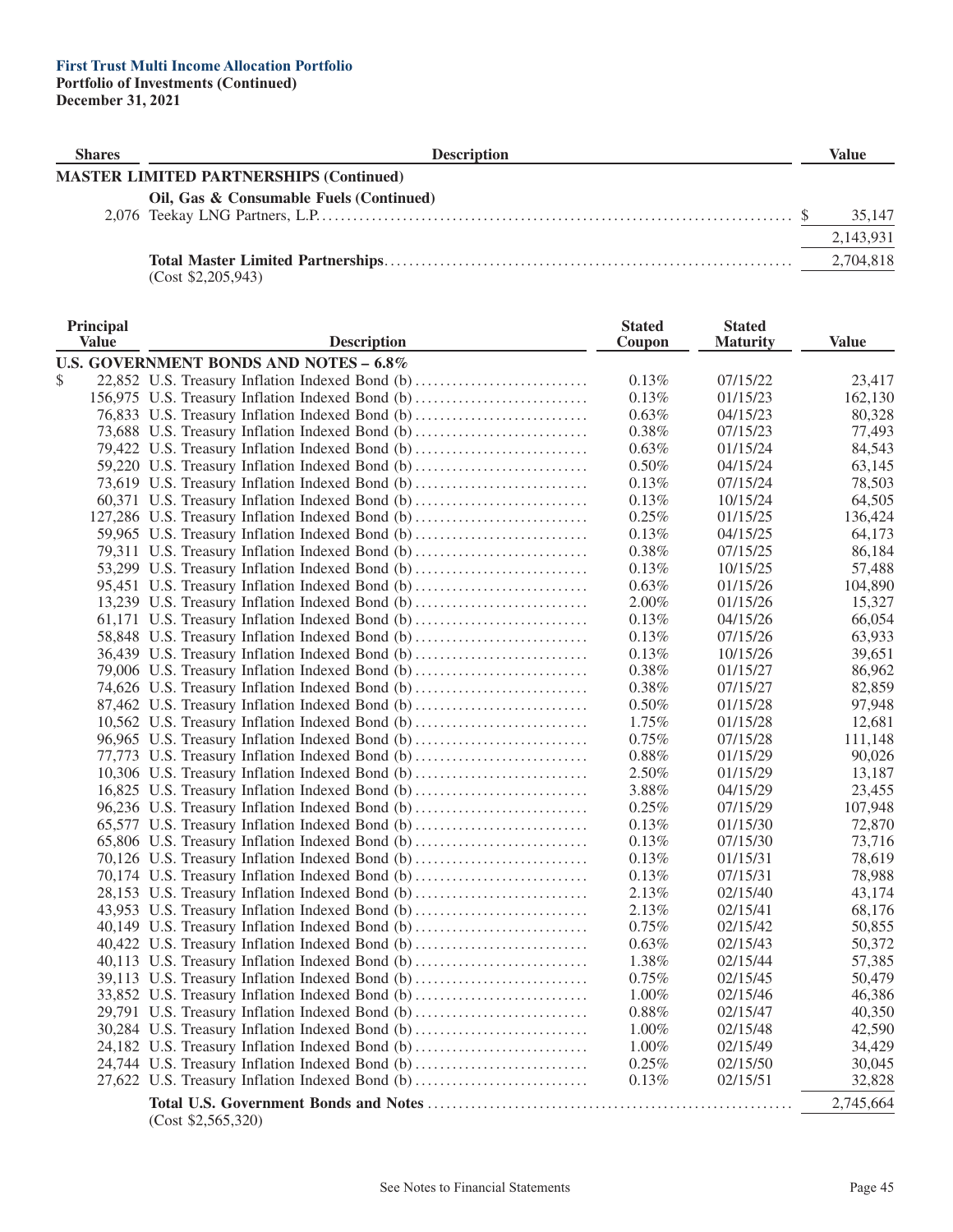# **First Trust Multi Income Allocation Portfolio**

**Portfolio of Investments (Continued)**

**December 31, 2021**

| Principal<br><b>Value</b> | <b>Description</b>                                            | <b>Stated</b><br>Coupon | <b>Stated</b><br><b>Maturity</b> | <b>Value</b>         |
|---------------------------|---------------------------------------------------------------|-------------------------|----------------------------------|----------------------|
|                           | U.S. GOVERNMENT AGENCY MORTGAGE-BACKED SECURITIES - 1.3%      |                         |                                  |                      |
|                           | Collateralized Mortgage Obligations $-0.9\%$                  |                         |                                  |                      |
|                           | Fannie Mae REMICS                                             |                         |                                  |                      |
| \$<br>$\theta$            |                                                               | 6.50%                   | 04/01/22                         | \$<br>$\overline{0}$ |
| 89                        |                                                               | 7.90%                   | 01/01/23                         | 90                   |
| 61                        |                                                               | 6.50%                   | 07/01/23                         | 63                   |
| 534                       |                                                               | 6.50%                   | 09/01/23                         | 554                  |
| 178                       |                                                               | 7.00%                   | 04/01/23                         | 183                  |
| 299                       |                                                               | 6.50%                   | 04/01/23                         | 305                  |
| 776                       |                                                               | 7.00%                   | 12/01/29                         | 863                  |
| 702                       |                                                               | 5.50%                   | 11/01/32                         | 796                  |
| 17,304                    | Series 2002-9, Class MS, IO, 1 Mo. LIBOR x -1 + 8.10% (c)     | 8.00%                   | 03/25/32                         | 3,551                |
| 2,958                     |                                                               | 6.50%                   | 06/01/42                         | 3,393                |
| 1,377                     |                                                               | 3.50%                   | 03/01/33                         | 1,416                |
| 1,930                     |                                                               | 4.00%                   | 05/01/33                         | 2,008                |
| 23,339                    |                                                               | $6.00\%$                | 02/01/34                         | 26,490               |
| 8,482                     | Series 2005-79, Class NF, 1 Mo. LIBOR + $0.41\%$ (d)          | 0.51%                   | 09/25/35                         | 8,560                |
| 14,314                    |                                                               | $6.00\%$                | 02/01/37                         | 16,502               |
| 917                       |                                                               | $2.00\%$                | 11/01/41                         | 930                  |
| 281                       |                                                               | 1.75%                   | 03/01/43                         | 280                  |
| 13,259                    |                                                               | 3.00%                   | 04/01/43                         | 13,232               |
|                           | <b>FHLMC-GNMA</b>                                             |                         |                                  |                      |
| 18                        |                                                               | 7.50%                   | 02/01/23                         | 19                   |
| 166                       |                                                               | 7.00%                   | 03/01/24                         | 173                  |
|                           | Freddie Mac REMICS                                            |                         |                                  |                      |
| 21                        |                                                               | 7.00%                   | 05/01/22                         | 21                   |
| 1,141                     | Series 1992-1401, Class Q, 1 Mo. LIBOR + $0.60\%$ (d)         | 0.71%                   | 10/15/22                         | 1,140                |
| 3,373                     | Series 1993-1487, Class P, IO, 1 Mo. LIBOR x -1 + 9.50% (c)   | 9.39%                   | 03/15/23                         | 134                  |
| 881                       | Series 1994-1673, Class FB, 10 Yr. Constant Maturity Treasury |                         |                                  |                      |
|                           |                                                               | 1.10%                   | 02/01/24                         | 875                  |
| 25                        |                                                               | 7.50%                   | 04/01/26                         | 28                   |
| 5,338                     |                                                               | 7.00%                   | 02/01/28                         | 501                  |
| 1,604                     |                                                               | 6.38%                   | 03/01/29                         | 1,786                |
| 22,360                    |                                                               | $6.00\%$                | 07/01/29                         | 24,697               |
| 2,513                     |                                                               | 7.50%                   | 01/01/31                         | 3,020                |
|                           | Series 2003-2647, Class LS, 1 Mo. LIBOR x -2.5 + 14.00% (c)   |                         | 07/01/33                         |                      |
| 24,865                    |                                                               | 13.75%                  | 09/01/33                         | 32,400               |
| 27,000                    |                                                               | 5.50%                   |                                  | 29,736               |
| 15,850                    |                                                               | 4.25%                   | 03/01/34                         | 16,949               |
| 3,000                     |                                                               | 5.25%                   | 04/01/34                         | 3,280                |
| 20,758                    | Series 2006-3199, Class DS, IO, 1 Mo. LIBOR x -1 + 7.15% (c). | 7.04%                   | 08/15/36                         | 3,963                |
| 5,904                     |                                                               | 5.50%                   | 07/01/36                         | 5,978                |
| 7,758                     |                                                               | 4.00%                   | 08/01/25                         | 8,154                |
| 21                        |                                                               | 1.63%                   | 02/01/22                         | 21                   |
| 23,081                    |                                                               | 3.50%                   | 03/01/43                         | 28,151               |
|                           | Government National Mortgage Association                      |                         |                                  |                      |
| 18,477                    |                                                               | 5.50%                   | 12/01/32                         | 19,035               |
| 43,299                    |                                                               | $6.00\%$                | 06/01/37                         | 48,791               |
| 1,293                     |                                                               | 4.50%                   | 03/01/39                         | 1,317                |
| 49,000                    |                                                               | 5.50%                   | 08/01/39                         | 57,236               |
| 4,140                     |                                                               | 2.50%                   | 05/01/40                         | 4,178                |
|                           |                                                               |                         |                                  | 370,799              |
|                           | Pass-through Security - $0.4\%$                               |                         |                                  |                      |
|                           | Federal Home Loan Mortgage Corporation                        |                         |                                  |                      |
| 4,188                     |                                                               | 6.50%                   | 11/01/31                         | 4,819                |
| 25,583                    |                                                               | 6.50%                   | 12/01/29                         | 28,296               |
| 14,487                    |                                                               | 4.00%                   | 04/01/41                         | 15,928               |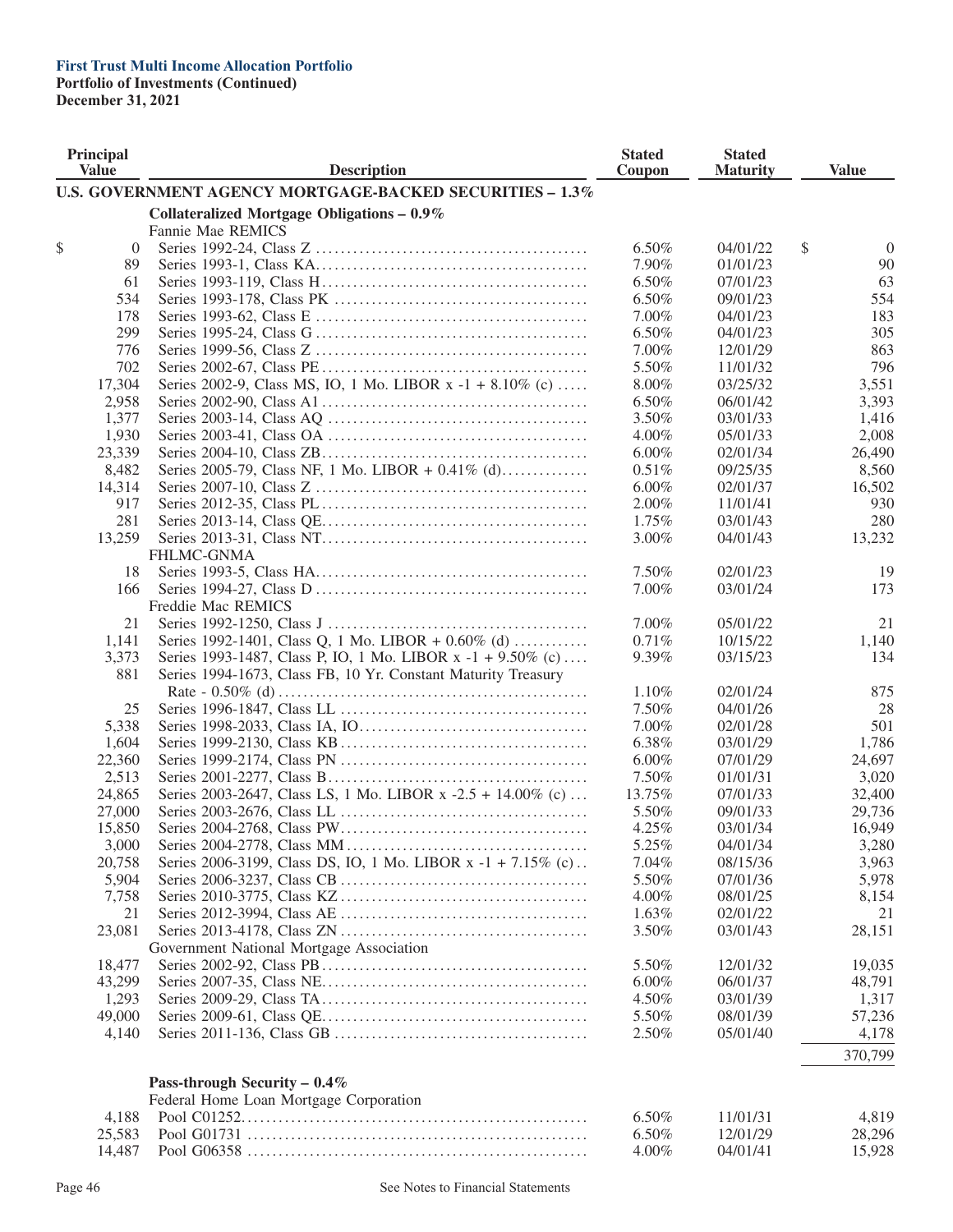# **First Trust Multi Income Allocation Portfolio**

**Portfolio of Investments (Continued)**

**December 31, 2021**

| Principal<br><b>Value</b> | <b>Description</b>                                                   | <b>Stated</b><br>Coupon | <b>Stated</b><br><b>Maturity</b> | <b>Value</b> |
|---------------------------|----------------------------------------------------------------------|-------------------------|----------------------------------|--------------|
|                           | <b>U.S. GOVERNMENT AGENCY MORTGAGE-BACKED SECURITIES (Continued)</b> |                         |                                  |              |
|                           | <b>Pass-through Security (Continued)</b>                             |                         |                                  |              |
|                           | Federal Home Loan Mortgage Corporation (Continued)                   |                         |                                  |              |
| \$<br>1,185               |                                                                      | 5.00%                   | 11/01/30                         | \$<br>1,275  |
|                           | Federal National Mortgage Association                                |                         |                                  |              |
| 8,420                     |                                                                      | $4.00\%$                | 01/01/42                         | 9,248        |
| 996                       |                                                                      | 6.00%                   | 02/01/23                         | 1,007        |
| 475                       |                                                                      | 5.50%                   | 12/01/22                         | 479          |
| 12,362                    |                                                                      | 4.00%                   | 02/01/41                         | 13,580       |
| 18,958                    |                                                                      | 4.00%                   | 09/01/43                         | 20,837       |
| 2,863                     |                                                                      | 4.00%                   | 11/01/40                         | 3,146        |
| 14,522                    |                                                                      | 4.00%                   | 04/01/42                         | 15,960       |
|                           | Government National Mortgage Association                             |                         |                                  |              |
| 13,588                    |                                                                      | 5.00%                   | 10/01/39                         | 15,859       |
| 6,115                     |                                                                      | 5.50%                   | 04/01/39                         | 6,757        |
| 9,396                     |                                                                      | 5.00%                   | 02/01/40                         | 10,619       |
| 12,003                    |                                                                      | 4.00%                   | 02/01/41                         | 12,912       |
|                           |                                                                      |                         |                                  |              |
|                           |                                                                      |                         |                                  | 160,722      |
|                           |                                                                      |                         |                                  | 531,521      |
|                           | (Cost \$510,453)                                                     |                         |                                  |              |
|                           |                                                                      |                         |                                  |              |
|                           | MORTGAGE-BACKED SECURITIES - 0.0%                                    |                         |                                  |              |
|                           | Collateralized Mortgage Obligations - $0.0\%$                        |                         |                                  |              |
|                           | Credit Suisse First Boston Mortgage Securities Corp.                 |                         |                                  |              |
| 299                       |                                                                      | 4.75%                   | 09/25/19                         | $\theta$     |
|                           | <b>MASTR Alternative Loan Trust</b>                                  |                         |                                  |              |
| 617                       |                                                                      | 5.50%                   | 10/01/19                         | 610          |
| 28                        |                                                                      | 5.50%                   | 01/01/20                         | 28           |
|                           | <b>MASTR Asset Securitization Trust</b>                              |                         |                                  |              |
| 4,132                     |                                                                      | 5.50%                   | 02/01/34                         | 4,373        |
|                           | Structured Asset Mortgage Investments Trust                          |                         |                                  |              |
|                           |                                                                      |                         |                                  |              |
| 3,416                     |                                                                      | 4.14%                   | 06/01/29                         | 3,504        |
|                           |                                                                      |                         |                                  | 8,515        |
|                           | (Cost \$8,490)                                                       |                         |                                  |              |
|                           |                                                                      |                         |                                  |              |
|                           |                                                                      |                         |                                  |              |
| <b>Shares</b>             | <b>Description</b>                                                   |                         |                                  | <b>Value</b> |
|                           | <b>EXCHANGE-TRADED FUNDS - 41.2%</b>                                 |                         |                                  |              |
|                           |                                                                      |                         |                                  | 657,696      |
|                           |                                                                      |                         |                                  | 13,881       |
|                           |                                                                      |                         |                                  | 1,917,116    |
|                           |                                                                      |                         |                                  | 1,954,418    |
|                           |                                                                      |                         |                                  |              |
|                           |                                                                      |                         |                                  | 6,030,876    |
|                           |                                                                      |                         |                                  | 3,376,727    |
|                           |                                                                      |                         |                                  | 2,129,729    |
|                           |                                                                      |                         |                                  | 559,113      |
|                           | (Cost \$16,295,746)                                                  |                         |                                  | 16,639,556   |
|                           | $(Cost $34,117,765)$ (g)                                             |                         |                                  | 39, 338, 372 |
|                           |                                                                      |                         |                                  | 1,081,023    |
|                           |                                                                      |                         |                                  | 40,419,395   |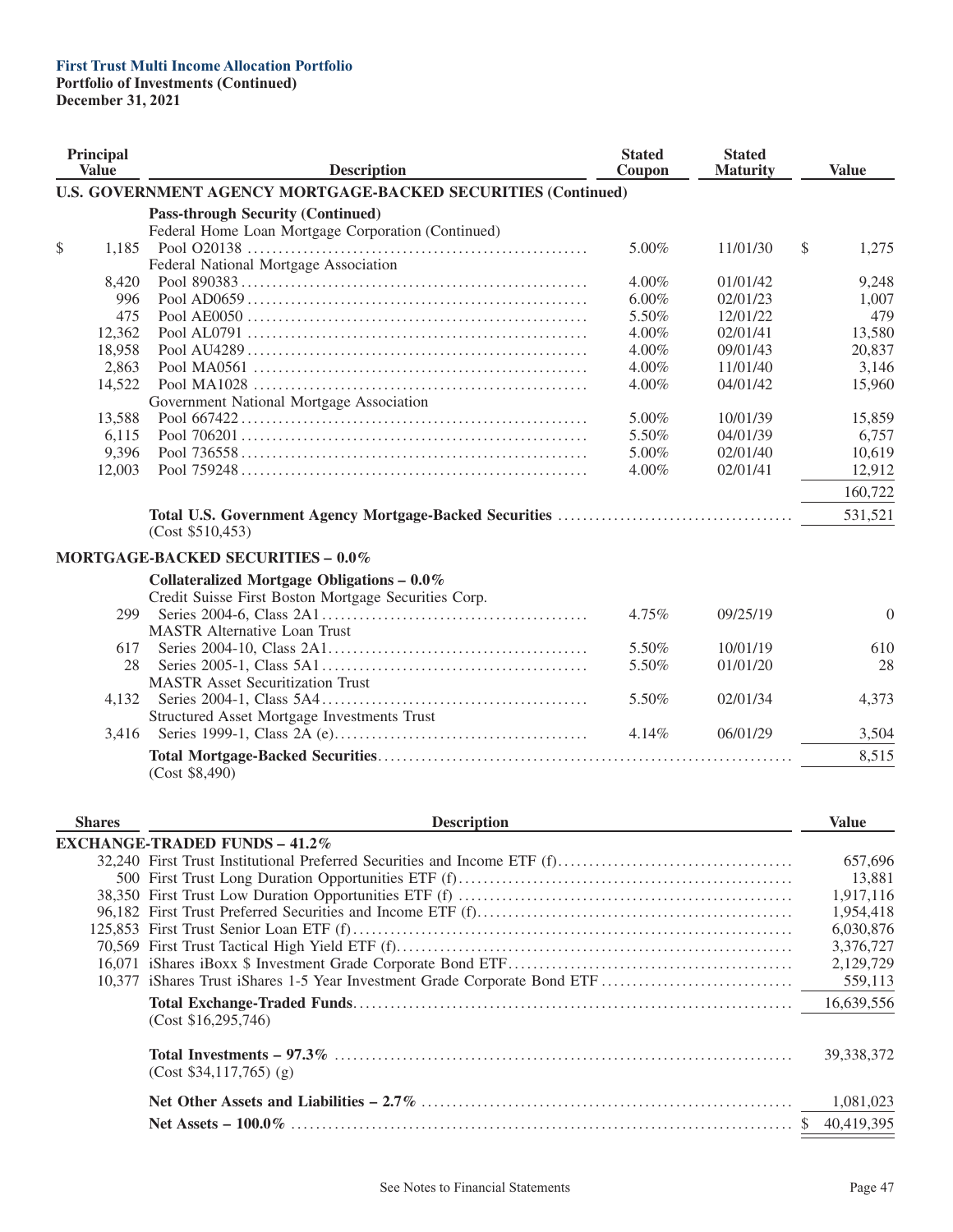#### **First Trust Multi Income Allocation Portfolio Portfolio of Investments (Continued) December 31, 2021**

- (a) This security is taxed as a "C" corporation for federal income tax purposes.
- (b) Security whose principal value is adjusted in accordance with changes to the country's Consumer Price Index. Interest is calculated on the basis of the current adjusted principal value.
- (c) Inverse floating rate security.
- (d) Floating or variable rate security.
- (e) Collateral Strip Rate security. Coupon is based on the weighted net interest rate of the investment's underlying collateral. The interest rate resets periodically.
- (f) Investment in an affiliated fund.
- (g) Aggregate cost for federal income tax purposes was \$34,398,344. As of December 31, 2021, the aggregate gross unrealized appreciation for all investments in which there was an excess of value over tax cost was \$5,304,340 and the aggregate gross unrealized depreciation for all investments in which there was an excess of tax cost over value was \$364,312. The net unrealized appreciation was \$4,940,028.
- ADR American Depositary Receipt
- CAD Canadian Dollar<br>IO Interest-Only See
- IO Interest-Only Security Principal amount shown represents par value on which interest payments are based.<br>
LIBOR London Interbank Offered Rate
- London Interbank Offered Rate

#### **Valuation Inputs**

A summary of the inputs used to value the Fund's investments as of December 31, 2021 is as follows (see Note 2A - Portfolio Valuation in the Notes to Financial Statements):

|                                                   | <b>Total</b><br>Value at<br>12/31/2021 | Level 1<br><b>Ouoted</b><br><b>Prices</b> | Level 2<br>Significant<br><b>Observable</b><br>Inputs | Level 3<br><b>Significant</b><br>Unobservable<br>Inputs |
|---------------------------------------------------|----------------------------------------|-------------------------------------------|-------------------------------------------------------|---------------------------------------------------------|
|                                                   | \$11,509,360                           | \$11,509,360                              | S                                                     | $\mathbf{s}$ —                                          |
|                                                   | 5.198.938                              | 5,198,938                                 |                                                       |                                                         |
|                                                   | 2,704,818                              | 2,704,818                                 |                                                       |                                                         |
|                                                   | 2,745,664                              |                                           | 2,745,664                                             |                                                         |
| U.S. Government Agency Mortgage-Backed Securities | 531,521                                |                                           | 531,521                                               |                                                         |
|                                                   | 8,515                                  |                                           | 8.515                                                 |                                                         |
|                                                   | 16,639,556                             | 16,639,556                                |                                                       |                                                         |
|                                                   | \$39,338,372                           | \$36,052,672                              | \$3,285,700                                           |                                                         |

\* See Portfolio of Investments for industry breakout.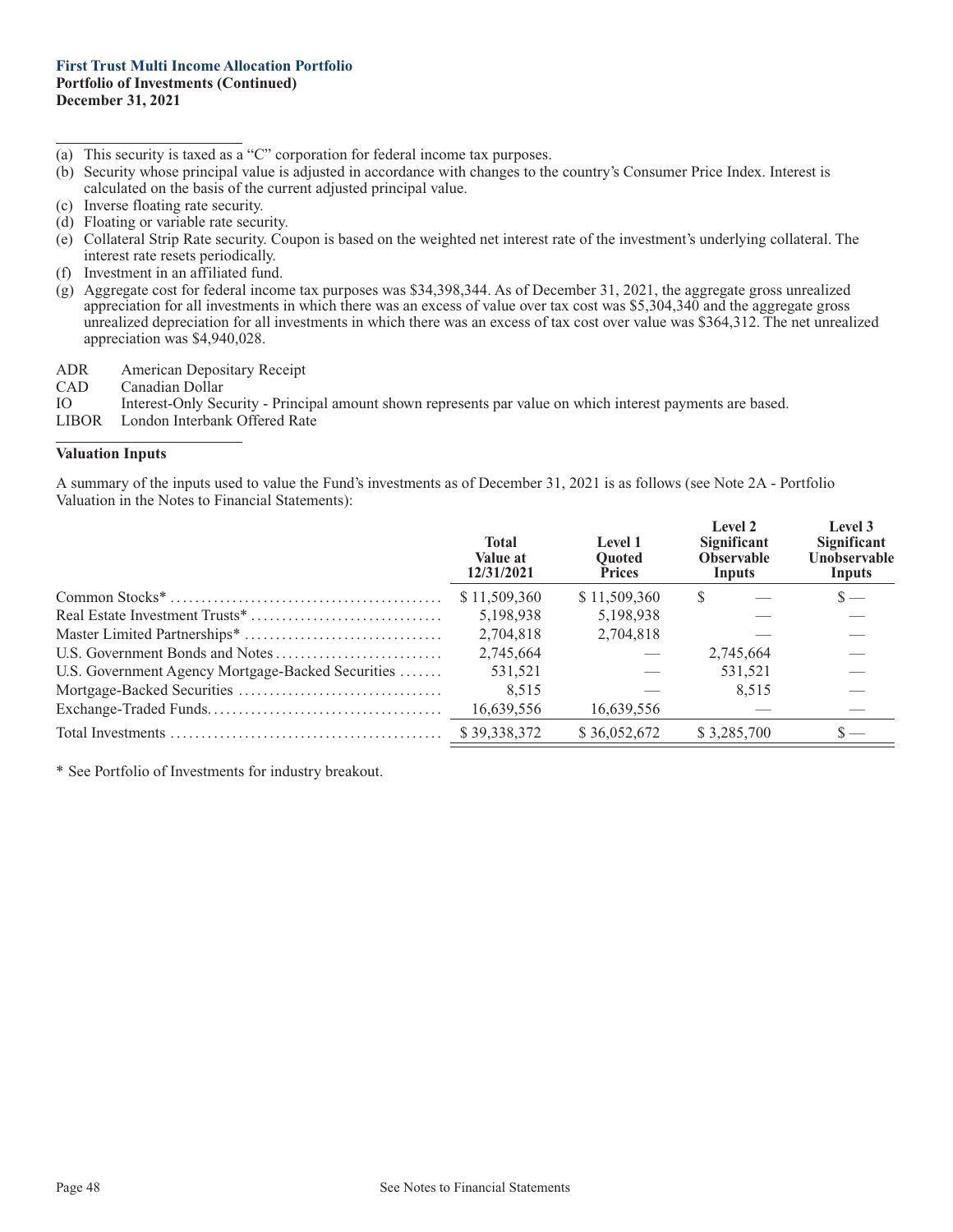| <b>Shares</b> | <b>Description</b>                   | <b>Value</b> |
|---------------|--------------------------------------|--------------|
|               | <b>EXCHANGE-TRADED FUNDS - 97.5%</b> |              |
|               | Capital Markets - $97.5\%$           |              |
|               |                                      | 6,061,370    |
|               |                                      | 829,647      |
|               |                                      | 861,981      |
|               |                                      | 330,556      |
|               |                                      | 320,851      |
|               |                                      | 323,175      |
|               |                                      | 6,234,946    |
|               |                                      | 6,436,187    |
|               |                                      | 6,072,655    |
|               |                                      | 6,522,412    |
|               |                                      | 6,112,724    |
|               |                                      | 6,237,623    |
|               |                                      | 6,530,802    |
|               |                                      | 343,978      |
|               |                                      | 347,142      |
|               |                                      | 4,059,423    |
|               |                                      | 2,372,988    |
|               |                                      | 2,385,392    |
|               |                                      | 2,357,261    |
|               |                                      | 2,344,734    |
|               | $(Cost $59,439,321)$ (c)             | 67,085,847   |
|               |                                      | 1,717,230    |
|               |                                      |              |

(a) Investment in an affiliated fund.

(b) Non-income producing security.

(c) Aggregate cost for federal income tax purposes was \$59,498,776. As of December 31, 2021, the aggregate gross unrealized appreciation for all investments in which there was an excess of value over tax cost was \$8,163,610 and the aggregate gross unrealized depreciation for all investments in which there was an excess of tax cost over value was \$576,539. The net unrealized appreciation was \$7,587,071.

#### **Valuation Inputs**

A summary of the inputs used to value the Fund's investments as of December 31, 2021 is as follows (see Note 2A - Portfolio Valuation in the Notes to Financial Statements):

| 12/31/2021<br><b>Prices</b><br>Inputs<br>Inputs | Total<br>Value at | <b>Level 1</b><br>Ouoted | Level 2<br>Significant<br><b>Observable</b> | <b>Level</b> 3<br><b>Significant</b><br><b>Unobservable</b> |
|-------------------------------------------------|-------------------|--------------------------|---------------------------------------------|-------------------------------------------------------------|
|                                                 | \$67,085,847      | \$67,085,847             |                                             |                                                             |

\* See Portfolio of Investments for industry breakout.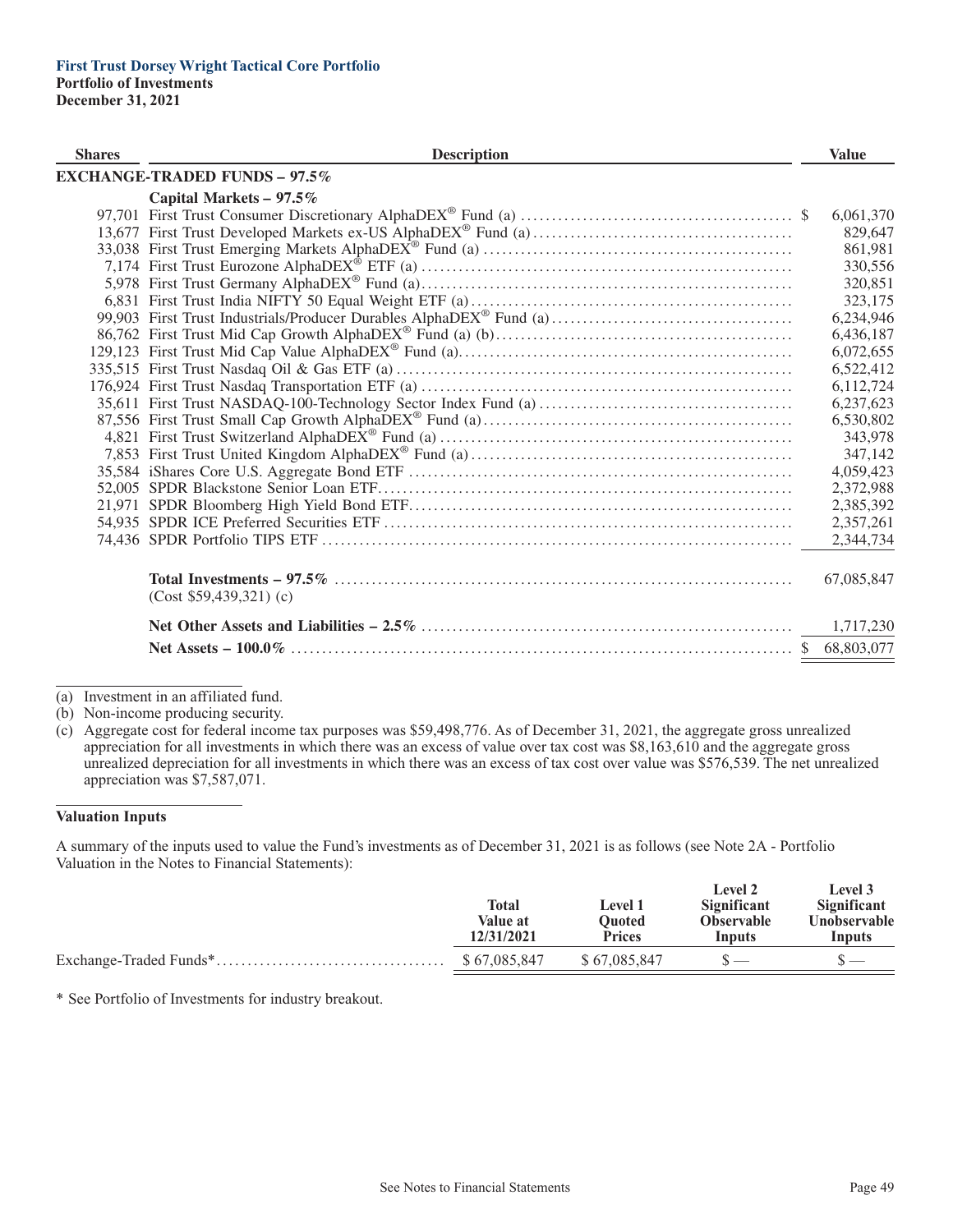# **First Trust Capital Strength Portfolio**

**Portfolio of Investments**

**December 31, 2021**

| <b>Shares</b> | <b>Description</b>                                                                                                                                 | <b>Value</b>                                           | <b>Shares</b> | <b>Description</b>                                                                                                                      | <b>Value</b>                                     |
|---------------|----------------------------------------------------------------------------------------------------------------------------------------------------|--------------------------------------------------------|---------------|-----------------------------------------------------------------------------------------------------------------------------------------|--------------------------------------------------|
|               | <b>COMMON STOCKS - 97.8%</b>                                                                                                                       |                                                        |               | <b>Health Care Providers &amp;</b>                                                                                                      |                                                  |
|               | Aerospace & Defense - $5.3\%$<br>5,235 General Dynamics Corp.<br>2,979 Lockheed Martin Corp.<br>2,755 Northrop Grumman Corp.                       | \$<br>1,091,341<br>1,058,766<br>1,066,378<br>3,216,485 |               | Services $-4.2\%$<br>4,010 Laboratory Corp of America<br>Holdings (a)<br>2,544 UnitedHealth Group, Inc.                                 | \$<br>1,259,982<br>1,277,444                     |
|               | Air Freight & Logistics $-2.1\%$                                                                                                                   |                                                        |               |                                                                                                                                         | 2,537,426                                        |
|               | 9,384 Expeditors International of<br>Washington, Inc.                                                                                              | 1,260,177                                              |               | Household Durables $-1.6\%$<br>6,976 Garmin Ltd.                                                                                        | 949,922                                          |
|               | Beverages $-7.9\%$<br>15,937 Brown-Forman Corp., Class B<br>19,991 Coca-Cola (The) Co.<br>12,726 Monster Beverage Corp. (a)<br>6,858 PepsiCo, Inc. | 1,161,170<br>1,183,667<br>1,222,205<br>1,191,303       |               | Household Products $-4.0\%$<br>14,283 Colgate-Palmolive Co.<br>7,541 Procter & Gamble (The) Co.<br><b>Industrial Conglomerates -</b>    | 1,218,911<br>1,233,557<br>2,452,468              |
|               |                                                                                                                                                    | 4,758,345                                              |               | $3.5\%$                                                                                                                                 |                                                  |
|               | Biotechnology $-1.9\%$<br>5,240 Amgen, Inc.                                                                                                        | 1,178,843                                              |               | 5,986 3M Co.<br>4,934 Honeywell International, Inc.                                                                                     | 1,063,293<br>1,028,789                           |
|               | Capital Markets - 5.7%                                                                                                                             |                                                        |               |                                                                                                                                         | 2,092,082                                        |
|               | 2,934 Moody's Corp.<br>5,364 Nasdaq, Inc.<br>2,453 S&P Global, Inc.                                                                                | 1,145,962<br>1,126,494<br>1,157,644<br>3,430,100       |               | Insurance $-5.4\%$<br>8,592 Allstate (The) Corp.<br>825 Markel Corp. (a)<br>11,935 Progressive (The) Corp.                              | 1,010,849<br>1,018,050<br>1,225,128              |
|               | Chemicals $-3.8\%$                                                                                                                                 |                                                        |               |                                                                                                                                         | 3,254,027                                        |
|               | 3,721 Air Products and Chemicals, Inc.<br>4,946 Ecolab, Inc.                                                                                       | 1,132,152<br>1,160,282                                 |               | Interactive Media & Services-<br>$1.8\%$<br>385 Alphabet, Inc., Class A (a)                                                             | 1,115,360                                        |
|               |                                                                                                                                                    | 2,292,434                                              |               |                                                                                                                                         |                                                  |
|               | <b>Communications Equipment -</b><br>2.1%<br>19,712 Cisco Systems, Inc.                                                                            | 1,249,149                                              |               | IT Services $-10.1\%$<br>3,186 Accenture PLC, Class A<br>5,114 Automatic Data Processing, Inc.<br>13,816 Cognizant Technology Solutions | 1,320,756<br>1,261,010                           |
|               | <b>Electronic Equipment,</b><br><b>Instruments &amp; Components-</b><br>$6.2\%$                                                                    |                                                        |               | Corp., Class A<br>9,141 Paychex, Inc.<br>4,715 Visa, Inc., Class A                                                                      | 1,225,756<br>1,247,746<br>1,021,788              |
|               | 14,131 Amphenol Corp., Class A<br>6,455 Keysight Technologies, Inc. (a)<br>7,394 TE Connectivity, Ltd.                                             | 1,235,897<br>1,333,022<br>1,192,948                    |               | Life Sciences Tools &                                                                                                                   | 6,077,056                                        |
|               |                                                                                                                                                    | 3,761,867                                              |               | Services - $1.9\%$<br>7,106 Agilent Technologies, Inc.                                                                                  | 1,134,473                                        |
|               | Food & Staples Retailing -                                                                                                                         |                                                        |               | Machinery $-3.9\%$                                                                                                                      |                                                  |
|               | $2.3\%$<br>2,407 Costco Wholesale Corp.                                                                                                            | 1,366,454                                              |               | 14,989 Fortive Corp.<br>4,874 Illinois Tool Works, Inc.                                                                                 | 1,143,511<br>1,202,903                           |
|               | Food Products $-2.0\%$                                                                                                                             |                                                        |               |                                                                                                                                         | 2,346,414                                        |
|               | 18,106 Mondelez International, Inc.,<br>Class A                                                                                                    | 1,200,609                                              |               | Multiline Retail – $1.7\%$<br>4,432 Target Corp.                                                                                        | 1,025,742                                        |
|               | <b>Health Care Equipment &amp;</b><br>Supplies $-4.0\%$<br>9,270 Abbott Laboratories<br>4,089 Stryker Corp.                                        | 1,304,660<br>1,093,480<br>2,398,140                    |               | Pharmaceuticals $-5.8\%$<br>6,752 Johnson & Johnson<br>13,904 Merck & Co., Inc.<br>5,386 Zoetis, Inc.                                   | 1,155,065<br>1,065,602<br>1,314,346<br>3,535,013 |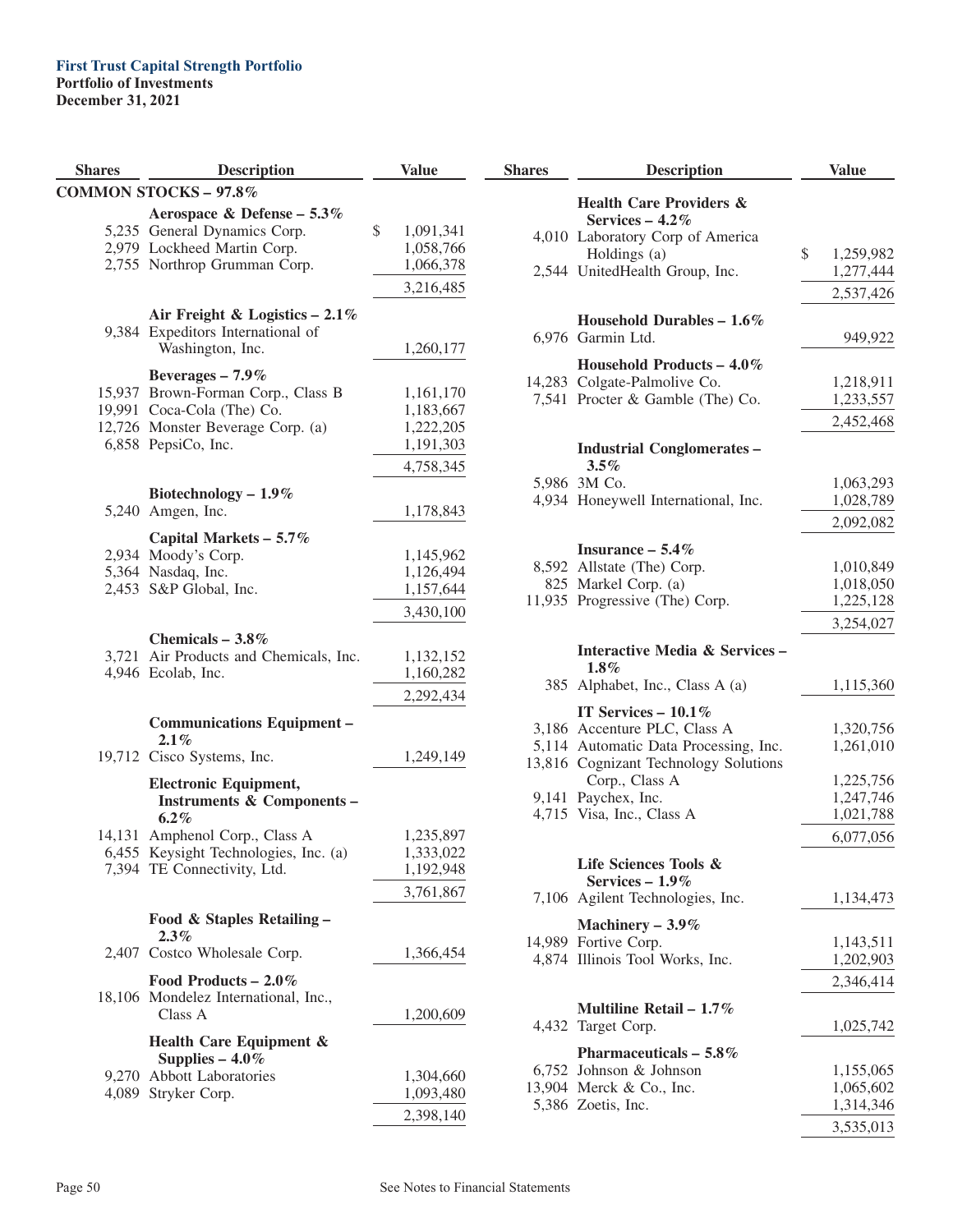### **First Trust Capital Strength Portfolio**

**Portfolio of Investments (Continued) December 31, 2021**

| <b>Shares</b> | <b>Description</b>                                       | Value            |
|---------------|----------------------------------------------------------|------------------|
|               | <b>COMMON STOCKS (Continued)</b>                         |                  |
|               | Road & Rail – $2.0\%$<br>4,837 Union Pacific Corp.       | \$<br>1,218,585  |
|               | Semiconductors &<br>Semiconductor Equipment –<br>$2.4\%$ |                  |
|               | 2,164 Broadcom, Inc.                                     | 1,439,947        |
|               | Software $-4.1\%$                                        |                  |
|               | 1,972 Intuit, Inc.                                       | 1,268,430        |
|               | 3,580 Microsoft Corp.                                    | 1,204,026        |
|               |                                                          | 2,472,456        |
|               | Specialty Retail – 2.1%                                  |                  |
|               | 3,108 Home Depot (The), Inc.                             | 1,289,851        |
|               | Total Investments $-97.8\%$<br>$(Cost $53,000,574)$ (b)  | 59,053,425       |
|               | <b>Net Other Assets and</b><br>Liabilities $-2.2\%$      | 1,348,905        |
|               | Net Assets $-100.0\%$                                    | \$<br>60,402,330 |

(a) Non-income producing security.

(b) Aggregate cost for federal income tax purposes was \$53,029,610. As of December 31, 2021, the aggregate gross unrealized appreciation for all investments in which there was an excess of value over tax cost was \$6,611,924 and the aggregate gross unrealized depreciation for all investments in which there was an excess of tax cost over value was \$588,109. The net unrealized appreciation was \$6,023,815.

### **Valuation Inputs**

A summary of the inputs used to value the Fund's investments as of December 31, 2021 is as follows (see Note 2A - Portfolio Valuation in the Notes to Financial Statements):

|                | <b>Total</b><br>Value at<br>12/31/2021 | Level 1<br><b>Ouoted</b><br><b>Prices</b> | Level 2<br>Significant<br>Inputs | Level 3<br>Significant<br>Observable Unobservable<br>Inputs |
|----------------|----------------------------------------|-------------------------------------------|----------------------------------|-------------------------------------------------------------|
| Common Stocks* | \$59,053,425                           | \$59,053,425                              |                                  |                                                             |

\* See Portfolio of Investments for industry breakout.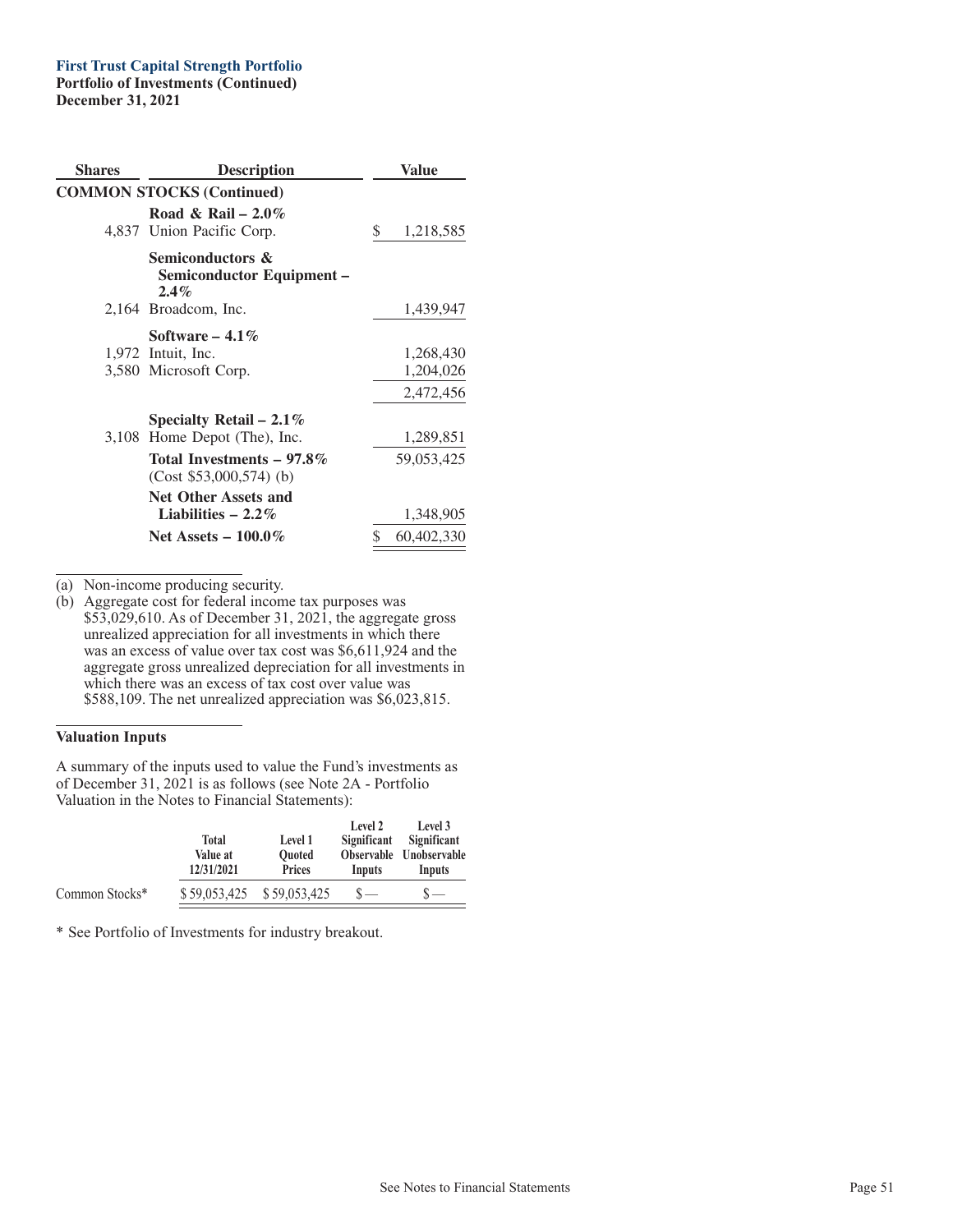### **First Trust International Developed Capital Strength Portfolio Portfolio of Investments December 31, 2021**

| <b>Shares</b> | <b>Description</b>                                                                                | <b>Value</b>                |
|---------------|---------------------------------------------------------------------------------------------------|-----------------------------|
|               | <b>COMMON STOCKS - 95.8%</b>                                                                      |                             |
|               | Aerospace & Defense – $1.6\%$<br>785 Thales S.A.                                                  | \$<br>66,850                |
|               | Air Freight & Logistics $-2.0\%$<br>1,240 Deutsche Post AG                                        | 79,820                      |
|               | Banks – $3.7\%$<br>3,938 FinecoBank Banca Fineco S.p.A.<br>1,069 Toronto-Dominion Bank (The)      | 69,202<br>81,957<br>151,159 |
|               | Beverages $-4.0\%$<br>454 Carlsberg A.S., Class B<br>1,519 Diageo PLC                             | 78,504<br>82,982<br>161,486 |
|               | Biotechnology $-1.8\%$<br>342 CSL Ltd.                                                            | 72,337                      |
|               | Capital Markets - 1.8%<br>444 Deutsche Boerse AG                                                  | 74,358                      |
|               | Chemicals $-4.2\%$<br>691 Akzo Nobel N.V.<br>226 Sika AG                                          | 75,917<br>94,299<br>170,216 |
|               | <b>Commercial Services &amp;</b><br>Supplies $-1.8\%$<br>9,252 Rentokil Initial PLC               | 73,135                      |
|               | <b>Communications Equipment -</b><br>$1.7\%$<br>6,141 Telefonaktiebolaget LM Ericsson,<br>Class B | 67,817                      |
|               | <b>Diversified Financial Services -</b><br>$2.0\%$                                                |                             |
|               | 3,298 Investor AB, Class B                                                                        | 83,123                      |
|               | Electrical Equipment - 2.0%<br>705 Legrand S.A.                                                   | 82,592                      |
|               | Food & Staples Retailing -                                                                        |                             |
|               | 3.7%<br>1,951 Alimentation Couche-Tard, Inc.<br>2,532 Woolworths Group Ltd.                       | 81,745<br>70,020<br>151,765 |
|               | Food Products $-2.1\%$<br>611 Nestle S.A.                                                         | 85,454                      |
|               | <b>Health Care Providers &amp;</b><br>Services $-2.2\%$<br>2,601 Sonic Healthcare Ltd.            | 88,241                      |
|               | Household Products $-1.9\%$<br>2,410 Essity AB, Class B                                           | 78,785                      |

| <b>Shares</b> | <b>Description</b>                                       | <b>Value</b> |
|---------------|----------------------------------------------------------|--------------|
|               | Insurance $-3.6\%$                                       |              |
|               | 555 Intact Financial Corp.                               | \$<br>72,140 |
|               |                                                          |              |
|               | 1,347 Sun Life Financial, Inc.                           | 74,977       |
|               |                                                          | 147,117      |
|               | IT Services $-5.8\%$                                     |              |
| 348           | Capgemini SE                                             | 85,381       |
|               | 831 CGI, Inc. (a)                                        | 73,479       |
|               | 400 Obic Co., Ltd.                                       | 75,111       |
|               |                                                          | 233,971      |
|               | Machinery $-7.8\%$                                       |              |
|               | 1,168 Atlas Copco AB, Class A                            | 80,890       |
|               | 3,292 Epiroc AB, Class A                                 | 83,500       |
|               | 1,098 Kone Oyj, Class B                                  | 78,805       |
|               | 274 Schindler Holding AG                                 | 73,822       |
|               |                                                          | 317,017      |
|               | Marine $-1.9\%$                                          |              |
|               | 245 Kuehne + Nagel International                         |              |
|               | AG                                                       | 79,157       |
|               | Multiline Retail $-2.0\%$<br>1,921 Wesfarmers Ltd.       |              |
|               |                                                          | 82,879       |
|               | <b>Personal Products - 1.9%</b><br>1,425 Unilever PLC    | 76,101       |
|               |                                                          |              |
|               | Pharmaceuticals $-13.9\%$<br>624 AstraZeneca PLC         | 73,296       |
|               |                                                          | 71,434       |
|               | 2,200 Chugai Pharmaceutical Co., Ltd.                    |              |
|               | 3,924 GlaxoSmithKline PLC                                | 85,332       |
|               | 340 Merck KGaA                                           | 87,869       |
|               | 912 Novartis AG                                          | 80,350       |
|               | 740 Novo Nordisk A.S., Class B                           | 83,266       |
|               | 195 Roche Holding AG                                     | 81,129       |
|               |                                                          | 562,676      |
|               | Professional Services - 8.2%                             |              |
|               | 26 SGS S.A.                                              | 86,943       |
|               | 185 Teleperformance                                      | 82,564       |
|               | 645 Thomson Reuters Corp.                                | 77,133       |
|               | 714 Wolters Kluwer N.V.                                  | 84,215       |
|               |                                                          | 330,855      |
|               | Road & Rail – $1.9\%$                                    |              |
|               | 613 Canadian National Railway Co.                        | 75,298       |
|               | Software $-3.8\%$                                        |              |
|               | 43 Constellation Software, Inc.                          | 79,780       |
|               | 518 SAP SE                                               | 73,659       |
|               |                                                          | 153,439      |
|               | <b>Textiles, Apparel &amp; Luxury</b><br>$Goods - 4.1\%$ |              |
| 51            | Hermes International                                     | 89,186       |
|               | 644 Puma SE                                              | 78,818       |
|               |                                                          | 168,004      |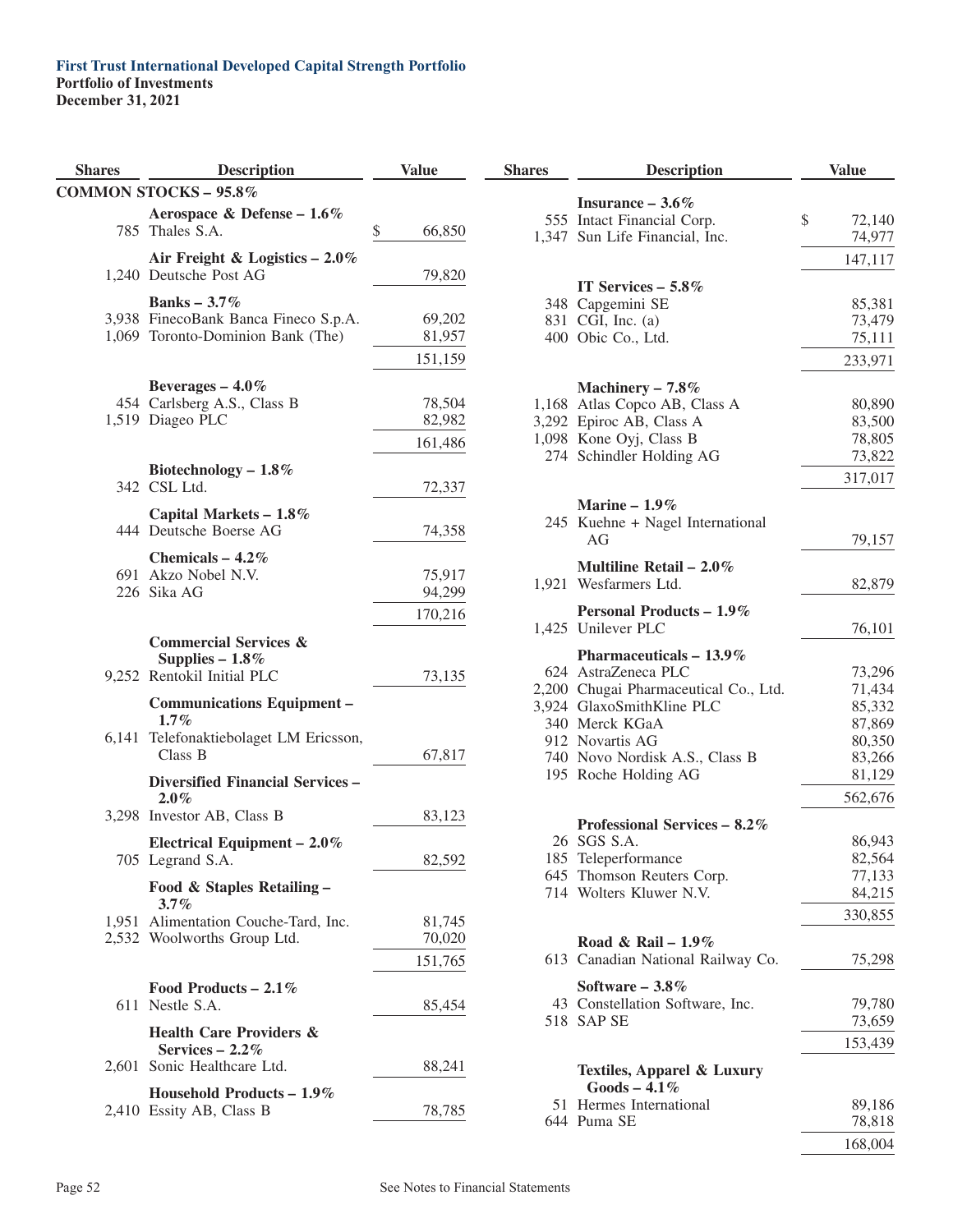#### **First Trust International Developed Capital Strength Portfolio Portfolio of Investments (Continued) December 31, 2021**

| <b>Shares</b> | <b>Description</b>                                      | Value           |
|---------------|---------------------------------------------------------|-----------------|
|               | <b>COMMON STOCKS (Continued)</b>                        |                 |
|               | Trading Companies &<br>Distributors $-4.4\%$            |                 |
|               | 2,179 Bunzl PLC                                         | \$<br>85,090    |
|               | 518 Ferguson PLC                                        | 91,884          |
|               |                                                         | 176,974         |
|               | <b>Total Common Stocks</b>                              | 3,890,626       |
|               | $(Cost \ $3,548,716)$                                   |                 |
|               | <b>REAL ESTATE INVESTMENT TRUSTS - 2.3%</b>             |                 |
|               | <b>Equity Real Estate Investment</b><br>Trusts $-2.3\%$ |                 |
|               | 4,747 Goodman Group<br>(Cost \$76,911)                  | 91,522          |
|               | Total Investments $-98.1\%$<br>$(Cost $3,625,627)$ (b)  | 3,982,148       |
|               | <b>Net Other Assets and</b><br>Liabilities $-1.9\%$     | 77,467          |
|               | Net Assets $-100.0\%$                                   | \$<br>4,059,615 |

(a) Non-income producing security.

(b) Aggregate cost for federal income tax purposes was \$3,656,795. As of December 31, 2021, the aggregate gross unrealized appreciation for all investments in which there was an excess of value over tax cost was \$406,731 and the aggregate gross unrealized depreciation for all investments in which there was an excess of tax cost over value was \$81,378. The net unrealized appreciation was \$325,353.

### **Valuation Inputs**

A summary of the inputs used to value the Fund's investments as of December 31, 2021 is as follows (see Note 2A - Portfolio Valuation in the Notes to Financial Statements):

|                                          | <b>Total</b><br>Value at<br>12/31/2021 | Level 1<br><b>Ouoted</b><br><b>Prices</b> | Level 2<br>Significant<br>Inputs | Level 3<br>Significant<br>Observable Unobservable<br>Inputs |
|------------------------------------------|----------------------------------------|-------------------------------------------|----------------------------------|-------------------------------------------------------------|
| Common Stocks*<br>Real Estate Investment | \$3,890,626                            | \$3,890,626                               | $s-$                             | $\mathbf{s}$ —                                              |
| Trusts*                                  | 91,522                                 | 91.522                                    |                                  |                                                             |
| <b>Total Investments</b>                 | \$3,982,148                            | \$3,982,148                               |                                  |                                                             |

\* See Portfolio of Investments for industry breakout.

| <b>Country Allocation</b> †      | % of Net<br><b>Assets</b> |
|----------------------------------|---------------------------|
| Canada                           | $15.2\%$                  |
| Switzerland                      | 14.3                      |
| United Kingdom                   | 11.7                      |
| France                           | 10.0                      |
| Australia                        | 10.0                      |
| Germany                          | 9.7                       |
| Sweden                           | 9.7                       |
| Denmark                          | 4.0                       |
| <b>Netherlands</b>               | 4.0                       |
| Japan                            | 3.6                       |
| Jersey                           | 2.3                       |
| Finland                          | 1.9                       |
| Italy                            | 1.7                       |
| <b>Total Investments</b>         | 98.1                      |
| Net Other Assets and Liabilities | 1.9                       |
| Total                            | $100.0\%$                 |

† Portfolio securities are categorized based upon their country of incorporation.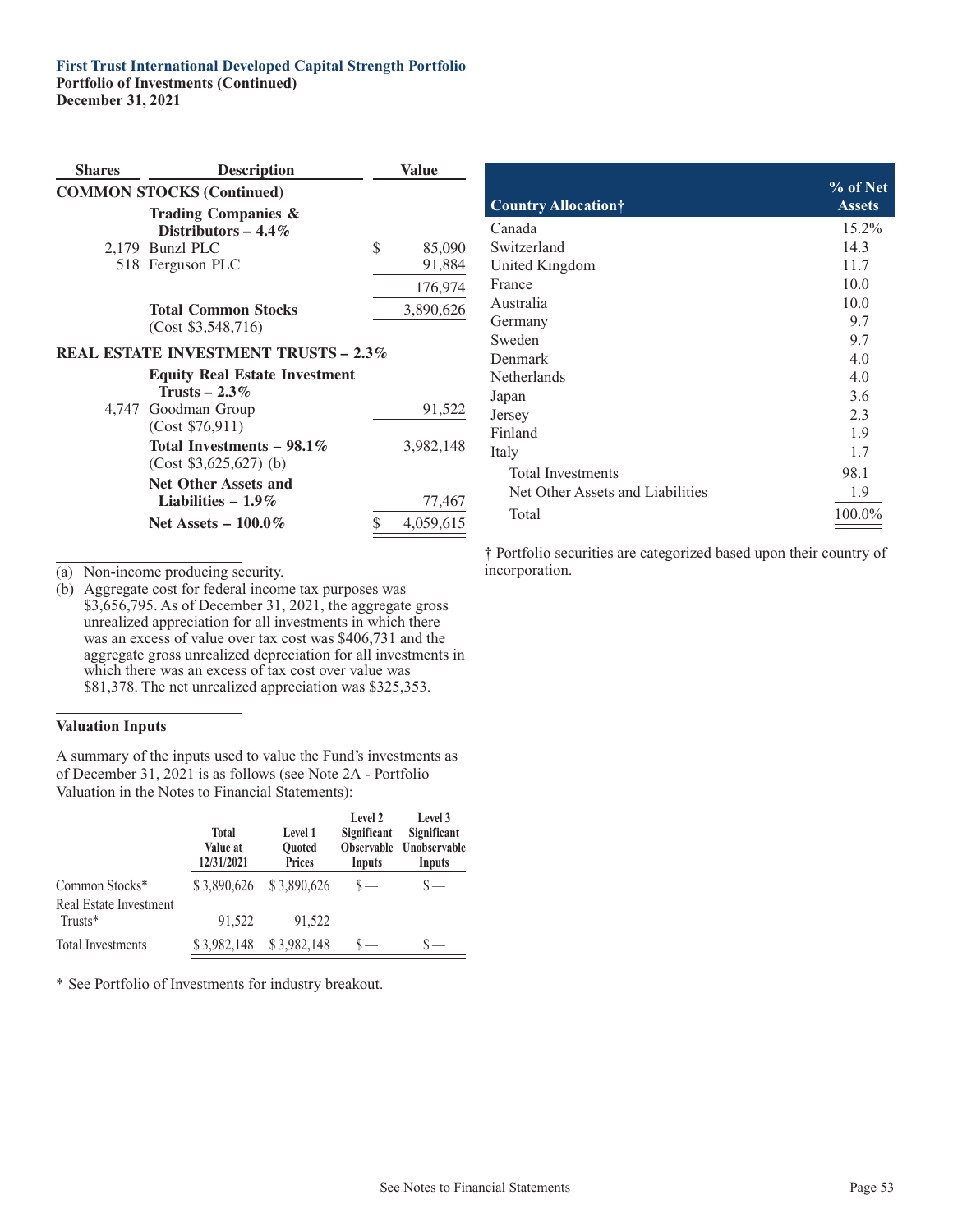### **First Trust Variable Insurance Trust**

**Statements of Assets and Liabilities December 31, 2021**

|                                              | <b>First Trust/Dow</b><br><b>Jones Dividend</b><br>& Income<br><b>Allocation</b><br>Portfolio | <b>First Trust</b><br><b>Multi Income</b><br><b>Allocation</b><br><b>Portfolio</b> | <b>First Trust</b><br><b>Dorsey Wright</b><br><b>Tactical Core</b><br><b>Portfolio</b> |
|----------------------------------------------|-----------------------------------------------------------------------------------------------|------------------------------------------------------------------------------------|----------------------------------------------------------------------------------------|
| <b>ASSETS:</b>                               |                                                                                               | \$25,387,658<br>13,950,714                                                         | \$13,519,798<br>53,566,049                                                             |
|                                              | 1,074,665,670<br>5,021,738                                                                    | 39,338,372<br>1,191,614                                                            | 67,085,847<br>1,818,297                                                                |
| Receivables:                                 | 2,835,571<br>1,581,820                                                                        | 890<br>7,118                                                                       |                                                                                        |
|                                              | 708,296<br>370,712                                                                            | 36,119<br>52,621<br>815                                                            | 21,738                                                                                 |
|                                              | 7,994<br>1,085,191,801                                                                        | 12,788<br>280<br>40,640,617                                                        | 523<br>68,926,405                                                                      |
| <b>LIABILITIES:</b>                          |                                                                                               |                                                                                    |                                                                                        |
| Payables:                                    | 1,796,166<br>538,220                                                                          | 100,010                                                                            | 8,435                                                                                  |
|                                              | 225,977<br>181,077<br>162,686                                                                 | 8,109<br>6,516                                                                     | 14,057<br>11,395                                                                       |
|                                              | 108,631<br>63,733<br>55,270                                                                   | 8,110<br>3,521<br>1,267                                                            | 7,577<br>4,813<br>15,880                                                               |
|                                              | 41,078<br>36,938<br>33,951                                                                    | 61,818<br>18,695<br>9,179                                                          | 16,914<br>29,075<br>11,959                                                             |
|                                              | 16,323<br>9.898<br>5,859<br>771                                                               | 255<br>2,807<br>771                                                                | 1,972<br>472<br>771                                                                    |
|                                              | -1<br>167                                                                                     | 164                                                                                | 8                                                                                      |
|                                              | 3,276,746                                                                                     | 221,222<br>\$40,419,395                                                            | 123,328<br>\$68,803,077                                                                |
| <b>NET ASSETS</b> consist of:                |                                                                                               |                                                                                    |                                                                                        |
|                                              | 818,530,432<br>263,384,623                                                                    | \$34,647,565<br>5,771,830                                                          | \$53,670,475<br>15,132,602                                                             |
|                                              | 1,081,915,055<br>\$<br>929,681,291<br>S                                                       | 40,419,395<br>S<br>\$20,417,457                                                    | 68,803,077<br>S<br>\$13,726,380                                                        |
|                                              |                                                                                               | 13,700,308                                                                         | 45,712,941                                                                             |
|                                              | 929,681,291<br>S                                                                              | \$34,117,765                                                                       | \$59,439,321                                                                           |
|                                              |                                                                                               | \$<br>891                                                                          | \$                                                                                     |
| <b>Class I Shares:</b><br><b>NET ASSETS</b>  | \$1,080,143,152                                                                               | 40,242,710                                                                         | \$67,914,226                                                                           |
|                                              | 16.63                                                                                         | \$<br>12.60                                                                        | \$<br>15.10                                                                            |
|                                              | 64,951,242                                                                                    | 3,194,666                                                                          | 4,496,413                                                                              |
| <b>Class II Shares:</b><br><b>NET ASSETS</b> | \$<br>1,771,903                                                                               | \$<br>176,685                                                                      | \$<br>888,851                                                                          |
|                                              | 16.67                                                                                         | \$<br>12.60                                                                        | \$<br>15.00                                                                            |
|                                              | 106,306                                                                                       | 14,028                                                                             | 59,238                                                                                 |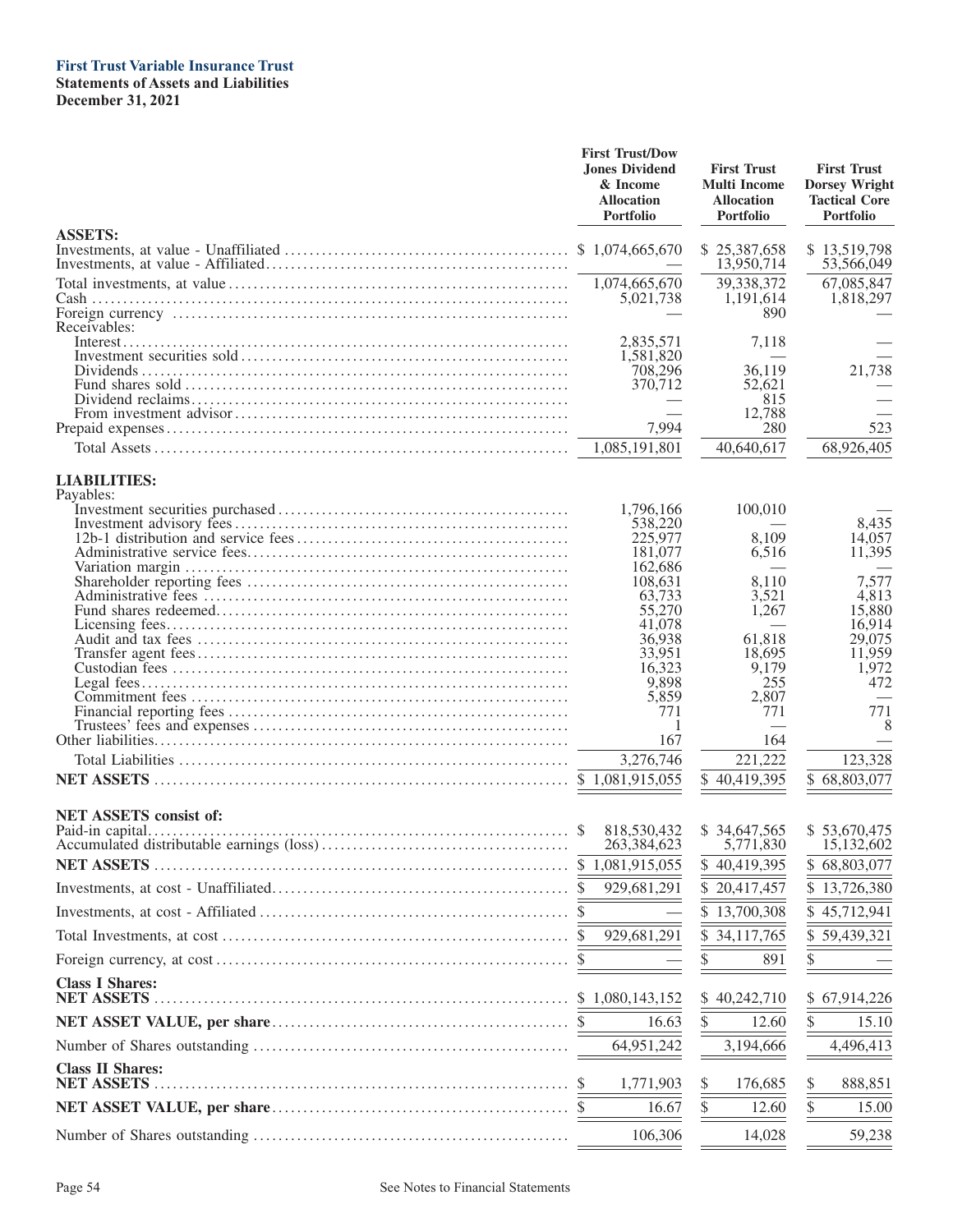| <b>First Trust</b><br><b>Capital Strength</b><br><b>Portfolio</b>                                                                                 | <b>First Trust</b><br><b>International</b><br><b>Developed</b><br><b>Capital Strength</b><br><b>Portfolio</b>    |
|---------------------------------------------------------------------------------------------------------------------------------------------------|------------------------------------------------------------------------------------------------------------------|
| \$59,053,425                                                                                                                                      | \$ 3,982,148                                                                                                     |
| 59,053,425<br>1,225,575                                                                                                                           | 3,982,148<br>111,625<br>789                                                                                      |
| 53,081<br>158,457<br>343<br>60,490,881                                                                                                            | 2,463<br>13,263<br>595<br>214<br>30<br>4,111,127                                                                 |
| 17,004<br>11,560<br>9,461                                                                                                                         | 613<br>655                                                                                                       |
| 1,543<br>7,061<br>1,036<br>3,899<br>15,000<br>18,647<br>2,368<br>157                                                                              | 1,537<br>11,204<br>245<br>279<br>16,875<br>18,199<br>1,079<br>12                                                 |
| 771<br>44                                                                                                                                         | 771<br>43                                                                                                        |
| 88,551<br>\$<br>60,402,330                                                                                                                        | 51,512<br>\$<br>4,059,615                                                                                        |
| \$54,217,945<br>6,184,385<br>\$<br>60,402,330<br>$\overline{\$}$<br>53,000,574<br>$\overline{\$}$<br>$\overline{\mathcal{S}}$<br>53,000,574<br>\$ | \$ 3,715,127<br>344,488<br>\$<br>4,059,615<br>\$<br>3,625,627<br>\$<br>$\overline{\$}$<br>3,625,627<br>\$<br>788 |
| \$<br>59,092,832<br>$\frac{1}{2}$<br>14.33<br>4,123,563                                                                                           | \$<br>3,059,144<br>13.50<br>\$<br>226,683                                                                        |
| \$<br>1,309,498<br>$\overline{\$}$<br>14.33<br>91,351                                                                                             | \$<br>1,000,471<br>\$<br>13.50<br>74,110                                                                         |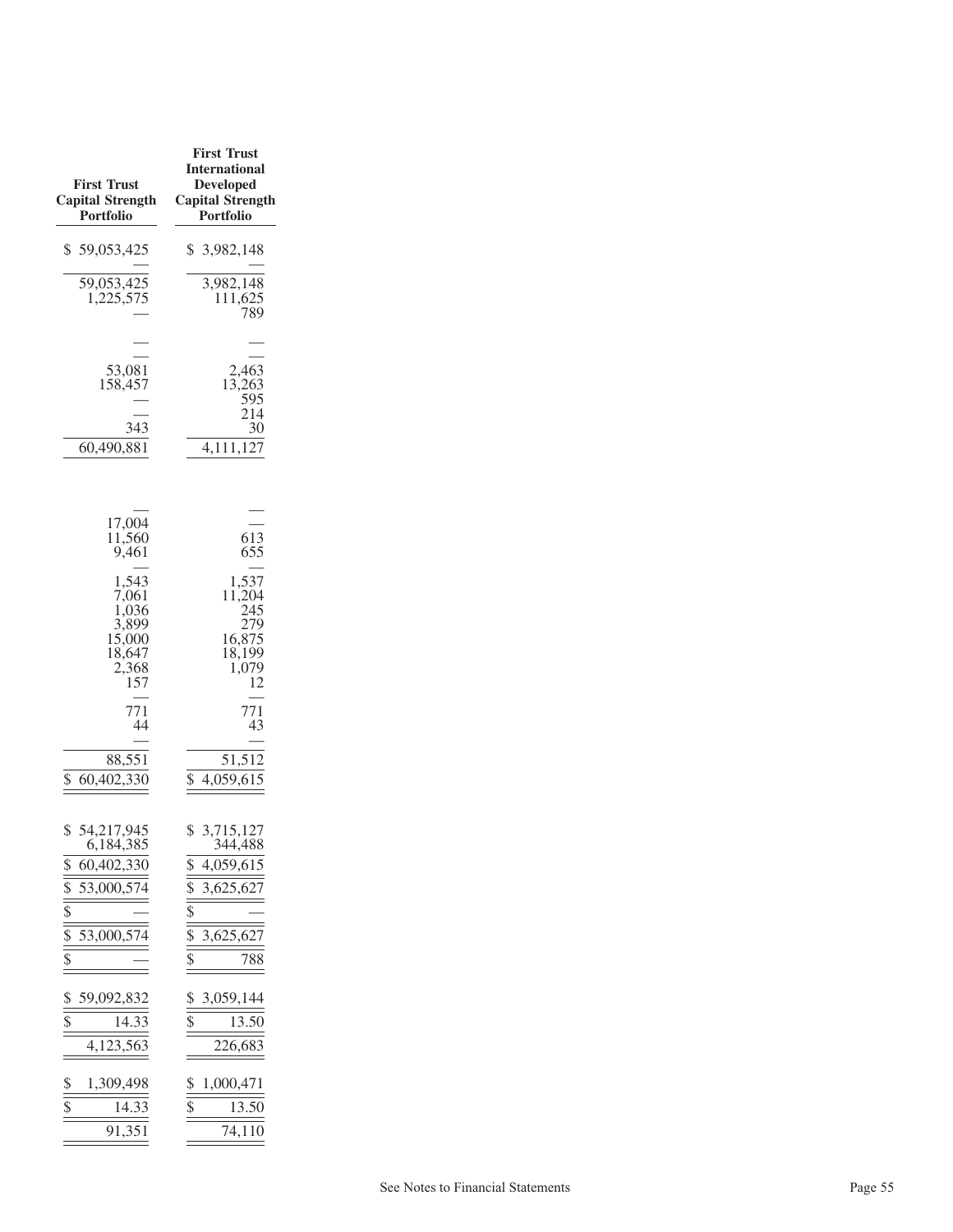## **First Trust Variable Insurance Trust**

**Statements of Operations For the Year Ended December 31, 2021**

|                                                                          | <b>First Trust/Dow</b><br><b>Jones Dividend</b><br>& Income<br><b>Allocation</b><br>Portfolio | <b>First Trust</b><br><b>Multi Income</b><br><b>Allocation</b><br><b>Portfolio</b> | <b>First Trust</b><br><b>Dorsey Wright</b><br><b>Tactical Core</b><br><b>Portfolio</b> |
|--------------------------------------------------------------------------|-----------------------------------------------------------------------------------------------|------------------------------------------------------------------------------------|----------------------------------------------------------------------------------------|
| <b>INVESTMENT INCOME:</b>                                                |                                                                                               |                                                                                    |                                                                                        |
|                                                                          | 10,948,383<br>\$<br>11,792,601<br>(11, 951)                                                   | \$<br>150,169<br>469,902<br>475.240<br>(7,669)                                     | \$<br>76<br>381,938<br>321,980                                                         |
|                                                                          | 22,729,033                                                                                    | 1,087,642                                                                          | 703,994                                                                                |
|                                                                          |                                                                                               |                                                                                    |                                                                                        |
| <b>EXPENSES:</b>                                                         |                                                                                               |                                                                                    |                                                                                        |
| 12b-1 distribution and/or service fees:                                  | 6,252,578                                                                                     | 213,560                                                                            | 220,195                                                                                |
|                                                                          | 2,601,317                                                                                     | 88.637                                                                             | 156,178                                                                                |
|                                                                          | 2,084,197                                                                                     | 70,965                                                                             | 125,717                                                                                |
|                                                                          | 549.283                                                                                       | 18,587                                                                             | 52,498                                                                                 |
|                                                                          | 301,479                                                                                       |                                                                                    | 62,913                                                                                 |
|                                                                          | 203,797                                                                                       |                                                                                    |                                                                                        |
|                                                                          | 91,615                                                                                        | 50,987                                                                             | 49,317                                                                                 |
|                                                                          | 81,483                                                                                        | 22,176                                                                             | 17,622                                                                                 |
|                                                                          | 65.621                                                                                        | 31.835                                                                             |                                                                                        |
|                                                                          | 64,545                                                                                        | 46,871                                                                             | 9,783                                                                                  |
|                                                                          | 57,831                                                                                        | 4,497                                                                              | 7.634                                                                                  |
|                                                                          | 36,857<br>16.512                                                                              | 61,995<br>15.931                                                                   | 26,098<br>15.798                                                                       |
|                                                                          | 9.250                                                                                         | 9.250                                                                              | 9,250                                                                                  |
|                                                                          | 17.987                                                                                        | 7.666                                                                              | 1.277                                                                                  |
|                                                                          |                                                                                               |                                                                                    |                                                                                        |
| Fees waived and expenses reimbursed by the investment advisor            | 12,434,352                                                                                    | 642,957<br>(347, 266)                                                              | 754,280<br>(301,093)                                                                   |
|                                                                          | 12,434,352                                                                                    | 295,691                                                                            | 453,187                                                                                |
|                                                                          | 10,294,681                                                                                    | 791.951                                                                            | 250,807                                                                                |
| NET REALIZED AND UNREALIZED GAIN (LOSS):<br>Net realized gain (loss) on: | 118, 155, 727                                                                                 | 1,428,186<br>26,602                                                                | 221,433<br>7,340,027                                                                   |
|                                                                          |                                                                                               | (139)                                                                              |                                                                                        |
|                                                                          | 91,915                                                                                        |                                                                                    |                                                                                        |
|                                                                          | 118,247,642                                                                                   | 1,454,649                                                                          | 7,561,460                                                                              |
| Net change in unrealized appreciation (depreciation) on:                 |                                                                                               |                                                                                    |                                                                                        |
|                                                                          | (8,856,327)                                                                                   | 2,068,945<br>(83,957)<br>60                                                        | (646, 730)<br>152,835                                                                  |
|                                                                          | (113, 665)                                                                                    |                                                                                    |                                                                                        |
|                                                                          | (8,969,992)                                                                                   | 1,985,048                                                                          | (493,895)                                                                              |
| NET REALIZED AND UNREALIZED GAIN (LOSS)                                  | 109,277,650                                                                                   | 3,439,697                                                                          | 7,067,565                                                                              |
|                                                                          |                                                                                               |                                                                                    |                                                                                        |
| NET INCREASE (DECREASE) IN NET ASSETS RESULTING FROM                     | \$119,572,331                                                                                 | \$4,231,648                                                                        | \$7,318,372                                                                            |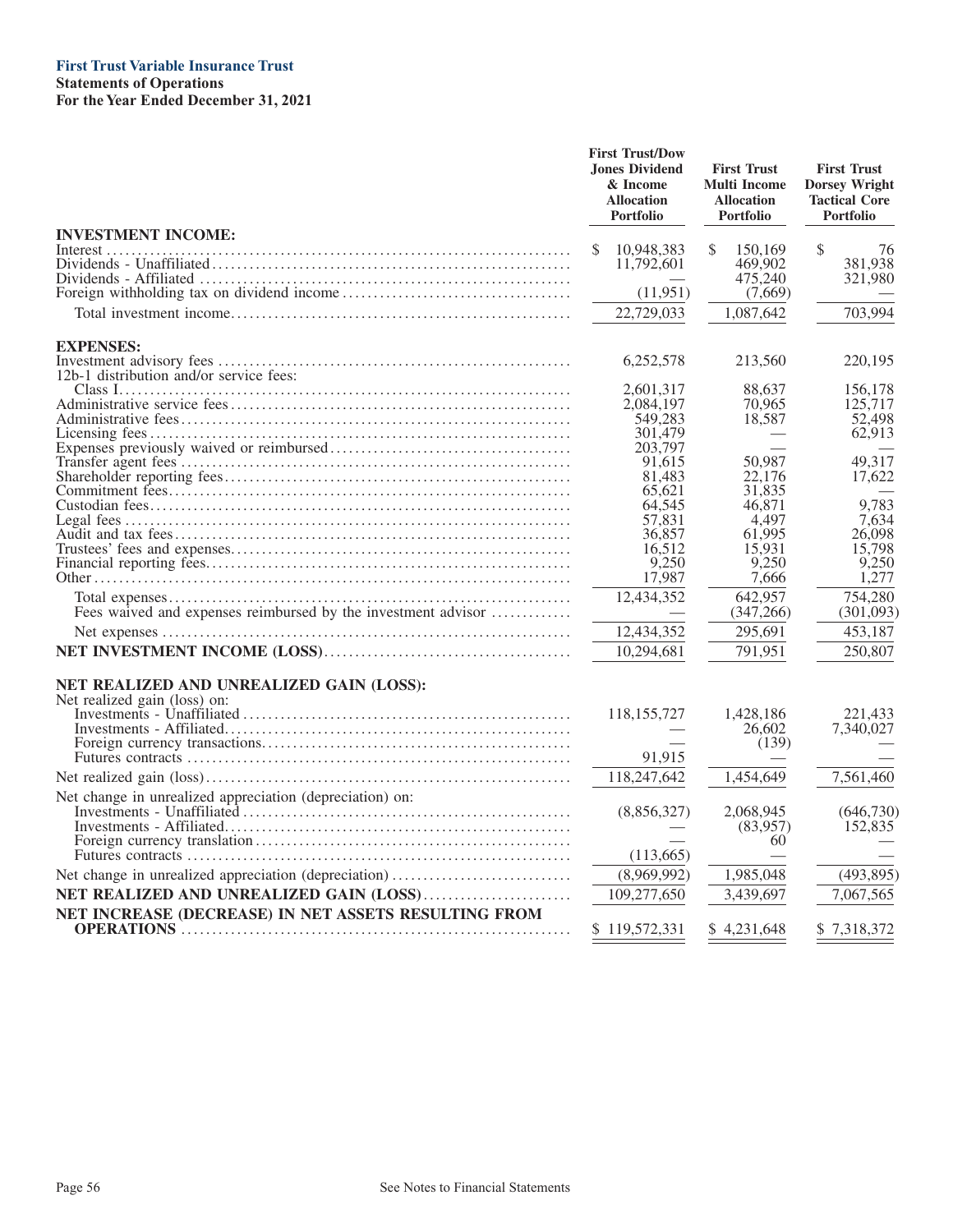| <b>First Trust</b><br><b>Capital Strength</b><br><b>Portfolio</b>                                      | <b>First Trust</b><br><b>International</b><br><b>Developed</b><br><b>Capital Strength</b><br>Portfolio |
|--------------------------------------------------------------------------------------------------------|--------------------------------------------------------------------------------------------------------|
| \$<br>80<br>607,096                                                                                    | \$<br>69,082                                                                                           |
| 607,176                                                                                                | (6, 283)<br>62,799                                                                                     |
| 173,586                                                                                                | 17,044                                                                                                 |
| 84,574<br>69,192<br>77,982<br>10,416                                                                   | 4,837<br>2,787<br>92,006<br>8,352                                                                      |
| 55,278<br>13,528                                                                                       | 54,328<br>13,256                                                                                       |
| (5, 337)<br>3,626<br>16,698<br>15,971<br>9,250<br>2,680<br>527,444<br>(147, 773)<br>379,671<br>227,505 | (18, 840)<br>125<br>18,371<br>15,961<br>9,250<br>2,476<br>219,953<br>(188, 132)<br>31,821<br>30,978    |
| 2,814,452                                                                                              | 359,319<br>(1, 564)                                                                                    |
| 2,814,452                                                                                              | 357,755                                                                                                |
| 5,314,204                                                                                              | 89,284                                                                                                 |
| 5,314,204<br>8,128,656                                                                                 | (13)<br>89,271<br>447,026                                                                              |
| \$8,356,161                                                                                            | \$478,004                                                                                              |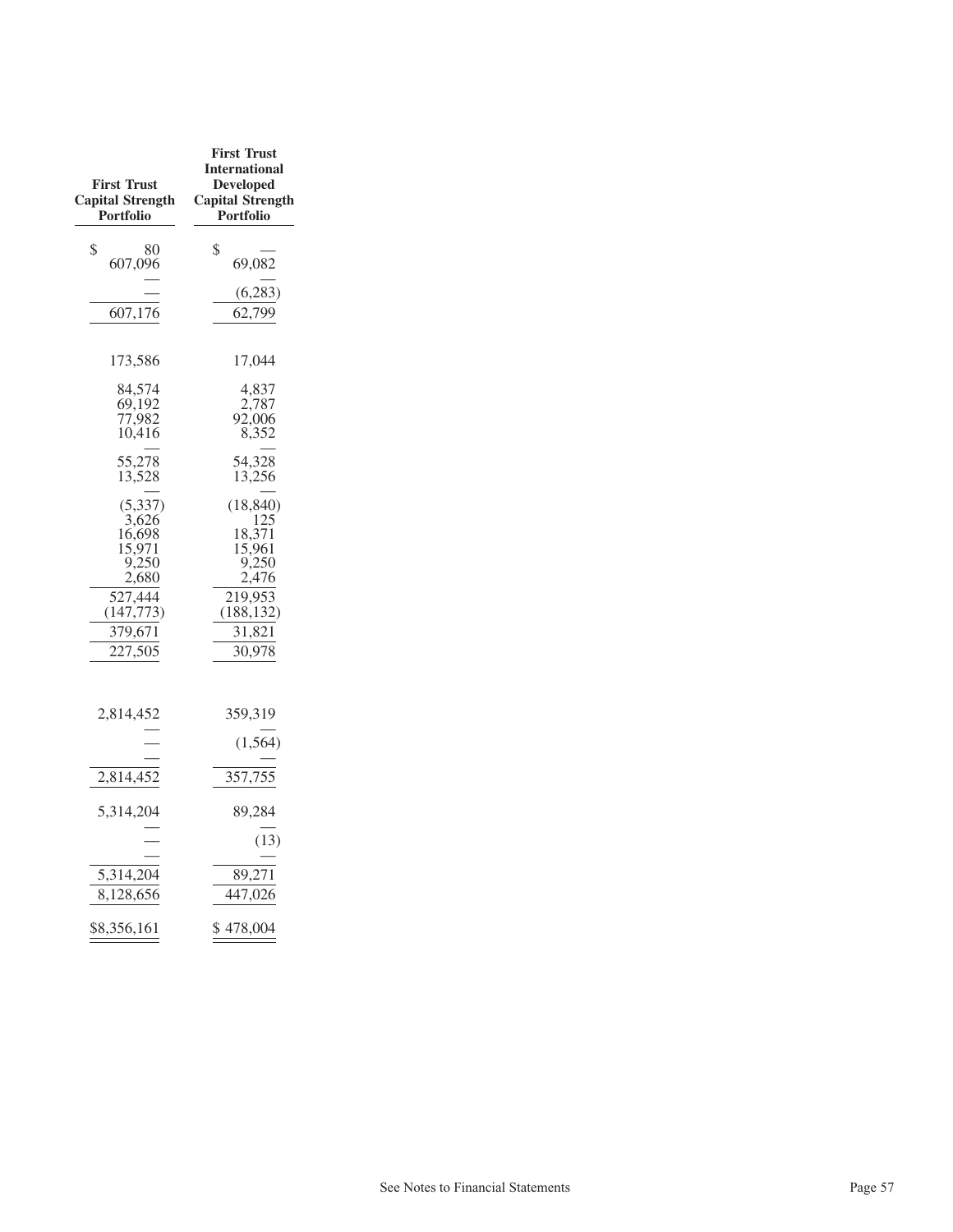|                                                                                                                                                                                  | <b>First Trust/Dow Jones Dividend</b><br>& Income Allocation Portfolio          |                         | <b>First Trust Multi Income</b><br><b>Allocation Portfolio</b> |                                    |  |
|----------------------------------------------------------------------------------------------------------------------------------------------------------------------------------|---------------------------------------------------------------------------------|-------------------------|----------------------------------------------------------------|------------------------------------|--|
|                                                                                                                                                                                  | <b>Year</b><br>Year<br><b>Ended</b><br><b>Ended</b><br>12/31/2021<br>12/31/2020 |                         | Year<br><b>Ended</b><br>12/31/2021                             | Year<br><b>Ended</b><br>12/31/2020 |  |
| <b>OPERATIONS:</b>                                                                                                                                                               |                                                                                 |                         |                                                                |                                    |  |
|                                                                                                                                                                                  | 10,294,681                                                                      | 13,764,359<br>S.        | 791,951<br><sup>\$</sup>                                       | 618,863<br><sup>\$</sup>           |  |
| Net change in unrealized appreciation (depreciation)                                                                                                                             | 118,247,642<br>(8,969,992)                                                      | 7,757,030<br>49,465,924 | 1,454,649<br>1,985,048                                         | (712, 833)<br>897,004              |  |
|                                                                                                                                                                                  |                                                                                 |                         |                                                                |                                    |  |
| Net increase (decrease) in net assets resulting from<br>$operations \dots \dots \dots \dots \dots \dots \dots \dots \dots \dots \dots \dots \dots \dots \dots \dots \dots \dots$ | 119,572,331                                                                     | 70,987,313              | 4,231,648                                                      | 803,034                            |  |
|                                                                                                                                                                                  |                                                                                 |                         |                                                                |                                    |  |
| <b>DISTRIBUTIONS TO SHAREHOLDERS FROM</b><br><b>INVESTMENT OPERATIONS:</b>                                                                                                       |                                                                                 |                         |                                                                |                                    |  |
|                                                                                                                                                                                  | (17,747,847)                                                                    | (44,100,456)            | (829, 833)                                                     | (1,035,632)                        |  |
|                                                                                                                                                                                  | (30,791)                                                                        | (69, 964)               | (3,905)                                                        | (4,069)                            |  |
| Total distributions to shareholders from investment                                                                                                                              |                                                                                 |                         |                                                                |                                    |  |
|                                                                                                                                                                                  | (17,778,638)                                                                    | (44, 170, 420)          | (833,738)                                                      | (1,039,701)                        |  |
| <b>CAPITAL TRANSACTIONS:</b>                                                                                                                                                     |                                                                                 |                         |                                                                |                                    |  |
|                                                                                                                                                                                  | 51,602,753                                                                      | 64,525,900              | 7,333,516                                                      | 4,884,876                          |  |
|                                                                                                                                                                                  | 17,778,638                                                                      | 44,169,805              | 833.738                                                        | 1,035,632                          |  |
|                                                                                                                                                                                  | (91, 423, 655)                                                                  | (95,877,168)            | (3,606,134)                                                    | (4,385,300)                        |  |
| Net increase (decrease) in net assets resulting from capital                                                                                                                     | (22,042,264)                                                                    | 12,818,537              | 4,561,120                                                      | 1,535,208                          |  |
|                                                                                                                                                                                  | 79,751,429                                                                      | 39,635,430              | 7,959,030                                                      | 1,298,541                          |  |
| <b>NET ASSETS:</b>                                                                                                                                                               |                                                                                 |                         |                                                                |                                    |  |
|                                                                                                                                                                                  | 1,002,163,626                                                                   | 962,528,196             | 32,460,365                                                     | 31,161,824                         |  |
|                                                                                                                                                                                  |                                                                                 | \$1,002,163,626         | \$40,419,395                                                   | \$32,460,365                       |  |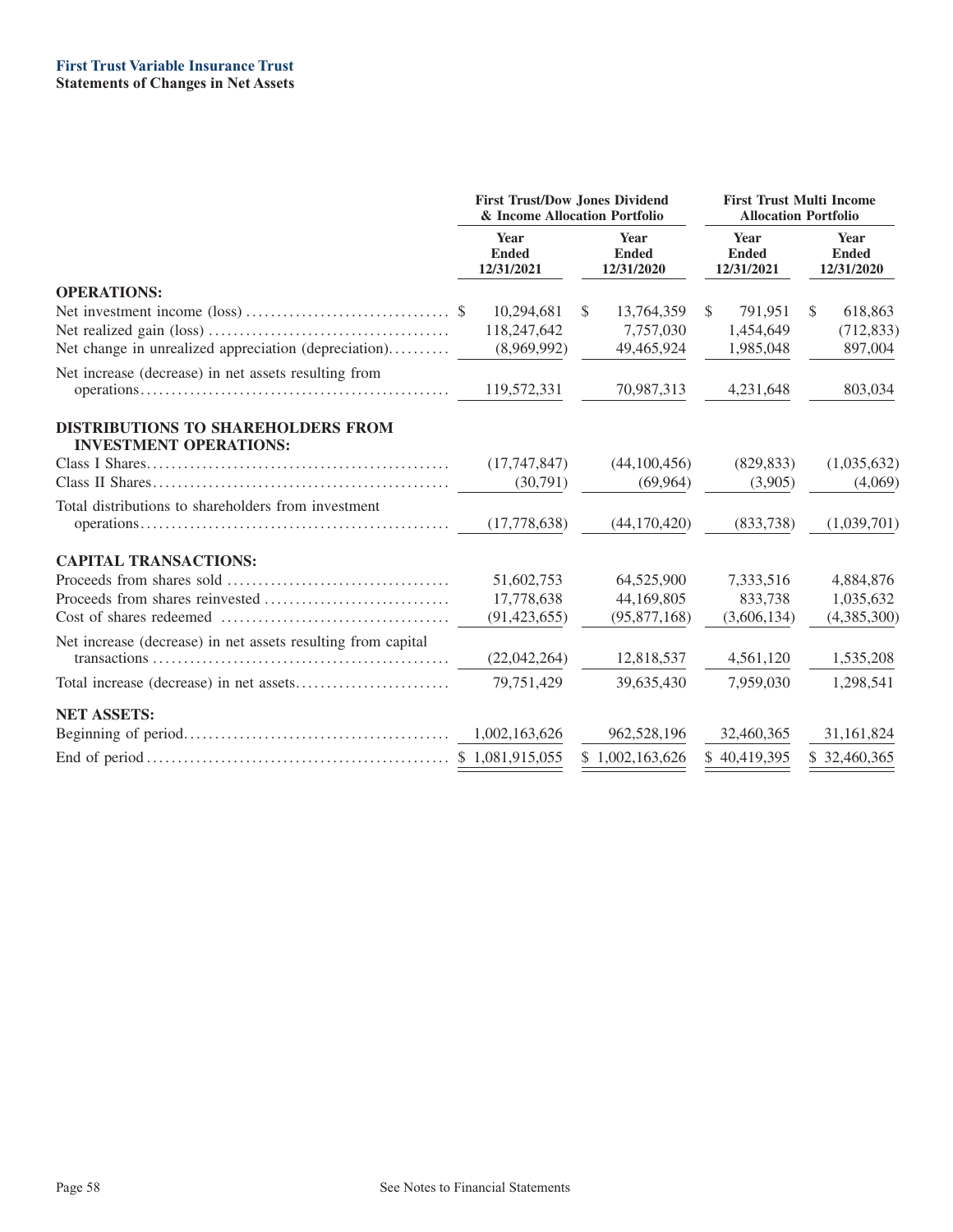|                            | <b>First Trust Dorsey Wright</b><br><b>Tactical Core Portfolio</b> | <b>First Trust</b><br><b>Capital Strength</b><br><b>Portfolio</b> |                  |                          | <b>First Trust</b><br><b>International</b><br><b>Developed</b><br><b>Capital Strength</b><br><b>Portfolio</b> |
|----------------------------|--------------------------------------------------------------------|-------------------------------------------------------------------|------------------|--------------------------|---------------------------------------------------------------------------------------------------------------|
| Year                       | Year                                                               | Year                                                              | <b>Period</b>    | Year                     | <b>Period</b>                                                                                                 |
| <b>Ended</b>               | <b>Ended</b>                                                       | <b>Ended</b>                                                      | <b>Ended</b>     | <b>Ended</b>             | <b>Ended</b>                                                                                                  |
| 12/31/2021                 | 12/31/2020                                                         | 12/31/2021                                                        | $12/31/2020$ (a) | 12/31/2021               | $12/31/2020$ (a)                                                                                              |
| \$                         | \$                                                                 | \$                                                                | \$               | 30,978                   | \$                                                                                                            |
| 250,807                    | 217,172                                                            | 227,505                                                           | 27,474           | \$                       | 2,284                                                                                                         |
| 7,561,460                  | 2,092,370                                                          | 2,814,452                                                         | 396,614          | 357,755                  | 137,376                                                                                                       |
| (493, 895)                 | 2,341,302                                                          | 5,314,204                                                         | 738,647          | 89,271                   | 267,251                                                                                                       |
| 7,318,372                  | 4,650,844                                                          | 8,356,161                                                         | 1,162,735        | 478,004                  | 406,911                                                                                                       |
| (2,030,687)                | (218, 731)                                                         | (2,838,606)                                                       | (410, 483)       | (303,060)                | (79, 560)                                                                                                     |
| (10,083)                   | (637)                                                              | (66, 846)                                                         | (18, 576)        | (106, 977)               | (50, 830)                                                                                                     |
| (2,040,770)                | (219, 368)                                                         | (2,905,452)                                                       | (429, 059)       | (410, 037)               | (130, 390)                                                                                                    |
| 20,250,393                 | 6,812,284                                                          | 41,837,961                                                        | 16,214,632       | 2,214,540                | 1,610,210                                                                                                     |
| 2,040,770                  | 219,368                                                            | 2,905,452                                                         | 429,059          | 410,037                  | 130,390                                                                                                       |
| (8, 631, 517)              | (12,549,934)                                                       | (5, 252, 127)                                                     | (1,917,032)      | (571, 162)               | (78, 888)                                                                                                     |
| 13,659,646                 | (5,518,282)                                                        | 39,491,286                                                        | 14,726,659       | 2,053,415                | 1,661,712                                                                                                     |
| 18,937,248                 | (1,086,806)                                                        | 44,941,995                                                        | 15,460,335       | 2,121,382                | 1,938,233                                                                                                     |
| 49,865,829<br>\$68,803,077 | 50,952,635<br>\$<br>49,865,829                                     | 15,460,335<br>\$60,402,330                                        | 15,460,335<br>\$ | 1,938,233<br>\$4,059,615 | \$1,938,233                                                                                                   |

(a) The Fund's Class I and Class II shares were seeded on April 30, 2020, and commenced operations on May 1, 2020.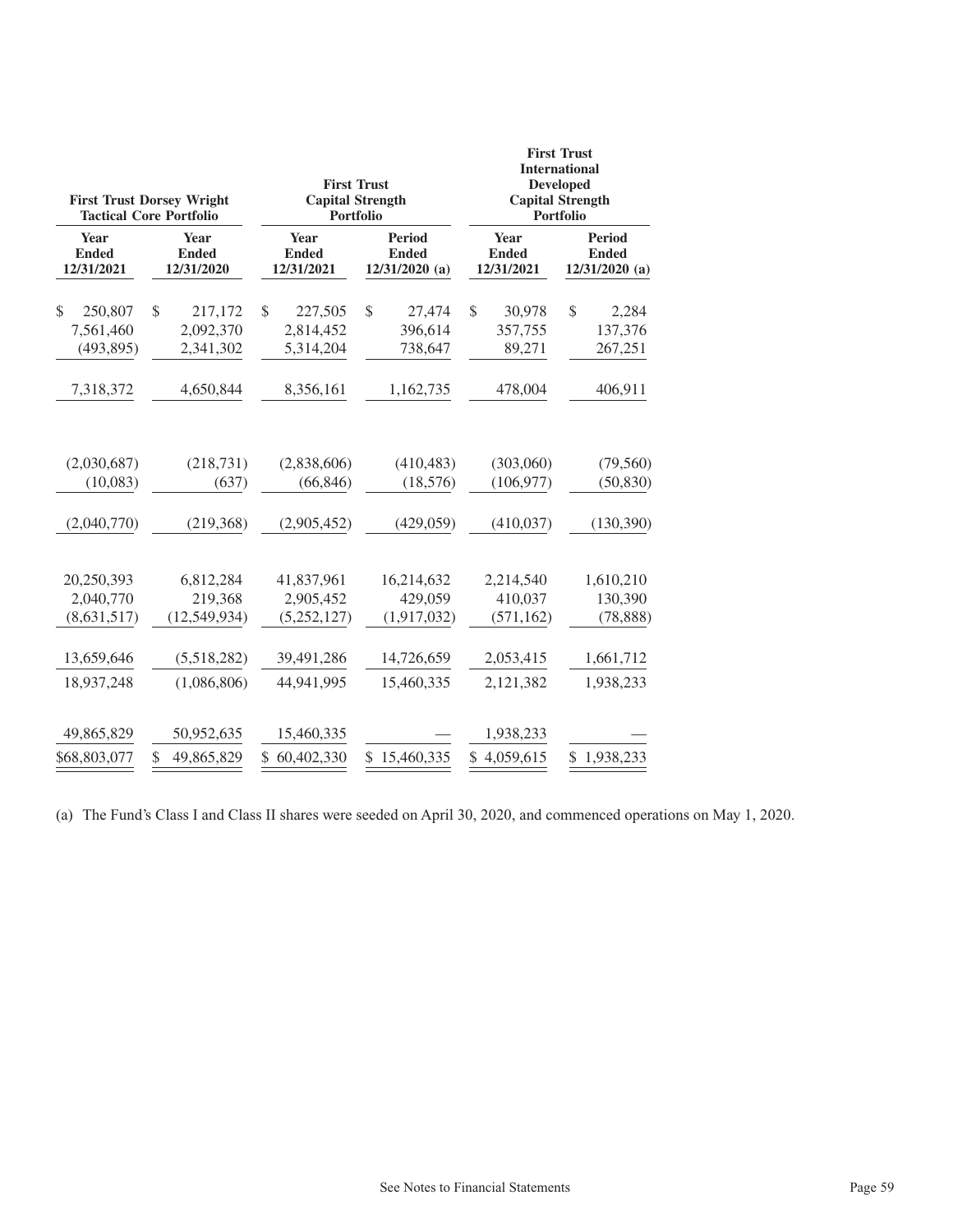**Financial Highlights**

**For a Share outstanding throughout each period**

|                                                      | Year Ended December 31, |     |             |  |           |   |            |  |           |  |
|------------------------------------------------------|-------------------------|-----|-------------|--|-----------|---|------------|--|-----------|--|
| <b>Class I Shares</b>                                | 2021                    |     | 2020        |  | 2019      |   | 2018       |  | 2017      |  |
|                                                      | 15.07                   | \$. | 14.68       |  | 12.82     | S | 13.73      |  | 12.85     |  |
| Income from investment operations:                   |                         |     |             |  |           |   |            |  |           |  |
|                                                      | 0.16(a)                 |     | 0.21(a)     |  | 0.23      |   | 0.21       |  | 0.18      |  |
|                                                      | 1.67                    |     | 0.85        |  | 2.39      |   | (0.88)     |  | 1.54      |  |
|                                                      | 1.83                    |     | 1.06        |  | 2.62      |   | (0.67)     |  | 1.72      |  |
| Distributions paid to shareholders from:             |                         |     |             |  |           |   |            |  |           |  |
|                                                      | (0.15)                  |     | (0.21)      |  | (0.22)    |   | (0.21)     |  | (0.18)    |  |
|                                                      | (0.12)                  |     | (0.46)      |  | (0.54)    |   | (0.03)     |  | (0.66)    |  |
|                                                      | (0.27)                  |     | (0.67)      |  | (0.76)    |   | (0.24)     |  | (0.84)    |  |
|                                                      | 16.63                   |     | 15.07       |  | 14.68     |   | 12.82      |  | 13.73     |  |
|                                                      | 12.25%                  |     | 7.81%       |  | 20.77%    |   | $(4.92)\%$ |  | 13.47%    |  |
| Ratios to average net assets/supplemental data:      |                         |     |             |  |           |   |            |  |           |  |
|                                                      |                         |     | \$1,000,640 |  | \$961,210 |   | \$767,616  |  | \$737,320 |  |
| Ratio of total expenses to average net assets        | $1.19\%$                |     | 1.21\%      |  | $1.21\%$  |   | $1.22\%$   |  | 1.23%     |  |
| Ratio of net expenses to average net assets          | 1.19%                   |     | 1.20%       |  | 1.20%     |   | 1.20%      |  | 1.20%     |  |
| Ratio of net investment income (loss) to average net |                         |     |             |  |           |   |            |  |           |  |
|                                                      | $0.99\%$                |     | 1.49%       |  | $1.65\%$  |   | 1.56%      |  | 1.35%     |  |
|                                                      | 120%                    |     | 105%        |  | 89%       |   | 76%        |  | 71%       |  |

(a) Based on average shares outstanding.

(b) Total return is based on the combination of reinvested dividends, capital gain and return of capital distributions, if any. Total return is not annualized for periods of less than one year. The returns for the Fund do not reflect the deduction of expenses associated with variable products, such as mortality and expense risk charges, separate account charges, and sales charges or the effect of taxes. These expenses would reduce the overall returns above.

(c) Total returns would have been lower if certain fees had not been waived and expenses reimbursed by the investment advisor.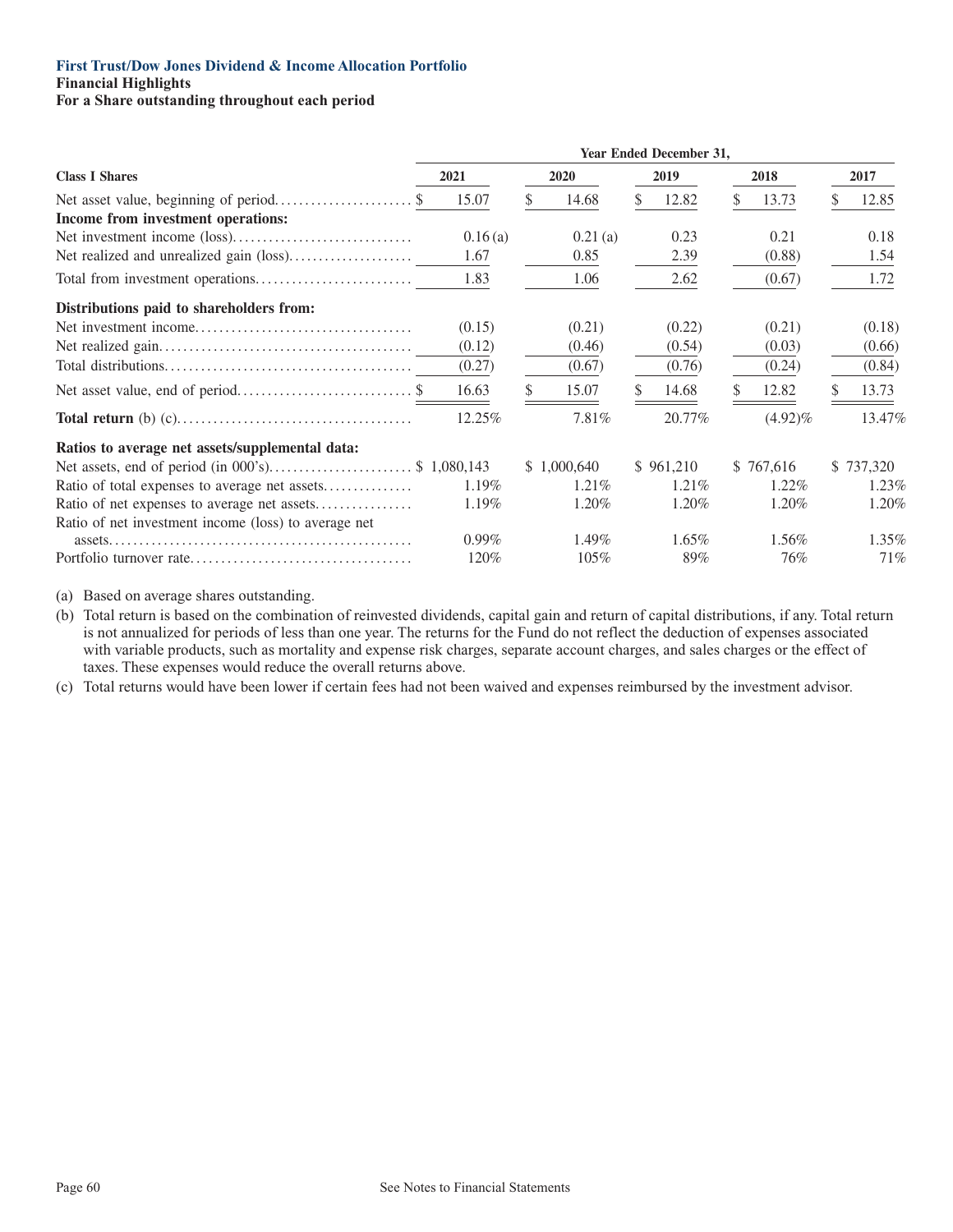#### **First Trust/Dow Jones Dividend & Income Allocation Portfolio Financial Highlights (Continued)**

**For a Share outstanding throughout each period**

|                                                             | Year Ended December 31, |             |          |                     |            |  |  |
|-------------------------------------------------------------|-------------------------|-------------|----------|---------------------|------------|--|--|
| <b>Class II Shares</b>                                      | 2021                    | <b>2020</b> | 2019     | 2018                | 2017       |  |  |
|                                                             |                         | \$14.71     | \$12.85  | \$13.75             | \$12.87    |  |  |
| Income from investment operations:                          |                         |             |          |                     |            |  |  |
|                                                             | 0.20(a)                 | 0.24(a)     | 0.28(a)  | 0.25(a)             | 0.14       |  |  |
|                                                             | 1.67                    | 0.86        | 2.38     | (0.88)              | 1.61       |  |  |
|                                                             | 1.87                    | 1.10        | 2.66     | (0.63)              | 1.75       |  |  |
| Distributions paid to shareholders from:                    |                         |             |          |                     |            |  |  |
|                                                             | (0.19)                  | (0.24)      | (0.26)   | (0.24)              | (0.21)     |  |  |
|                                                             | (0.12)                  | (0.46)      | (0.54)   | (0.03)              | (0.66)     |  |  |
|                                                             | (0.31)                  | (0.70)      | (0.80)   | (0.27)              | (0.87)     |  |  |
|                                                             |                         | \$15.11     | \$14.71  | \$12.85             | \$13.75    |  |  |
|                                                             | 12.50%                  | 8.13%       | 21.02%   | $(4.60)\%$          | 13.75%     |  |  |
| Ratios to average net assets/supplemental data:             |                         |             |          |                     |            |  |  |
|                                                             |                         | \$1,524     | \$1,318  | <sup>\$</sup><br>44 | \$.<br>202 |  |  |
|                                                             | $0.94\%$                | $0.96\%$    | $0.97\%$ | $0.97\%$            | $1.00\%$   |  |  |
|                                                             | $0.94\%$                | $0.95\%$    | $0.95\%$ | $0.95\%$            | 0.95%      |  |  |
| Ratio of net investment income (loss) to average net assets | 1.24%                   | 1.74%       | $2.00\%$ | $1.79\%$            | 1.88%      |  |  |
|                                                             | 120%                    | $105\%$     | 89%      | 76%                 | 71%        |  |  |

(a) Based on average shares outstanding.

(b) Total return is based on the combination of reinvested dividends, capital gain and return of capital distributions, if any. Total return is not annualized for periods of less than one year. The returns for the Fund do not reflect the deduction of expenses associated with variable products, such as mortality and expense risk charges, separate account charges, and sales charges or the effect of taxes. These expenses would reduce the overall returns above.

(c) Total returns would have been lower if certain fees had not been waived and expenses reimbursed by the investment advisor.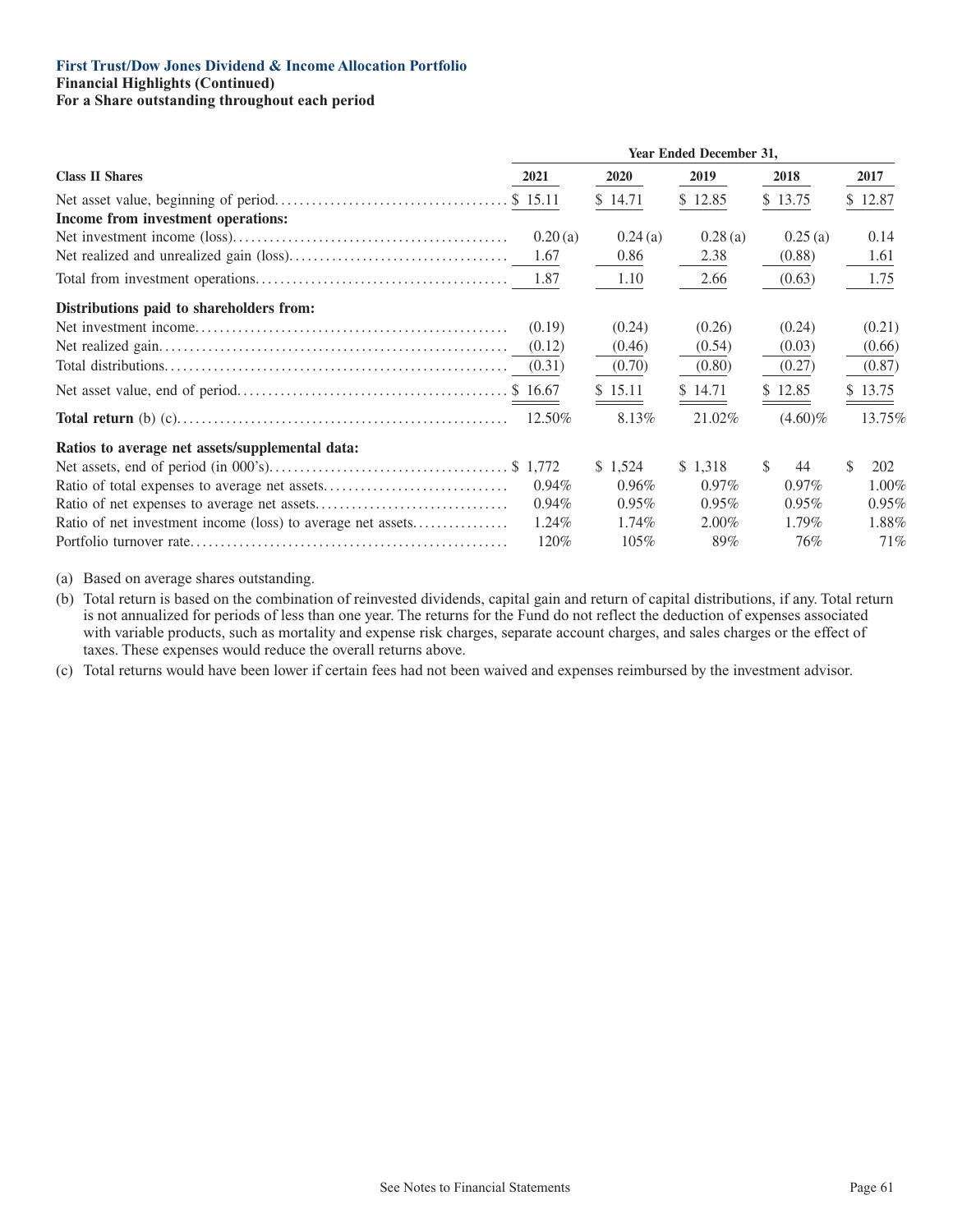## **First Trust Multi Income Allocation Portfolio**

#### **Financial Highlights (Continued)**

### **For a Share outstanding throughout each period**

|                                                             | Year Ended December 31, |             |             |             |             |  |
|-------------------------------------------------------------|-------------------------|-------------|-------------|-------------|-------------|--|
| <b>Class I Shares</b>                                       | 2021                    | <b>2020</b> | 2019        | 2018        | 2017        |  |
| Income from investment operations:                          |                         | 11.55<br>S. | 10.17<br>S. | 10.89<br>\$ | 10.54<br>S. |  |
|                                                             | 0.27(a)                 | 0.22        | 0.26        | 0.23        | 0.24        |  |
|                                                             | 1.17                    | 0.05        | 1.40        | (0.71)      | 0.39        |  |
|                                                             | 1.44                    | 0.27        | 1.66        | (0.48)      | 0.63        |  |
| Distributions paid to shareholders from:                    |                         |             |             |             |             |  |
|                                                             | (0.28)                  | (0.24)      | (0.27)      | (0.24)      | (0.25)      |  |
|                                                             |                         | (0.14)      | (0.01)      |             | (0.03)      |  |
|                                                             | (0.28)                  | (0.38)      | (0.28)      | (0.24)      | (0.28)      |  |
|                                                             |                         | 11.44       | 11.55       | 10.17       | 10.89       |  |
|                                                             | 12.69%                  | 2.49%       | 16.38%      | $(4.44)\%$  | 6.04%       |  |
| Ratios to average net assets/supplemental data:             |                         |             |             |             |             |  |
|                                                             |                         | \$ 32,345   | \$ 31,012   | \$ 24,451   | \$20,083    |  |
|                                                             | 1.81%                   | 1.77%       | 1.80%       | $2.09\%$    | 2.17%       |  |
|                                                             | $0.83\%$                | $0.83\%$    | $0.83\%$    | $0.83\%$    | 0.83%       |  |
| Ratio of net investment income (loss) to average net assets | $2.22\%$                | $2.04\%$    | 2.42%       | $2.29\%$    | 2.24%       |  |
|                                                             | 36%                     | 49%         | 30%         | 40%         | 46%         |  |

(a) Based on average shares outstanding.

(b) Total return is based on the combination of reinvested dividends, capital gain and return of capital distributions, if any. Total return is not annualized for periods of less than one year. The returns for the Fund do not reflect the deduction of expenses associated with variable products, such as mortality and expense risk charges, separate account charges, and sales charges or the effect of taxes. These expenses would reduce the overall returns above.

(c) Total returns would have been lower if certain fees had not been waived and expenses reimbursed by the investment advisor.

(d) The Fund indirectly bears its proportionate share of fees and expenses incurred by the underlying funds in which the Fund invests. This ratio does not include these indirect fees and expenses.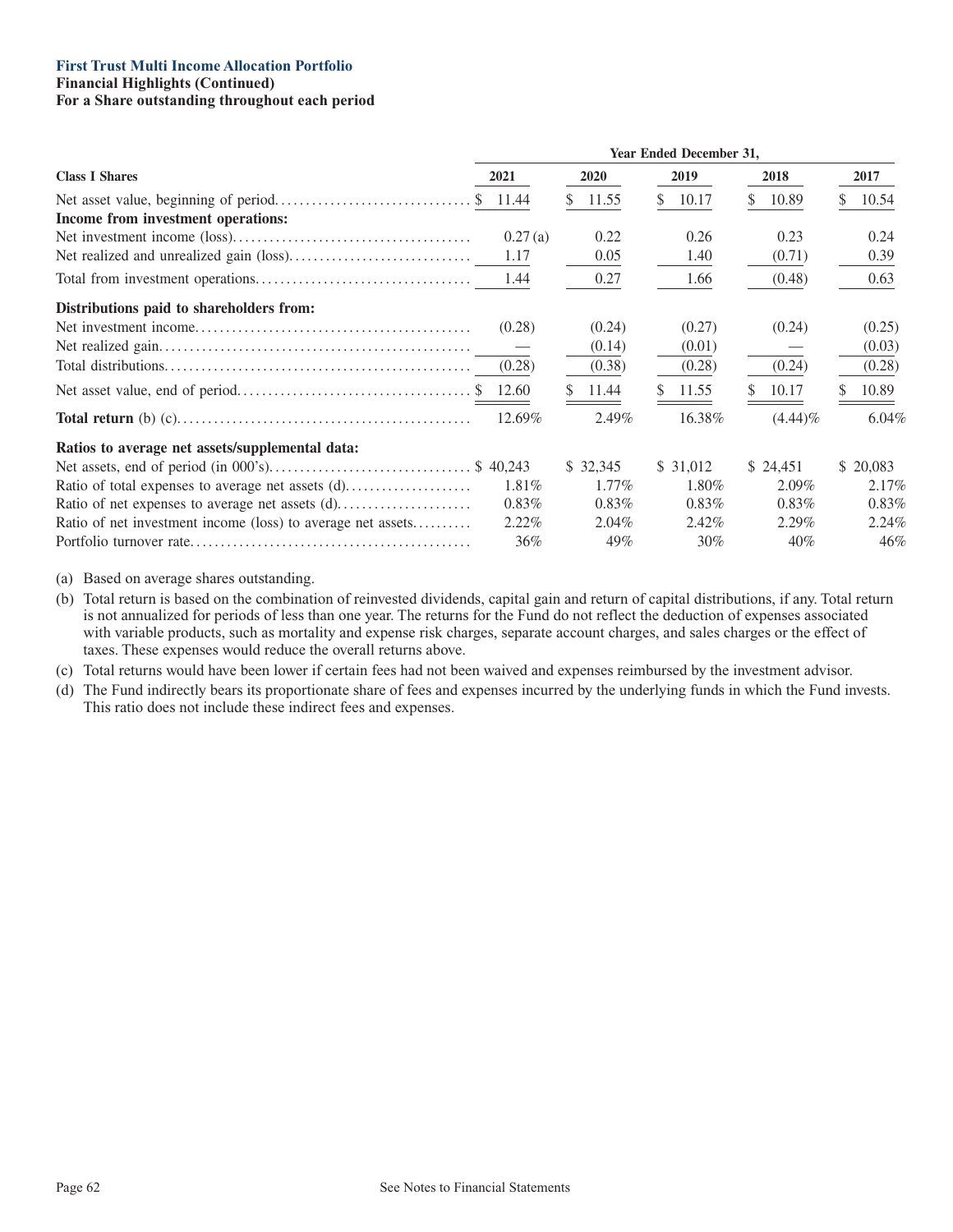# **First Trust Multi Income Allocation Portfolio**

# **Financial Highlights (Continued)**

## **For a Share outstanding throughout each period**

|                                                                                                                                                                   | Year Ended December 31,                  |                                                |                                                |                                                |                                             |  |  |  |
|-------------------------------------------------------------------------------------------------------------------------------------------------------------------|------------------------------------------|------------------------------------------------|------------------------------------------------|------------------------------------------------|---------------------------------------------|--|--|--|
| <b>Class II Shares</b>                                                                                                                                            | 2021                                     | 2020                                           | 2019                                           | 2018                                           | 2017                                        |  |  |  |
| Income from investment operations:                                                                                                                                |                                          | \$11.54                                        | \$10.17                                        | \$10.88                                        | \$10.54                                     |  |  |  |
|                                                                                                                                                                   | 0.30(a)<br>1.18                          | 0.24(a)<br>0.05                                | 0.30<br>1.38                                   | 0.26<br>(0.70)                                 | 0.27<br>0.38                                |  |  |  |
|                                                                                                                                                                   | 1.48                                     | 0.29                                           | 1.68                                           | (0.44)                                         | 0.65                                        |  |  |  |
| Distributions paid to shareholders from:                                                                                                                          | (0.31)<br>(0.31)                         | (0.26)<br>(0.14)<br>(0.40)<br>\$11.43          | (0.30)<br>(0.01)<br>(0.31)<br>\$11.54          | (0.27)<br>(0.27)<br>\$10.17                    | (0.28)<br>(0.03)<br>(0.31)<br>\$10.88       |  |  |  |
|                                                                                                                                                                   | 13.07%                                   | 2.74%                                          | 16.57%                                         | $(4.11)\%$                                     | 6.22%                                       |  |  |  |
| Ratios to average net assets/supplemental data:<br>Ratio of net expenses to average net assets (d)<br>Ratio of net investment income (loss) to average net assets | 177<br>1.56%<br>$0.58\%$<br>2.50%<br>36% | 115<br>S.<br>1.49%<br>$0.58\%$<br>2.25%<br>49% | S.<br>150<br>1.56%<br>$0.58\%$<br>2.66%<br>30% | S.<br>142<br>1.83%<br>$0.58\%$<br>2.49%<br>40% | \$<br>159<br>1.92%<br>0.58%<br>2.49%<br>46% |  |  |  |

(a) Based on average shares outstanding.

(b) Total return is based on the combination of reinvested dividends, capital gain and return of capital distributions, if any. Total return is not annualized for periods of less than one year. The returns for the Fund do not reflect the deduction of expenses associated with variable products, such as mortality and expense risk charges, separate account charges, and sales charges or the effect of taxes. These expenses would reduce the overall returns above.

(c) Total returns would have been lower if certain fees had not been waived and expenses reimbursed by the investment advisor.

(d) The Fund indirectly bears its proportionate share of fees and expenses incurred by the underlying funds in which the Fund invests. This ratio does not include these indirect fees and expenses.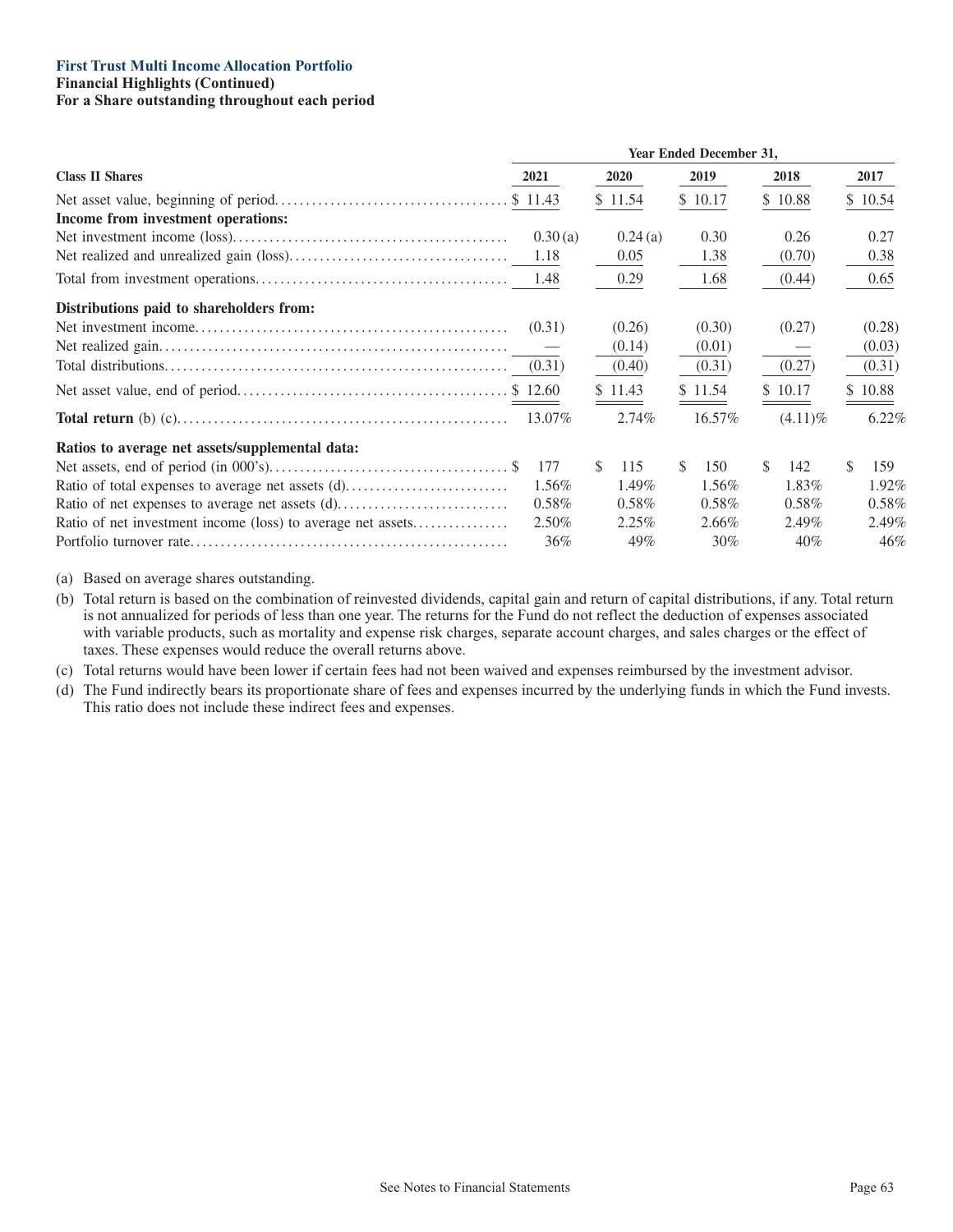#### **First Trust Dorsey Wright Tactical Core Portfolio Financial Highlights (Continued)**

**For a Share outstanding throughout each period**

|                                                             | Year Ended December 31, |             |             |              |            |  |
|-------------------------------------------------------------|-------------------------|-------------|-------------|--------------|------------|--|
| <b>Class I Shares</b>                                       | 2021                    | <b>2020</b> | 2019        | 2018         | 2017       |  |
|                                                             |                         | 12.37<br>S. | 10.45<br>\$ | 11.41<br>\$. | 9.85<br>S. |  |
| Income from investment operations:                          |                         |             |             |              |            |  |
|                                                             | 0.06                    | 0.06        | 0.08        | 0.04         | 0.06       |  |
|                                                             | 1.83                    | 1.31        | 2.10        | (0.95)       | 1.66       |  |
|                                                             | 1.89                    | 1.37        | 2.18        | (0.91)       | 1.72       |  |
| Distributions paid to shareholders from:                    |                         |             |             |              |            |  |
|                                                             | (0.06)                  | (0.06)      | (0.08)      | (0.03)       | (0.06)     |  |
|                                                             | (0.41)                  |             | (0.18)      | (0.02)       | (0.10)     |  |
|                                                             | (0.47)                  | (0.06)      | (0.26)      | (0.05)       | (0.16)     |  |
|                                                             |                         | 13.68       | 12.37       | 10.45        | 11.41      |  |
|                                                             | 13.87%                  | 11.09%      | 20.87%      | $(8.00)\%$   | 17.50%     |  |
| Ratios to average net assets/supplemental data:             |                         |             |             |              |            |  |
|                                                             |                         | \$49,762    | \$ 50,843   | \$38,277     | \$ 22,477  |  |
|                                                             | 1.16%                   | $1.35\%$    | 1.23%       | 1.40%        | 1.85%      |  |
|                                                             | $0.72\%$                | $0.83\%$    | $0.77\%$    | $0.74\%$     | 0.75%      |  |
| Ratio of net investment income (loss) to average net assets | $0.39\%$                | $0.48\%$    | $0.62\%$    | $0.48\%$     | 0.76%      |  |
|                                                             | 78%                     | 284\%       | 34%         | 70%          | 31%        |  |

(a) Total return is based on the combination of reinvested dividends, capital gain and return of capital distributions, if any. Total return is not annualized for periods of less than one year. The returns for the Fund do not reflect the deduction of expenses associated with variable products, such as mortality and expense risk charges, separate account charges, and sales charges or the effect of taxes. These expenses would reduce the overall returns above.

(b) Total returns would have been lower if certain fees had not been waived and expenses reimbursed by the investment advisor.

(c) The Fund indirectly bears its proportionate share of fees and expenses incurred by the underlying funds in which the Fund invests. This ratio does not include these indirect fees and expenses.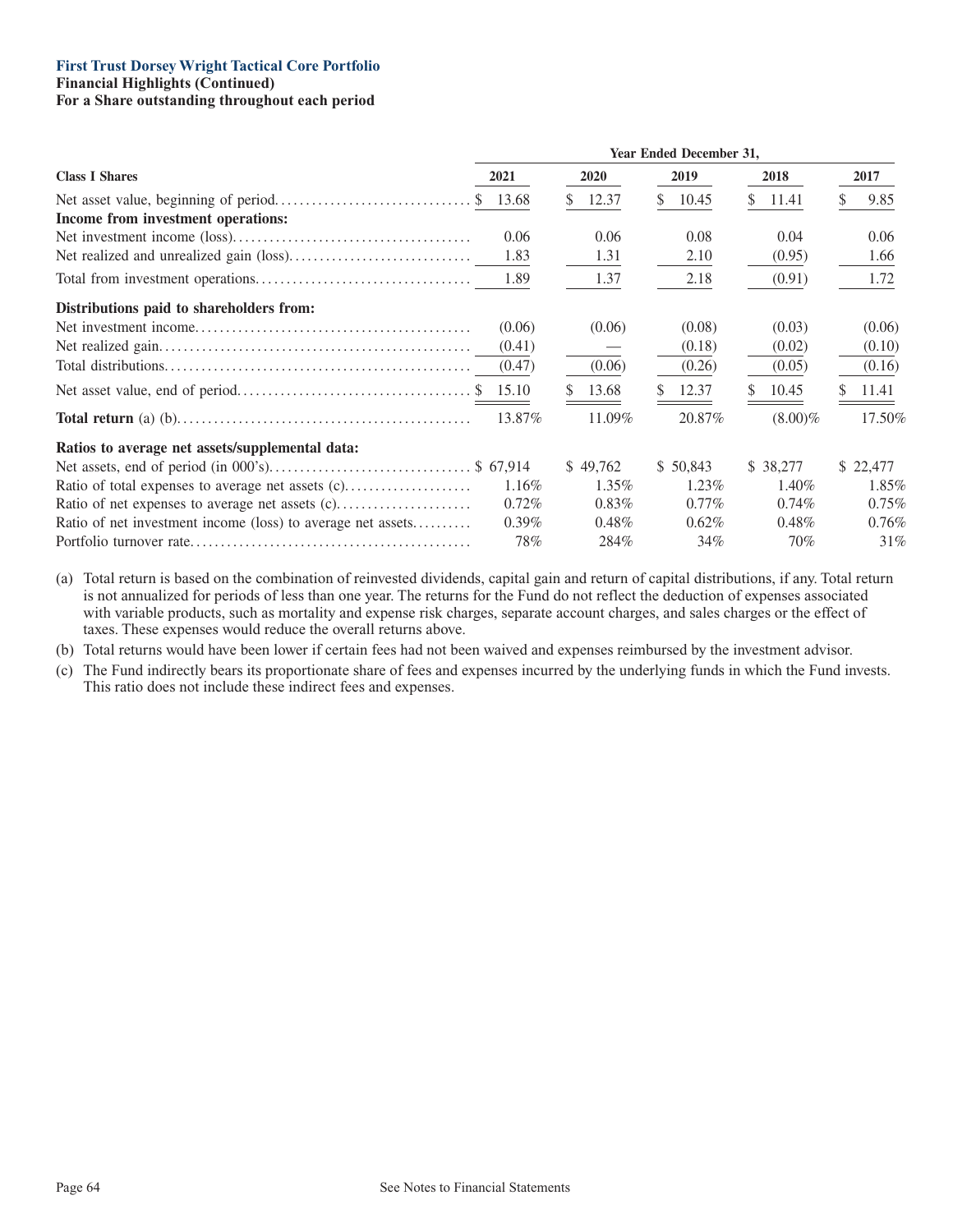#### **First Trust Dorsey Wright Tactical Core Portfolio Financial Highlights (Continued) For a Share outstanding throughout each period**

|                                                             | <b>Year Ended December 31,</b> |                      |           |            |          |
|-------------------------------------------------------------|--------------------------------|----------------------|-----------|------------|----------|
| <b>Class II Shares</b>                                      | 2021                           | <b>2020</b>          | 2019      | 2018       | 2017     |
|                                                             |                                | \$12.37              | \$10.44   | \$11.40    | \$9.83   |
| Income from investment operations:                          |                                |                      |           |            |          |
|                                                             | 0.08                           | 0.09                 | 0.10      | 0.07       | 0.10     |
|                                                             | 1.79                           | 1.26                 | 2.12      | (0.95)     | 1.66     |
|                                                             | 1.87                           | 1.35                 | 2.22      | (0.88)     | 1.76     |
| Distributions paid to shareholders from:                    |                                |                      |           |            |          |
|                                                             | (0.09)                         | (0.09)               | (0.11)    | (0.06)     | (0.09)   |
|                                                             | (0.41)                         |                      | (0.18)    | (0.02)     | (0.10)   |
|                                                             | (0.50)                         | (0.09)               | (0.29)    | (0.08)     | (0.19)   |
|                                                             |                                | \$13.63              | \$12.37   | \$10.44    | \$11.40  |
|                                                             | 13.84%                         | 10.96%               | 21.29%    | $(7.77)\%$ | 17.94%   |
| Ratios to average net assets/supplemental data:             |                                |                      |           |            |          |
|                                                             | 889                            | <sup>\$</sup><br>104 | 109<br>S. | S.<br>84   | \$<br>59 |
| Ratio of total expenses to average net assets (c)           | 6.52%                          | 34.33%               | 26.37%    | 32.62%     | 46.41%   |
|                                                             | $0.47\%$                       | $0.57\%$             | $0.52\%$  | $0.49\%$   | 0.50%    |
| Ratio of net investment income (loss) to average net assets | $0.97\%$                       | $0.72\%$             | $0.87\%$  | $0.73\%$   | 0.93%    |
|                                                             | 78%                            | 284\%                | 34%       | 70%        | 31%      |

(a) Total return is based on the combination of reinvested dividends, capital gain and return of capital distributions, if any. Total return is not annualized for periods of less than one year. The returns for the Fund do not reflect the deduction of expenses associated with variable products, such as mortality and expense risk charges, separate account charges, and sales charges or the effect of taxes. These expenses would reduce the overall returns above.

(b) Total returns would have been lower if certain fees had not been waived and expenses reimbursed by the investment advisor.

(c) The Fund indirectly bears its proportionate share of fees and expenses incurred by the underlying funds in which the Fund invests. This ratio does not include these indirect fees and expenses.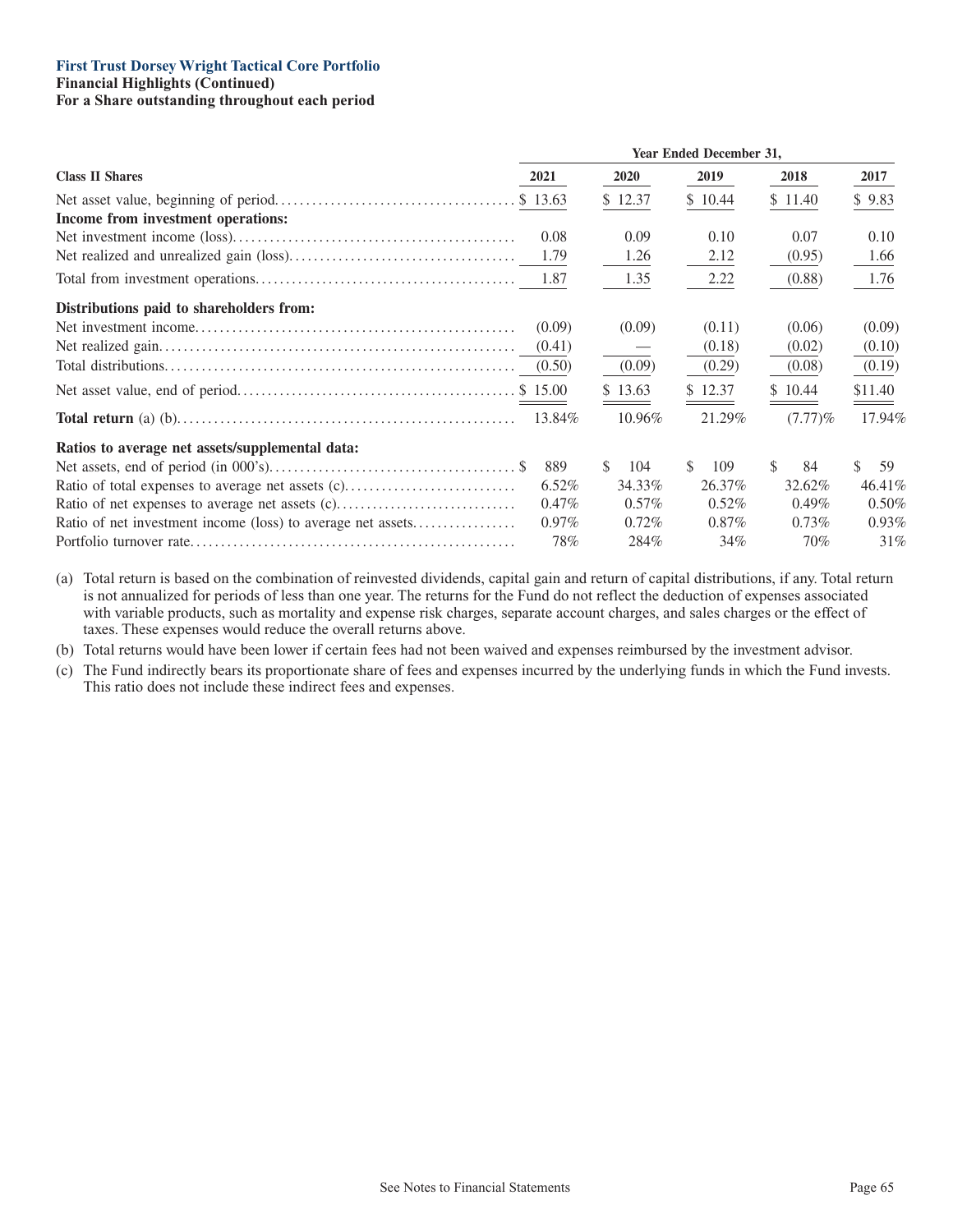### **First Trust Capital Strength Portfolio**

**Financial Highlights (Continued) For a Share outstanding throughout each period**

| <b>Class I Shares</b>                                       | <b>Year Ended</b><br>12/31/2021 | <b>Period</b><br><b>Ended</b><br>$12/31/2020$ (a) |
|-------------------------------------------------------------|---------------------------------|---------------------------------------------------|
|                                                             | 12.06                           | 10.00<br>\$                                       |
| Income from investment operations:                          |                                 |                                                   |
|                                                             | 0.07                            | 0.02                                              |
|                                                             | 2.95                            | 2.39                                              |
|                                                             | 3.02                            | 2.41                                              |
| Distributions paid to shareholders from:                    |                                 |                                                   |
|                                                             | (0.07)                          | (0.02)                                            |
|                                                             | (0.68)                          | (0.33)                                            |
|                                                             | (0.75)                          | (0.35)                                            |
|                                                             | 14.33                           | 12.06<br>\$                                       |
|                                                             | 25.29%                          | 24.17%                                            |
| Ratios to average net assets/supplemental data:             |                                 |                                                   |
|                                                             |                                 | \$14,831                                          |
| Ratio of total expenses to average net assets               | $1.52\%$                        | $4.37\%$ (d)                                      |
|                                                             | 1.10%                           | $1.10\%$ (d)                                      |
| Ratio of net investment income (loss) to average net assets | $0.65\%$                        | $0.60\%$ (d)                                      |
|                                                             | 115%                            | 79%                                               |

(a) The Fund's Class I and Class II shares were seeded on April 30, 2020, and commenced operations on May 1, 2020.

(b) Total return is based on the combination of reinvested dividends, capital gain and return of capital distributions, if any. Total return is not annualized for periods of less than one year. The returns for the Fund do not reflect the deduction of expenses associated with variable products, such as mortality and expense risk charges, separate account charges, and sales charges or the effect of taxes. These expenses would reduce the overall returns above.

(c) Total returns would have been lower if certain fees had not been waived and expenses reimbursed by the investment advisor.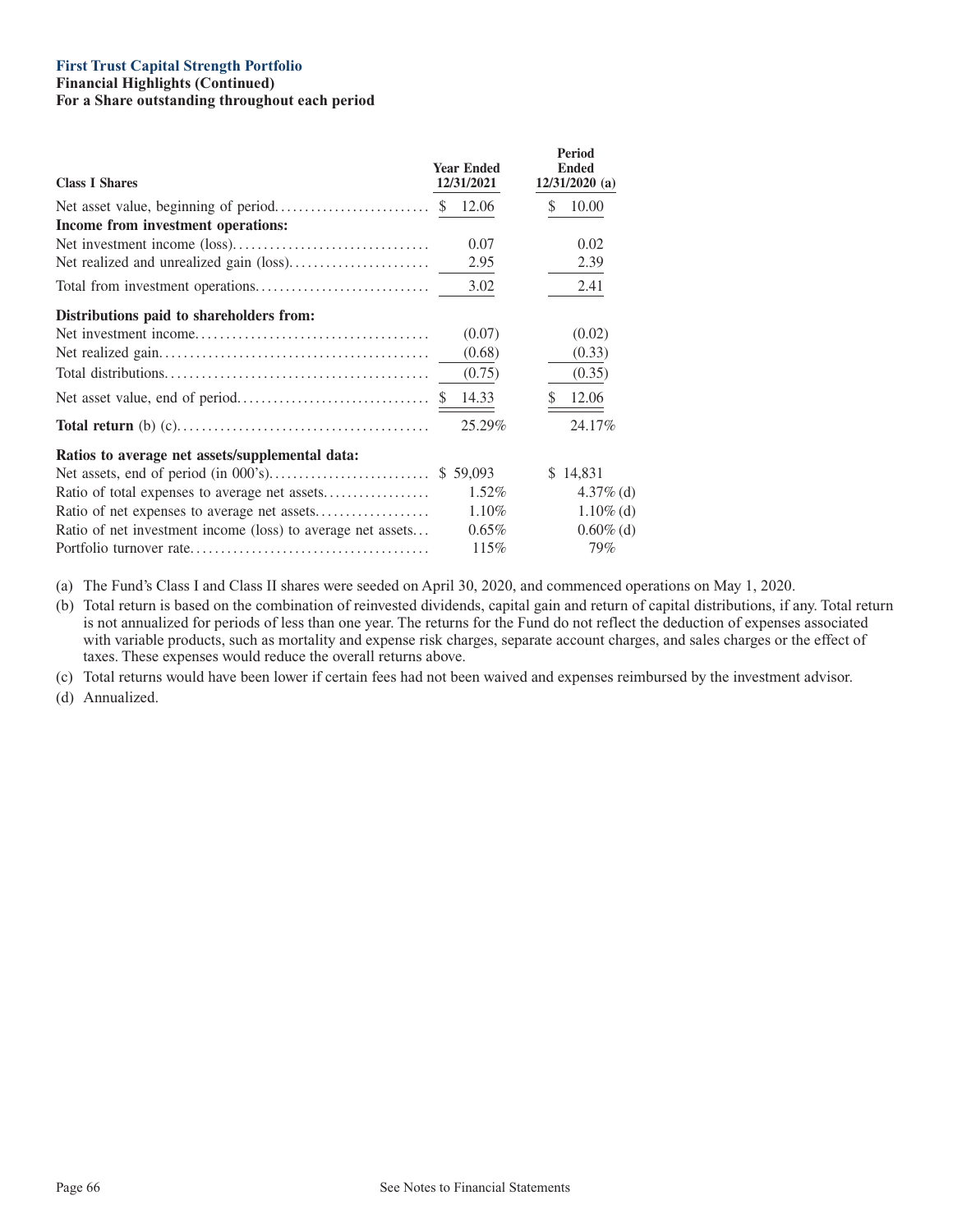### **First Trust Capital Strength Portfolio**

**Financial Highlights (Continued) For a Share outstanding throughout each period**

| <b>Class II Shares</b>                                      | <b>Year Ended</b><br>12/31/2021 | <b>Period</b><br><b>Ended</b><br>$12/31/2020$ (a) |
|-------------------------------------------------------------|---------------------------------|---------------------------------------------------|
|                                                             |                                 | \$10.00                                           |
| Income from investment operations:                          |                                 |                                                   |
|                                                             | 0.10                            | 0.04                                              |
|                                                             | 2.95                            | 2.39                                              |
|                                                             | 3.05                            | 2.43                                              |
| Distributions paid to shareholders from:                    |                                 |                                                   |
|                                                             | (0.10)                          | (0.04)                                            |
|                                                             | (0.68)                          | (0.33)                                            |
|                                                             | (0.78)                          | (0.37)                                            |
|                                                             | \$14.33                         | \$12.06                                           |
|                                                             | 25.60%                          | 24.33%                                            |
| Ratios to average net assets/supplemental data:             |                                 |                                                   |
|                                                             | \$1,309                         | S<br>629                                          |
|                                                             | 1.33%                           | $6.90\%$ (d)                                      |
|                                                             | $0.85\%$                        | $0.85\%$ (d)                                      |
| Ratio of net investment income (loss) to average net assets | $0.91\%$                        | $0.84\%$ (d)                                      |
|                                                             | 115%                            | 79%                                               |

(a) The Fund's Class I and Class II shares were seeded on April 30, 2020, and commenced operations on May 1, 2020.

(b) Total return is based on the combination of reinvested dividends, capital gain and return of capital distributions, if any. Total return is not annualized for periods of less than one year. The returns for the Fund do not reflect the deduction of expenses associated with variable products, such as mortality and expense risk charges, separate account charges, and sales charges or the effect of taxes. These expenses would reduce the overall returns above.

(c) Total returns would have been lower if certain fees had not been waived and expenses reimbursed by the investment advisor.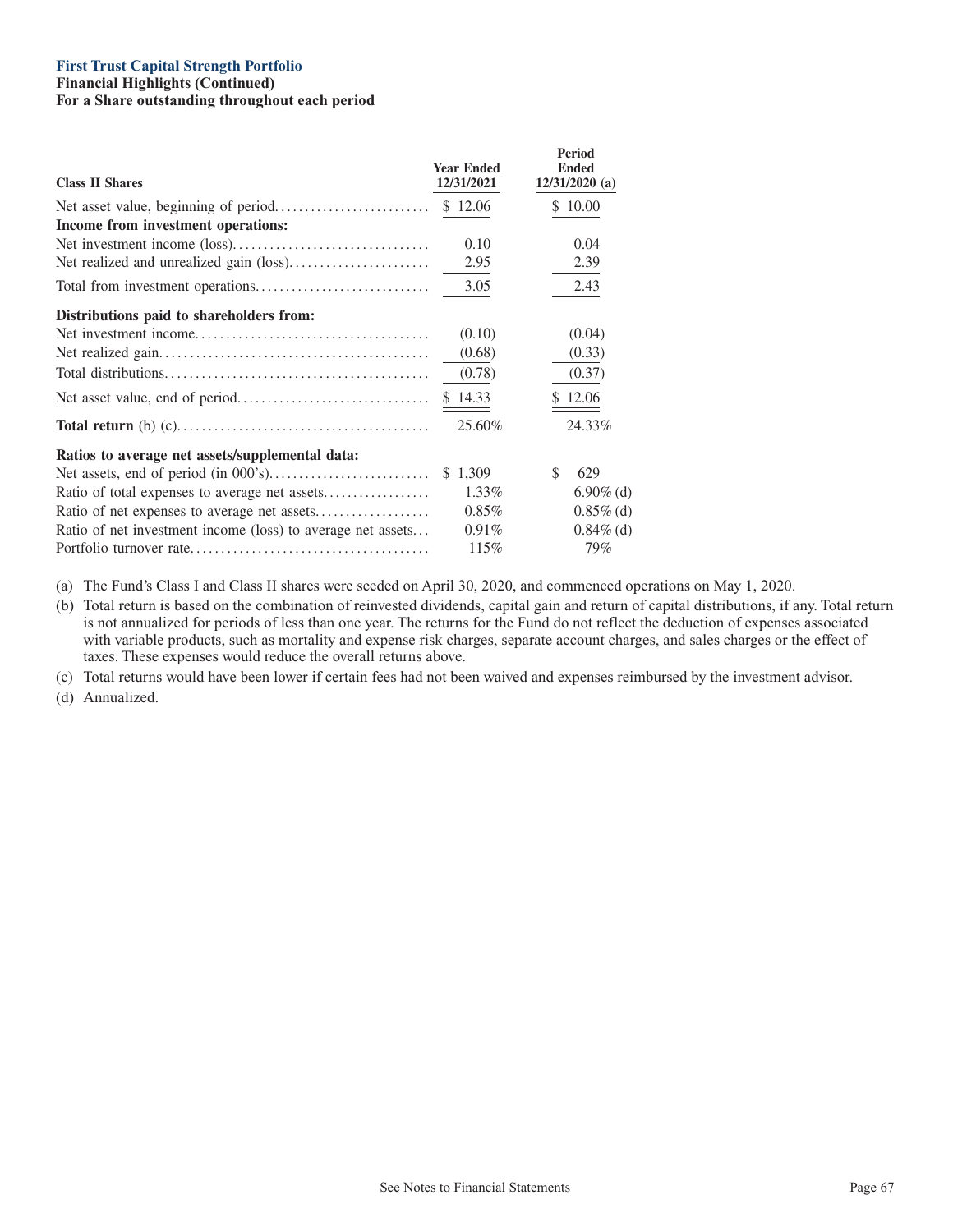## **First Trust International Developed Capital Strength Portfolio**

**Financial Highlights (Continued)**

**For a Share outstanding throughout each period**

| <b>Class I Shares</b>                                       | <b>Year Ended</b><br>12/31/2021 | Period<br><b>Ended</b><br>$12/31/2020$ (a) |
|-------------------------------------------------------------|---------------------------------|--------------------------------------------|
|                                                             |                                 | \$10.00                                    |
| Income from investment operations:                          |                                 |                                            |
|                                                             | 0.16                            | 0.01                                       |
|                                                             | 2.22                            | 3.57                                       |
|                                                             | 2.38                            | 3.58                                       |
| Distributions paid to shareholders from:                    |                                 |                                            |
|                                                             | (0.25)                          | (0.06)                                     |
|                                                             | (1.31)                          | (0.84)                                     |
|                                                             | (1.56)                          | (0.90)                                     |
|                                                             | \$13.50                         | \$12.68                                    |
|                                                             | 19.24%                          | 36.03%                                     |
| Ratios to average net assets/supplemental data:             |                                 |                                            |
|                                                             | \$3,059                         | \$1,199                                    |
| Ratio of total expenses to average net assets               | 7.59%                           | $20.98\%$ (d)                              |
|                                                             | 1.20%                           | $1.20\%$ (d)                               |
| Ratio of net investment income (loss) to average net assets | $0.89\%$                        | $0.14\%$ (d)                               |
|                                                             | 83%                             | 52%                                        |

(a) The Fund's Class I and Class II shares were seeded on April 30, 2020, and commenced operations on May 1, 2020.

(b) Total return is based on the combination of reinvested dividends, capital gain and return of capital distributions, if any. Total return is not annualized for periods of less than one year. The returns for the Fund do not reflect the deduction of expenses associated with variable products, such as mortality and expense risk charges, separate account charges, and sales charges or the effect of taxes. These expenses would reduce the overall returns above.

(c) Total returns would have been lower if certain fees had not been waived and expenses reimbursed by the investment advisor.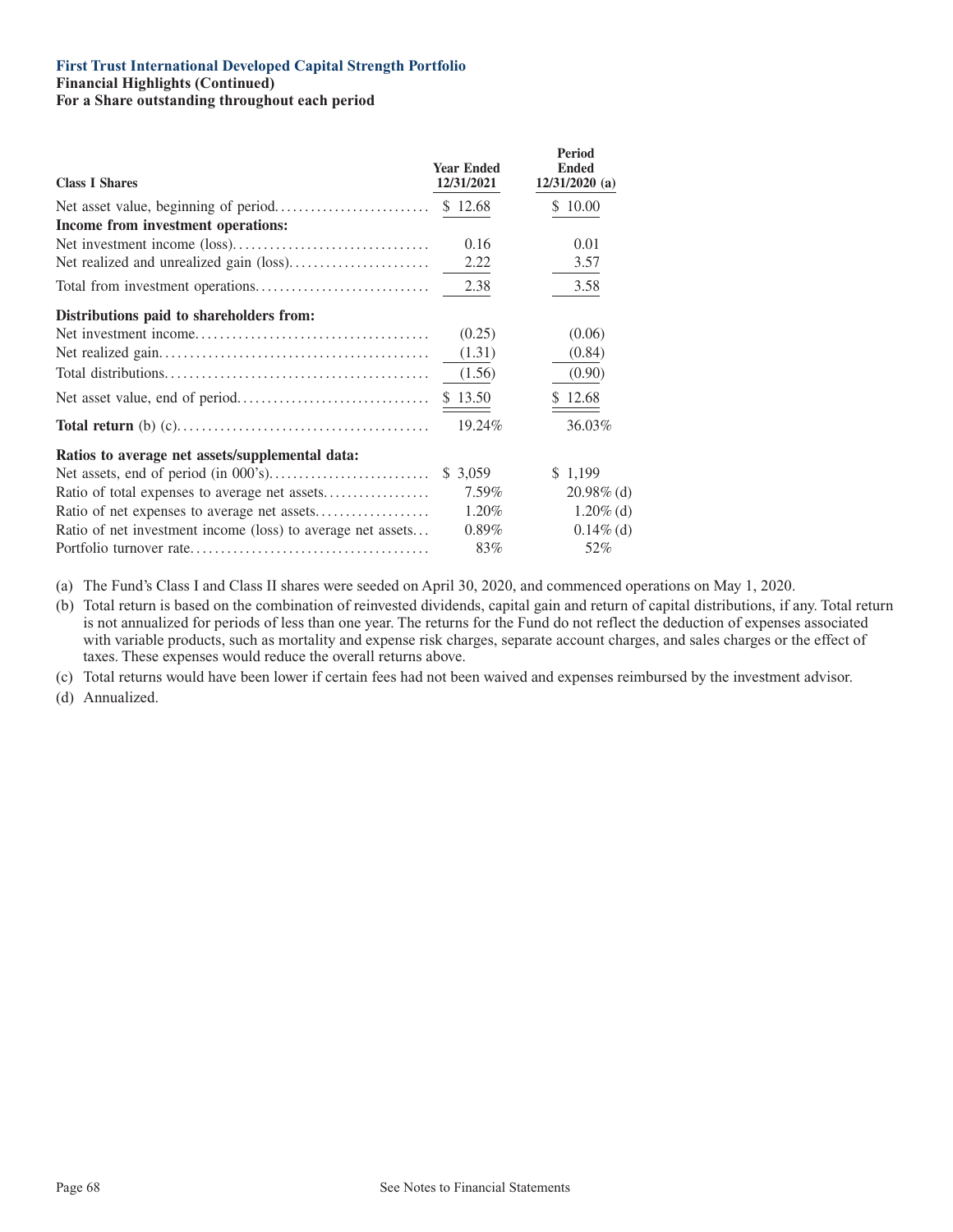## **First Trust International Developed Capital Strength Portfolio**

**Financial Highlights (Continued)**

**For a Share outstanding throughout each period**

| <b>Class II Shares</b>                                      | <b>Year Ended</b><br>12/31/2021 | Period<br><b>Ended</b><br>$12/31/2020$ (a) |
|-------------------------------------------------------------|---------------------------------|--------------------------------------------|
|                                                             | \$12.69                         | \$10.00                                    |
| Income from investment operations:                          |                                 |                                            |
|                                                             | 0.21                            | 0.03                                       |
|                                                             | 2.19                            | 3.58                                       |
|                                                             | 2.40                            | 3.61                                       |
| Distributions paid to shareholders from:                    |                                 |                                            |
|                                                             | (0.25)                          | (0.08)                                     |
|                                                             | (1.34)                          | (0.84)                                     |
|                                                             | (1.59)                          | (0.92)                                     |
|                                                             | \$13.50                         | \$12.69                                    |
|                                                             | 19.44%                          | 36.31%                                     |
| Ratios to average net assets/supplemental data:             |                                 |                                            |
|                                                             | \$1,000                         | S.<br>739                                  |
|                                                             | $8.07\%$                        | $20.95\%$ (d)                              |
|                                                             | $0.95\%$                        | $0.95\%$ (d)                               |
| Ratio of net investment income (loss) to average net assets | 1.51%                           | $0.37\%$ (d)                               |
|                                                             | 83%                             | 52%                                        |

(a) The Fund's Class I and Class II shares were seeded on April 30, 2020, and commenced operations on May 1, 2020.

(b) Total return is based on the combination of reinvested dividends, capital gain and return of capital distributions, if any. Total return is not annualized for periods of less than one year. The returns for the Fund do not reflect the deduction of expenses associated with variable products, such as mortality and expense risk charges, separate account charges, and sales charges or the effect of taxes. These expenses would reduce the overall returns above.

(c) Total returns would have been lower if certain fees had not been waived and expenses reimbursed by the investment advisor.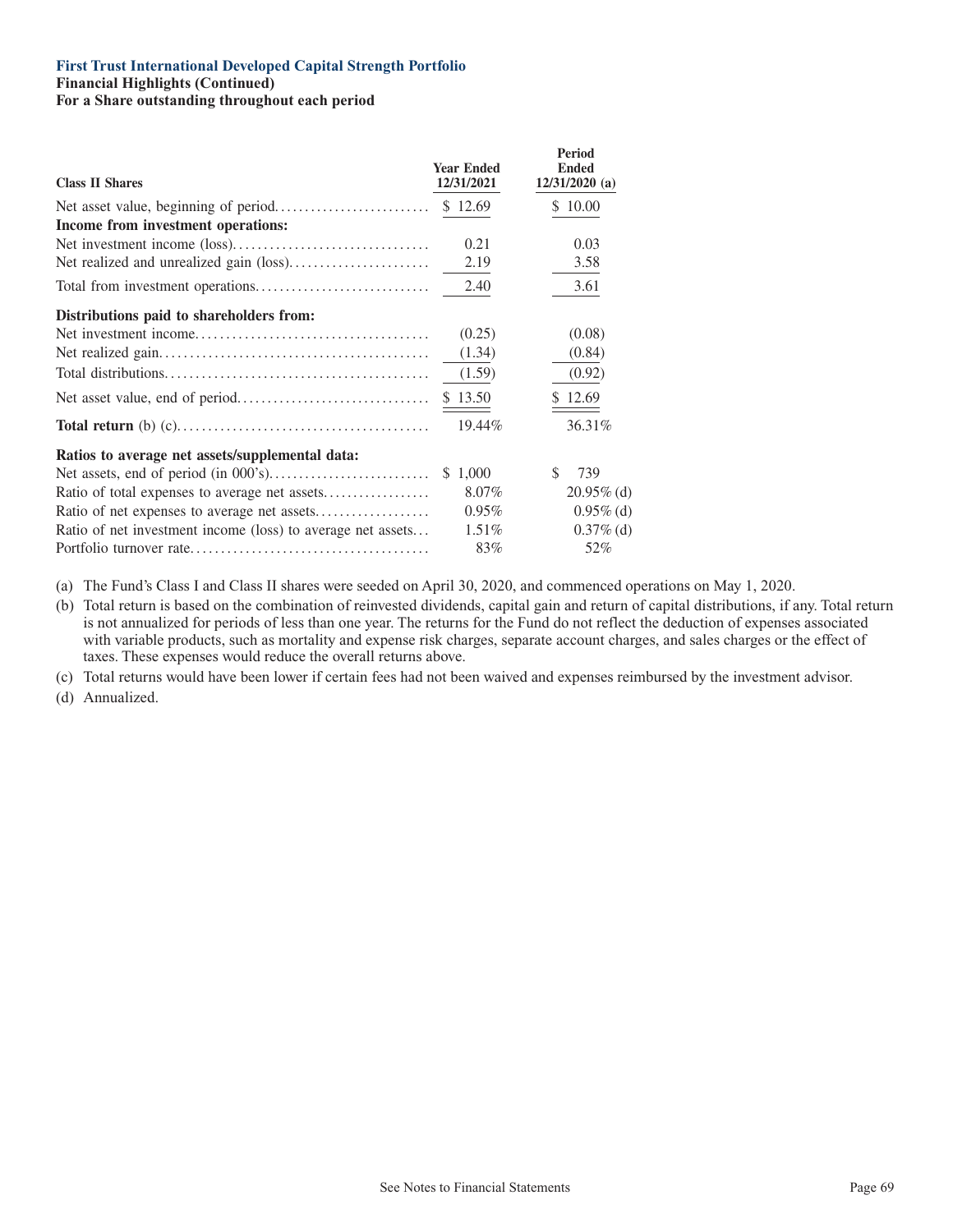### **First Trust Variable Insurance Trust December 31, 2021**

#### **1. Organization**

First Trust Variable Insurance Trust (the "Trust") is an open-end management investment company organized as a Massachusetts business trust on December 14, 2011 and is registered with the Securities and Exchange Commission under the Investment Company Act of 1940, as amended (the "1940 Act"). The Trust currently offers shares of five series (each a "Fund" and collectively, the "Funds"), First Trust/Dow Jones Dividend & Income Allocation Portfolio ("First Trust Dow Jones"), which commenced investment operations on May 1, 2012, First Trust Multi Income Allocation Portfolio ("First Trust Multi Income"), which commenced investment operations on May 1, 2014, First Trust Dorsey Wright Tactical Core Portfolio ("First Trust Dorsey Wright"), which commenced investment operations on October 30, 2015, First Trust Capital Strength Portfolio ("First Trust Capital Strength"), which commenced operations on May 1, 2020, and First Trust International Developed Capital Strength Portfolio ("First Trust International"), which commenced operations on May 1, 2020. Each Fund's shares are sold only to variable insurance accounts (each an "Account") to fund the benefits of the variable annuity and variable life insurance contracts (each a "Contract" and collectively, the "Contracts") issued by life insurance companies writing variable annuity contracts and variable life insurance contracts with which the Trust has a contract (each a "Participating Insurance Company").

First Trust Dow Jones' investment objective is to seek to provide total return by allocating among dividend-paying stocks and investment grade bonds. First Trust Dow Jones seeks to achieve its investment objective by investing, under normal market conditions, approximately 40-60% of its net assets in equity securities and approximately 40-60% of its net assets in fixed-income securities at the time of purchase. Under normal market conditions at the time of purchase at least 80% of the Fund's net assets (including investment borrowings) will be invested in securities of issuers included in a Dow Jones index. The equity portion of the portfolio will be derived from a quantitative process that seeks to provide total return through investing generally in dividend-paying stocks included in the Dow Jones U.S. Total Stock Market Index<sup>SM</sup>. First Trust Advisors L.P. ("First Trust" or the "Advisor") reserves the right to over-weight, under-weight or exclude certain securities from the portfolio that would otherwise be selected pursuant to the quantitative process in certain instances.

First Trust Dow Jones' fixed-income component seeks to provide income and preserve capital through investing in a diversified investment-grade debt portfolio. Investment-grade debt securities are those long-term debt securities rated "BBB–" or higher by Standard & Poor's Financial Services LLC or Fitch Ratings, Inc. or "Baa3" or higher by Moody's Investors Service, Inc., and those short-term debt securities rated "A-3" or higher by Standard & Poor's Financial Services LLC, "F3" or higher by Fitch Ratings, Inc. or "Prime 3" or higher by Moody's Investor Service, Inc. at the time of purchase. Under normal market conditions, at the time of purchase approximately 80% of the net assets of the Fund allocated to corporate debt will be invested in investment-grade debt securities included in the Dow Jones Equal Weight U.S. Issued Corporate Bond Index<sup>SM</sup> (the "Bond Index") and other investment-grade debt securities of issuers whose securities are included in the Bond Index; and investment-grade debt securities of issuers included in the Dow Jones Composite Average<sup>TM</sup>. The Fund may also invest in U.S. government and agency securities, including mortgage-backed securities. The Fund may, at certain times, also hold exchange-traded funds ("ETFs") that invest in investment-grade corporate debt securities and U.S. government bonds in lieu of investing directly in such securities.

First Trust Multi Income's primary investment objective is to maximize current income, with a secondary objective of capital appreciation. First Trust Multi Income seeks to achieve its objectives through diversified exposure to nine income generating asset classes: dividend paying stocks, preferred stocks, energy infrastructure companies and master limited partnerships ("MLPs"), real estate investment trusts ("REITs"), high yield or "junk" bonds, floating-rate loans, corporate bonds, mortgage-backed securities and Treasury Inflation Protected Securities ("TIPS"). The Fund is actively managed by First Trust and implementing the strategy involves multiple portfolio managers.

The Advisor tactically adjusts allocation weights in a manner deemed to offer attractive levels of total return relative to the level of expected risk. The Advisor intends to adjust asset allocation weights quarterly but may do so more or less frequently depending upon market conditions. The maximum weight of any asset class, at the time of adjustment, is 20%. The minimum weight of any asset class, at the time of adjustment, is 5%.

First Trust Multi Income may, at certain times, invest in ETFs that generally provide exposure to the nine asset classes in lieu of investing directly in such asset classes. Certain of the ETFs may be advised by First Trust. As a result, First Trust will also earn advisory fees on the underlying ETFs.

In general, the U.S. dollar-denominated fixed-income securities in which First Trust Multi Income invests may be issued by U.S. and non- U.S. issuers, of any credit quality, including high yield securities. The high yield securities in which the Fund invests are rated below investment-grade at the time of purchase or unrated and deemed by the Advisor to be of comparable quality, commonly referred to as "junk" bonds. The Fund also invests in the equity securities of domestic and foreign issuers listed on a U.S. or foreign securities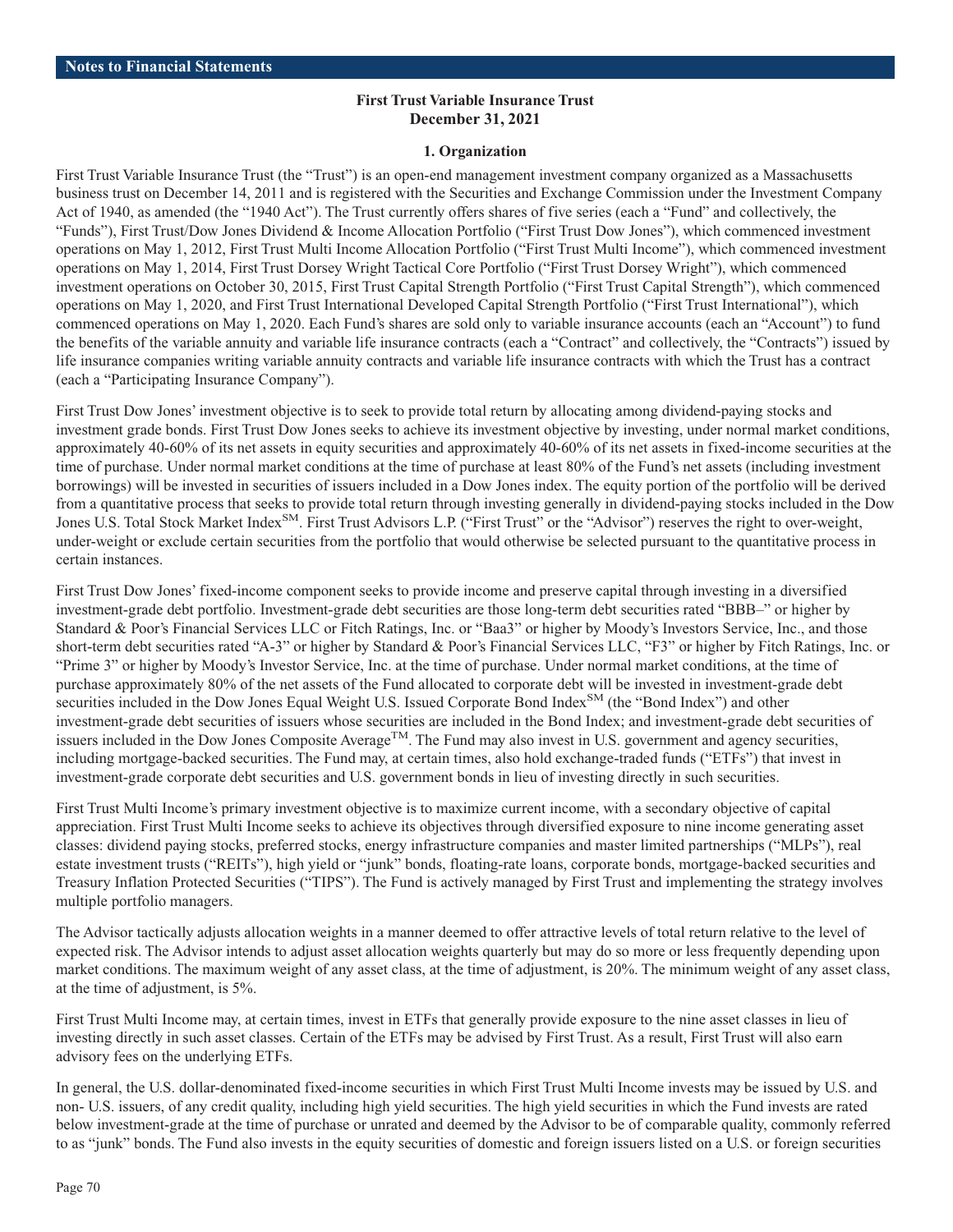exchange and non-U.S. securities that are listed on a U.S. securities exchange in the form of American Depository Receipts ("ADRs") and Global Depository Receipts ("GDRs"). The Fund may invest in equity securities issued by small, mid or large capitalization companies.

First Trust Dorsey Wright's investment objective is to seek to provide total return. First Trust Dorsey Wright seeks to achieve its investment objective by investing, under normal market conditions, at least 80% of its net assets (including investment borrowings) in ETFs that comprise the Dorsey Wright Tactical Tilt Moderate Core Index. It is expected that a majority of the ETFs in which the Fund invests will be advised by First Trust.

First Trust Capital Strength seeks to provide capital appreciation. First Trust Capital Strength seeks to achieve its investment objective by investing, under normal market conditions, at least 80% of its net assets (including investment borrowings) in the common stocks and REITs that comprise The Capital Strength Index<sup>SM</sup> which is developed, maintained and sponsored by Nasdaq, Inc.

First Trust International seeks to provide capital appreciation. First Trust International seeks to achieve its investment objective by investing, under normal market conditions, at least 80% of its net assets (including investment borrowings) in the common stocks that comprise The International Developed Capital Strength Index<sup>SM</sup> which is developed, maintained and sponsored by Nasdaq, Inc.

Each Fund offers two classes of shares: Class I and Class II. Each class represents an interest in the same portfolio of investments but with a different combination of service (12b-1) fees, eligibility requirements and other features.

# **2. Significant Accounting Policies**

The Funds are each considered an investment company and follow accounting and reporting guidance under Financial Accounting Standards Board Accounting Standards Codification Topic 946, "Financial Services-Investment Companies." The following is a summary of significant accounting policies consistently followed by the Funds in the preparation of the financial statements. The preparation of the financial statements in accordance with accounting principles generally accepted in the United States of America ("U.S. GAAP") requires management to make estimates and assumptions that affect the reported amounts and disclosures in the financial statements. Actual results could differ from those estimates.

# *A. Portfolio Valuation*

The net asset value ("NAV") for each class of shares in each Fund is determined daily as of the close of regular trading on the New York Stock Exchange ("NYSE"), normally 4:00 p.m. Eastern time, on each day the NYSE is open for trading. If the NYSE closes early on a valuation day, the NAV is determined as of that time. Domestic debt securities and foreign securities are priced using data reflecting the earlier closing of the principal markets for those securities. The NAV for each class is calculated by dividing the value of each Fund's total assets attributable to such class (including accrued interest and dividends), less all liabilities attributable to such class (including accrued expenses, dividends declared but unpaid, and any borrowings of each Fund) by the total number of shares of the class outstanding. Differences in the NAV of each class of each Fund's shares are generally expected to be due to the daily expense accruals of the specified service (12b-1) fees, if any, and transfer agency costs applicable to such class of shares and the resulting differential in the dividends that may be paid on each class of shares.

Each Fund's investments are valued daily at market value or, in the absence of market value with respect to any portfolio securities, at fair value. Market value prices represent last sale or official closing prices from a national or foreign exchange (i.e., a regulated market) and are primarily obtained from third-party pricing services. Fair value prices represent any prices not considered market value prices and are either obtained from a third-party pricing service or are determined by the Advisor's Pricing Committee, in accordance with valuation procedures adopted by the Trust's Board of Trustees (the "Board"), and in accordance with provisions of the 1940 Act. Investments valued by the Advisor's Pricing Committee, if any, are footnoted as such in the footnotes to the Portfolio of Investments. Each Fund's investments are valued as follows:

Common stocks, preferred stocks, MLPs, ETFs, REITs and other equity securities listed on any national or foreign exchange (excluding The Nasdaq Stock Market LLC ("Nasdaq") and the London Stock Exchange Alternative Investment Market ("AIM")) are valued at the last sale price on the exchange on which they are principally traded or, for Nasdaq and AIM securities, the official closing price. Securities traded on more than one securities exchange are valued at the last sale price or official closing price, as applicable, at the close of the securities exchange representing the principal market for such securities.

Securities trading on foreign exchanges or over-the-counter markets that close prior to the NYSE close may be valued using a systematic fair valuation model provided by a third-party pricing service. If these foreign securities meet certain criteria in relation to the valuation model, their valuation is systematically adjusted to reflect the impact of movement in the U.S. market after the close of the foreign markets.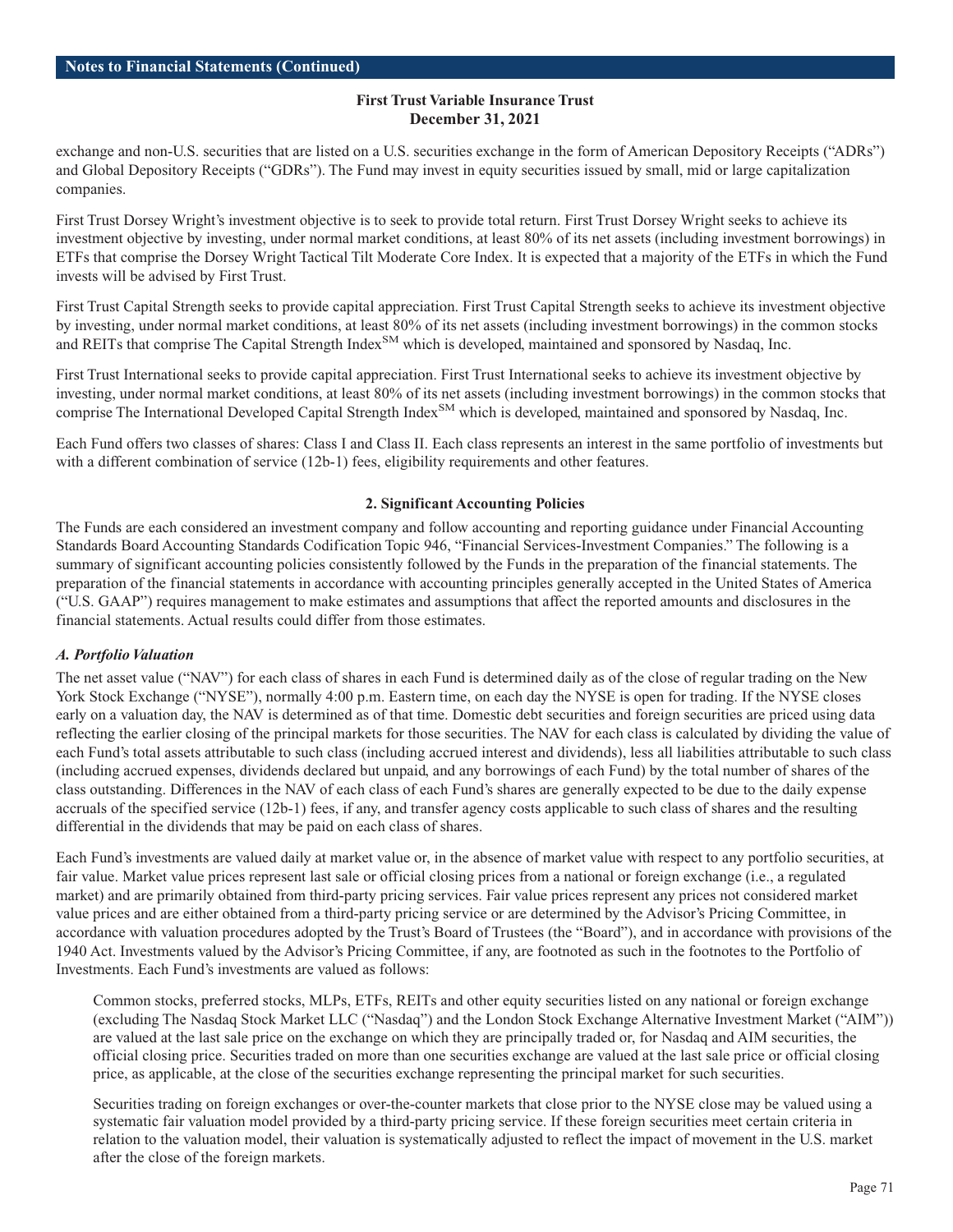Securities traded in an over-the-counter market are fair valued at the mean of their most recent bid and asked price, if available, and otherwise at their closing bid price.

Corporate bonds, corporate notes, U.S. government securities and other debt securities are fair valued on the basis of valuations provided by dealers who make markets in such securities or by a third-party pricing service approved by the Trust's Board, which may use the following valuation inputs when available:

- 1) benchmark yields;
- 2) reported trades;
- 3) broker/dealer quotes;
- 4) issuer spreads;
- 5) benchmark securities;
- 6) bids and offers; and
- 7) reference data including market research publications.

Exchange-traded futures contracts are valued at the closing price in the market where such contracts are principally traded. If no closing price is available, exchange-traded futures contracts are fair valued at the mean of their most recent bid and asked price, if available, and otherwise at their closing bid price.

Commercial paper, fixed income and other debt securities having a remaining maturity of sixty days or less when purchased are fair valued at cost adjusted for amortization of premiums and accretion of discounts (amortized cost), provided the Advisor's Pricing Committee has determined that the use of amortized cost is an appropriate reflection of fair value given market and issuer-specific conditions existing at the time of the determination. Factors that may be considered in determining the appropriateness of the use of amortized cost include, but are not limited to, the following:

- 1) the credit conditions in the relevant market and changes thereto;
- 2) the liquidity conditions in the relevant market and changes thereto;
- 3) the interest rate conditions in the relevant market and changes thereto (such as significant changes in interest rates);
- 4) issuer-specific conditions (such as significant credit deterioration); and
- 5) any other market-based data the Advisor's Pricing Committee considers relevant. In this regard, the Advisor's Pricing Committee may use last-obtained market-based data to assist it when valuing portfolio securities using amortized cost.

Certain securities may not be able to be priced by pre-established pricing methods. Such securities may be valued by the Trust's Board or its delegate, the Advisor's Pricing Committee, at fair value. These securities generally include, but are not limited to, restricted securities (securities which may not be publicly sold without registration under the Securities Act of 1933, as amended) for which a third-party pricing service is unable to provide a market price; securities whose trading has been formally suspended; a security whose market or fair value price is not available from a pre-established pricing source; a security with respect to which an event has occurred that is likely to materially affect the value of the security after the market has closed but before the calculation of a Fund's NAV or make it difficult or impossible to obtain a reliable market quotation; and a security whose price, as provided by the third-party pricing service, does not reflect the security's fair value. As a general principle, the current fair value of a security would appear to be the amount which the owner might reasonably expect to receive for the security upon its current sale. When fair value prices are used, generally they will differ from market quotations or official closing prices on the applicable exchanges. A variety of factors may be considered in determining the fair value of such securities.

Fair valuation of a debt security will be based on the consideration of all available information, including, but not limited to, the following:

- 1) the fundamental business data relating to the issuer;
- 2) an evaluation of the forces which influence the market in which these securities are purchased and sold;
- 3) the type, size and cost of the security;
- 4) the financial statements of the issuer;
- 5) the credit quality and cash flow of the issuer, based on the Advisor's or external analysis;
- 6) the information as to any transactions in or offers for the security;
- 7) the price and extent of public trading in similar securities (or equity securities) of the issuer/borrower, or comparable companies;
- 8) the coupon payments;
- 9) the quality, value and salability of collateral, if any, securing the security;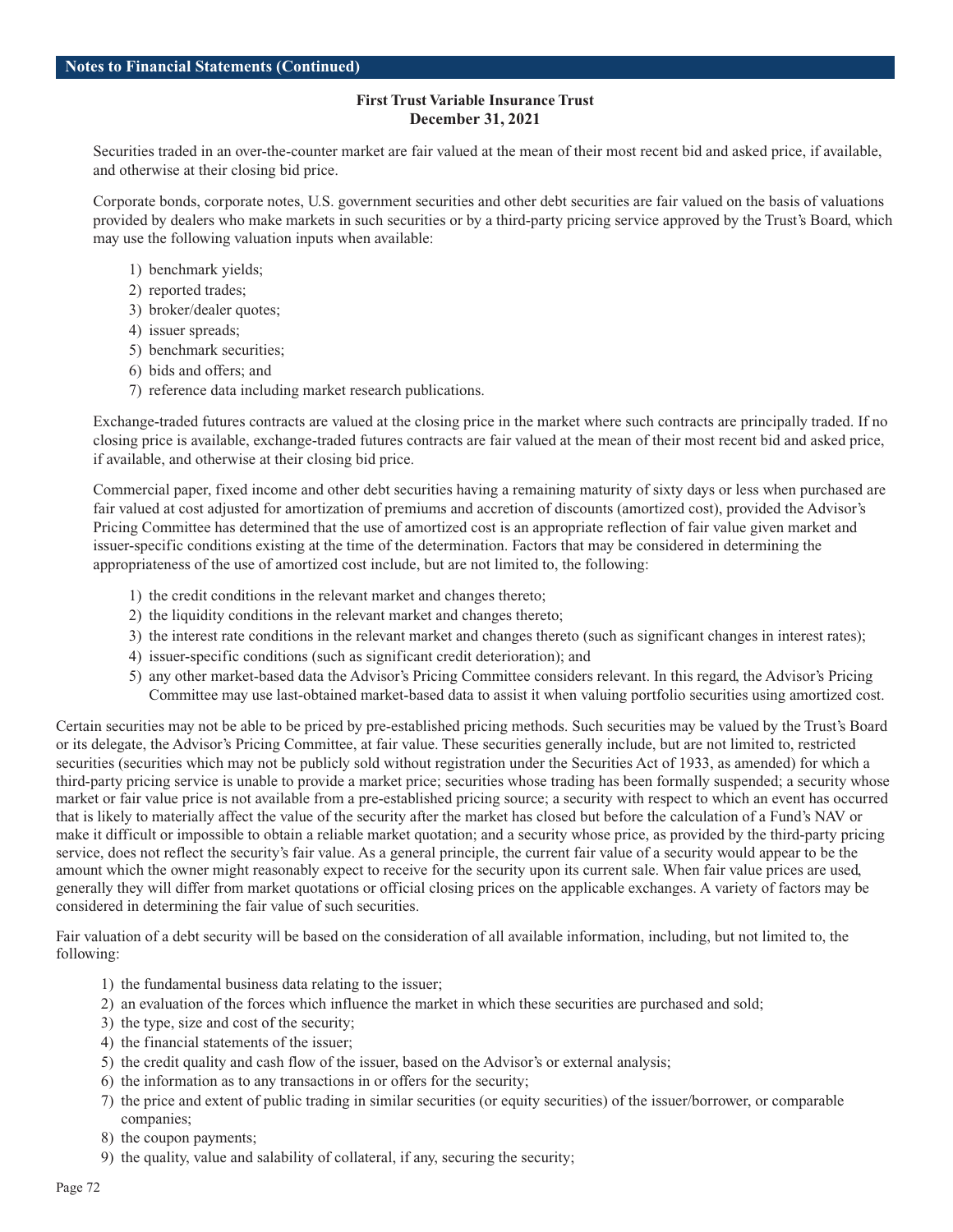- 10) the business prospects of the issuer, including any ability to obtain money or resources from a parent or affiliate and an assessment of the issuer's management (for corporate debt only);
- 11) the prospects for the issuer's industry, and multiples (of earnings and/or cash flows) being paid for similar businesses in that industry (for corporate debt only); and
- 12) other relevant factors.

Fair valuation of an equity security will be based on the consideration of all available information, including, but not limited to, the following:

- 1) the type of security;
- 2) the size of the holding;
- 3) the initial cost of the security;
- 4) transactions in comparable securities;
- 5) price quotes from dealers and/or third-party pricing services;
- 6) relationships among various securities;
- 7) information obtained by contacting the issuer, analysts, or the appropriate stock exchange;
- 8) an analysis of the issuer's financial statements; and
- 9) the existence of merger proposals or tender offers that might affect the value of the security.

If the securities in question are foreign securities, the following additional information may be considered:

- 1) the value of similar foreign securities traded on other foreign markets;
- 2) ADR trading of similar securities;
- 3) closed-end fund or exchange-traded fund trading of similar securities;
- 4) foreign currency exchange activity;
- 5) the trading prices of financial products that are tied to baskets of foreign securities;
- 6) factors relating to the event that precipitated the pricing problem;
- 7) whether the event is likely to recur; and
- 8) whether the effects of the event are isolated or whether they affect entire markets, countries or regions.

The Funds are subject to fair value accounting standards that define fair value, establish the framework for measuring fair value and provide a three-level hierarchy for fair valuation based upon the inputs to the valuation as of the measurement date. The three levels of the fair value hierarchy are as follows:

- Level 1 Level 1 inputs are quoted prices in active markets for identical investments. An active market is a market in which transactions for the investment occur with sufficient frequency and volume to provide pricing information on an ongoing basis.
- Level 2 Level 2 inputs are observable inputs, either directly or indirectly, and include the following:
	- o Quoted prices for similar investments in active markets.
	- o Quoted prices for identical or similar investments in markets that are non-active. A non-active market is a market where there are few transactions for the investment, the prices are not current, or price quotations vary substantially either over time or among market makers, or in which little information is released publicly.
	- o Inputs other than quoted prices that are observable for the investment (for example, interest rates and yield curves observable at commonly quoted intervals, volatilities, prepayment speeds, loss severities, credit risks, and default rates).
	- o Inputs that are derived principally from or corroborated by observable market data by correlation or other means.
- Level 3 Level 3 inputs are unobservable inputs. Unobservable inputs may reflect the reporting entity's own assumptions about the assumptions that market participants would use in pricing the investment.

The inputs or methodologies used for valuing investments are not necessarily an indication of the risk associated with investing in those investments. A summary of the inputs used to value each Fund's investments as of December 31, 2021, is included with each Fund's Portfolio of Investments.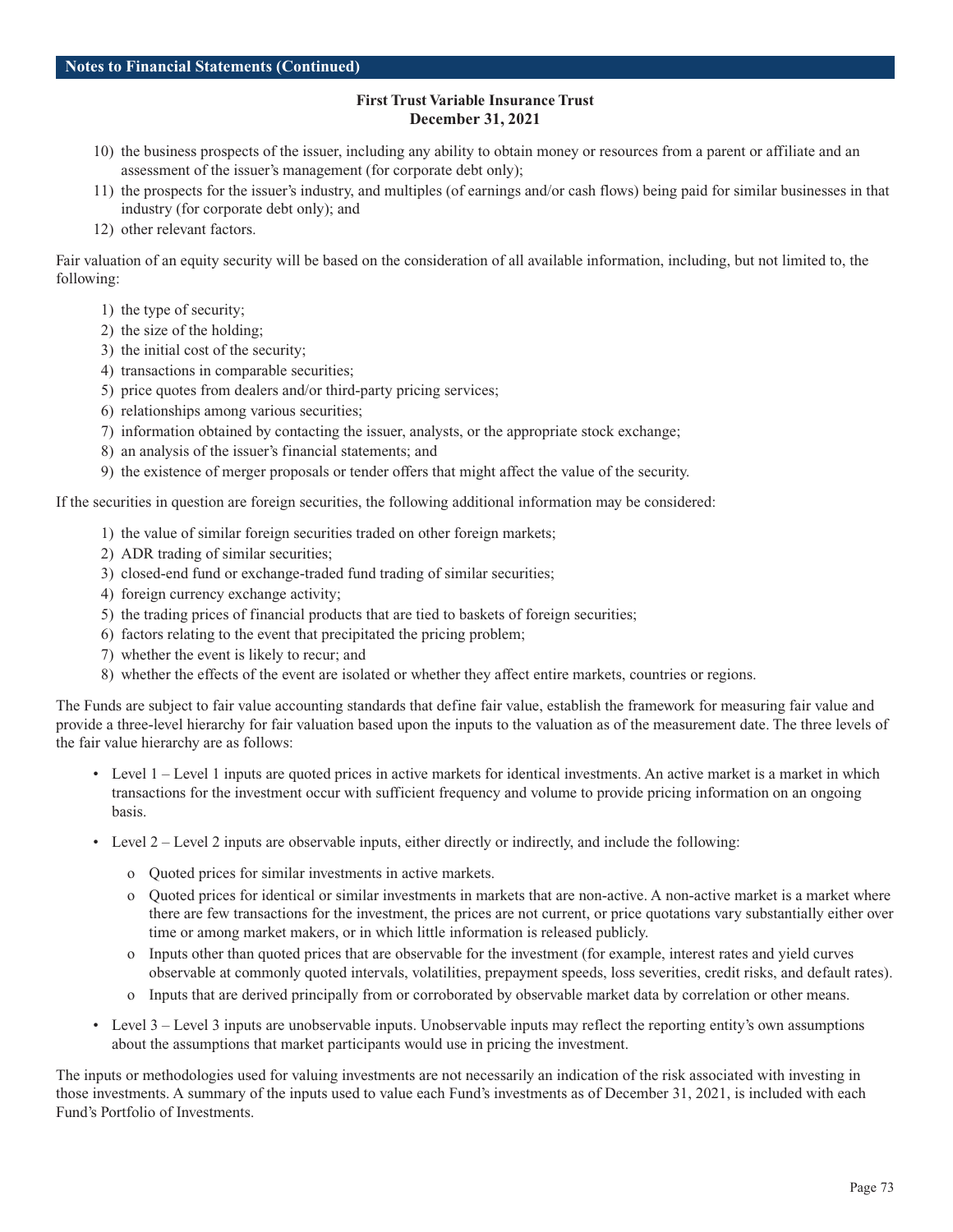#### *B. Securities Transactions and Investment Income*

Securities transactions are recorded as of the trade date. Realized gains and losses from securities transactions are recorded on the identified cost basis. Dividend income is recorded on the ex-dividend date. Interest income is recorded daily on the accrual basis. Amortization of premiums and accretion of discounts are recorded using the effective interest method.

Distributions received from a Fund's investments in MLPs generally are comprised of return of capital and investment income. A Fund records estimated return of capital and investment income based on historical information available from each MLP. These estimates may subsequently be revised based on information received from the MLPs after their tax reporting periods are concluded.

Distributions received from a Fund's investments in REITs may be comprised of return of capital, capital gains, and income. The actual character of the amounts received during the year are not known until after the REITs' fiscal year end. A Fund records the character of distributions received from the REITs during the year based on estimates available. The characterization of distributions received by a Fund may be subsequently revised based on information received from the REITs after their tax reporting periods conclude.

The United Kingdom's Financial Conduct Authority, which regulates the London Interbank Offered Rates ("LIBOR"), announced on March 5, 2021 that all non-USD LIBOR reference rates and the 1-week and 2-month USD LIBOR reference rates will cease to be provided or no longer be representative immediately after December 31, 2021 and the remaining USD LIBOR settings will cease to be provided or no longer be representative immediately after June 30, 2023. The International Swaps and Derivatives Association, Inc. ("ISDA") confirmed that the March 5, 2021 announcement constituted an index cessation event under the Interbank Offered Rates ("IBOR") Fallbacks Supplement and the ISDA 2020 IBOR Fallbacks Protocol for all 35 LIBOR settings and confirmed that the spread adjustment to be used in ISDA fallbacks was fixed as of the date of the announcement.

In the United States, the Alternative Reference Rates Committee (the "ARRC"), a group of market participants convened by the Board of Governors of the Federal Reserve System and the Federal Reserve Bank of New York in cooperation with other federal and state government agencies, has since 2014 undertaken efforts to identify U.S. dollar reference interest rates as alternatives to LIBOR and to facilitate the mitigation of LIBOR-related risks. In June 2017, the ARRC identified the Secured Overnight Financing Rate ("SOFR"), a broad measure of the cost of cash overnight borrowing collateralized by U.S. Treasury securities, as the preferred alternative for U.S. dollar LIBOR. The Federal Reserve Bank of New York began daily publishing of SOFR in April 2018.

At this time, it is not possible to predict the full impact of the elimination of LIBOR and the establishment of an alternative reference rate on each Fund or its investments.

# *C. Cash and Cash Equivalents*

Normally, the Funds invest substantially all of their assets to meet their investment objectives. The Funds may invest the remainder of their assets in securities with maturities of less than one year or cash equivalents, or they may hold cash. The investment in such instruments is not a principal investment strategy of First Trust Dow Jones, First Trust Multi Income, First Trust Capital Strength or First Trust International. The percentage of each Fund's net assets invested in such holdings varies and depends on several factors, including market conditions. For temporary defensive purposes and during periods of high cash inflows or outflows, the Funds may depart from their principal investment strategies and invest part or all of their assets in these securities, or they may hold cash.

#### *D. Foreign Currency*

The books and records of the Funds are maintained in U.S. dollars. Foreign currencies, investments and other assets and liabilities are translated into U.S. dollars at the exchange rates prevailing at the end of the period. Purchases and sales of investments and items of income and expense are translated on the respective dates of such transactions. Unrealized gains and losses on assets and liabilities, other than investments in securities, which result from changes in foreign currency exchange rates have been included in "Net change in unrealized appreciation (depreciation) on foreign currency translation" on the Statements of Operations. Unrealized gains and losses on investments in securities which result from changes in foreign exchange rates are included with fluctuations arising from changes in market price and are included in "Net change in unrealized appreciation (depreciation) on investments" on the Statements of Operations. Net realized foreign currency gains and losses include the effect of changes in exchange rates between trade date and settlement date on investment security transactions, foreign currency transactions and interest and dividends received and are included in "Net realized gain (loss) on foreign currency transactions" on the Statements of Operations. The portion of foreign currency gains and losses related to fluctuations in exchange rates between the initial purchase settlement date and subsequent sale trade date is included in "Net realized gain (loss) on investments" on the Statements of Operations.

#### *E. Futures Contracts*

First Trust Dow Jones purchases or sells (i.e., is long or short) futures contracts to hedge against changes in interest rates (interest rate risk). Futures contracts are agreements between the Fund and a counterparty to buy or sell a specific quantity of an underlying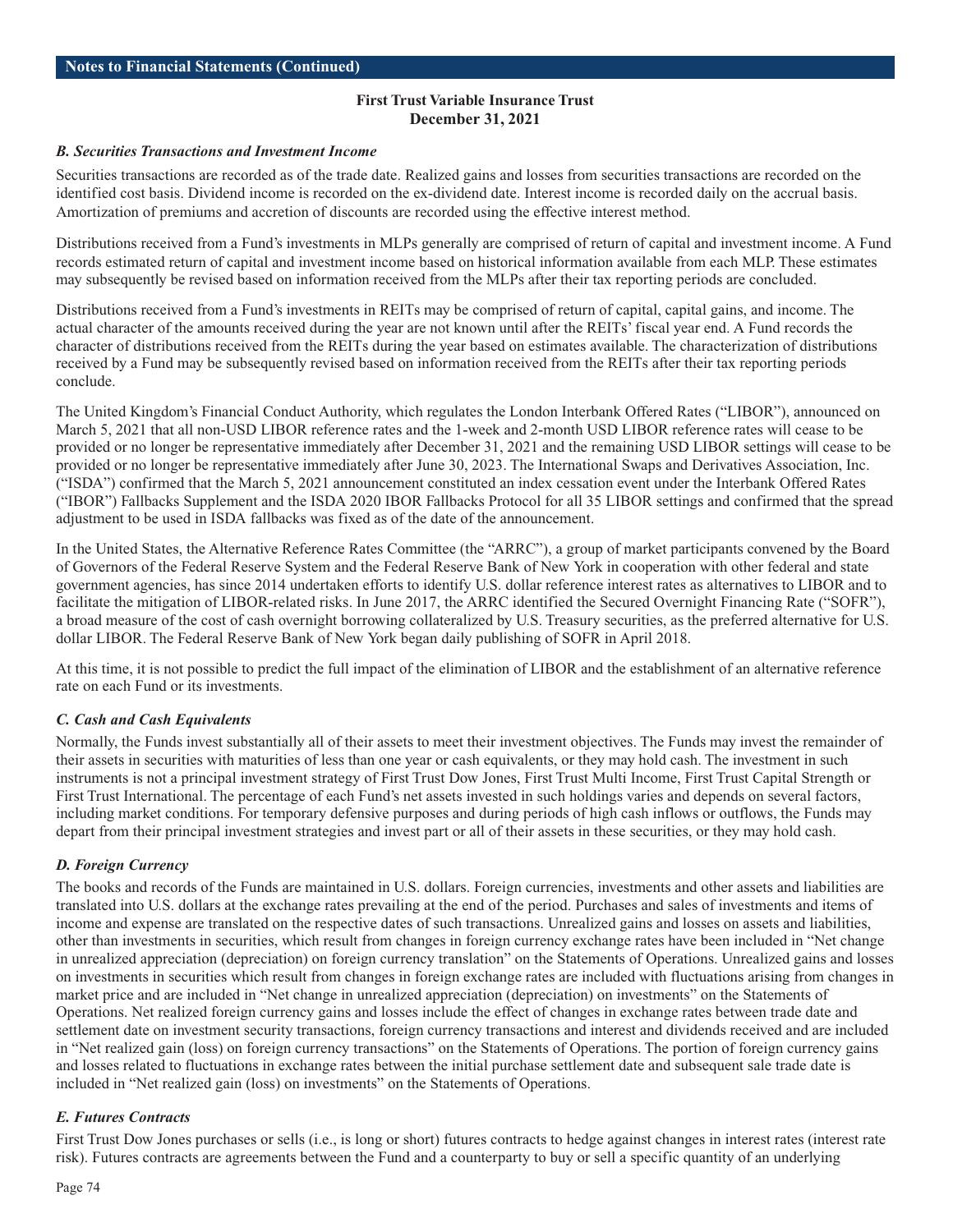instrument at a specified price and at a specified date. Depending on the terms of the contract, futures contracts are settled either through physical delivery of the underlying instrument on the settlement date or by payment of a cash settlement amount on the settlement date. Open futures contracts can also be closed out prior to settlement by entering into an offsetting transaction in a matching futures contract. If the Fund is not able to enter into an offsetting transaction, the Fund will continue to be required to maintain margin deposits on the futures contract. When the contract is closed or expires, the Fund records a realized gain or loss equal to the difference between the value of the contract at the time it was opened and the value at the time it was closed or expired. This gain or loss is included in "Net realized gain (loss) on futures" on the Statements of Operations.

Upon entering into a futures contract, the Fund must deposit funds, called margin, with its custodian in the name of the clearing broker equal to a specified percentage of the current value of the contract. Open futures contracts are marked-to-market daily with the change in value recognized as a component of "Net change in unrealized appreciation (depreciation) on futures" on the Statements of Operations. Pursuant to the contract, the Fund agrees to receive from or pay to the broker an amount of cash equal to the daily fluctuation in value of the contract. Such receipts or payments are known as variation margin and are included in "Variation margin" payable or receivable on the Statements of Assets and Liabilities. If market conditions change unexpectedly, the Fund may not achieve the anticipated benefits of the futures contract and may realize a loss. The use of futures contracts involves the risk of imperfect correlation in movements in the price of the futures contracts, interest rates and the underlying instruments.

# *F. Principal-Only Securities*

A principal-only security ("PO Security") is the principal-only portion of a mortgage-backed security that does not receive any interest, is priced at a deep discount to its redemption value and ultimately receives the redemption value. Generally speaking, when interest rates are falling and prepayment rates are increasing, the value of a PO Security will rise. Conversely, when interest rates are rising and prepayment rates are decreasing, generally the value of a PO Security will fall. These securities, if any, are identified on the Portfolio of Investments.

### *G. Interest-Only Securities*

An interest-only security ("IO Security") is the interest-only portion of a mortgage-backed security that receives some or all of the interest portion of the underlying mortgage-backed security and little or no principal. A reference principal value called a notional value is used to calculate the amount of interest due to the IO Security. IO Securities are sold at a deep discount to their notional principal amount. Generally speaking, when interest rates are falling and prepayment rates are increasing, the value of an IO Security will fall. Conversely, when interest rates are rising and prepayment rates are decreasing, generally the value of an IO Security will rise. These securities, if any, are identified on the Portfolio of Investments.

# *H. Affiliated Transactions*

First Trust Multi Income and First Trust Dorsey Wright invest in securities of affiliated funds. Dividend income and realized gains and losses from affiliated funds are presented on the Statements of Operations. Each Fund's investment performance and risks are directly related to the investment performance and risks of the affiliated funds.

Amounts relating to these investments in First Trust Multi Income at December 31, 2021, and for the fiscal year then ended are:

| <b>Security Name</b>                                                    | <b>Shares</b> at<br>12/31/2021 | Value at<br>12/31/2020 | <b>Purchases</b> | <b>Sales</b>   | Change in<br><b>Unrealized</b><br>Appreciation<br>(Depreciation) | <b>Realized</b><br>Gain<br>(Loss) | Value at<br>12/31/2021 | <b>Dividend</b><br>Income |
|-------------------------------------------------------------------------|--------------------------------|------------------------|------------------|----------------|------------------------------------------------------------------|-----------------------------------|------------------------|---------------------------|
| <b>First Trust Institutional Preferred</b><br>Securities and Income ETF | 32,240                         | S<br>564,322           | 172.771<br>S.    | (80, 557)<br>S | \$ (5,380)                                                       | 6,540                             | 657,696<br>S.          | \$28,928                  |
| <b>First Trust Long Duration</b><br>Opportunities ETF                   | 500                            | 14,525                 |                  |                | (644)                                                            |                                   | 13,881                 | 358                       |
| <b>First Trust Low Duration Opportunities</b><br>ETF                    | 38,350                         | 1,029,400              | 1,339,345        | (405,968)      | (38, 532)                                                        | (7,129)                           | 1,917,116              | 30,562                    |
| First Trust Preferred Securities and<br>Income ETF                      | 96,182                         | 1,667,835              | 511,284          | (239, 635)     | (2,539)                                                          | 17,473                            | 1,954,418              | 86,378                    |
| <b>First Trust Senior Loan ETF</b>                                      | 125,853                        | 3,422,673              | 2,632,956        | (52,682)       | 28,428                                                           | (499)                             | 6,030,876              | 165,682                   |
| First Trust Tactical High Yield ETF                                     | 70,569                         | 3,449,376              | 762,158          | (779, 734)     | (65,290)                                                         | 10,217                            | 3,376,727              | 163,332                   |
|                                                                         |                                | \$10,148,131           | \$5,418,514      | \$(1,558,576)  | \$(83,957)                                                       | \$26,602                          | \$13,950,714           | \$475,240                 |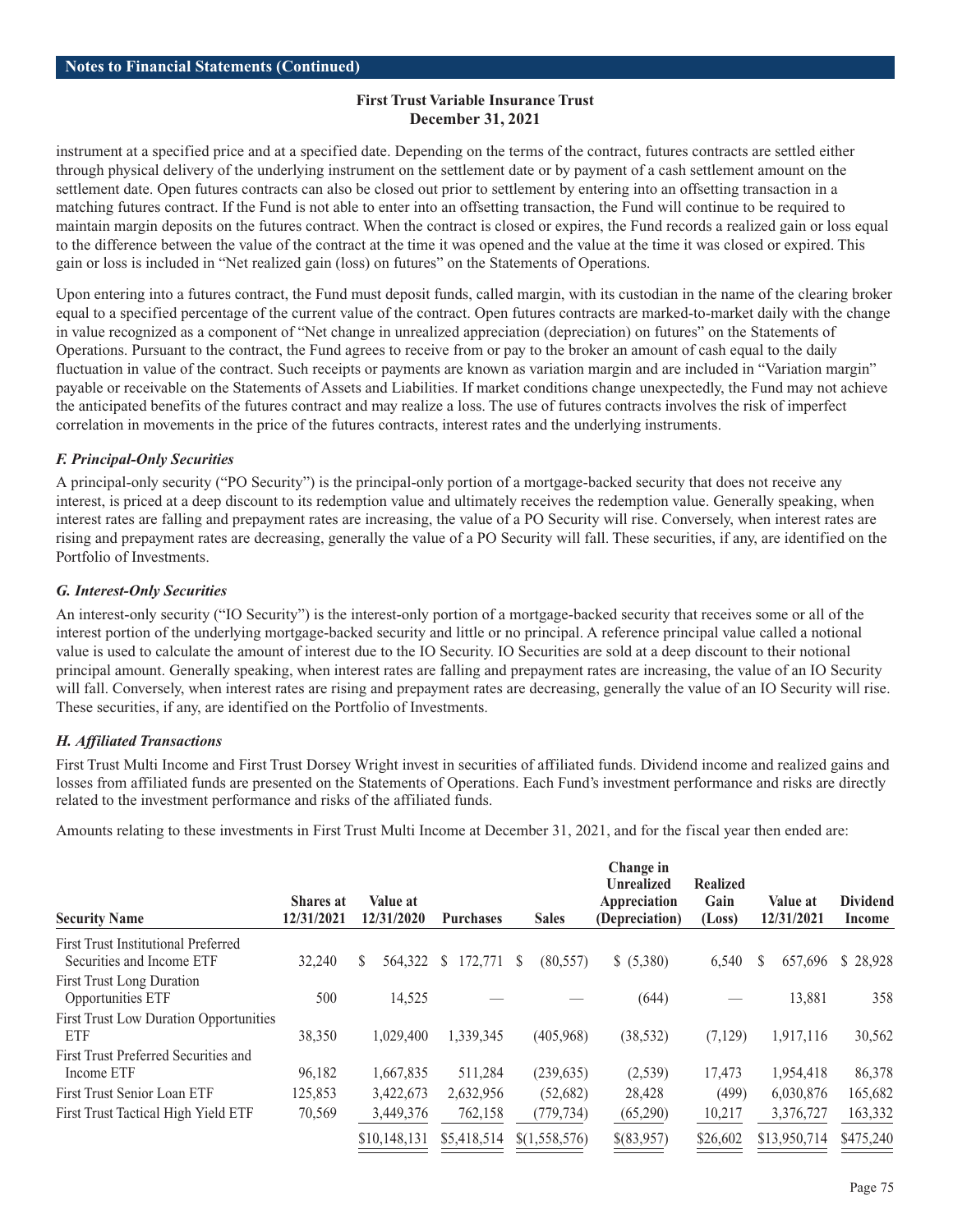Amounts relating to these investments in First Trust Dorsey Wright at December 31, 2021, and for the fiscal year then ended are:

| <b>Security Name</b>                                                    | Shares at<br>12/31/2021 | Value at<br>12/31/2020                        | <b>Purchases</b>           | <b>Sales</b>   | Change in<br><b>Unrealized</b><br>Appreciation<br>(Depreciation) | <b>Realized</b><br>Gain<br>(Loss) | Value at<br>12/31/2021 | <b>Dividend</b><br>Income |
|-------------------------------------------------------------------------|-------------------------|-----------------------------------------------|----------------------------|----------------|------------------------------------------------------------------|-----------------------------------|------------------------|---------------------------|
| First Trust BICK Index Fund                                             |                         | \$<br>268,224                                 | 55,919 \$<br><sup>\$</sup> | (308, 234)     | \$<br>(86, 238)                                                  | \$<br>70,329                      | $\mathcal{S}$          | $\mathbb{S}$<br>915       |
| First Trust Chindia ETF                                                 |                         | 262,579                                       | 52,561                     | (278, 645)     | (121, 716)                                                       | 85,221                            |                        |                           |
| <b>First Trust Consumer</b>                                             |                         |                                               |                            |                |                                                                  |                                   |                        |                           |
| Discretionary AlphaDEX® Fund                                            | 97,701                  | 4,565,666                                     | 1,166,918                  | (694, 806)     | 766,671                                                          | 256,921                           | 6,061,370              | 38,476                    |
| <b>First Trust Developed Markets</b>                                    |                         |                                               |                            |                |                                                                  |                                   |                        |                           |
| ex-US AlphaDEX <sup>®</sup> Fund                                        | 13,677                  | 603,458                                       | 208,462                    | (21, 379)      | 38,837                                                           | 269                               | 829,647                | 30,605                    |
| <b>First Trust Dow Jones Internet</b><br>Index Fund                     |                         | 4,101,345                                     |                            | (4,314,805)    | (673, 515)                                                       | 886,975                           |                        |                           |
| <b>First Trust Emerging Markets</b><br>AlphaDEX <sup>®</sup> Fund       | 33,038                  | 598,276                                       | 271,545                    | (21,039)       | 14,918                                                           | (1,719)                           | 861,981                | 32,729                    |
| First Trust Europe AlphaDEX <sup>®</sup><br>Fund                        |                         | 220,602                                       | 38,248                     | (289, 168)     | 2,924                                                            | 27,394                            |                        | 871                       |
| First Trust Eurozone AlphaDEX®                                          |                         |                                               |                            |                |                                                                  |                                   |                        |                           |
| <b>ETF</b>                                                              | 7,174                   |                                               | 340,519                    |                | (9,963)                                                          |                                   | 330,556                | 2,018                     |
| First Trust Germany AlphaDEX®<br>Fund                                   | 5,978                   | 241,527                                       | 77,719                     | (8,569)        | 9,554                                                            | 620                               | 320,851                | 4,550                     |
| First Trust India NIFTY 50 Equal<br>Weight ETF                          | 6,831                   |                                               | 349,170                    | (73, 654)      | 35,929                                                           | 11,730                            | 323,175                | 4,199                     |
| First Trust Industrials/Producer<br>Durables AlphaDEX <sup>®</sup> Fund | 99,903                  |                                               | 5,937,591                  | (701, 022)     | 893,988                                                          | 104,389                           | 6,234,946              | 33,801                    |
| First Trust Large Cap Growth                                            |                         |                                               |                            |                |                                                                  |                                   |                        |                           |
| AlphaDEX <sup>®</sup> Fund                                              |                         | 4,863,505                                     |                            | (5,070,514)    | (876, 839)                                                       | 1,083,848                         |                        |                           |
| First Trust Mid Cap Growth<br>AlphaDEX <sup>®</sup> Fund                | 86,762                  | 5,270,151                                     | 6,700,321                  | (5,796,876)    | (1,222,252)                                                      | 1,484,843                         | 6,436,187              |                           |
| First Trust Mid Cap Value                                               |                         |                                               |                            |                |                                                                  |                                   |                        |                           |
| AlphaDEX® Fund                                                          | 129,123                 |                                               | 6,006,802                  |                | 65,853                                                           |                                   | 6,072,655              | 28,536                    |
| First Trust Nasdaq Oil & Gas ETF                                        | 335,515                 | $\qquad \qquad \overbrace{\qquad \qquad }^{}$ | 6,814,310                  |                | (291, 898)                                                       |                                   | 6,522,412              | 3,389                     |
| <b>First Trust Nasdaq Transportation</b><br>ETF                         | 176,924                 | 4,322,482                                     | 1,224,650                  | (504, 756)     | 916,808                                                          | 153,540                           | 6,112,724              | 43,182                    |
| First Trust NASDAQ-100-                                                 |                         |                                               |                            |                |                                                                  |                                   |                        |                           |
| Technology Sector Index Fund                                            | 35,611                  | 4,391,316                                     | 1,078,377                  | (574, 342)     | 1,030,534                                                        | 311,738                           | 6,237,623              | 1,028                     |
| First Trust Small Cap Core<br>AlphaDEX® Fund                            |                         | $\hspace{0.05cm}$                             | 6,525,535                  | (7,203,826)    | $\qquad \qquad -$                                                | 678,291                           |                        | 32,974                    |
| First Trust Small Cap Growth                                            |                         |                                               |                            |                |                                                                  |                                   |                        |                           |
| AlphaDEX® Fund                                                          | 87,556                  | 5,411,730                                     | 1,190,284                  | (1,262,127)    | 805,515                                                          | 385,400                           | 6,530,802              | 41,321                    |
| First Trust Small Cap Value<br>AlphaDEX® Fund                           |                         |                                               | 6,179,815                  | (5,960,285)    |                                                                  | (219, 530)                        |                        | 12,462                    |
| <b>First Trust Switzerland</b><br>AlphaDEX® Fund                        | 4,821                   | 243,829                                       | 67,009                     | (18,798)       | 46,984                                                           | 4,954                             | 343,978                | 5,725                     |
| <b>First Trust Technology</b><br>AlphaDEX® Fund                         |                         | 4,612,799                                     | 1,077,919                  | (6,511,480)    | (1, 194, 350)                                                    | 2,015,112                         |                        | 1,137                     |
| First Trust United Kingdom<br>AlphaDEX <sup>®</sup> Fund                | 7,853                   |                                               | 351,079                    | (4,730)        | 1,091                                                            | (298)                             | 347,142                | 4,062                     |
|                                                                         |                         | \$39,977,489                                  | \$45,714,753               | \$(39,619,055) | 152,835<br>S                                                     | \$7,340,027                       | \$53,566,049           | \$321,980                 |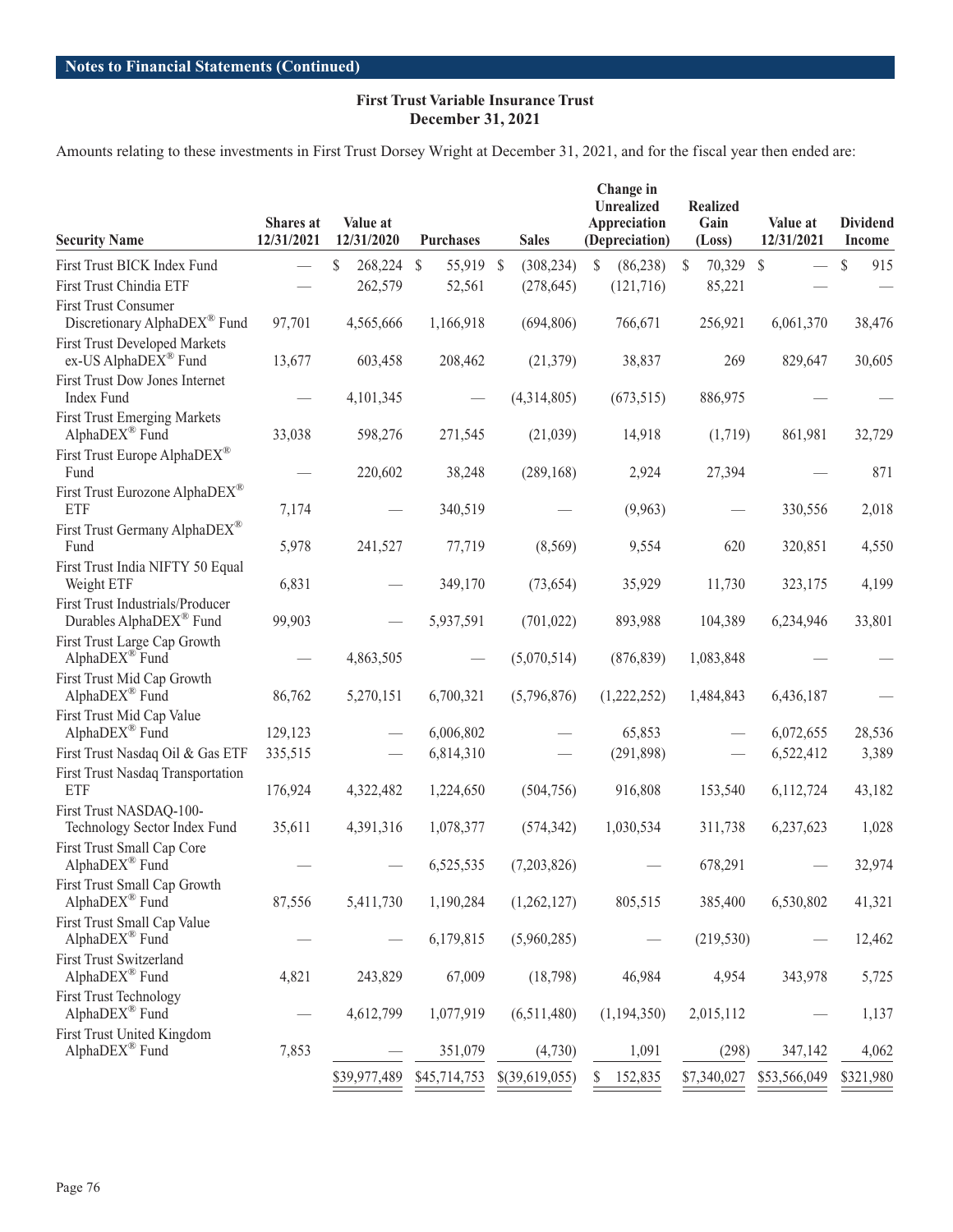#### *I. Dividends and Distributions to Shareholders*

Distributions from net investment income of each Fund, if any, are declared and paid semi-annually. Each Fund distributes its net realized capital gains, if any, to shareholders at least annually. All dividends payable by each Fund will be reinvested in the Fund.

Distributions from income and capital gains are determined in accordance with federal income tax regulations, which may differ from U.S. GAAP. Certain capital accounts in the financial statements are periodically adjusted for permanent differences in order to reflect their tax character. These permanent differences are primarily due to the varying treatment of income and gain/loss on portfolio securities held by the Funds and have no impact on net assets or NAV per share. Temporary differences, which arise from recognizing certain items of income, expense and gain/loss in different periods for financial statement and tax purposes, will reverse at some time in the future. Permanent differences incurred during the tax year ended December 31, 2021, have been reclassified at year end to reflect the following:

| Accumulated   | Accumulated    |         |
|---------------|----------------|---------|
| Net.          | Net Realized   |         |
| Investment    | Gain (Loss)    | Paid-in |
| Income (Loss) | on Investments | Capital |
|               |                | $\sim$  |
| (198, 225)    | 198,225        |         |
| 548           | (578)          | 30      |
|               |                |         |
| 17.969        | (17.969)       |         |

Accumulated distributable earnings (loss) on the Statement of Assets and Liabilities consists of accumulated net investment income (loss), accumulated net realized gain (loss), and unrealized appreciation (depreciation). Net assets were not affected by this reclassification.

The tax character of distributions paid by each Fund during the fiscal year ended December 31, 2021, was as follows:

| <b>Distributions</b><br>paid from<br>Ordinary<br>Income | <b>Distributions</b><br>paid from<br>Capital<br>Gains | <b>Distributions</b><br>paid from<br>Return of<br>Capital |
|---------------------------------------------------------|-------------------------------------------------------|-----------------------------------------------------------|
| 9.875.004<br>S.                                         | \$7.903.634                                           |                                                           |
| 833,738                                                 |                                                       |                                                           |
| 399.154                                                 | 1.641.616                                             |                                                           |
| 2.746.842                                               | 158,610                                               |                                                           |
| 270.626                                                 | 139.411                                               |                                                           |

The tax character of distributions paid by each Fund during the fiscal year ended December 31, 2020, was as follows:

| <b>Distributions</b><br>paid from<br>Ordinary<br>Income | <b>Distributions</b><br>paid from<br>Capital<br>Gains | <b>Distributions</b><br>paid from<br>Return of<br>Capital |
|---------------------------------------------------------|-------------------------------------------------------|-----------------------------------------------------------|
| 20,126,368                                              | 24,044,052                                            |                                                           |
| 692,574                                                 | 347,127                                               |                                                           |
| 219,368                                                 |                                                       |                                                           |
| 429,059                                                 |                                                       |                                                           |
| 130,390                                                 |                                                       |                                                           |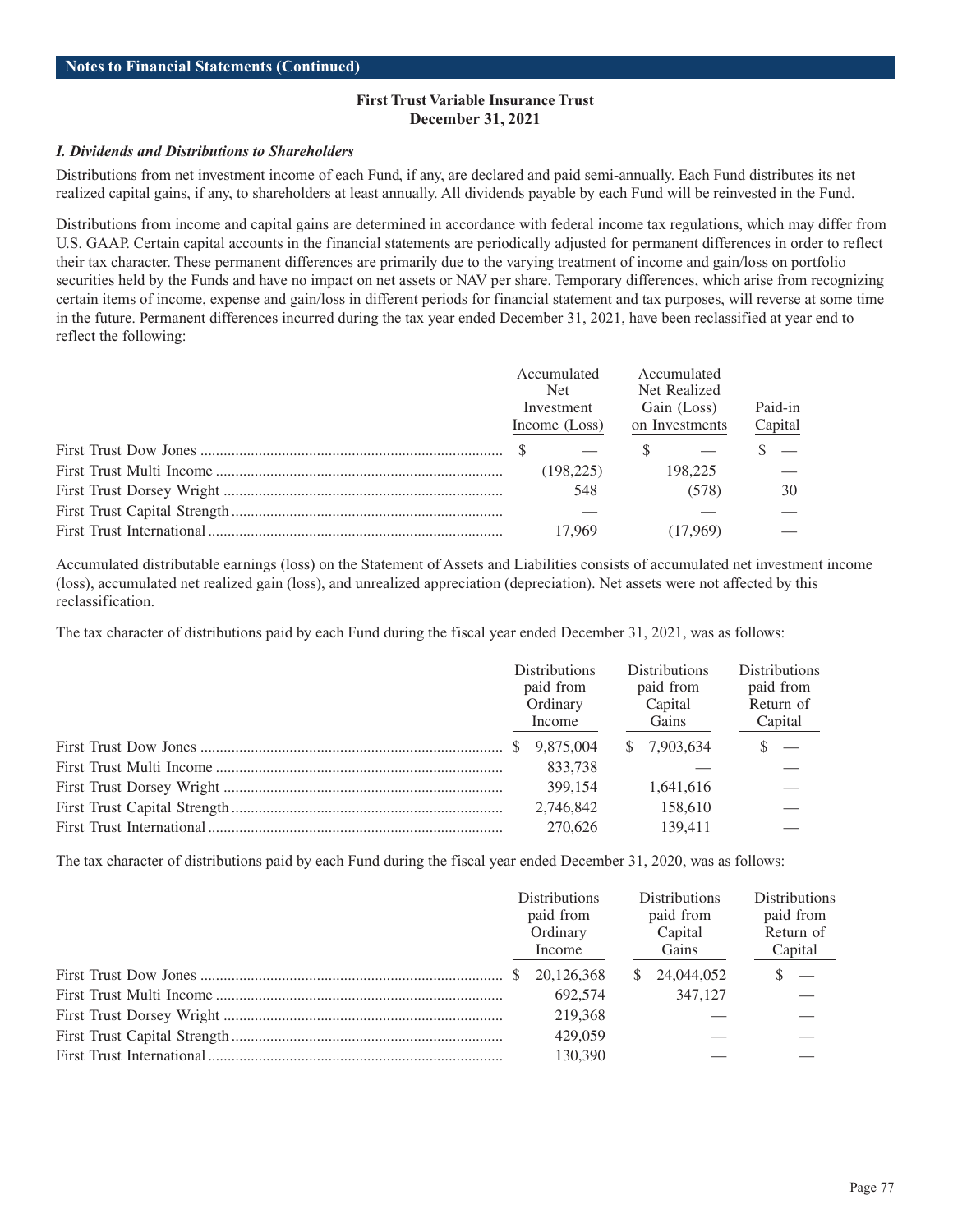As of December 31, 2021, the components of distributable earnings on a tax basis for each Fund were as follows:

|        |               |             | Accumulated  |                | <b>Net</b>   |
|--------|---------------|-------------|--------------|----------------|--------------|
|        | Undistributed |             | Capital and  |                | Unrealized   |
|        | Ordinary      |             | Other        |                | Appreciation |
| Income |               | Gain (Loss) |              | (Depreciation) |              |
|        | 54.532.433    |             | \$64.445.831 | <sup>\$</sup>  | 144,406,359  |
|        | 220,013       |             | 611.725      |                | 4,940,092    |
|        | 3,614,422     |             | 3.931.109    |                | 7,587,071    |
|        | 73,700        |             | 86,870       |                | 6,023,815    |
|        |               |             | 19.134       |                | 325,354      |

# *J. Income Taxes*

Each Fund intends to continue to qualify as a regulated investment company by complying with the requirements under Subchapter M of the Internal Revenue Code of 1986, as amended, which includes distributing substantially all of its net investment income and net realized gains to shareholders. Accordingly, no provision has been made for federal and state income taxes. However, due to the timing and amount of distributions, each Fund may be subject to an excise tax of 4% of the amount by which approximately 98% of each Fund's taxable income exceeds the distributions from such taxable income for the calendar year.

The Funds are subject to accounting standards that establish a minimum threshold for recognizing, and a system for measuring, the benefits of a tax position taken or expected to be taken in a tax return. Taxable years ended 2018, 2019, 2020 and 2021 remain open to federal and state audit for First Trust Dow Jones, First Trust Multi Income and First Trust Dorsey Wright. The taxable years ended 2020 and 2021 remain open to federal and state audit for First Trust Capital Strength and First Trust International. As of December 31, 2021, management has evaluated the application of these standards to the Funds and has determined that no provision for income tax is required in the Funds' financial statements for uncertain tax positions.

The Funds intend to utilize provisions of the federal income tax laws, which allow them to carry a realized capital loss forward indefinitely following the year of the loss and offset such loss against any future realized capital gains. The Funds are subject to certain limitations under U.S. tax rules on the use of capital loss carryforwards and net unrealized built-in losses. These limitations apply when there has been a 50% change in ownership. At December 31, 2021, for federal income tax purposes, none of the funds had a capital loss carryforward.

During the taxable year ended December 31, 2021, First Trust Multi Income utilized its capital loss carryforward in the amount of \$737,931.

# *K. Expenses*

Each Fund will pay all expenses directly related to its operations.

Each Participating Insurance Company performs certain administrative services for the Funds, their Accounts and the Contracts. Each Fund pays an administrative services fee of 0.20% of average daily net assets to cover expenses incurred by Participating Insurance Companies in connection with these services.

First Trust has entered into various licensing agreements, which allow First Trust to use certain trademarks and trade names of the applicable licensors (see Licensing Information in the Additional Information section of this report). The Trust, on behalf of First Trust Dow Jones, First Trust Dorsey Wright, First Trust Capital Strength and First Trust International, is a sub-licensee to these license agreements and is required to pay licensing fees, which are shown on the Statements of Operations.

#### **3. Investment Advisory Fee, Affiliated Transactions and Other Fee Arrangements**

First Trust, the investment advisor to the Funds, is a limited partnership with one limited partner, Grace Partners of DuPage L.P., and one general partner, The Charger Corporation. The Charger Corporation is an Illinois corporation controlled by James A. Bowen, Chief Executive Officer of First Trust. First Trust provides each Fund with discretionary investment services and certain administrative services necessary for the management of the Funds. For its investment advisory and management services, First Trust is entitled to a monthly fee calculated at an annual rate of 0.60% of the average daily net assets for First Trust Dow Jones, First Trust Multi Income, and First Trust International, 0.35% of the average daily net assets for First Trust Dorsey Wright, and 0.50% of the average daily net assets for First Trust Capital Strength. First Trust also provides fund reporting services to the Funds for a flat annual fee in the amount of \$9,250 per Fund.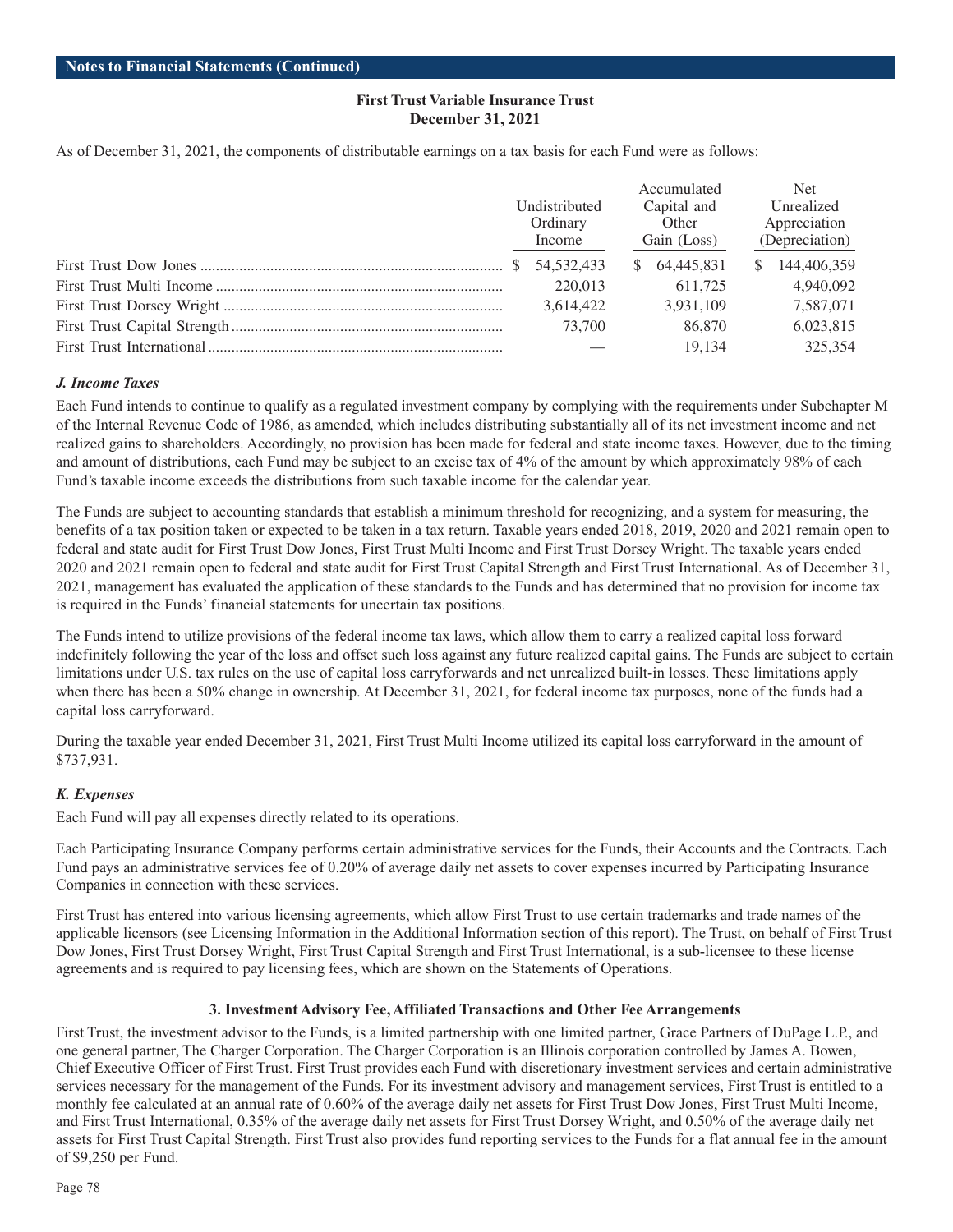In addition First Trust Multi Income and First Trust Dorsey Wright incur their respective pro rata share of fees and expenses attributable to each Fund's investments in other investment companies ("acquired fund fees and expenses"). The total of net expenses and acquired fund fees and expenses represents each Fund's total net annual operating expenses.

First Trust Multi Income and First Trust have retained Energy Income Partners, LLC ("EIP") and Stonebridge Advisors LLC ("Stonebridge") (collectively, the "Sub-Advisors"), affiliates of First Trust, to serve as investment sub-advisors. In this capacity, the Sub-Advisors provide recommendations to the Advisor regarding the selection and ongoing monitoring of certain securities in First Trust Multi Income's investment portfolio. EIP acts as sub-advisor for, and manages on a discretionary basis the investment and reinvestment of, only the assets of First Trust Multi Income allocated to EIP by the Advisor and furnishes an investment program in respect of and makes investment decisions only with respect to the portion of First Trust Multi Income's investment portfolio allocated to it by the Advisor. EIP, an affiliate of the Advisor, has been retained by First Trust Multi Income and the Advisor to provide recommendations regarding the selection and ongoing monitoring of the MLP, MLP affiliate and energy infrastructure securities in First Trust Multi Income's investment portfolio and to exercise discretion only with respect to assets of First Trust Multi Income allocated to EIP. Stonebridge serves as a nondiscretionary sub-advisor. Stonebridge has been retained by First Trust Multi Income and the Advisor to provide recommendations regarding the selection and ongoing monitoring of the preferred and hybrid securities in First Trust Multi Income's investment portfolio.

For the services provided and the expenses assumed pursuant to the investment sub-advisory agreement, First Trust will pay EIP a sub-advisory fee equal to 40% monthly in arrears of any remaining monthly investment management fee paid to the Advisor for the average daily net assets allocated to EIP after First Trust's waiver of any of its investment management fee to comply with the then-current expense cap, as defined below. For the services provided and the expenses assumed pursuant to the investment sub-advisory agreement, First Trust will pay Stonebridge a portfolio management fee equal to an annual rate of 0.20% of the Fund's average daily net assets allocated to Stonebridge.

First Trust Capital Partners, LLC ("FTCP"), an affiliate of First Trust, owns, through a wholly-owned subsidiary, a 15% ownership interest in each of EIP and EIP Partners, LLC, an affiliate of EIP. FTCP also owns, through a wholly-owned subsidiary, a 51% ownership interest in Stonebridge.

First Trust has agreed to waive fees and/or pay First Trust Dow Jones', First Trust Multi Income's and First Trust International's expenses to the extent necessary to prevent the annual operating expenses of Class I shares and Class II shares (excluding interest expense, brokerage commissions and other trading expenses, acquired fund fees and expenses, if any, taxes and extraordinary expenses) from exceeding 1.20% and 0.95% (each an "Expense Cap"), respectively, of each Fund's average daily net assets per year at least until May 1, 2023. First Trust has agreed to waive fees and/or pay First Trust Dorsey Wright's expenses to the extent necessary to prevent the operating expenses of Class I shares and Class II shares (excluding interest expense, brokerage commissions and other trading expenses, taxes and extraordinary expenses) from exceeding 1.30% and 1.05% (each an "Expense Cap"), respectively, of the Fund's average daily net assets per year at least until May 1, 2023. For First Trust Dorsey Wright, because acquired fund fees and expenses are estimated, First Trust will periodically adjust the amount of the fee waiver and expense reimbursement in order to attempt to meet the Expense Caps. However, total net annual fund expenses may be higher or lower than the Expense Caps. First Trust has agreed to waive fees and/or pay First Trust Capital Strength's expenses to the extent necessary to prevent the annual operating expenses of Class I shares and Class II shares (excluding interest expense, brokerage commissions and other trading expenses, acquired fund fees and expenses, if any, taxes and extraordinary expenses) from exceeding 1.10% and 0.85% (each an "Expense Cap"), respectively, of the Fund's average daily net assets per year at least until May 1, 2023.

Expenses borne and fees waived by First Trust are subject to reimbursement by each Fund for up to three years from the date the fee or expense was incurred by the Fund, but no reimbursement payment will be made by the Fund at any time if it would result in the Fund's expenses exceeding (i) the Expense Cap in place for the most recent fiscal year for which such expense limitation was in place, (ii) the Expense Cap in place at the time the fees were waived or expenses reimbursed, or (iii) the current Expense Cap. These amounts, if any, are included in "Expenses previously waived or reimbursed" on the Statements of Operations.

The advisory fee waivers and expense reimbursements for the year ended December 31, 2021, and the expenses borne and fees waived by First Trust subject to recovery from the applicable Fund at December 31, 2021, are included in the table below.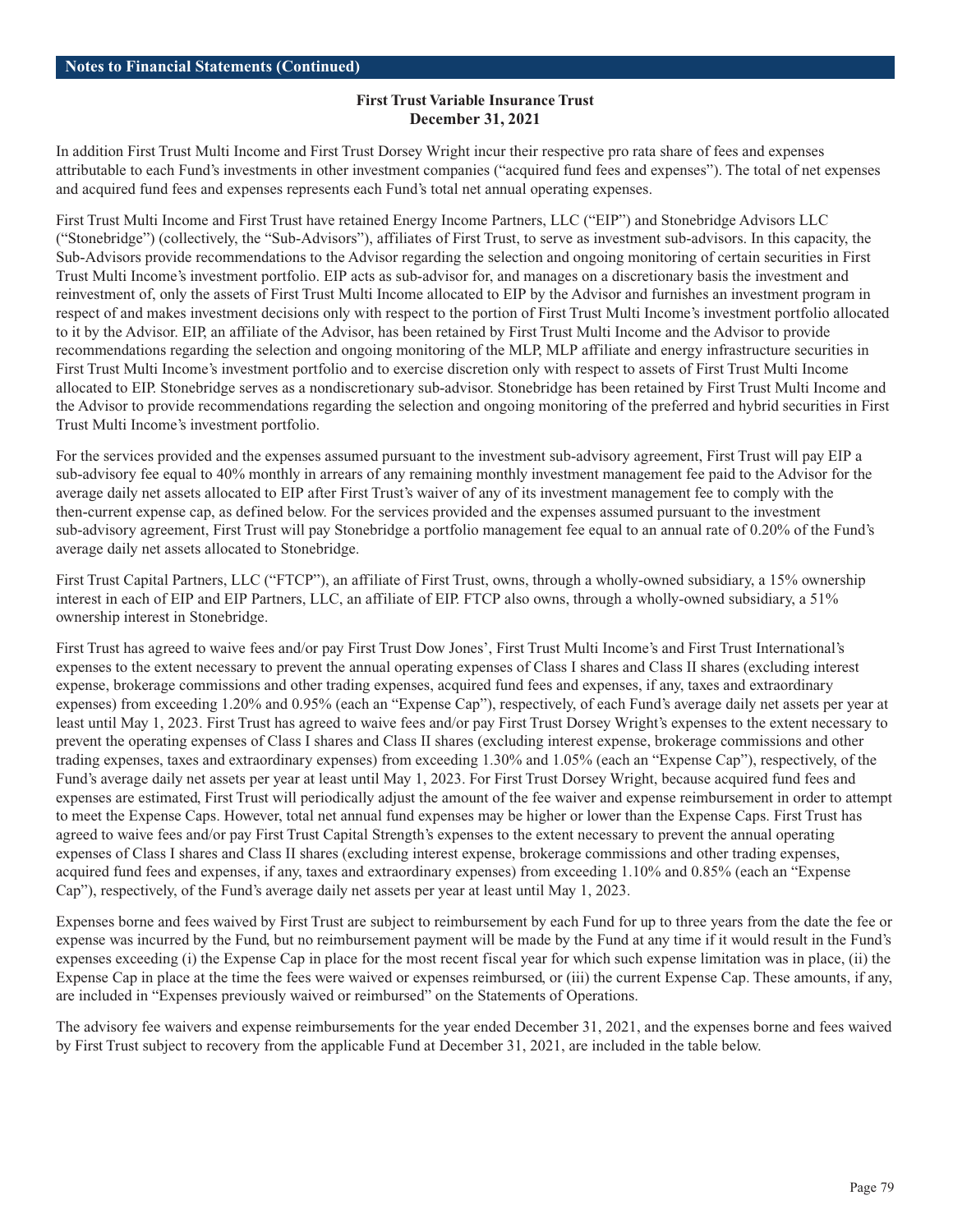|                                     |                              |                                      | Then there are multiple in the parties of the state more one lake to the set in the |                                               |                                        |           |  |  |  |  |
|-------------------------------------|------------------------------|--------------------------------------|-------------------------------------------------------------------------------------|-----------------------------------------------|----------------------------------------|-----------|--|--|--|--|
|                                     | <b>Fees</b><br><b>Waived</b> | <b>Expenses</b><br><b>Reimbursed</b> | <b>Year Ended</b><br><b>December 31, 2019</b>                                       | <b>Year Ended</b><br><b>December 31, 2020</b> | <b>Year Ended</b><br>December 31, 2021 | Total     |  |  |  |  |
| First Trust Multi Income            | \$213,560                    | S.<br>2.593                          | \$170,573                                                                           | \$174,191                                     | \$216,153                              | \$560,917 |  |  |  |  |
| <b>First Trust Dorsey Wright</b>    | 220,195                      | 80,898                               | 251.423                                                                             | 264,357                                       | 301,093                                | 816,873   |  |  |  |  |
| <b>First Trust Capital Strength</b> | 147,773                      |                                      |                                                                                     | 154,126                                       | 147,773                                | 301,899   |  |  |  |  |
| <b>First Trust International</b>    | 17.044                       | 171.088                              |                                                                                     | 184,650                                       | 188.132                                | 372,782   |  |  |  |  |

#### **Fees Waived or Expenses Borne by First Trust Subject to Recovery**

During the year ended December 31, 2021, First Trust Dow Jones recovered \$203,797 in fees that were previously waived or reimbursed. As of December 31, 2021, the Fund did not have any remaining fees previously waived or expenses reimbursed that were subject to recovery.

First Trust agreed to waive fees in the amount of 0.37% of the First Trust Multi Income's average daily net assets through May 1, 2023. During the year ended December 31, 2021, First Trust reimbursed First Trust Multi Income \$131,113 of fees that are not subject to recovery.

BNY Mellon Investment Servicing (US) Inc. ("BNYM IS") serves as each Fund's transfer agent in accordance with certain fee arrangements. As transfer agent, BNYM IS is responsible for maintaining shareholder records for the Funds. BNYM IS is a subsidiary of The Bank of New York Mellon Corporation, a financial holding company.

The Bank of New York Mellon ("BNYM") serves as First Trust Dow Jones', First Trust Multi Income's, First Trust Capital Strength's, and First Trust International's administrator, fund accountant and custodian in accordance with certain fee arrangements. As administrator and fund accountant, BNYM is responsible for providing certain administrative and accounting services to the Funds, including maintaining the Funds' books of account, records of the Funds' securities transactions, and certain other books and records. As custodian, BNYM is responsible for custody of each Fund's assets. BNYM is a subsidiary of The Bank of New York Mellon Corporation, a financial holding company.

Brown Brothers Harriman & Co. ("BBH") serves as First Trust Dorsey Wright's administrator, fund accountant and custodian. As custodian, BBH is responsible for custody of the Fund's assets. As administrator and fund accountant, BBH is responsible for providing certain administrative and accounting services to the Fund, including maintaining the Fund's books of account, records of the Fund's securities transactions, and certain other books and records.

Each Trustee who is not an officer or employee of First Trust, any sub-advisor or any of their affiliates ("Independent Trustees") is paid a fixed annual retainer that is allocated equally among each fund in the First Trust Fund Complex. Each Independent Trustee is also paid an annual per fund fee that varies based on whether the fund is a closed-end or other actively managed fund, a defined-outcome fund or an index fund.

Additionally, the Lead Independent Trustee and the Chairs of the Audit Committee, Nominating and Governance Committee and Valuation Committee are paid annual fees to serve in such capacities, with such compensation allocated pro rata among each fund in the First Trust Fund Complex based on net assets. Independent Trustees are reimbursed for travel and out-of-pocket expenses in connection with all meetings. The Lead Independent Trustee and Committee Chairs rotate every three years. The officers and "Interested" Trustee receive no compensation from the Trust for acting in such capacities.

# **4. Capital Share Transactions**

Capital transactions for First Trust Dow Jones were as follows:

|                    |               | <b>Year Ended</b><br>December 31, 2021 |            | <b>Year Ended</b><br><b>December 31, 2020</b> |  |            |
|--------------------|---------------|----------------------------------------|------------|-----------------------------------------------|--|------------|
|                    | <b>Shares</b> |                                        | Value      | <b>Shares</b>                                 |  | Value      |
| Sales:             |               |                                        |            |                                               |  |            |
| Class I            | 3,227,788     |                                        | 51,413,338 | 4,633,074                                     |  | 64,099,713 |
| Class II           | 11,674        |                                        | 189.415    | 30,427                                        |  | 426,187    |
| <b>Total Sales</b> | 3,239,462     |                                        | 51,602,753 | 4,663,501                                     |  | 64,525,900 |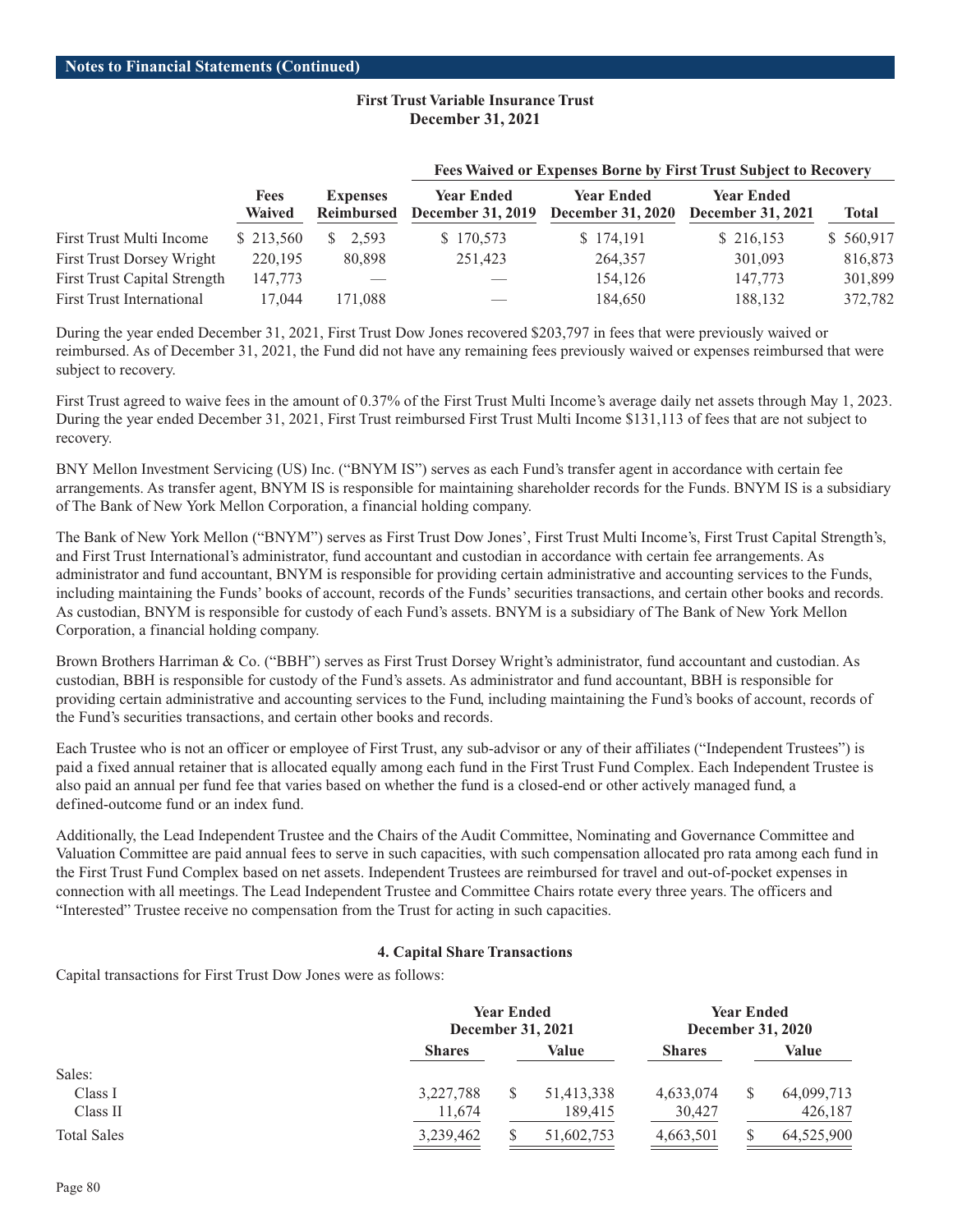|                                    |               | <b>Year Ended</b><br><b>December 31, 2021</b> |                |               | Year Ended<br><b>December 31, 2020</b> |                |  |
|------------------------------------|---------------|-----------------------------------------------|----------------|---------------|----------------------------------------|----------------|--|
|                                    | <b>Shares</b> |                                               | Value          | <b>Shares</b> |                                        | Value          |  |
| Dividend Reinvestment:             |               |                                               |                |               |                                        |                |  |
| Class I                            | 1,110,777     | S                                             | 17,747,847     | 3,266,240     | S                                      | 44,100,456     |  |
| Class II                           | 1,920         |                                               | 30,791         | 5,113         |                                        | 69,349         |  |
| <b>Total Dividend Reinvestment</b> | 1,112,697     |                                               | 17,778,638     | 3,271,353     |                                        | 44,169,805     |  |
| Redemptions:                       |               |                                               |                |               |                                        |                |  |
| Class I                            | (5,770,010)   | S                                             | (91, 298, 447) | (7,010,657)   | S                                      | (95, 542, 371) |  |
| Class II                           | (8,163)       |                                               | (125,208)      | (24, 282)     |                                        | (334, 797)     |  |
| <b>Total Redemptions</b>           | (5,778,173)   | S                                             | (91, 423, 655) | (7,034,939)   |                                        | (95, 877, 168) |  |

Capital transactions for First Trust Multi Income were as follows:

|                                    |               | <b>Year Ended</b><br><b>December 31, 2021</b> |             |               | <b>Year Ended</b><br><b>December 31, 2020</b> |              |  |
|------------------------------------|---------------|-----------------------------------------------|-------------|---------------|-----------------------------------------------|--------------|--|
|                                    | <b>Shares</b> |                                               | Value       | <b>Shares</b> |                                               | <b>Value</b> |  |
| Sales:                             |               |                                               |             |               |                                               |              |  |
| Class I                            | 596,837       | \$                                            | 7,288,406   | 447,837       | \$                                            | 4,857,683    |  |
| Class II                           | 3,639         |                                               | 45,110      | 2,856         |                                               | 27,193       |  |
| <b>Total Sales</b>                 | 600,476       | S                                             | 7,333,516   | 450,693       | S                                             | 4,884,876    |  |
| Dividend Reinvestment:             |               |                                               |             |               |                                               |              |  |
| Class I                            | 68,085        | \$                                            | 829,833     | 94,823        | \$                                            | 1,035,632    |  |
| Class II                           | 320           |                                               | 3,905       |               |                                               |              |  |
| <b>Total Dividend Reinvestment</b> | 68,405        |                                               | 833,738     | 94,823        |                                               | 1,035,632    |  |
| Redemptions:                       |               |                                               |             |               |                                               |              |  |
| Class I                            | (298, 846)    | \$                                            | (3,605,993) | (399, 861)    | \$                                            | (4,326,849)  |  |
| Class II                           | (11)          |                                               | (141)       | (5,779)       |                                               | (58, 451)    |  |
| <b>Total Redemptions</b>           | (298, 857)    | S                                             | (3,606,134) | (405, 640)    | S                                             | (4,385,300)  |  |

Capital transactions for First Trust Dorsey Wright were as follows:

|                                    | <b>Year Ended</b><br><b>December 31, 2021</b> |    |              | <b>Year Ended</b><br><b>December 31, 2020</b> |    |           |
|------------------------------------|-----------------------------------------------|----|--------------|-----------------------------------------------|----|-----------|
|                                    | <b>Shares</b>                                 |    | <b>Value</b> | <b>Shares</b>                                 |    | Value     |
| Sales:                             |                                               |    |              |                                               |    |           |
| Class I                            | 1,304,611                                     | S  | 19,478,760   | 569,579                                       | S  | 6,793,178 |
| Class II                           | 52,669                                        |    | 771,633      | 1,616                                         |    | 19,106    |
| <b>Total Sales</b>                 | 1,357,280                                     |    | 20,250,393   | 571,195                                       |    | 6,812,284 |
| Dividend Reinvestment:             |                                               |    |              |                                               |    |           |
| Class I                            | 137,838                                       | \$ | 2,030,687    | 16,716                                        | \$ | 218,731   |
| Class II                           | 689                                           |    | 10,083       | 49                                            |    | 637       |
| <b>Total Dividend Reinvestment</b> | 138,527                                       |    | 2,040,770    | 16,765                                        |    | 219,368   |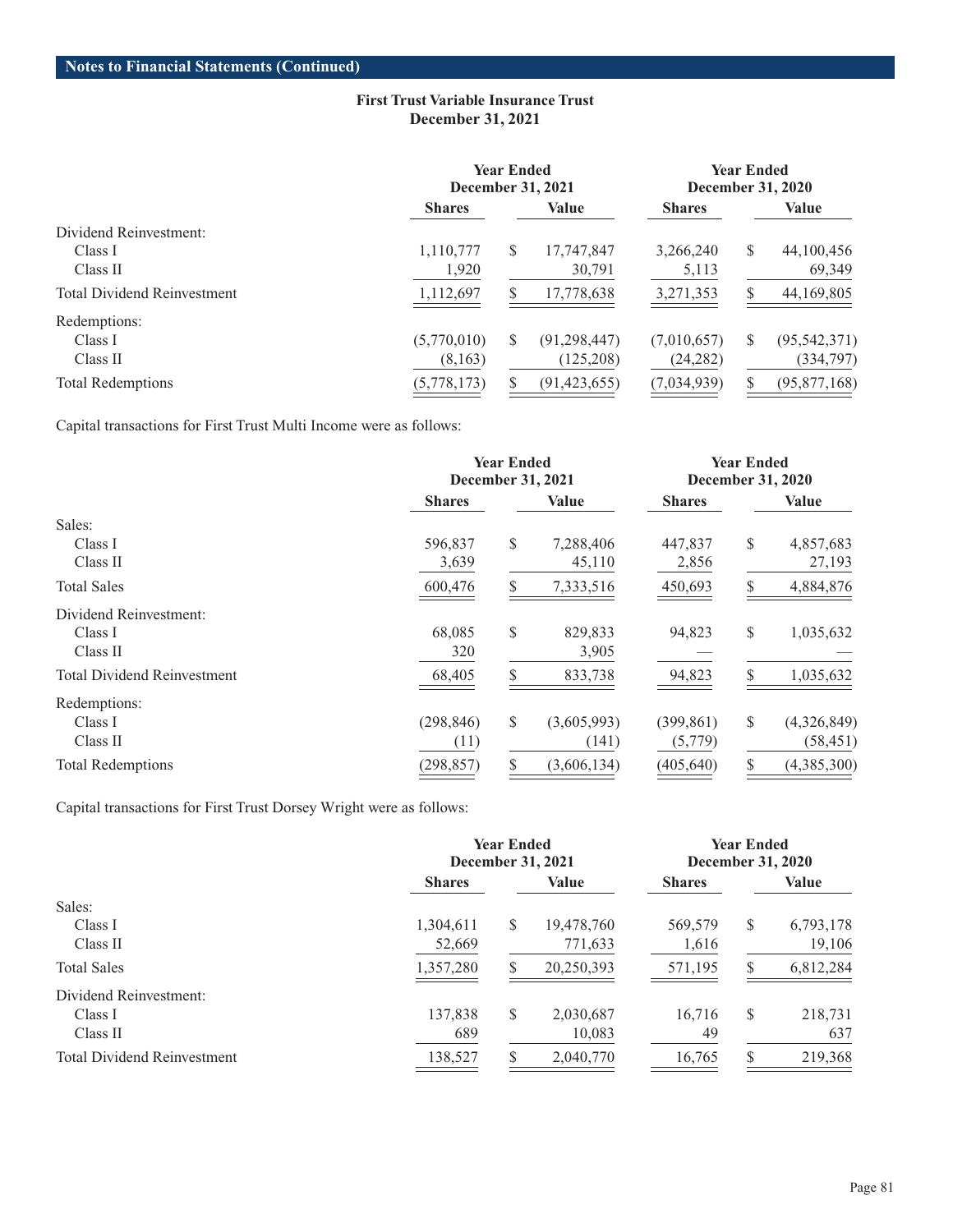|                          |               | <b>Year Ended</b><br>December 31, 2021 |             |               | <b>Year Ended</b><br><b>December 31, 2020</b> |              |  |
|--------------------------|---------------|----------------------------------------|-------------|---------------|-----------------------------------------------|--------------|--|
|                          | <b>Shares</b> |                                        | Value       | <b>Shares</b> |                                               | Value        |  |
| Redemptions:             |               |                                        |             |               |                                               |              |  |
| Class I                  | (582, 499)    |                                        | (8,606,179) | (1,059,902)   |                                               | (12,519,678) |  |
| Class II                 | (1,720)       |                                        | (25,338)    | (2,891)       |                                               | (30, 256)    |  |
| <b>Total Redemptions</b> | (584, 219)    |                                        | (8,631,517) | (1,062,793)   |                                               | (12,549,934) |  |

Capital transactions for First Trust Capital Strength were as follows:

|                                    |                               | <b>Year Ended</b><br><b>December 31, 2021</b> |             |               | <b>Period Ended</b><br><b>December 31, 2020</b> |               |  |  |
|------------------------------------|-------------------------------|-----------------------------------------------|-------------|---------------|-------------------------------------------------|---------------|--|--|
|                                    | <b>Value</b><br><b>Shares</b> |                                               |             | <b>Shares</b> |                                                 | <b>Value</b>  |  |  |
| Sales:                             |                               |                                               |             |               |                                                 |               |  |  |
| Class I                            | 3,080,376                     | <sup>\$</sup>                                 | 41,264,985  | 1,354,544     | S                                               | 15,614,017    |  |  |
| Class II                           | 42,347                        |                                               | 572,976     | 53,842        |                                                 | 600,615       |  |  |
| <b>Total Sales</b>                 | 3,122,723                     | S.                                            | 41,837,961  | 1,408,386     | S                                               | 16,214,632    |  |  |
| Dividend Reinvestment:             |                               |                                               |             |               |                                                 |               |  |  |
| Class I                            | 205,028                       | <sup>\$</sup>                                 | 2,838,606   | 34,611        | S                                               | 410,483       |  |  |
| Class II                           | 4,829                         |                                               | 66,846      | 1,566         |                                                 | 18,576        |  |  |
| <b>Total Dividend Reinvestment</b> | 209,857                       |                                               | 2,905,452   | 36,177        |                                                 | 429,059       |  |  |
| Redemptions:                       |                               |                                               |             |               |                                                 |               |  |  |
| Class I                            | (391,970)                     | \$                                            | (5,142,229) | (159, 026)    | \$                                              | (1,879,511)   |  |  |
| Class II                           | (7,987)                       |                                               | (109, 898)  | (3,246)       |                                                 | (37, 521)     |  |  |
| <b>Total Redemptions</b>           | (399, 957)                    |                                               | (5,252,127) | (162, 272)    |                                                 | (1, 917, 032) |  |  |

Capital transactions for First Trust International were as follows:

|                                    |                               | <b>Year Ended</b><br>December 31, 2021 |            | <b>Period Ended</b><br><b>December 31, 2020</b> |               |           |
|------------------------------------|-------------------------------|----------------------------------------|------------|-------------------------------------------------|---------------|-----------|
|                                    | <b>Value</b><br><b>Shares</b> |                                        |            | <b>Shares</b>                                   |               | Value     |
| Sales:                             |                               |                                        |            |                                                 |               |           |
| Class I                            | 148,750                       | \$                                     | 2,113,339  | 93,653                                          | \$            | 1,044,108 |
| Class II                           | 7,964                         |                                        | 101,201    | 55,328                                          |               | 566,102   |
| <b>Total Sales</b>                 | 156,714                       | S                                      | 2,214,540  | 148,981                                         | <sup>\$</sup> | 1,610,210 |
| Dividend Reinvestment:             |                               |                                        |            |                                                 |               |           |
| Class I                            | 23,051                        | \$                                     | 303,060    | 6,416                                           | S             | 79,560    |
| Class II                           | 8,106                         |                                        | 106,977    | 4,099                                           |               | 50,830    |
| <b>Total Dividend Reinvestment</b> | 31,157                        |                                        | 410,037    | 10,515                                          |               | 130,390   |
| Redemptions:                       |                               |                                        |            |                                                 |               |           |
| Class I                            | (39, 659)                     | \$                                     | (567, 847) | (5,528)                                         | \$            | (64,253)  |
| Class II                           | (239)                         |                                        | (3,315)    | (1,148)                                         |               | (14, 635) |
| <b>Total Redemptions</b>           | (39, 898)                     |                                        | (571, 162) | (6,676)                                         |               | (78, 888) |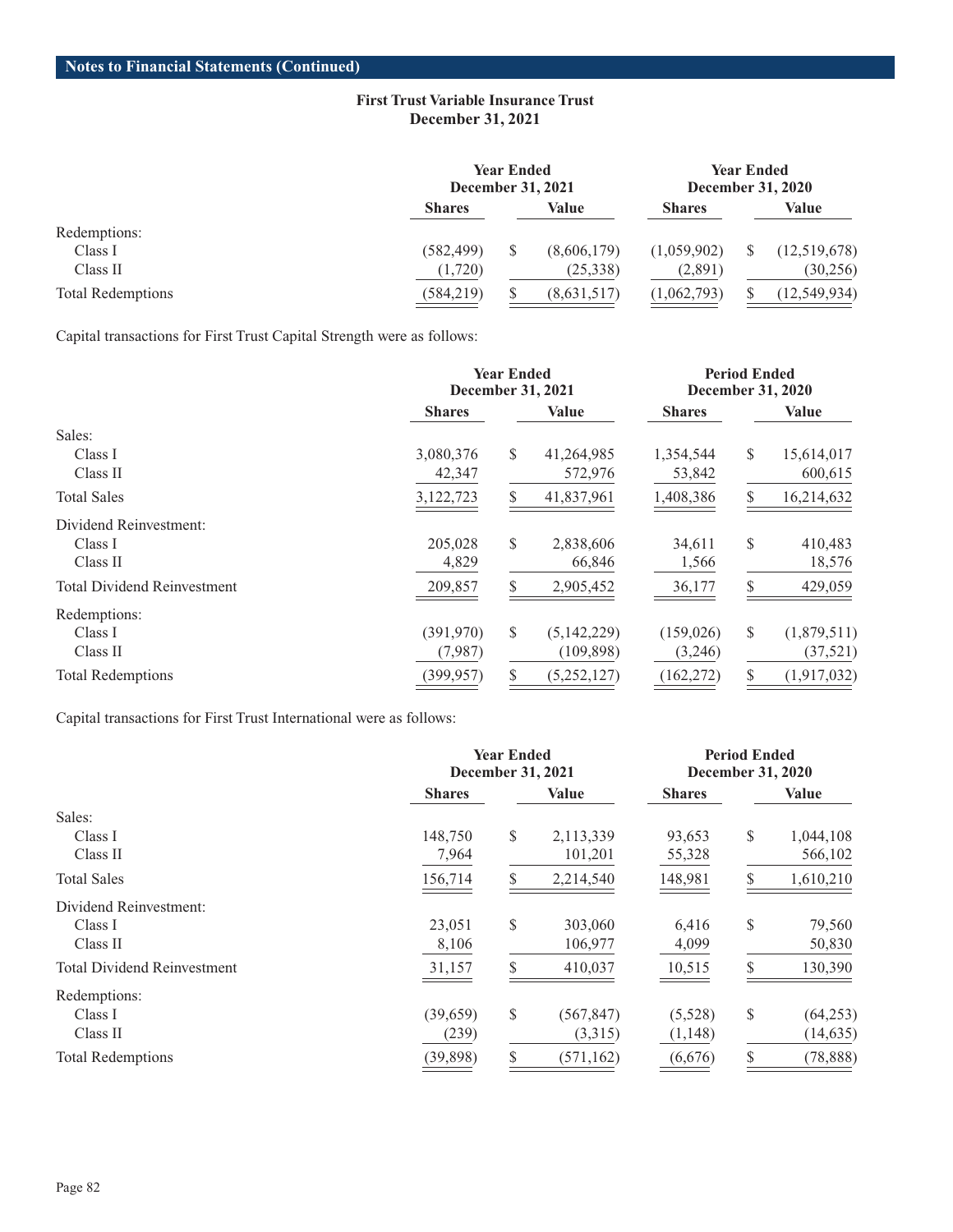#### **5. Purchases and Sales of Securities**

For the fiscal year ended December 31, 2021, the cost of purchases and proceeds from sales of investment securities for each Fund, excluding U.S. Government investment securities and short-term investments, were as follows:

|                                     | Purchases         | Sales          |  |  |
|-------------------------------------|-------------------|----------------|--|--|
| <b>First Trust Dow Jones</b>        | 873,081,804<br>S. | \$ 907,594,842 |  |  |
| First Trust Multi Income            | 15,921,729        | 11,373,963     |  |  |
| First Trust Dorsey Wright           | 58,724,959        | 47,856,531     |  |  |
| <b>First Trust Capital Strength</b> | 75,520,190        | 39,427,711     |  |  |
| First Trust International           | 3,877,067         | 2,313,796      |  |  |

For the fiscal year ended December 31, 2021, the cost of purchases and proceeds from sales of U.S. government investment securities for each Fund, excluding short-term investments, were as follows:

|                                  | Purchases |               |  | Sales         |  |  |
|----------------------------------|-----------|---------------|--|---------------|--|--|
| <b>First Trust Dow Jones</b>     | S.        | 350, 112, 681 |  | \$337,262,045 |  |  |
| First Trust Multi Income         |           | 880.664       |  | 1,312,206     |  |  |
| First Trust Dorsey Wright        |           |               |  |               |  |  |
| First Trust Capital Strength     |           |               |  |               |  |  |
| <b>First Trust International</b> |           |               |  |               |  |  |

#### **6. Derivative Transactions**

The following table presents the type of derivatives held by First Trust Dow Jones at December 31, 2021, the primary underlying risk exposure and the location of these instruments as presented on the Statements of Assets and Liabilities. First Trust Multi Income, First Trust Dorsey Wright, First Trust Capital Strength and First Trust International did not hold any derivative instruments as of December 31, 2021.

|                                 |                                | <b>Asset Derivatives</b>                                       |          | <b>Liability Derivatives</b>                                   |              |  |  |
|---------------------------------|--------------------------------|----------------------------------------------------------------|----------|----------------------------------------------------------------|--------------|--|--|
| <b>Derivative</b><br>Instrument | <b>Risk</b><br><b>Exposure</b> | <b>Statements of Assets and</b><br><b>Liabilities Location</b> | Value    | <b>Statements of Assets and</b><br><b>Liabilities Location</b> | <b>Value</b> |  |  |
| <b>Futures contracts</b>        | Interest Rate Risk             | Unrealized appreciation<br>on futures contracts <sup>*</sup>   | \$17.023 | Unrealized depreciation<br>on futures contracts <sup>*</sup>   | \$(130,688)  |  |  |

\* Includes cumulative appreciation (depreciation) on futures contracts as reported in the Portfolio of Investments. The current day's variation margin is reported within the Statements of Assets and Liabilities.

The following table presents the amount of net realized gain (loss) and change in net unrealized appreciation (depreciation) recognized for the fiscal year ended December 31, 2021, on derivative instruments held by First Trust Dow Jones, as well as the primary underlying risk exposure associated with each instrument.

#### **Statements of Operations Location**

| <b>Interest Rate Risk Exposure</b>                                        |           |
|---------------------------------------------------------------------------|-----------|
| Net realized gain (loss) on futures contracts                             | \$91.915  |
| Net change in unrealized appreciation (depreciation) on futures contracts | (113,665) |

During the fiscal year ended December 31, 2021, the notional value of futures contracts opened and closed were 215,750,514 and 157,860,460, respectively.

First Trust Dow Jones does not have the right to offset financial assets and liabilities related to futures contracts on the Statements of Assets and Liabilities.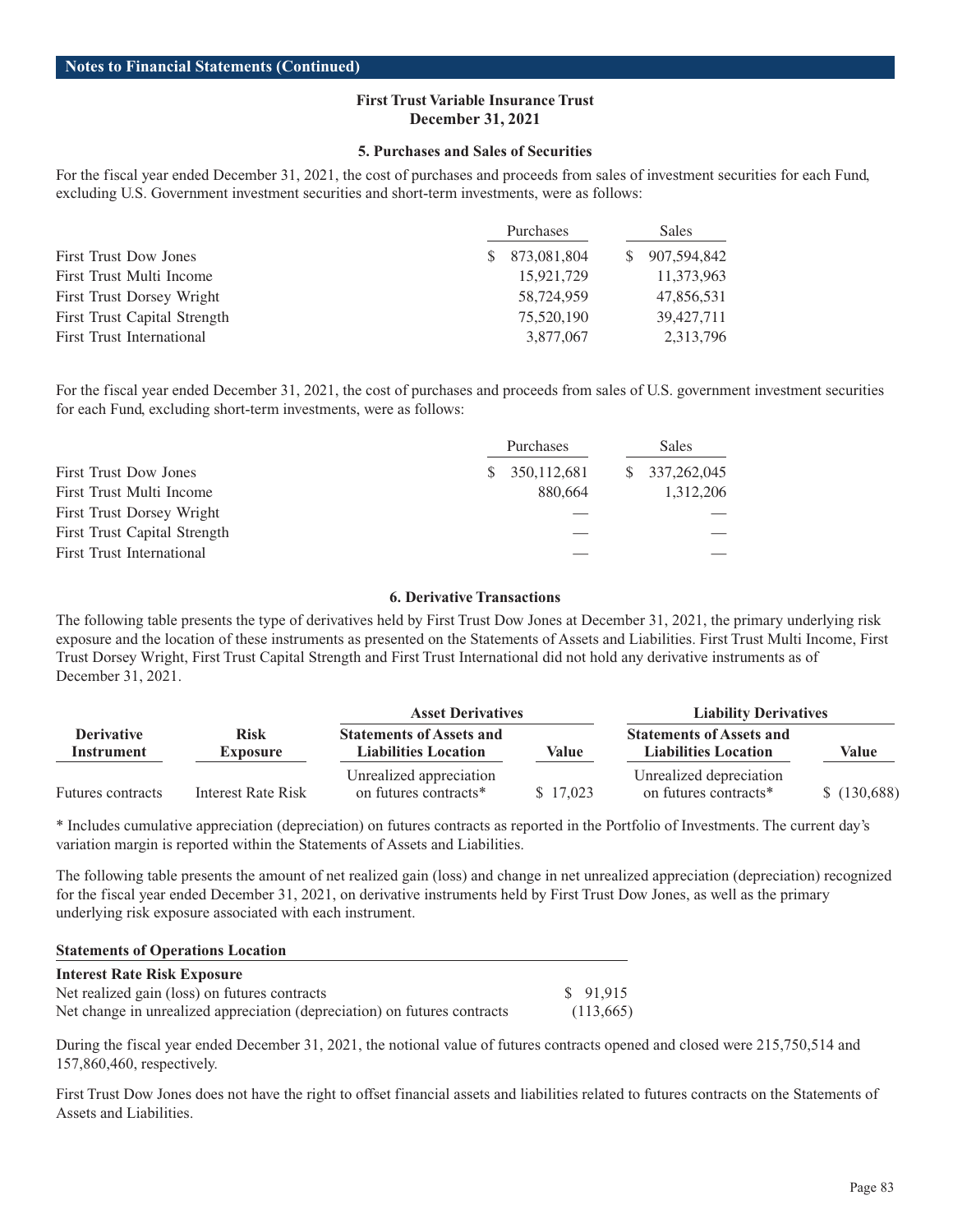#### **7. 12b-1 Service Plan**

The Trust has adopted a plan (the "Plan") pursuant to Rule 12b-1 under the 1940 Act, which provides that Class I shares of each of the Funds will be subject to an annual service fee.

First Trust Portfolios L.P. ("FTP"), an affiliate of First Trust, serves as the selling agent and distributor of shares of the Funds. FTP uses the service fee to compensate each Participating Insurance Company for providing account services to contract owners. These services include establishing and maintaining Contract owners' accounts, supplying information to Contract owners, delivering Fund materials to Contract owners, answering inquiries, and providing other personal services to Contract owners. Each Fund may spend up to 0.25% per year of the average daily net assets of its Class I shares as a service fee under the Plan. In addition, the Plan permits First Trust to use a portion of its advisory fee to compensate FTP for expenses incurred in connection with the sale of a Fund's Class I shares including, without limitation, compensation of its sales force, expenses of printing and distributing the Prospectus to persons other than Contract owners, expenses of preparing, printing and distributing advertising and sales literature and reports to Contract owners used in connection with the sale of a Fund's Class I shares, certain other expenses associated with the servicing of Class I shares of a Fund, and any service-related expenses that may be authorized from time to time by the Board.

During the year ended December 31, 2021, all service fees received by FTP were paid to the Participating Insurance Companies, with no portion of such fees retained by FTP. The Plan may be renewed from year to year if approved by a vote of the Trust's Board and a vote of the Independent Trustees, who have no direct or indirect financial interest in the Plan, cast in person at a meeting called for the purpose of voting on the Plan.

#### **8. Borrowings**

The Trust, on behalf of First Trust Dow Jones and First Trust Multi Income, along with First Trust Series Fund and First Trust Exchange-Traded Fund IV, has a \$200 million Credit Agreement (the "BNYM Line of Credit") with BNYM to be a liquidity backstop during periods of high redemption volume. A commitment fee of 0.25% of the daily amount of the excess of the commitment amount over the outstanding principal balance of the loans will be charged by BNYM, which First Trust will allocate amongst the funds that have access to the BNYM Line of Credit. Prior to January 29, 2021, the commitment fee was 0.15%. These fees are reflected in the Statements of Operations in the "Commitment fees" line item. To the extent that either fund accesses the BNYM Line of Credit, there would also be an interest fee charged. Neither First Trust Dow Jones or First Trust Multi Income drew on the BNYM Line of Credit during the year ended December 31, 2021.

#### **9. Indemnification**

The Trust, on behalf of the Funds, has a variety of indemnification obligations under contracts with its service providers. The Trust's maximum exposure under these arrangements is unknown. However, the Trust has not had prior claims or losses pursuant to these contracts and expects the risk of loss to be remote.

#### **10. Other Matters**

By operation of law, First Trust Dorsey Wright now operates as a diversified open-end management investment company as defined in Section 5(b) of the 1940 Act.

#### **11. Subsequent Events**

Management has evaluated the impact of all subsequent events to the Funds through the date the financial statements were issued, and has determined that there were no subsequent events requiring recognition or disclosure in the financial statements that have not already been disclosed.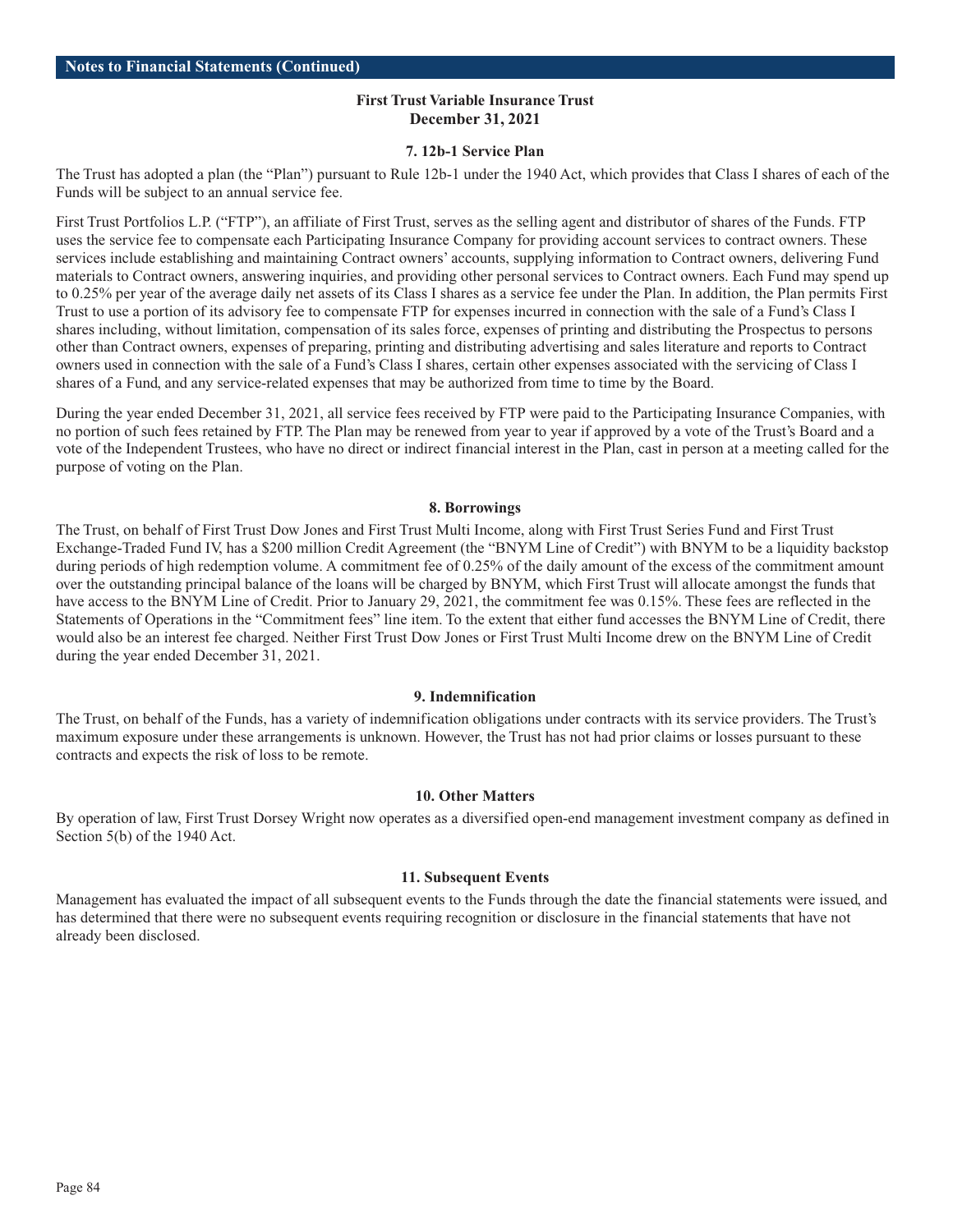## **Report of Independent Registered Public Accounting Firm**

#### **To the Shareholders and the Board of Trustees of First Trust Variable Insurance Trust:**

# **Opinion on the Financial Statements and Financial Highlights**

We have audited the accompanying statements of assets and liabilities of First Trust/Dow Jones Dividend & Income Allocation Portfolio, First Trust Multi Income Allocation Portfolio, First Trust Dorsey Wright Tactical Core Portfolio, First Trust Capital Strength Portfolio, and First Trust International Developed Capital Strength Portfolio (the "Funds"), each a series of the First Trust Variable Insurance Trust, including the portfolios of investments, as of December 31, 2021, the related statements of operations for the year then ended, the statements of changes in net assets and the financial highlights for the periods indicated in the table below for the Funds; and the related notes. In our opinion, the financial statements and financial highlights present fairly, in all material respects, the financial position of each of the Funds as of December 31, 2021, the results of their operations for the year then ended, and the changes in their net assets and the financial highlights for the periods listed in the table below in conformity with accounting principles generally accepted in the United States of America.

| Individual Funds Included in the Trust                            | <b>Statements of Changes in Net Assets</b>                                                | <b>Financial Highlights</b>                                         |  |  |
|-------------------------------------------------------------------|-------------------------------------------------------------------------------------------|---------------------------------------------------------------------|--|--|
| First Trust/Dow Jones Dividend & Income<br>Allocation Portfolio   | For the years ended December 31, 2021 and<br>2020                                         | For the years ended December 31, 2021,<br>2020, 2019, 2018 and 2017 |  |  |
| First Trust Multi Income Allocation Portfolio                     |                                                                                           |                                                                     |  |  |
| First Trust Dorsey Wright Tactical Core<br>Portfolio              |                                                                                           |                                                                     |  |  |
| First Trust Capital Strength Portfolio                            | For the year ended December 31, 2021 and for the period from May 1, 2020 (commencement of |                                                                     |  |  |
| First Trust International Developed Capital<br>Strength Portfolio | operations) through December 31, 2020                                                     |                                                                     |  |  |

#### **Basis for Opinion**

These financial statements and financial highlights are the responsibility of the Funds' management. Our responsibility is to express an opinion on the Funds' financial statements and financial highlights based on our audits. We are a public accounting firm registered with the Public Company Accounting Oversight Board (United States) (PCAOB) and are required to be independent with respect to the Funds in accordance with the U.S. federal securities laws and the applicable rules and regulations of the Securities and Exchange Commission and the PCAOB.

We conducted our audits in accordance with the standards of the PCAOB. Those standards require that we plan and perform the audit to obtain reasonable assurance about whether the financial statements and financial highlights are free of material misstatement, whether due to error or fraud. The Funds are not required to have, nor were we engaged to perform, an audit of their internal control over financial reporting. As part of our audits, we are required to obtain an understanding of internal control over financial reporting but not for the purpose of expressing an opinion on the effectiveness of the Funds' internal control over financial reporting. Accordingly, we express no such opinion.

Our audits included performing procedures to assess the risks of material misstatement of the financial statements and financial highlights, whether due to error or fraud, and performing procedures that respond to those risks. Such procedures included examining, on a test basis, evidence regarding the amounts and disclosures in the financial statements and financial highlights. Our audits also included evaluating the accounting principles used and significant estimates made by management, as well as evaluating the overall presentation of the financial statements and financial highlights. Our procedures included confirmation of securities owned as of December 31, 2021, by correspondence with the custodian and brokers; when replies were not received from brokers, we performed other auditing procedures. We believe that our audits provide a reasonable basis for our opinion.

Deloitte : Touche LLP

Chicago, Illinois February 15, 2022

We have served as the auditor of one or more First Trust investment companies since 2001.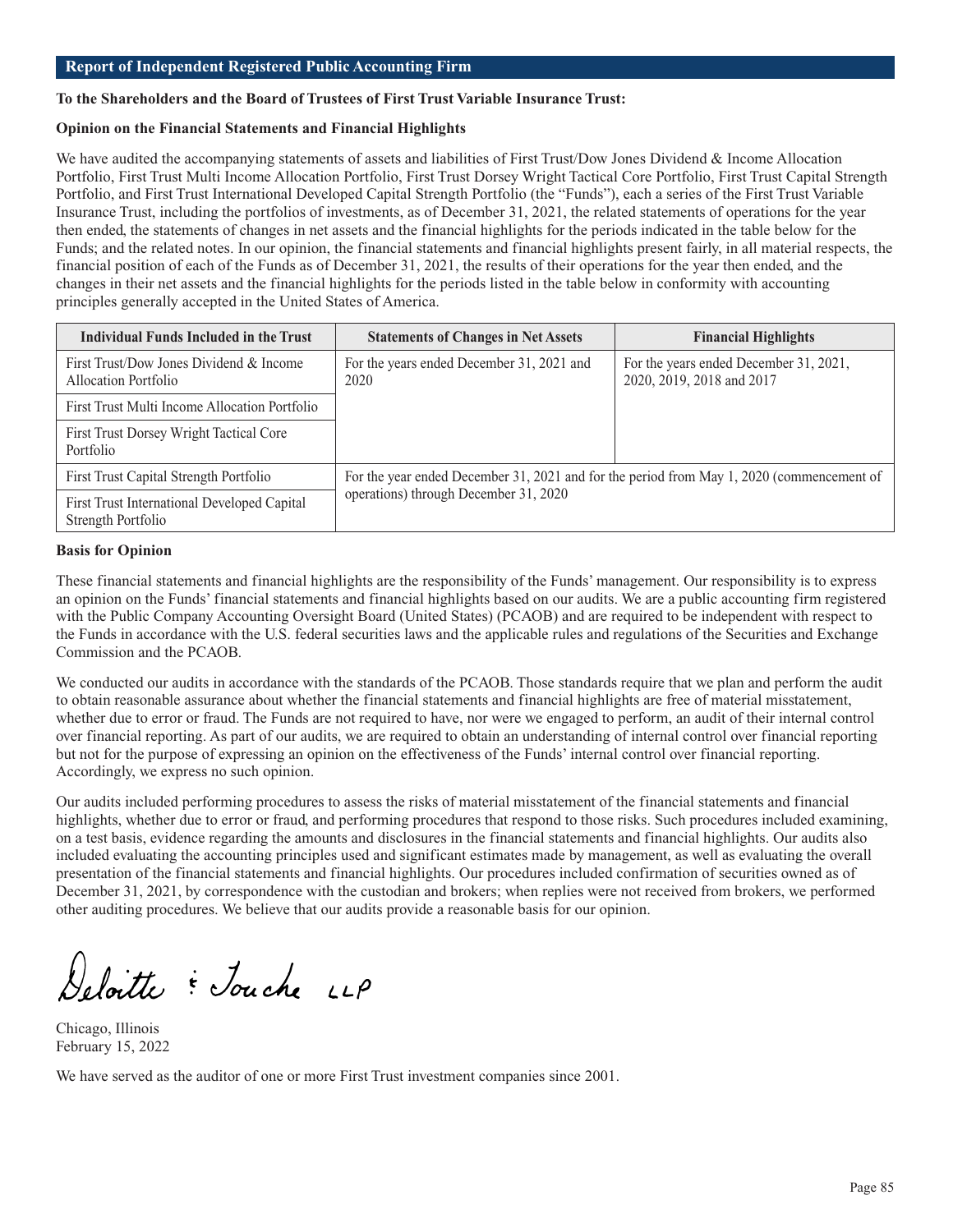#### **Proxy Voting Policies and Procedures**

A description of the policies and procedures that each Fund uses to determine how to vote proxies and information on how each Fund voted proxies relating to portfolio investments during the most recent 12-month period ended June 30 is available (1) without charge, upon request, by calling (800) 988-5891; (2) on each Fund's website at [www.ftportfolios.com;](https://www.ftportfolios.com) and (3) on the Securities and Exchange Commission's ("SEC") website at [www.sec.gov.](http://www.sec.gov)

#### **Portfolio Holdings**

Each Fund files portfolio holdings information for each month in a fiscal quarter within 60 days after the end of the relevant fiscal quarter on Form N-PORT. Portfolio holdings information for the third month of each fiscal quarter will be publicly available on the SEC's website at [www.sec.gov.](http://www.sec.gov.) Each Fund's complete schedule of portfolio holdings for the second and fourth quarters of each fiscal year is included in the semi-annual and annual reports to shareholders, respectively, and is filed with the SEC on Form N-CSR. The semi-annual and annual report for each Fund is available to investors within 60 days after the period to which it relates. Each Fund's Forms N-PORT and Forms N-CSR are available on the SEC's website listed above.

#### **Federal Tax Information**

For the taxable year ended December 31, 2021, the following percentages of income dividend paid by the Funds qualify for the dividends received deduction available to corporations:

|                                                                | <b>Dividends</b>   |
|----------------------------------------------------------------|--------------------|
|                                                                | Received Deduction |
| First Trust/Dow Jones Dividend & Income Allocation Portfolio   | $19.97\%$          |
|                                                                | 33.52%             |
|                                                                | 20.14\%            |
|                                                                | $20.22\%$          |
| First Trust International Developed Capital Strength Portfolio | $0.00\%$           |

Long-term capital gain distributions designated by the Funds are taxable at the applicable capital gain tax rates for federal income tax purposes. For the fiscal year ended December 31, 2021, the below Funds designated long-term capital gain distributions in the following amounts:

|                                                                | Long-Term Capital<br><b>Gain Distributions</b> |
|----------------------------------------------------------------|------------------------------------------------|
| First Trust/Dow Jones Dividend & Income Allocation Portfolio   | \$7,903,634                                    |
|                                                                |                                                |
|                                                                | 1,641,616                                      |
|                                                                | 158,610                                        |
| First Trust International Developed Capital Strength Portfolio | 139,411                                        |

The following Funds met the requirements of Section 853 of the Internal Revenue Code of 1986, as amended, and elect to pass through to their shareholders credit for foreign taxes paid. For the taxable year ended December 31, 2021, the total amount of income received by the Funds from sources within foreign countries and possessions of the United States and of taxes paid to such countries are as follows:

|                                                                                                    | Gross Foreign Income              |  | Foreign Taxes Paid |  |  |  |
|----------------------------------------------------------------------------------------------------|-----------------------------------|--|--------------------|--|--|--|
|                                                                                                    | Amount Per Share Amount Per Share |  |                    |  |  |  |
| First Trust International Developed Capital Strength Portfolio  \$ 75,365 \$ 0.25 \$ 5,037 \$ 0.02 |                                   |  |                    |  |  |  |

#### **Licensing Information**

S&P<sup>®</sup> is a registered trademark of Standard & Poor's Financial Services LLC ("S&P") and Dow Jones<sup>®</sup> is a registered trademark of Dow Jones Trademark Holdings LLC ("Dow Jones"). The trademarks have been licensed to S&P Dow Jones Indices LLC and have been sublicensed for use for certain purposes by First Trust Advisors L.P. ("First Trust"). The DOW JONES EQUAL WEIGHT U.S. ISSUED CORPORATE BOND INDEX<sup>SM</sup>, DOW JONES U.S. TOTAL STOCK MARKET INDEX<sup>SM</sup> AND DOW JONES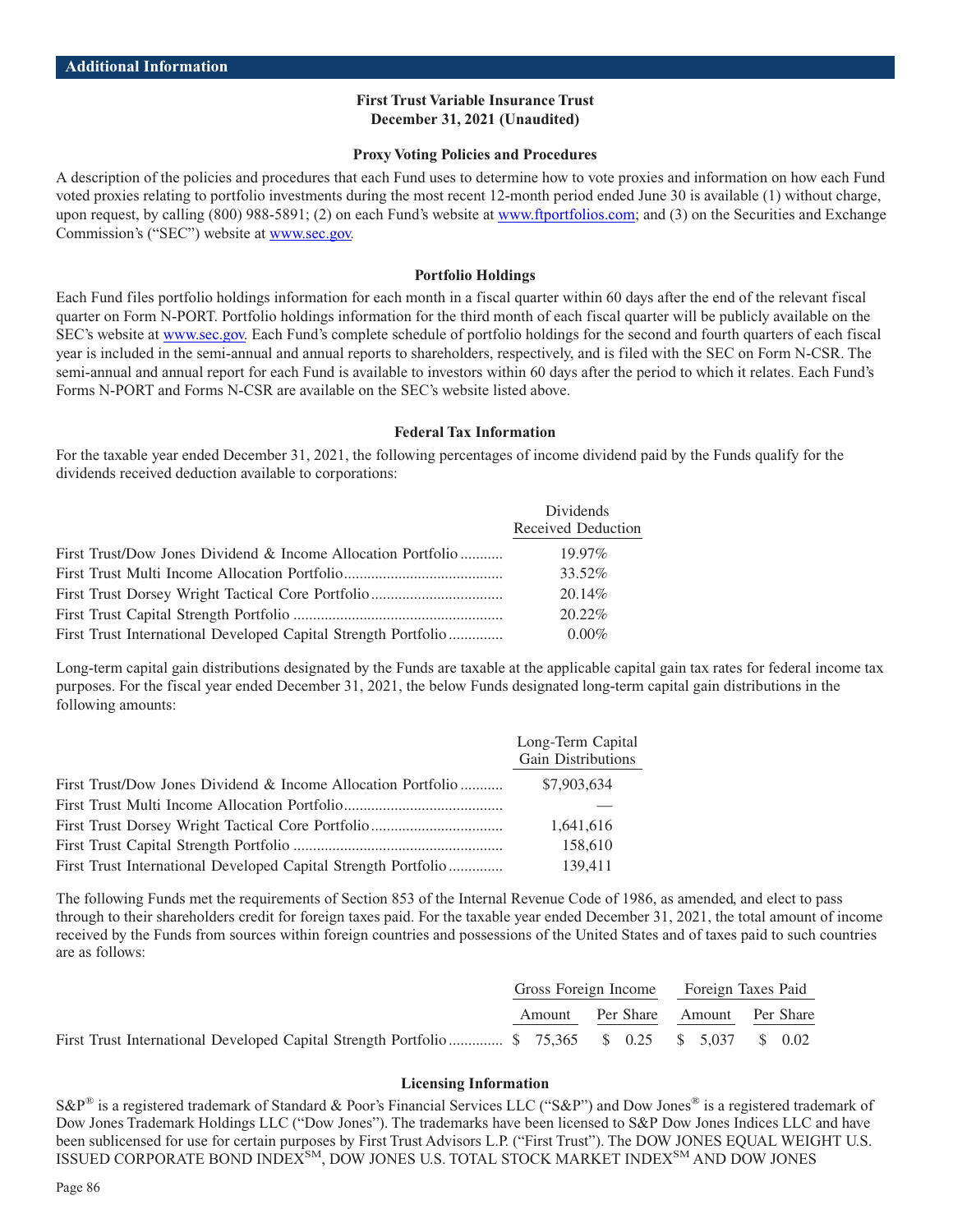COMPOSITE AVERAGETM are products of S&P Dow Jones Indices LLC and have been licensed for use by First Trust. The First Trust/Dow Jones Dividend & Income Allocation Portfolio is not sponsored, endorsed, sold or promoted by S&P Dow Jones Indices LLC, Dow Jones, S&P, or any of their respective affiliates (collectively, "S&P Dow Jones Indices"). Neither S&P Dow Jones Indices nor its affiliates make any representation or warranty, express or implied, to the owners of the First Trust/Dow Jones Dividend & Income Allocation Portfolio or any member of the public regarding the advisability of investing in securities generally or in the First Trust/Dow Jones Dividend & Income Allocation Portfolio particularly or the ability of the DOW JONES EQUAL WEIGHT U.S. ISSUED CORPORATE BOND INDEX<sup>SM</sup>, DOW JONES U.S. TOTAL STOCK MARKET INDEX<sup>SM</sup> AND DOW JONES COMPOSITE AVERAGE<sup>TM</sup> to track general market performance. S&P Dow Jones Indices' only relationship to First Trust with respect to the DOW JONES EQUAL WEIGHT U.S. ISSUED CORPORATE BOND INDEXSM, DOW JONES U.S. TOTAL STOCK MARKET INDEX<sup>SM</sup> AND DOW JONES COMPOSITE AVERAGE<sup>TM</sup> is the licensing of the Indexes and certain trademarks, service marks and/or trade names of S&P Dow Jones Indices. The DOW JONES EQUAL WEIGHT U.S. ISSUED CORPORATE BOND INDEX $^{\text{SM}}$ , DOW JONES U.S. TOTAL STOCK MARKET INDEX $^{\text{SM}}$  AND DOW JONES COMPOSITE AVERAGE $^{\text{TM}}$  are determined, composed and calculated by S&P Dow Jones Indices without regard to First Trust or the First Trust/Dow Jones Dividend & Income Allocation Portfolio. S&P Dow Jones Indices has no obligation to take the needs of First Trust or the owners of the First Trust/Dow Jones Dividend & Income Allocation Portfolio into consideration in determining, composing or calculating the DOW JONES EQUAL WEIGHT U.S. ISSUED CORPORATE BOND INDEX<sup>SM</sup>, DOW JONES U.S. TOTAL STOCK MARKET INDEXSM AND DOW JONES COMPOSITE AVERAGETM. Neither S&P Dow Jones Indices nor its affiliates are responsible for and have not participated in the determination of the prices, and amount of the First Trust/Dow Jones Dividend & Income Allocation Portfolio or the timing of the issuance or sale of the First Trust/Dow Jones Dividend & Income Allocation Portfolio or in the determination or calculation of the equation by which the First Trust/Dow Jones Dividend & Income Allocation Portfolio is to be managed. S&P Dow Jones Indices has no obligation or liability in connection with the administration, marketing or trading of the First Trust/Dow Jones Dividend & Income Allocation Portfolio. There is no assurance that investment products based on the DOW JONES EQUAL WEIGHT U.S. ISSUED CORPORATE BOND INDEX<sup>SM</sup>, DOW JONES U.S. TOTAL STOCK MARKET INDEX<sup>SM</sup> AND DOW JONES COMPOSITE AVERAGE<sup>TM</sup> will accurately track index performance or provide positive investment returns. S&P Dow Jones Indices LLC is not an investment advisor. Inclusion of a security within an index is not a recommendation by S&P Dow Jones Indices to buy, sell, or hold such security, nor is it considered to be investment advice.

NEITHER S&P DOW JONES INDICES NOR ITS AFFILIATES GUARANTEES THE ADEQUACY, ACCURACY, TIMELINESS AND/OR THE COMPLETENESS OF THE DOW JONES EQUAL WEIGHT U.S. ISSUED CORPORATE BOND INDEX<sup>SM</sup>, DOW JONES U.S. TOTAL STOCK MARKET INDEX<sup>SM</sup> AND DOW JONES COMPOSITE AVERAGE<sup>TM</sup> OR ANY DATA RELATED THERETO OR ANY COMMUNICATION, INCLUDING BUT NOT LIMITED TO, ORAL OR WRITTEN COMMUNICATION (INCLUDING ELECTRONIC COMMUNICATIONS) WITH RESPECT THERETO. S&P DOW JONES INDICES SHALL NOT BE SUBJECT TO ANY DAMAGES OR LIABILITY FOR ANY ERRORS, OMISSIONS, OR DELAYS THEREIN. S&P DOW JONES INDICES MAKES NO EXPRESS OR IMPLIED WARRANTIES, AND EXPRESSLY DISCLAIMS ALL WARRANTIES, OF MERCHANTABILITY OR FITNESS FOR A PARTICULAR PURPOSE OR USE OR AS TO RESULTS TO BE OBTAINED BY FIRST TRUST, OWNERS OF THE FIRST TRUST/DOW JONES DIVIDEND & INCOME ALLOCATION PORTFOLIO, OR ANY OTHER PERSON OR ENTITY FROM THE USE OF THE DOW JONES EQUAL WEIGHT U.S. ISSUED CORPORATE BOND INDEX<sup>SM</sup>, DOW JONES U.S. TOTAL STOCK MARKET INDEX<sup>SM</sup> AND DOW JONES COMPOSITE AVERAGE<sup>TM</sup> OR WITH RESPECT TO ANY DATA RELATED THERETO. WITHOUT LIMITING ANY OF THE FOREGOING, IN NO EVENT WHATSOEVER SHALL S&P DOW JONES INDICES BE LIABLE FOR ANY INDIRECT, SPECIAL, INCIDENTAL, PUNITIVE, OR CONSEQUENTIAL DAMAGES INCLUDING BUT NOT LIMITED TO, LOSS OF PROFITS, TRADING LOSSES, LOST TIME OR GOODWILL, EVEN IF THEY HAVE BEEN ADVISED OF THE POSSIBILITY OF SUCH DAMAGES, WHETHER IN CONTRACT, TORT, STRICT LIABILITY, OR OTHERWISE. THERE ARE NO THIRD PARTY BENEFICIARIES OF ANY AGREEMENTS OR ARRANGEMENTS BETWEEN S&P DOW JONES INDICES AND FIRST TRUST, OTHER THAN THE LICENSORS OF S&P DOW JONES INDICES.

The First Trust Dorsey Wright Tactical Core Portfolio (the "Portfolio") is not sponsored, endorsed, sold or promoted by Dorsey Wright & Associates, LLC or its affiliates ("Licensor"). Licensor makes no representation or warranty, express or implied, to the owners of the Portfolio or any member of the public regarding the advisability of trading in the Portfolio. Licensor's only relationship to First Trust Advisors L.P. ("First Trust") is the licensing of certain trademarks and trade names of Licensor and of the Dorsey Wright Tactical Tilt Moderate Core Index<sup>TM</sup> which is determined, composed and calculated by Licensor without regard to First Trust or the Portfolio, Licensor has no obligation to take the needs of First Trust or the owners of the Portfolio into consideration in determining, composing or calculating Dorsey Wright Tactical Tilt Moderate Core Index<sup>TM</sup>. Licensor is not responsible for and has not participated in the determination of the timing of, prices at, or quantities of the Portfolio to be listed or in the determination or calculation of the equation by which the Portfolio are to be converted into cash. Licensor has no obligation or liability in connection with the administration, marketing or trading of the Portfolio.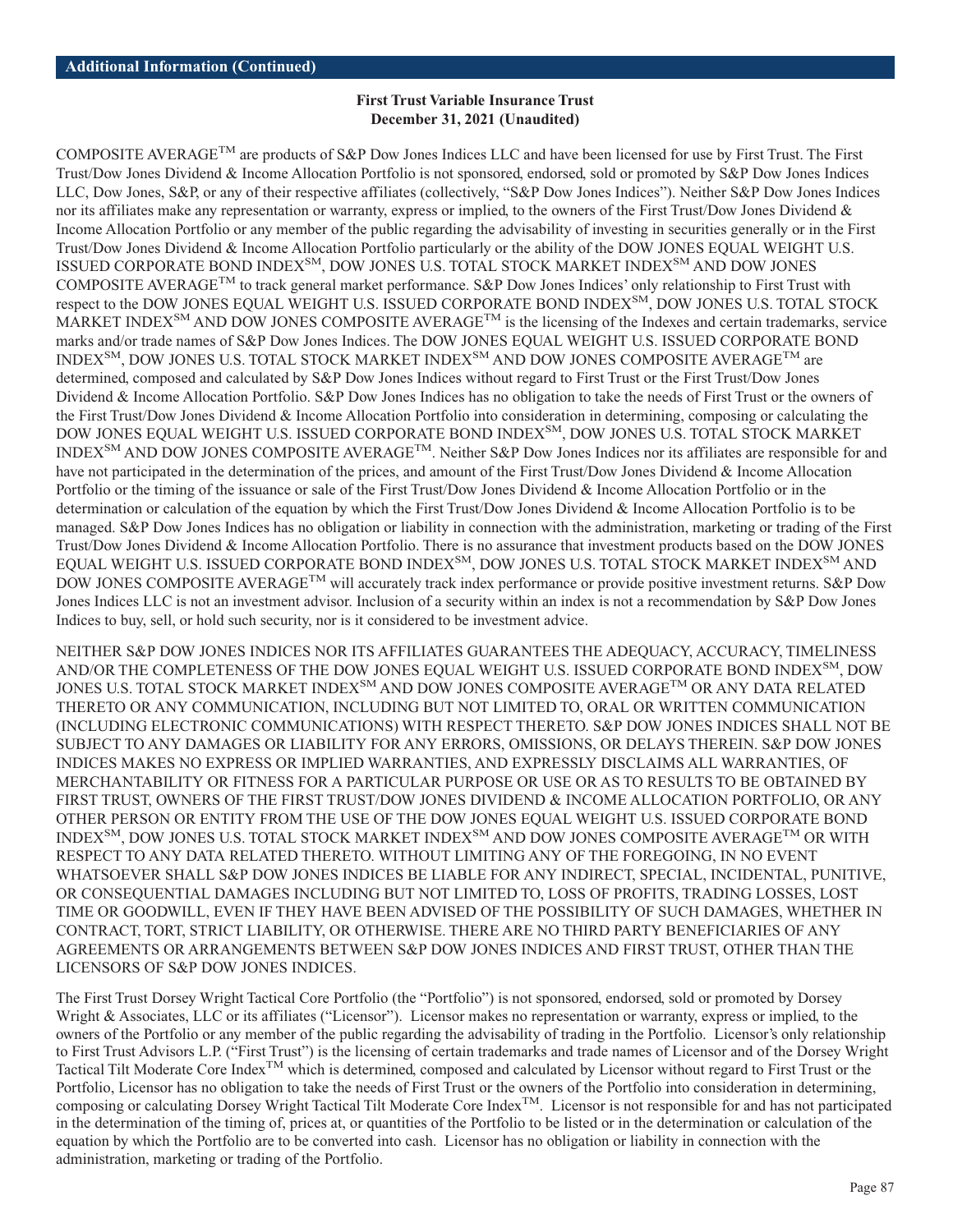LICENSOR DOES NOT GUARANTEE THE ACCURACY AND/OR THE COMPLETENESS OF THE DORSEY WRIGHT TACTICAL TILT MODERATE CORE INDEX<sup>TM</sup> OR ANY DATA INCLUDED THEREIN AND LICENSOR SHALL HAVE NO LIABILITY FOR ANY ERRORS, OMISSIONS, OR INTERRUPTIONS THEREIN. LICENSOR MAKES NO WARRANTY, EXPRESS OR IMPLIED, AS TO RESULTS TO BE OBTAINED BY FIRST TRUST, OWNERS OF THE FIRST TRUST DORSEY WRIGHT TACTICAL CORE PORTFOLIO, OR ANY OTHER PERSON OR ENTITY FROM THE USE OF THE DORSEY WRIGHT TACTICAL TILT MODERATE CORE INDEXTM OR ANY DATA INCLUDED THEREIN. LICENSOR MAKES NO EXPRESS OR IMPLIED WARRANTIES, AND EXPRESSLY DISCLAIMS ALL WARRANTIES, OF MERCHANTABILITY OR FITNESS FOR A PARTICULAR PURPOSE OR USE WITH RESPECT TO THE DORSEY WRIGHT TACTICAL TILT MODERATE CORE INDEXTM OR ANY DATA INCLUDED THEREIN, WITHOUT LIMITING ANY OF THE FOREGOING, IN NO EVENT SHALL LICENSOR HAVE ANY LIABILITY FOR ANY LOST PROFITS OR INDIRECT, PUNITIVE, SPECIAL OR CONSEQUENTIAL DAMAGES (INCLUDING LOST PROFITS), EVEN IF NOTIFIED OF THE POSSIBILITY OF SUCH DAMAGES. THERE ARE NO THIRD PARTY BENEFICIARIES OF ANY AGREEMENTS OR ARRANGEMENTS BETWEEN LICENSOR AND FIRST TRUST.

First Trust does not guarantee the accuracy and/or the completeness of the Capital Strength Index<sup>SM</sup> and/or the International Capital Strength Index<sup>SM</sup> (together, the "Indexes") or any data included therein, and First Trust shall have no liability for any errors, omissions or interruptions therein. First Trust makes no warranty, express or implied, as to results to be obtained by the Fund, owners of the shares of the Fund or any other person or entity from the use of the Indexes or any data included therein. First Trust makes no express or implied warranties, and expressly disclaims all warranties of merchantability or fitness for a particular purpose or use with respect to the Indexes or any data included therein. Without limiting any of the foregoing, in no event shall First Trust have any liability for any special, punitive, direct, indirect or consequential damages (including lost profits) arising out of matters relating to the use of the Indexes, even if notified of the possibility of such damages.

The First Trust Capital Strength Portfolio and the First Trust International Capital Strength Portfolio (the "Capital Strength Funds") are not sponsored, endorsed, sold or promoted by Nasdaq, Inc. ("Nasdaq") or its affiliates (Nasdaq with its affiliates are referred to as the "Corporations"). The Corporations have not passed on the legality or suitability of, or the accuracy or adequacy of descriptions and disclosures relating to, the Capital Strength Funds. The Corporations make no representation or warranty, express or implied, to the owners of the Capital Strength Funds or any member of the public regarding the advisability of investing in securities generally or in the Capital Strength Funds particularly, or the ability of the Indexes to track general stock market performance. The Corporations' only relationship to First Trust with respect to the Capital Strength Funds is in the licensing of the Indexes, and certain trade names of the Corporations and the use of the Indexes, which are determined, composed and calculated by Nasdaq without regard to First Trust or the Capital Strength Funds. Nasdaq has no obligation to take the needs of First Trust or the owners of the Capital Strength Funds into consideration in determining, composing or calculating the Indexes. The Corporations are not responsible for and have not participated in the determination of the timing of, prices at, or quantities of Capital Strength Fund Shares to be issued or in the determination or calculation of the equation by which the Capital Strength Fund Shares are to be converted into cash. The Corporations have no liability in connection with the administration, marketing or trading of the Capital Strength Funds.

THE CORPORATIONS DO NOT GUARANTEE THE ACCURACY AND/OR UNINTERRUPTED CALCULATION OF THE INDEXES OR ANY DATA INCLUDED THEREIN. THE CORPORATIONS MAKE NO WARRANTY, EXPRESS OR IMPLIED, AS TO RESULTS TO BE OBTAINED BY LICENSEE, OWNERS OF THE PRODUCT(S) OR ANY OTHER PERSON OR ENTITY FROM THE USE OF THE INDEXES OR ANY DATA INCLUDED THEREIN. THE CORPORATIONS MAKE NO EXPRESS OR IMPLIED WARRANTIES, AND EXPRESSLY DISCLAIM ALL WARRANTIES OF MERCHANTABILITY OR FITNESS FOR A PARTICULAR PURPOSE OR USE WITH RESPECT TO THE INDEXES OR ANY DATA INCLUDED THEREIN. WITHOUT LIMITING ANY OF THE FOREGOING, IN NO EVENT SHALL THE CORPORATIONS HAVE ANY LIABILITY FOR ANY LOST PROFITS OR SPECIAL, INCIDENTAL, PUNITIVE, INDIRECT OR CONSEQUENTIAL DAMAGES, EVEN IF NOTIFIED OF THE POSSIBILITY OF SUCH DAMAGES.

## **Risk Considerations**

Risks are inherent in all investing. Certain general risks that may be applicable to a Fund are identified below. The material risks of investing in each Fund are spelled out in its prospectus, statement of additional information and other regulatory filings. Before investing, you should consider each Fund's investment objective, risks, charges and expenses, and read each Fund's prospectus and statement of additional information carefully. You can download each Fund's prospectus at www.ftportfolios.com or contact First Trust Portfolios L.P. at (800) 621-1675 to request a prospectus, which contains this and other information about each Fund.

**ASSET-BACKED SECURITIES RISK**. Asset-backed securities are debt securities typically created by buying and pooling loans or other receivables other than mortgage loans and creating securities backed by those similar type assets. As with other debt securities, asset-backed securities are subject to credit risk, extension risk, interest rate risk, liquidity risk and valuation risk. These securities are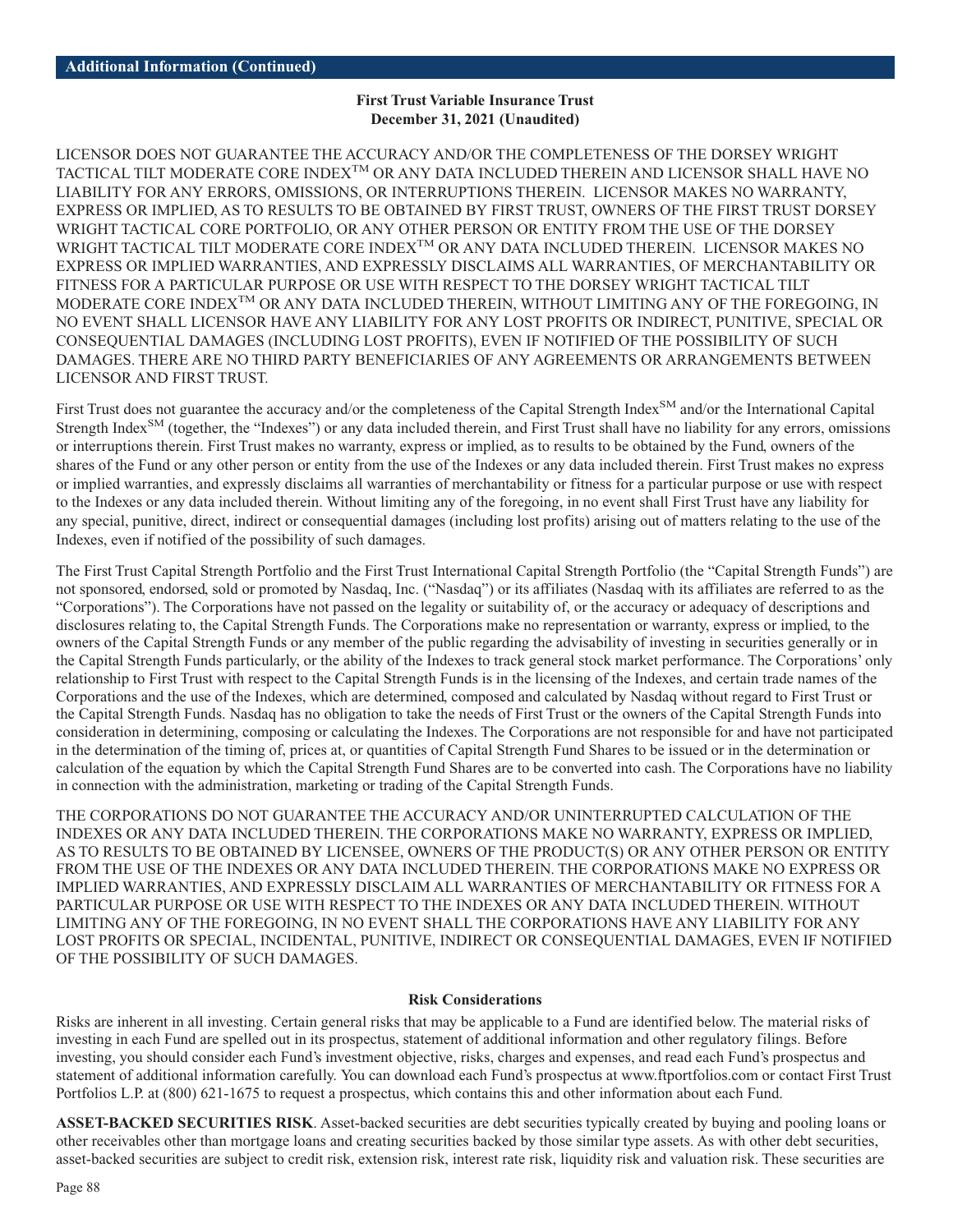generally not backed by the full faith and credit of the U.S. government and are subject to the risk of default on the underlying asset or loan, particularly during periods of economic downturn. The impairment of the value of collateral or other assets underlying an asset-backed security, such as a result of non-payment of loans or non-performance of underlying assets, may result in a reduction in the value of such asset-backed securities and losses to an underlying ETF.

**BANK LOANS RISK.** Investments in bank loans are subject to the same risks as investments in other types of debt securities, including credit risk, interest rate risk, liquidity risk and valuation risk that may be heightened because of the limited public information available regarding bank loans and because loan borrowers may be leveraged and tend to be more adversely affected by changes in market or economic conditions. If an underlying ETF holds a bank loan through another financial institution or relies on a financial institution to administer the loan, its receipt of principal and interest on the loan may be subject to the credit risk of that financial institution. It is possible that any collateral securing a loan may be insufficient or unavailable to the underlying ETF, and that the underlying ETF's rights to collateral may be limited by bankruptcy or insolvency laws. Additionally, there is no central clearinghouse for loan trades and the loan market has not established enforceable settlement standards or remedies for failure to settle. As such, the secondary market for bank loans may be subject to irregular trading activity, wide bid/ask spreads and extended trade settlement periods (in some cases longer than 7 days) which may cause the underlying ETF to be unable to realize the full value of its investment. In addition, bank loans are generally not registered with the Securities Exchange Commission under the Securities Act of 1933, as amended, and may not be considered "securities," and an underlying ETF may not be entitled to rely on the anti-fraud protections of the federal securities laws.

**CALL RISK**. Some debt securities may be redeemed, or "called," at the option of the issuer before their stated maturity date. In general, an issuer will call its debt securities if they can be refinanced by issuing new debt securities which bear a lower interest rate. An underlying ETF is subject to the possibility that during periods of falling interest rates an issuer will call its high yielding debt securities. An underlying ETF would then be forced to invest the proceeds at lower interest rates, likely resulting in a decline in the underlying ETF's income.

**CONSUMER DISCRETIONARY COMPANIES RISK**. Consumer discretionary companies, such as retailers, media companies and consumer services companies, provide non-essential goods and services. These companies manufacture products and provide discretionary services directly to the consumer, and the success of these companies is tied closely to the performance of the overall domestic and international economy, interest rates, competition and consumer confidence. Success depends heavily on disposable household income and consumer spending. Changes in demographics and consumer tastes can also affect the demand for, and success of, consumer discretionary products in the marketplace.

**COUNTERPARTY RISK**. Underlying fund transactions involving a counterparty are subject to the risk that the counterparty will not fulfill its obligation to the underlying fund. Counterparty risk may arise because of the counterparty's financial condition (i.e., financial difficulties, bankruptcy, or insolvency), market activities and developments, or other reasons, whether foreseen or not. A counterparty's inability to fulfill its obligation may result in significant financial loss to an underlying fund. An underlying fund may be unable to recover its investment from the counterparty or may obtain a limited recovery, and/or recovery may be delayed.

**COVENANT-LITE LOANS RISK**. Covenant-lite loans contain fewer maintenance covenants, or no maintenance covenants at all, than traditional loans and may not include terms that allow the lender to monitor the financial performance of the borrower and declare a default if certain criteria are breached. This may hinder an underlying ETF's ability to reprice credit risk associated with the borrower and reduce a Fund's ability to restructure a problematic loan and mitigate potential loss. As a result, an underlying ETF's exposure to losses on such investments is increased, especially during a downturn in the credit cycle.

**CREDIT RISK**. An issuer or other obligated party of a debt security held by an underlying ETF may be unable or unwilling to make dividend, interest and/or principal payments when due. In addition, the value of a debt security may decline because of concerns about the issuer's ability or unwillingness to make such payments.

**CURRENCY RISK**. Changes in currency exchange rates affect the value of investments denominated in a foreign currency, and therefore the value of such investments in an underlying ETF's portfolio. An underlying ETF's net asset value could decline if a currency to which an underlying ETF has exposure depreciates against the U.S. dollar or if there are delays or limits on repatriation of such currency. Currency exchange rates can be very volatile and can change quickly and unpredictably. As a result, the value of an investment in such an underlying ETF may change quickly and without warning.

**CYBER SECURITY RISK**. A Fund is susceptible to operational risks through breaches in cyber security. A breach in cyber security refers to both intentional and unintentional events that may cause a Fund to lose proprietary information, suffer data corruption or lose operational capacity. Such events could cause a Fund to incur regulatory penalties, reputational damage, additional compliance costs associated with corrective measures and/or financial loss. Cyber security breaches may involve unauthorized access to a Fund's digital information systems through "hacking" or malicious software coding but may also result from outside attacks such as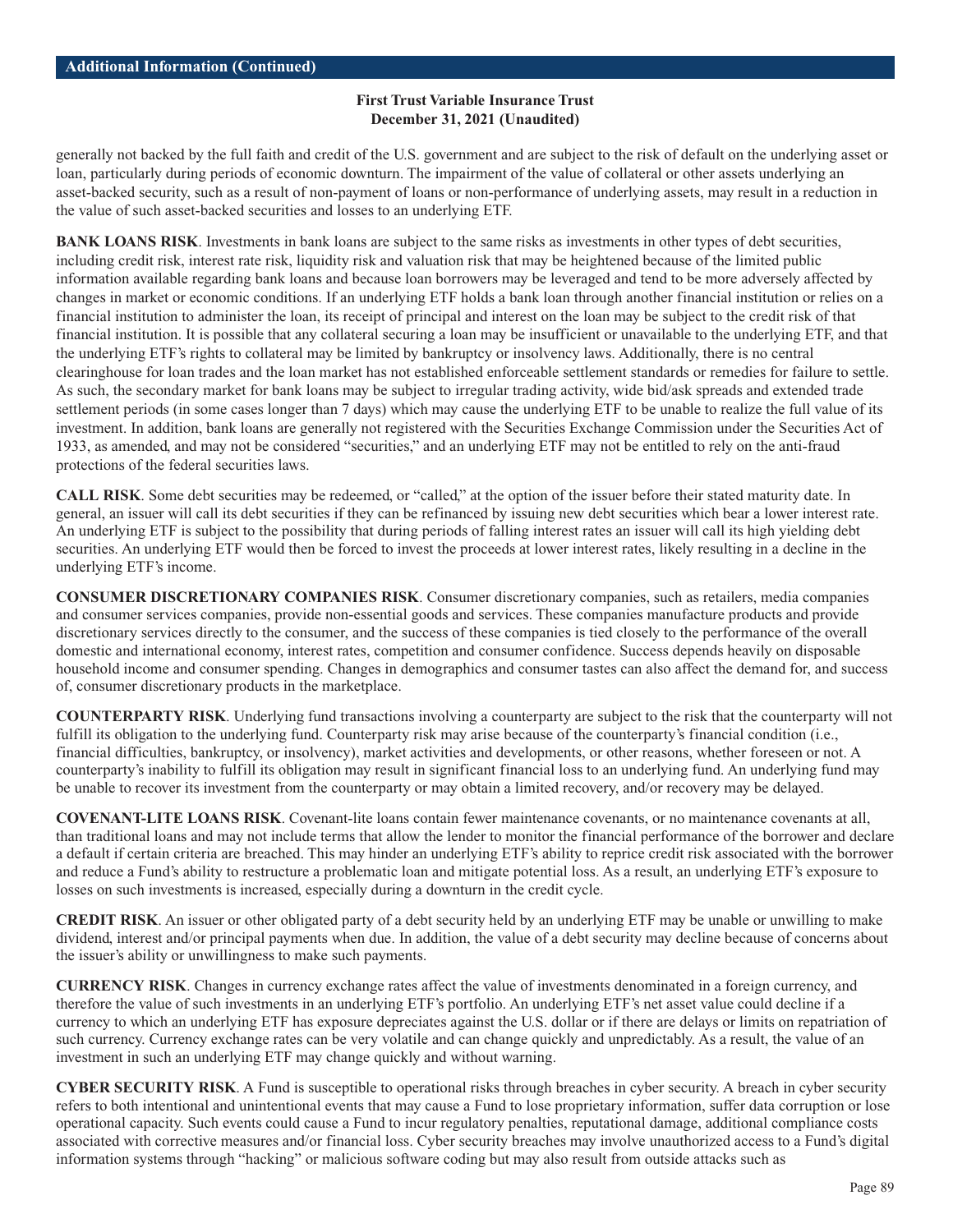denial-of-service attacks through efforts to make network services unavailable to intended users. In addition, cyber security breaches of the issuers of securities in which a Fund invests or a Fund's third-party service providers, such as its administrator, transfer agent, custodian, or sub-advisor, as applicable, can also subject a Fund to many of the same risks associated with direct cyber security breaches. Although a Fund has established risk management systems designed to reduce the risks associated with cyber security, there is no guarantee that such efforts will succeed, especially because a Fund does not directly control the cyber security systems of issuers or third-party service providers.

**DEBT SECURITIES RISK**. Investments in debt securities subject the holder to the credit risk of the issuer. Credit risk refers to the possibility that the issuer or other obligor of a security will not be able or willing to make payments of interest and principal when due. Generally, the value of debt securities will change inversely with changes in interest rates. To the extent that interest rates rise, certain underlying obligations may be paid off substantially slower than originally anticipated and the value of those securities may fall sharply. During periods of falling interest rates, the income received by an underlying ETF may decline. If the principal on a debt security is prepaid before expected, the prepayments of principal may have to be reinvested in obligations paying interest at lower rates. Debt securities generally do not trade on a securities exchange making them generally less liquid and more difficult to value than common stock.

**DEPOSITARY RECEIPTS RISK**. Depositary receipts may be less liquid than the underlying shares in their primary trading market. Any distributions paid to the holders of depositary receipts are usually subject to a fee charged by the depositary. Holders of depositary receipts may have limited voting rights, and investment restrictions in certain countries may adversely impact the value of depositary receipts because such restrictions may limit the ability to convert the equity shares into depositary receipts and vice versa. Such restrictions may cause the equity shares of the underlying issuer to trade at a discount or premium to the market price of the depositary receipts.

**DIVIDENDS RISK**. A Fund's investment in dividend-paying securities could cause a Fund to underperform similar funds that invest without consideration of an issuer's track record of paying dividends. Companies that issue dividend-paying securities are not required to continue to pay dividends on such securities. Therefore, there is the possibility that such companies could reduce or eliminate the payment of dividends in the future, which could negatively affect a Fund's performance.

**EMERGING MARKETS RISK**. A Fund may invest in ETFs that hold investments in securities issued by emerging market governments and companies operating in emerging market countries. Investments in securities issued by governments and companies operating in emerging market countries involve additional risks relating to political, economic, or regulatory conditions not associated with investments in securities and instruments issued by U.S. companies or by companies operating in other developed market countries. Investments in emerging markets securities are generally considered speculative in nature and are subject to the following heightened risks: smaller market capitalization of securities markets which may suffer periods of relative illiquidity; significant price volatility; restrictions on foreign investment; possible repatriation of investment income and capital; rapid inflation; and currency convertibility issues. Emerging market countries also often have less uniformity in accounting and reporting requirements, unsettled securities laws, unreliable securities valuation and greater risk associated with custody of securities. Financial and other reporting by companies and government entities also may be less reliable in emerging market countries. Shareholder claims that are available in the U.S., as well as regulatory oversight and authority that is common in the U.S., including for claims based on fraud, may be difficult or impossible for shareholders of securities in emerging market countries or for U.S. authorities to pursue. For funds that track an index or are managed based upon a benchmark, the index may not weight the securities in emerging market countries on the basis of investor protection limitations, financial reporting quality or available oversight mechanisms. Furthermore, investors may be required to register the proceeds of sales and future economic or political crises could lead to price controls, forced mergers, expropriation or confiscatory taxation, seizure, nationalization or creation of government monopolies.

**ENERGY INFRASTRUCTURE COMPANIES RISK**. Energy infrastructure companies, including MLPs and utility companies, are subject to risks specific to the energy and energy-related industries. This includes but is not limited to: fluctuations in commodity prices impacting the volume of energy commodities transported, processed, stored or distributed; reductions in volumes of natural gas or other energy commodities being available for transporting, processing, storing or distributing; slowdowns in new construction and acquisitions limiting growth potential; reduced demand for oil, natural gas and petroleum products, particularly for a sustained period of time; depletion of natural gas reserves or other commodities; rising interest rates resulting in higher costs of capital, increased operating costs; counterparties to contracts defaulting or going bankrupt; and an inability to execute acquisitions or expansion projects in a cost-effect manner; extreme weather events and environmental hazards; and threats of attack by terrorists on energy assets. Energy infrastructure companies may also face counterparty risk, such that long-term contracts may be declared void if the counterparty to those contracts enters bankruptcy proceedings. In addition, energy infrastructure companies are subject to significant federal, state and local government regulation in virtually every aspect of their operations, including how facilities are constructed, maintained and operated, environmental and safety controls, and the prices they may charge for products and services. Various governmental authorities have the power to enforce compliance with these regulations and the permits issued under them and violators are subject to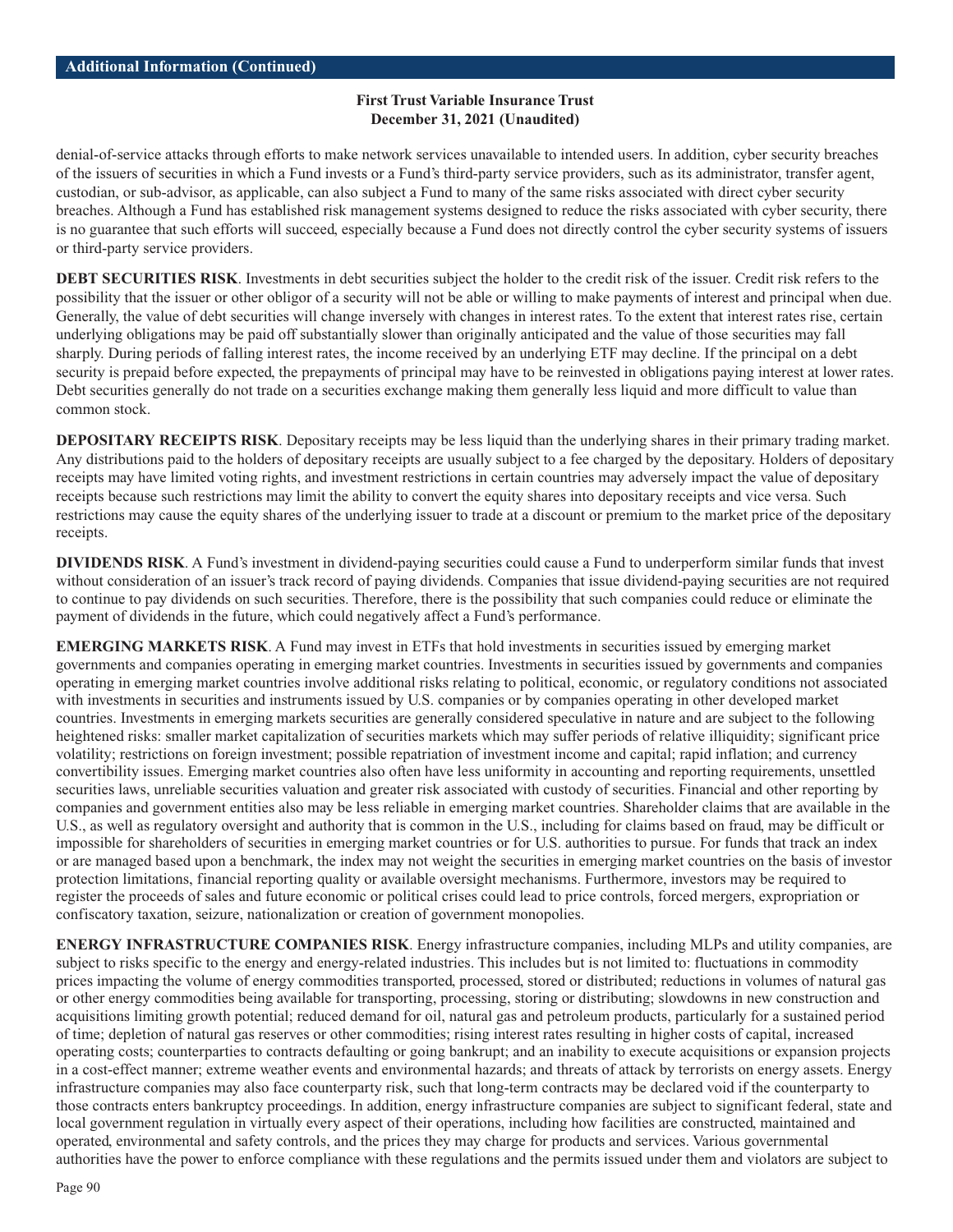administrative, civil and criminal penalties, including civil fines, injunctions or both. Stricter laws, regulations or enforcement policies could be enacted in the future which would likely increase compliance costs and may adversely affect the financial performance of energy infrastructure companies. Natural disasters, such as hurricanes in the Gulf of Mexico, also may impact the energy infrastructure companies.

Certain energy infrastructure companies in the utilities industry are subject to the imposition of rate caps, increased competition due to deregulation, the difficulty in obtaining an adequate return on invested capital or in financing large construction projects, the limitations on operations and increased costs and delays attributable to environmental considerations, and the capital market's ability to absorb utility debt. In addition, taxes, government regulation, international politics, price and supply fluctuations, volatile interest rates and energy conservation may cause difficulties for these companies. Such issuers have been experiencing certain of these problems in varying degrees.

**EQUITY SECURITIES RISK**. The value of an underlying ETF's shares will fluctuate with changes in the value of the equity securities in which it invests. Equity securities prices fluctuate for several reasons, including changes in investors' perceptions of the financial condition of an issuer or the general condition of the relevant equity market, such as market volatility, or when political or economic events affecting an issuer occur. Common stock prices may be particularly sensitive to rising interest rates, as the cost of capital rises and borrowing costs increase. Equity securities may decline significantly in price over short or extended periods of time, and such declines may occur in the equity market as a whole, or they may occur in only a particular country, company, industry or sector of the market.

**ETF RISK**. A Fund's investment in shares of ETFs subjects it to the risks of owning the securities underlying the ETF, as well as certain structural risks, including authorized participant concentration risk, market maker risk, premium/discount risk and trading issues risk. As a shareholder in another ETF, a Fund bears its proportionate share of the ETF's expenses, subjecting Fund shareholders to duplicative expenses.

**EUROPE RISK**. A Fund is subject to certain risks specifically associated with investments in the securities of European issuers. Political or economic disruptions in European countries, even in countries in which a Fund is not invested, may adversely affect security values and thus a Fund's holdings. A significant number of countries in Europe are member states in the European Union (the "EU"), and the member states no longer control their own monetary policies by directing independent interest rates for their currencies. In these member states, the authority to direct monetary policies, including money supply and official interest rates for the Euro, is exercised by the European Central Bank. In a 2016 referendum, the United Kingdom elected to withdraw from the EU ("Brexit"). After years of negotiations between the United Kingdom and the EU, the United Kingdom formally left the EU. As the second largest economy among EU members, the implications of the United Kingdom's withdrawal are difficult to gauge and cannot be fully known. Its departure may negatively impact the EU and Europe as a whole by causing volatility within the EU, triggering prolonged economic downturns in certain European countries or sparking additional member states to contemplate departing the EU (thereby perpetuating political instability in the region).

**EXTENSION RISK**. Extension risk is the risk that, when interest rates rise, certain obligations will be paid off by the issuer (or other obligated party) more slowly than anticipated, causing the value of these debt securities to fall. Rising interest rates tend to extend the duration of debt securities, making their market value more sensitive to changes in interest rates. The value of longer-term debt securities generally changes more in response to changes in interest rates than shorter-term debt securities. As a result, in a period of rising interest rates, securities may exhibit additional volatility and may lose value.

**FINANCIAL COMPANIES RISK**. Financial companies, such as retail and commercial banks, insurance companies and financial services companies, are especially subject to the adverse effects of economic recession, currency exchange rates, extensive government regulation, decreases in the availability of capital, volatile interest rates, portfolio concentrations in geographic markets, industries or products (such as commercial and residential real estate loans), competition from new entrants and blurred distinctions in their fields of business.

**FLOATING RATE DEBT INSTRUMENTS RISK**. Investments in floating rate debt instruments are subject to the same risks as investments in other types of debt securities, including credit risk, interest rate risk, liquidity risk and valuation risk. Floating rate debt instruments include debt securities issued by corporate and governmental entities, as well bank loans, mortgage-backed securities and asset-backed securities. Floating rate debt instruments are structured so that the security's coupon rate fluctuates based upon the level of a reference rate. Most commonly, the coupon rate of a floating rate debt instrument is set at the level of a widely followed interest rate, plus a fixed spread. As a result, the coupon on floating rate debt instrument will generally decline in a falling interest rate environment, causing an underlying ETF to experience a reduction in the income it receives from the instrument. A floating rate debt instrument's coupon rate resets periodically according to its terms. Consequently, in a rising interest rate environment, floating rate debt instruments with coupon rates that reset infrequently may lag behind the changes in market interest rates. Floating rate debt instruments may also contain terms that impose a maximum coupon rate the issuer will pay, regardless of the level of the reference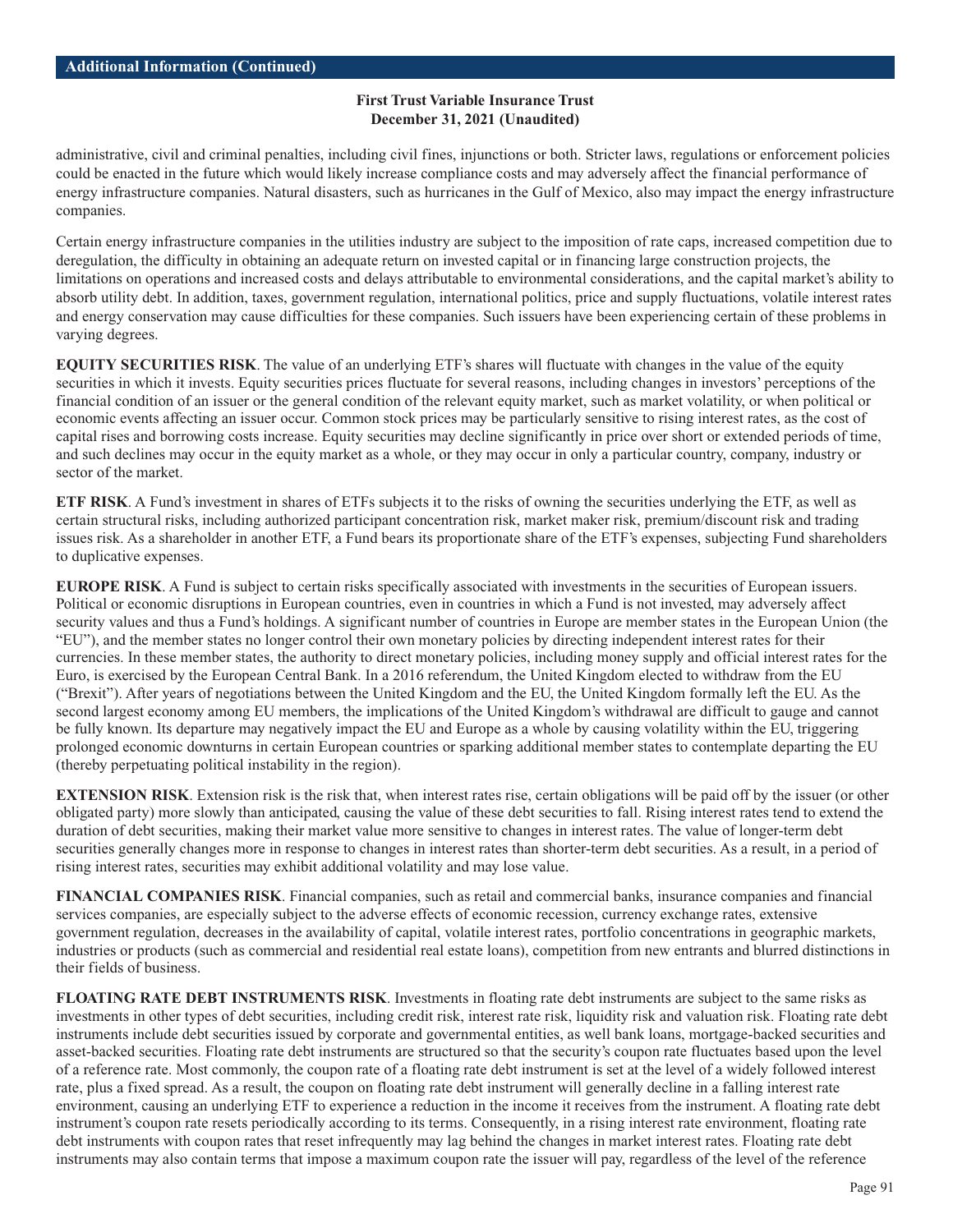rate. To the extent an underlying ETF invests in floating rate loans, such instruments may be subject to legal or contractual restrictions on resale, may trade infrequently, and their value may be impaired when the underlying ETF needs to liquidate such securities. It is possible that the collateral securing a floating rate loan may be insufficient or unavailable to the underlying ETF, and that the underlying ETF's rights to collateral may be limited by bankruptcy or insolvency laws. Additionally, floating rate loans may not be considered "securities" under federal securities laws, and purchasers, such as an underlying ETF, therefore may not be entitled to rely on the anti-fraud protections of the federal securities laws.

**HIGH YIELD SECURITIES RISK**. High yield securities, or "junk" bonds, are subject to greater market fluctuations, are less liquid and provide a greater risk of loss than investment grade securities, and therefore, are considered to be highly speculative. In general, high yield securities may have a greater risk of default than other types of securities and could cause income and principal losses for a Fund.

**HYBRID CAPITAL SECURITIES RISK**. Hybrid capital securities are subject to the risks of equity securities and debt securities. The claims of holders of hybrid capital securities of an issuer are generally subordinated to those of holders of traditional debt securities in bankruptcy, and thus hybrid capital securities may be more volatile and subject to greater risk than traditional debt securities, and may in certain circumstances be even more volatile than traditional equity securities. At the same time, hybrid capital securities may not fully participate in gains of their issuer and thus potential returns of such securities are generally more limited than traditional equity securities, which would participate in such gains. The terms of hybrid capital securities may vary substantially and the risks of a particular hybrid capital security will depend upon the terms of the instrument, but may include the credit risk of the issuer, as well as liquidity risk, since they often are customized to meet the needs of an issuer or a particular investor, and therefore the number of investors that buy such instruments in the secondary market may be small.

**INCOME RISK**. A Fund may invest in ETFs that hold debt securities. An underlying ETF's income may decline when interest rates fall or if there are defaults in its portfolio. This decline can occur because an underlying ETF may subsequently invest in lower-yielding securities as debt securities in its portfolio mature, are near maturity or are called, or the ETF otherwise needs to purchase additional debt securities.

**INDEX PROVIDER RISK**. There is no assurance that the Index Provider, or any agents that act on its behalf, will compile the Index accurately, or that the Index will be determined, maintained, constructed, reconstituted, rebalanced, composed, calculated or disseminated accurately. The Index Provider and its agents do not provide any representation or warranty in relation to the quality, accuracy or completeness of data in the Index, and do not guarantee that the Index will be calculated in accordance with its stated methodology. The Advisor's mandate as described in this prospectus is to manage a Fund consistently with the Index provided by the Index Provider. The Advisor relies upon the Index provider and its agents to accurately compile, maintain, construct, reconstitute, rebalance, compose, calculate and disseminate the Index accurately. Therefore, losses or costs associated with any Index Provider or agent errors generally will be borne by a Fund and its shareholders. To correct any such error, the Index Provider or its agents may carry out an unscheduled rebalance of the Index or other modification of Index constituents or weightings. When a Fund in turn rebalances its portfolio, any transaction costs and market exposure arising from such portfolio rebalancing will be borne by a Fund and its shareholders. Unscheduled rebalances also expose a Fund to additional tracking error risk. Errors in respect of the quality, accuracy and completeness of the data used to compile the Index may occur from time to time and may not be identified and corrected by the Index Provider for a period of time or at all, particularly where the Index is less commonly used as a benchmark by funds or advisors. For example, during a period where the Index contains incorrect constituents, a Fund tracking the Index would have market exposure to such constituents and would be underexposed to the Index's other constituents. Such errors may negatively impact a Fund and its shareholders. The Index Provider and its agents rely on various sources of information to assess the criteria of issuers included in the Index, including information that may be based on assumptions and estimates. Neither a Fund nor the Advisor can offer assurances that the Index's calculation methodology or sources of information will provide an accurate assessment of included issuers. Unusual market conditions may cause the Index Provider to postpone a scheduled rebalance, which could cause the Index to vary from its normal or expected composition. The postponement of a scheduled rebalance in a time of market volatility could mean that constituents that would otherwise be removed at rebalance due to changes in market capitalizations, issuer credit ratings, or other reasons may remain, causing the performance and constituents of the Index to vary from those expected under normal conditions. Apart from scheduled rebalances, the Index Provider or its agents may carry out additional ad hoc rebalances to the Index due to unusual market conditions or in order, for example, to correct an error in the selection of index constituents.

**INDEX REBALANCE RISK**. Pursuant to the methodology that the Index Provider uses to calculate and maintain the Index, a Fund may own a significant number of the outstanding shares of ETFs included in a Fund. Any such ETF may be removed from the Index in the event that it does not comply with the eligibility requirements of the Index. As a result, a Fund may be forced to sell shares of certain ETFs at inopportune times or for prices other than at current market values or may elect not to sell such shares on the day that they are removed from the Index, due to market conditions or otherwise. Due to these factors, the variation between a Fund's annual return and the return of the Index may increase significantly. Apart from scheduled rebalances, the Index Provider may carry out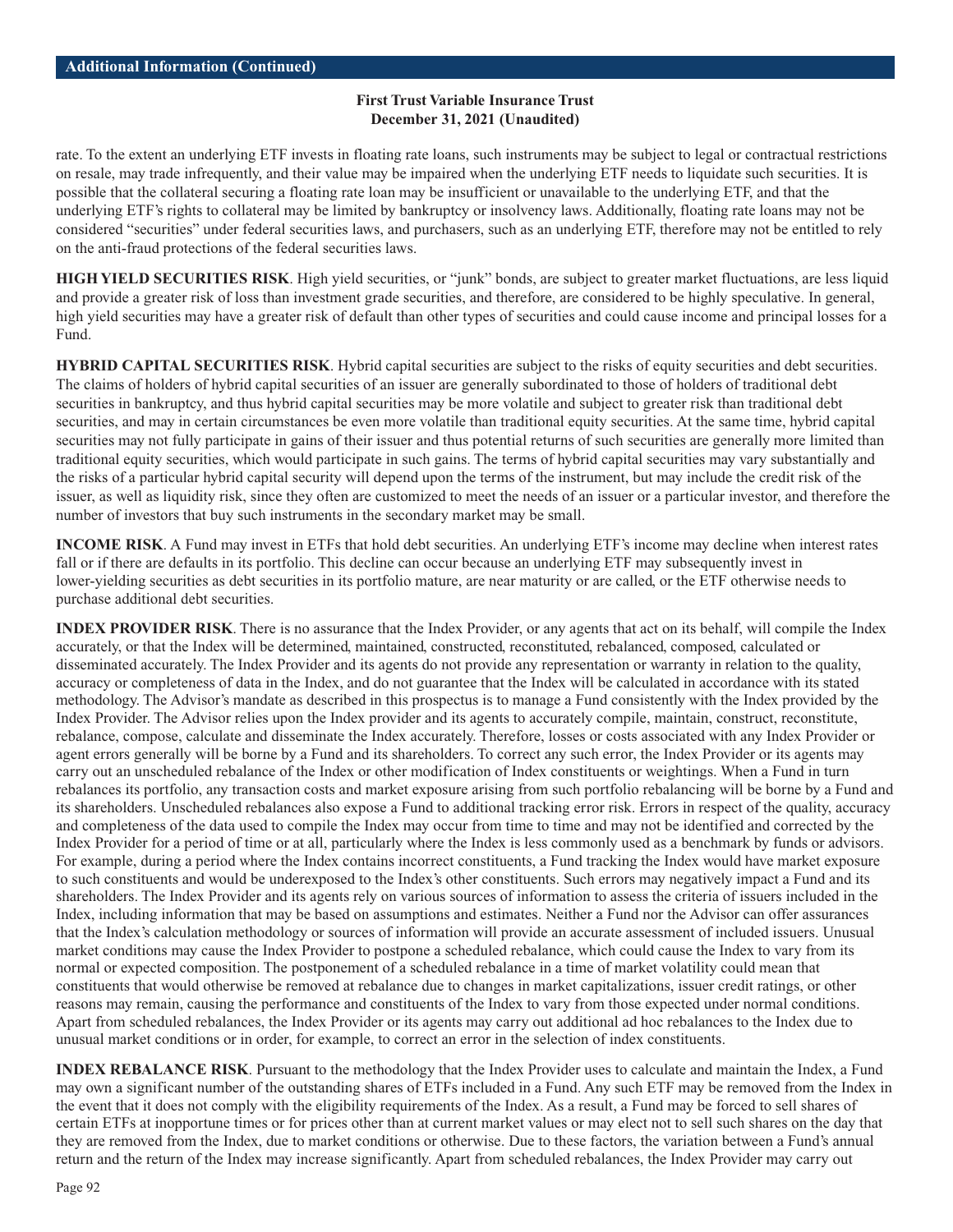additional ad hoc rebalances to the Index to, for example, correct an error in the selection of constituents. When a Fund in turn rebalances its portfolio, any transaction costs and market exposure arising from such portfolio rebalancing will be borne by a Fund and its shareholders. Unscheduled rebalances may also expose a Fund to additional tracking error risk. Therefore, errors and additional ad hoc rebalances carried out by the Index Provider may increase a Fund's costs and market exposure.

**INDUSTRIALS COMPANIES RISK**. Industrials companies convert unfinished goods into finished durables used to manufacture other goods or provide services. Examples of industrials companies include companies involved in the production of electrical equipment and components, industrial products, manufactured housing and telecommunications equipment, as well as defense and aerospace companies. General risks of industrials companies include the general state of the economy, exchange rates, commodity prices, intense competition, consolidation, domestic and international politics, government regulation, import controls, excess capacity, consumer demand and spending trends. In addition, industrials companies may also be significantly affected by overall capital spending levels, economic cycles, rapid technological changes, delays in modernization, labor relations, environmental liabilities, governmental and product liability and e-commerce initiatives.

**INFLATION RISK**. Inflation risk is the risk that the value of assets or income from investments will be less in the future as inflation decreases the value of money. As inflation increases, the present value of a Fund's assets and distributions may decline.

**INFLATION-INDEXED SECURITIES RISK**. Inflation-indexed debt securities, such as TIPS, are subject to the same risks as other types of debt securities, including credit risk, interest rate risk, liquidity risk and valuation risk. The principal amount of an inflation-indexed security typically increases with inflation and decreases with deflation, as measured by a specified index. Although the holders of TIPS receive no less than the par value of the security at maturity, if a Fund purchases TIPS in the secondary market whose principal values have previously been adjusted upward and there is a period of subsequent declining inflation rates, a Fund may receive at maturity less than it invested and incur a loss.

**INTEREST RATE RISK**. Interest rate risk is the risk that the value of the debt securities in an underlying ETF's portfolio will decline because of rising market interest rates. Interest rate risk is generally lower for shorter term debt securities and higher for longer-term debt securities. An underlying ETF may be subject to a greater risk of rising interest rates than would normally be the case due to the current period of historically low rates and the effect of potential government fiscal policy initiatives and resulting market reaction to those initiatives. Duration is a reasonably accurate measure of a debt security's price sensitivity to changes in interest rates and a common measure of interest rate risk. Duration measures a debt security's expected life on a present value basis, taking into account the debt security's yield, interest payments and final maturity. In general, duration represents the expected percentage change in the value of a security for an immediate 1% change in interest rates. For example, the price of a debt security with a three-year duration would be expected to drop by approximately 3% in response to a 1% increase in interest rates. Therefore, prices of debt securities with shorter durations tend to be less sensitive to interest rate changes than debt securities with longer durations. As the value of a debt security changes over time, so will its duration.

**JAPAN RISK**. A Fund is subject to certain risks specifically associated with investments in the securities of Japanese issuers. The Japanese economy may be subject to considerable degrees of economic, political and social instability, which could have a negative impact on Japanese securities. Japan's economy is characterized by government intervention and protectionism, reliance on oil imports, an unstable financial services sector and relatively high unemployment. Since 2000 Japan has experienced relatively low economic growth, and it may remain low in the future. Its economy is heavily dependent on international trade and has been adversely affected by trade tariffs and competition from emerging economies. As such, economic growth is heavily dependent on continued growth in international trade, relatively low commodities prices, government support of the financial services sector and other government policies. Any changes or trends in these economic factors could have a significant impact on Japanese markets overall and may negatively affect a Fund's investments. Japan's economy and equity market also share a strong correlation with U.S. markets and the Japanese economy may be affected by economic problems in the U.S. Despite a strengthening in the economic relationship between Japan and China, the countries' political relationship has at times been strained. Should political tension increase, it could adversely affect the economy and destabilize the region as a whole. Additionally, escalated tensions involving North Korea and any outbreak of hostilities involving North Korea could have a severe adverse effect on Japan's economy. Japan's geography also subjects it to an increased risk of natural disasters, such as earthquakes, volcanic eruptions, typhoons and tsunamis, all of which could negatively impact a Fund's investments.

**LIBOR RISK**. The United Kingdom's Financial Conduct Authority, which regulates LIBOR, intends to cease making LIBOR available as a reference rate over a phase-out period that is currently expected to begin after the end of 2021, although the specific timing of the phase out of LIBOR continues to be discussed and negotiated across the industry and in various jurisdictions. The unavailability or replacement of LIBOR may affect the value, liquidity or return on certain Fund investments and may result in costs incurred in connection with closing out positions and entering into new trades. Any potential effects of the transition away from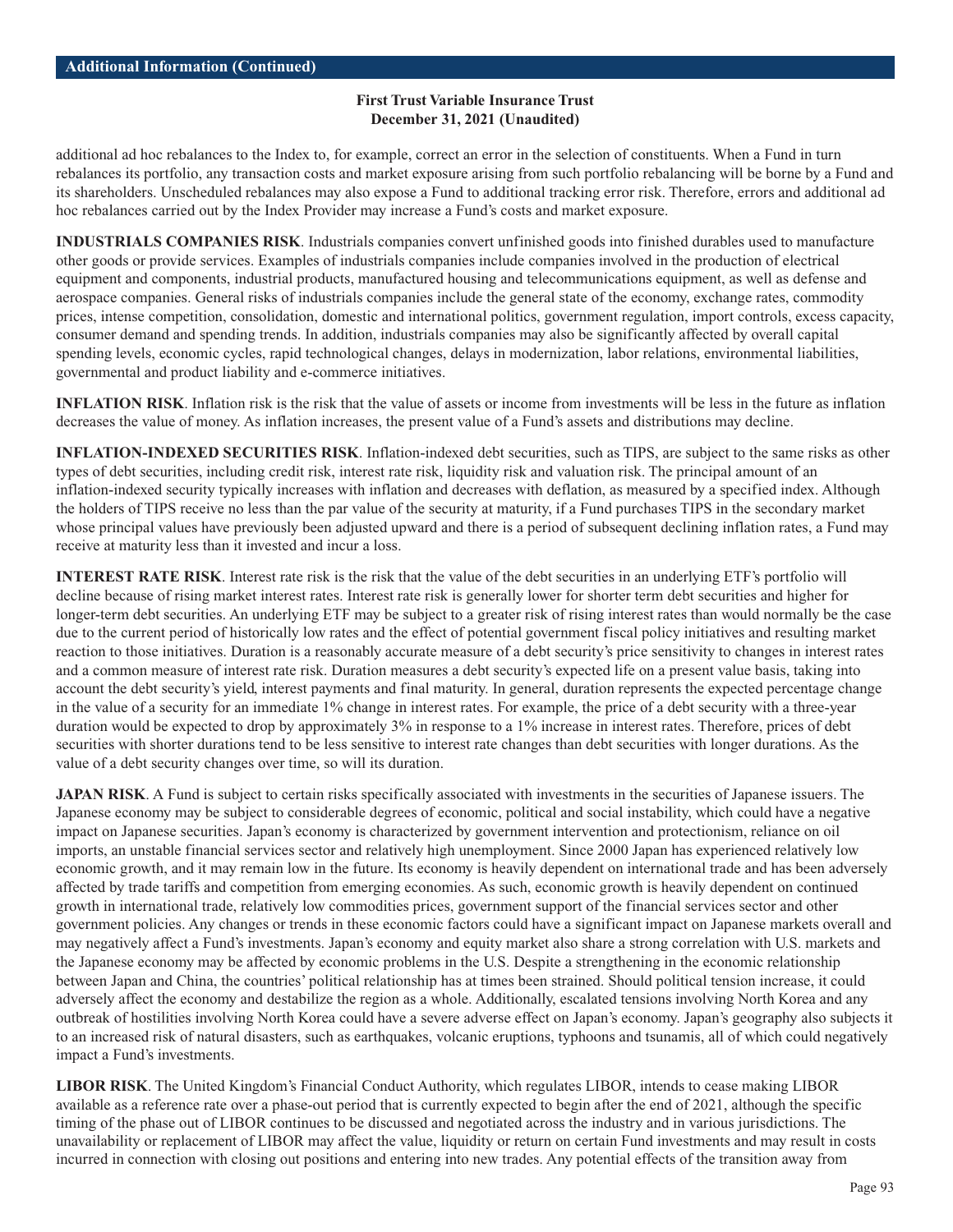LIBOR on a Fund or on certain instruments in which a Fund invests can be difficult to ascertain, and they may vary depending on a variety of factors. Any such effects of the transition away from LIBOR, as well as other unforeseen effects, could result in losses to a Fund.

**LIQUIDITY RISK**. A Fund, and certain underlying ETFs, may hold certain investments that may be subject to restrictions on resale, trade over-the-counter or in limited volume, or lack an active trading market. Accordingly, a Fund, and certain underlying ETFs, may not be able to sell or close out of such investments at favorable times or prices (or at all), or at the prices approximating those at which a Fund currently values them. Illiquid securities may trade at a discount from comparable, more liquid investments and may be subject to wide fluctuations in market value.

**LOW VOLATILITY RISK**. Although subject to the risks of common stocks, low volatility stocks are seen as having a lower risk profile than the overall markets. However, a portfolio comprised of low volatility stocks may not produce investment exposure that has lower variability to changes in such stocks' price levels. Low volatility stocks are likely to underperform the broader market during periods of rapidly rising stock prices when market volatility is high. Low volatility stocks also may not protect against market declines.

**MANAGEMENT RISK**. A Fund is subject to management risk because it is an actively managed portfolio. In managing a Fund's investment portfolio, the portfolio managers will apply investment techniques and risk analyses that may not produce the desired result. There can be no guarantee that a Fund will meet its investment objective.

**MARKET RISK**. Market risk is the risk that a particular security, or shares of a Fund in general, may fall in value. Securities are subject to market fluctuations caused by such factors as economic, political, regulatory or market developments, changes in interest rates and perceived trends in securities prices. Shares of a Fund could decline in value or underperform other investments. In addition, local, regional or global events such as war, acts of terrorism, spread of infectious diseases or other public health issues, recessions, or other events could have a significant negative impact on a Fund and its investments. For example, the coronavirus disease 2019 (COVID-19) global pandemic and the aggressive responses taken by many governments, including closing borders, restricting international and domestic travel, and the imposition of prolonged quarantines or similar restrictions, has had negative impacts, and in many cases severe impacts, on markets worldwide. Additionally, the COVID-19 pandemic has caused prolonged disruptions to the normal business operations of companies around the world and the impact of such disruptions is hard to predict. Such events may affect certain geographic regions, countries, sectors and industries more significantly than others. Such events could adversely affect the prices and liquidity of a Fund's portfolio securities or other instruments and could result in disruptions in the trading markets. Any of such circumstances could have a materially negative impact on the value of a Fund's shares and result in increased market volatility.

**MLP RISK**. Investments in securities of MLPs involve certain risks different from or in addition to the risks of investing in common stocks. MLP common units can be affected by macro-economic factors and other factors unique to the partnership or company and the industry or industries in which the MLP operates. Certain MLP securities may trade in relatively low volumes due to their smaller capitalizations or other factors, which may cause them to have a high degree of price volatility and illiquidity. The structures of MLPs create certain risks, including, for example, risks related to the limited ability of investors to control an MLP and to vote on matters affecting the MLP, risks related to potential conflicts of interest between an MLP and the MLP's general partner, the risk that an MLP will generate insufficient cash flow to meet its current operating requirements, the risk that an MLP will issue additional securities or engage in other transactions that will have the effect of diluting the interests of existing investors, and risks related to the general partner's right to require unit-holders to sell their common units at an undesirable time or price. On March 15, 2018, the Federal Energy Regulatory Commission ("FERC") changed its long-standing tax allowance policy which no longer permits MLPs to include in their cost of service an income tax allowance. This has had a negative impact on the performance of some MLPs affected by this decision. This policy change and any similar policy changes in the future could adversely impact an MLP's business, financial condition, results of operations and cash flows and ability to pay cash distributions or dividends.

**MLP TAX RISK**. A Fund's ability to meet its investment objective relies in part upon the level of taxable income it receives from the MLPs in which it invests, a factor over which a Fund has no control. The benefit a Fund derives from its investment in MLPs is largely dependent on their being treated as partnerships for U.S. federal income tax purposes. Partnerships do not pay U.S. federal income tax at the partnership level. Rather, each partner is allocated a share of the partnership's income, gains, losses, deductions and expenses. A change in current tax law or a change in the underlying business mix of a given MLP could result in an MLP being treated as a corporation for U.S. federal income tax purposes, which would result in the MLP being required to pay U.S. federal income tax (as well as state and local income taxes) on its taxable income at the applicable corporate tax rate. This would have the effect of reducing the amount of cash available for distribution by an MLP and could result in a significant reduction in the value of a Fund's investment. The classification of an MLP as a corporation for U. S. federal income tax purposes would have the effect of reducing the amount of cash available for distribution by the MLP and causing any such distributions received by a Fund to be taxed as dividend income to the extent of the MLP's current or accumulated earnings and profits. To the extent a distribution received by a Fund from an MLP is treated as a return of capital, a Fund's adjusted tax basis in the interests of the MLP may be reduced, which will result in an increase in the amount of income or gain (or decrease in the amount of loss) that will be recognized by a Fund for tax purposes upon the sale of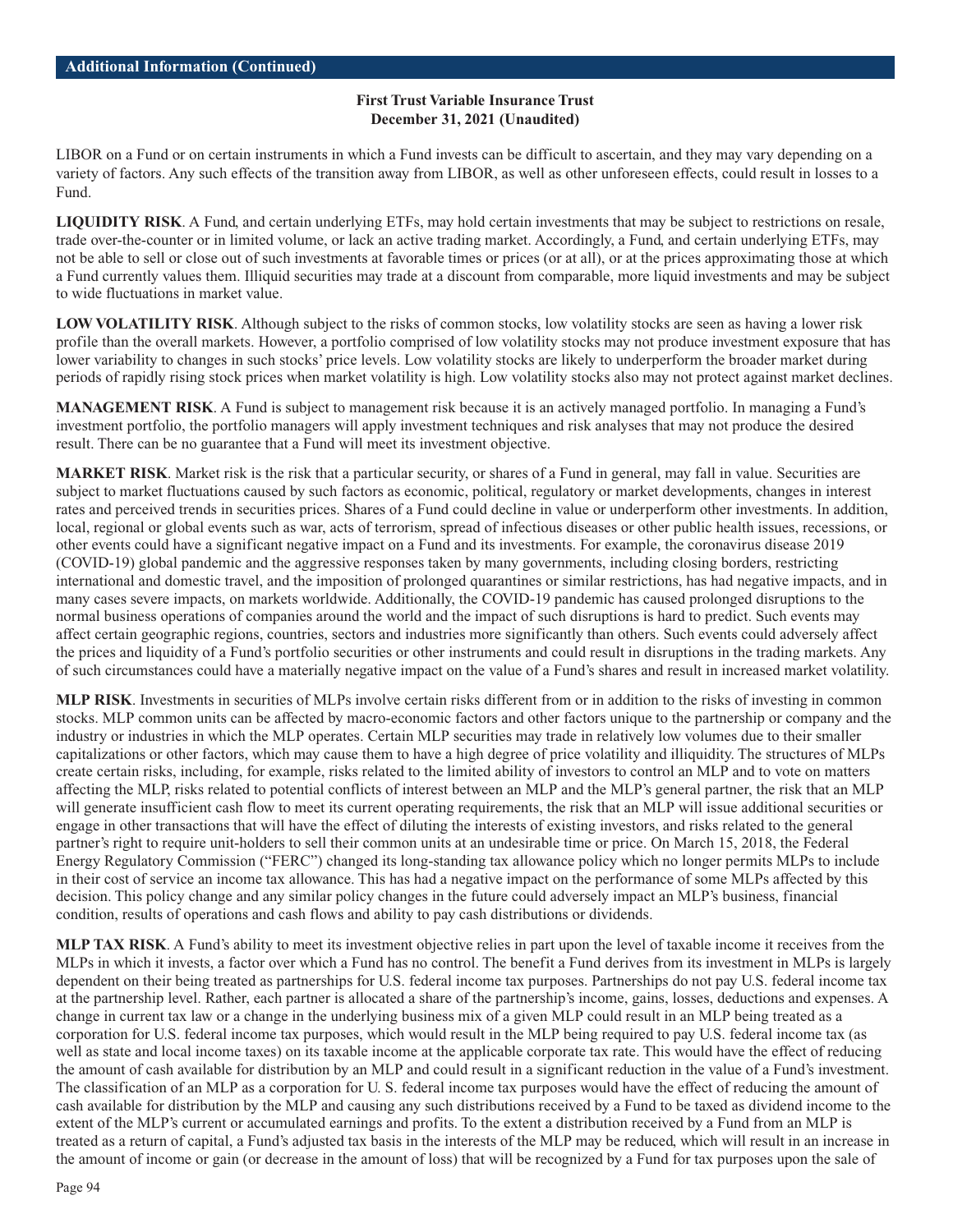any such interests or upon subsequent distributions in respect of such interests. Furthermore, any return of capital distribution received from an MLP may require a Fund to restate the character of its distributions and amend any shareholder tax reporting previously issued.

**MOMENTUM INVESTING RISK**. A Fund employs a "momentum" style of investing that emphasizes selecting stocks that have had higher recent price performance compared to other stocks. Momentum can change quickly and stocks that previously exhibited high momentum characteristics may not experience positive momentum or may experience more volatility than the market as a whole. In addition, there may be periods when the momentum style of investing is out of favor and the investment performance of a Fund may suffer.

**MORTGAGE-RELATED SECURITIES RISK**. Mortgage-related securities are subject to the same risks as investments in other types of debt securities, including credit risk, interest rate risk, liquidity risk and valuation risk. However, these investments make an underlying ETF more susceptible to adverse economic, political or regulatory events that affect the value of real estate. Mortgage-related securities are also significantly affected by the rate of prepayments and modifications of the mortgage loans underlying those securities, as well as by other factors such as borrower defaults, delinquencies, realized or liquidation losses and other shortfalls. The incidence of borrower defaults or delinquencies may rise significantly during financial downturns and could adversely affect the value of mortgage-related securities held by a Fund. Events such as war, acts of terrorism, spread of infectious diseases or other public health issues, recessions, or other events that result in broad and simultaneous financial hardships for individuals and businesses could have a significant negative impact on the value of mortgage-related securities. Mortgage-related securities are particularly sensitive to prepayment risk, given that the term to maturity for mortgage loans is generally substantially longer than the expected lives of those securities. As the timing and amount of prepayments cannot be accurately predicted, the timing of changes in the rate of prepayments of the mortgage loans may significantly affect an underlying ETF's actual yield to maturity on any mortgage-related securities. Along with prepayment risk, mortgage-related securities are significantly affected by interest rate risk.

**MUNICIPAL SECURITIES RISK**. Issuers, including governmental issuers, may be unable to pay their obligations as they come due. The values of municipal securities that depend on a specific revenue source to fund their payment obligations may fluctuate as a result of actual or anticipated changes in the cash flows generated by the revenue source or changes in the priority of the municipal obligation to receive the cash flows generated by the revenue source. The values of municipal securities held by an underlying ETF may be adversely affected by local political and economic conditions and developments. Adverse conditions in an industry significant to a local economy could have a correspondingly adverse effect on the financial condition of local issuers. In addition, income from municipal securities held by an underlying ETF could be declared taxable because of, among other things, unfavorable changes in tax laws, adverse interpretations by the Internal Revenue Service or state tax authorities, or noncompliant conduct of an issuer or other obligated party. Loss of tax-exempt status may cause interest received and distributed to shareholders by an underlying ETF to be taxable and may result in a significant decline in the values of such municipal securities. Due to the COVID-19 pandemic, the risks of the municipal securities market have been magnified. The costs associated with combating the pandemic and the negative impact on tax revenues has adversely affected the financial condition of many states and political subdivisions. These risks may also adversely affect several sectors of the municipal bond market, such as airports, toll roads, hospitals and colleges, among many others. The full impact of the COVID-19 pandemic on state and political subdivisions' ability to make payments on debt obligations is impossible to predict, but could negatively impact the value of bonds, the ability of state and political subdivisions to make payments when due and the performance of a Fund.

**NON-AGENCY SECURITIES RISK**. Investments in asset-backed or mortgage-backed securities offered by non-governmental issuers, such as commercial banks, savings and loans, private mortgage insurance companies, mortgage bankers and other secondary market issuers are subject to additional risks. There are no direct or indirect government or agency guarantees of payments in loan pools created by non-government issuers. Securities issued by private issuers are subject to the credit risks of the issuers. An unexpectedly high rate of defaults on the loan pool may adversely affect the value of a non-agency security and could result in losses to a Fund. The risk of such defaults is generally higher in the case of pools that include subprime loans. Non-agency securities are typically traded "over-the-counter" rather than on a securities exchange and there may be a limited market for the securities, especially when there is a perceived weakness in the mortgage and real estate market sectors. Without an active trading market, the non-agency mortgage-related securities held by a Fund may be particularly difficult to value because of the complexities involved in assessing the value of the underlying loans.

**NON-CORRELATION RISK**. A Fund's return may not match the return of the Index for a number of reasons. A Fund incurs operating expenses not applicable to the Index, and may incur costs in buying and selling securities, especially when rebalancing a Fund's portfolio holdings to reflect changes in the composition of the Index. In addition, a Fund's portfolio holdings may not exactly replicate the securities included in the Index or the ratios between the securities included in the Index.

**NON-DIVERSIFICATION RISK**. A Fund is classified as "non-diversified" under the 1940 Act. As a result, a Fund is only limited as to the percentage of its assets which may be invested in the securities of any one issuer by the diversification requirements imposed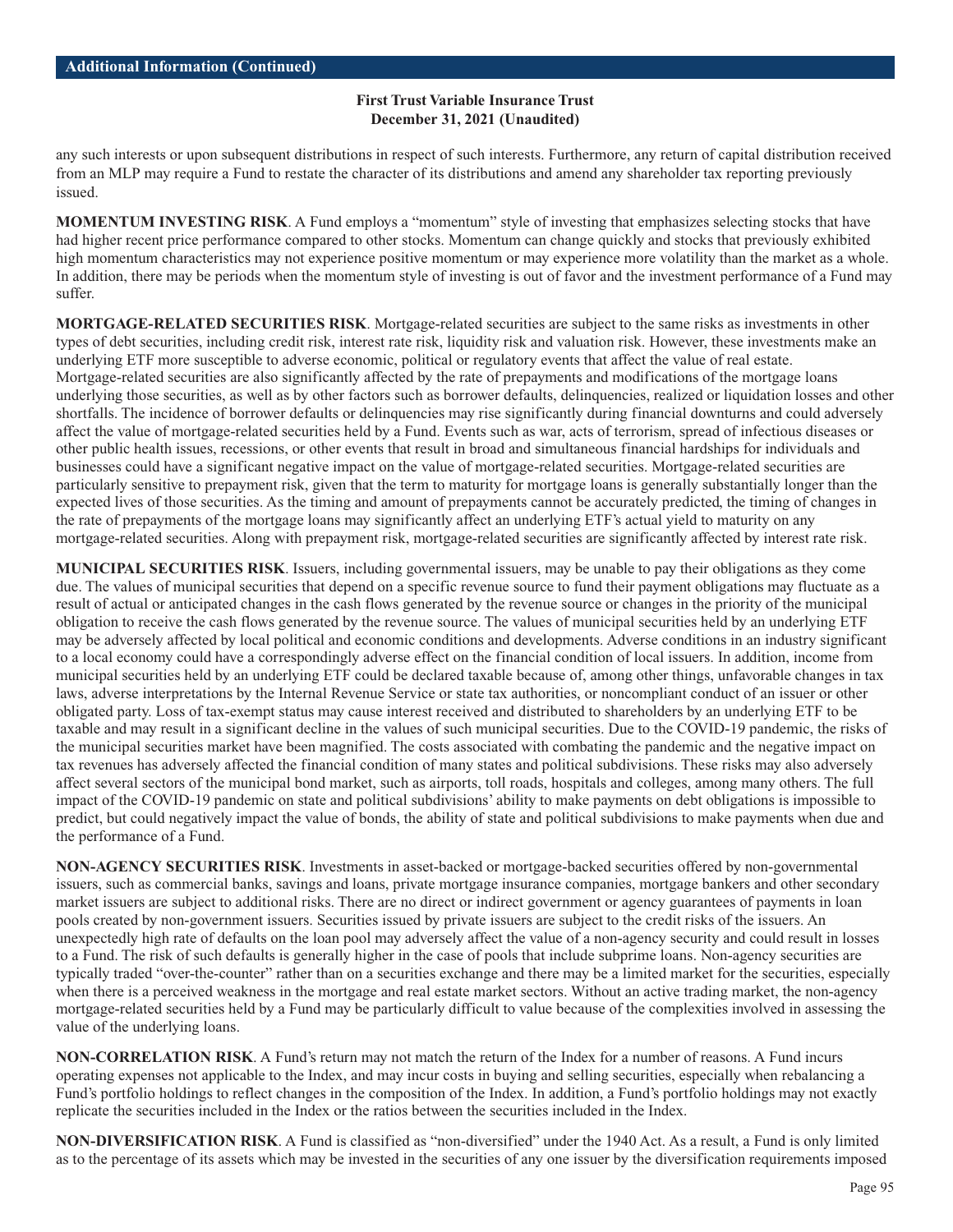by the Internal Revenue Code of 1986, as amended. A Fund may invest a relatively high percentage of its assets in a limited number of issuers. As a result, a Fund may be more susceptible to a single adverse economic or regulatory occurrence affecting one or more of these issuers, experience increased volatility and be highly invested in certain issuers.

**NON-U.S. SECURITIES RISK**. Non-U.S. securities are subject to higher volatility than securities of domestic issuers due to possible adverse political, social or economic developments, restrictions on foreign investment or exchange of securities, capital controls, lack of liquidity, currency exchange rates, excessive taxation, government seizure of assets, the imposition of sanctions by foreign governments, different legal or accounting standards, and less government supervision and regulation of securities exchanges in foreign countries.

**OPERATIONAL RISK.** A Fund is subject to risks arising from various operational factors, including, but not limited to, human error, processing and communication errors, errors of a Fund's service providers, counterparties or other third-parties, failed or inadequate processes and technology or systems failures. Although a Fund and the Advisor seek to reduce these operational risks through controls and procedures, there is no way to completely protect against such risks.

**PASSIVE INVESTMENT RISK**. A Fund is not actively managed. A Fund invests in securities included in or representative of the Index regardless of investment merit. A Fund generally will not attempt to take defensive positions in declining markets. In the event that the Index is no longer calculated, the Index license is terminated or the identity or character of the Index is materially changed, a Fund will seek to engage a replacement index.

**PORTFOLIO TURNOVER RISK**. High portfolio turnover may result in a Fund paying higher levels of transaction costs and may generate greater tax liabilities for shareholders. Portfolio turnover risk may cause a Fund's performance to be less than expected.

**PREFERRED SECURITIES RISK**. Preferred securities combine some of the characteristics of both common stocks and bonds. Preferred securities are typically subordinated to bonds and other debt securities in a company's capital structure in terms of priority to corporate income, subjecting them to greater credit risk than those debt securities. Generally, holders of preferred securities have no voting rights with respect to the issuing company unless preferred dividends have been in arrears for a specified number of periods, at which time the preferred security holders may obtain limited rights. In certain circumstances, an issuer of preferred securities may defer payment on the securities and, in some cases, redeem the securities prior to a specified date. Preferred securities may also be substantially less liquid than other securities, including common stock.

**PREPAYMENT RISK**. Prepayment risk is the risk that the issuer of a debt security will repay principal prior to the scheduled maturity date. Debt securities allowing prepayment may offer less potential for gains during a period of declining interest rates, as an underlying ETF may be required to reinvest the proceeds of any prepayment at lower interest rates. These factors may cause the value of an investment in an underlying ETF to change.

**REIT RISK**. REITs typically own and operate income-producing real estate, such as residential or commercial buildings, or real-estate related assets, including mortgages. As a result, investments in REITs are subject to the risks associated with investing in real estate, which may include, but are not limited to: fluctuations in the value of underlying properties; defaults by borrowers or tenants; market saturation; changes in general and local operating expenses; and other economic, political or regulatory occurrences affecting companies in the real estate sector. REITs are also subject to the risk that the real estate market may experience an economic downturn generally, which may have a material effect on the real estate in which the REITs invest and their underlying portfolio securities. REITs may have also a relatively small market capitalization which may result in their shares experiencing less market liquidity and greater price volatility than larger companies. Increases in interest rates typically lower the present value of a REIT's future earnings stream, and may make financing property purchases and improvements more costly. Because the market price of REIT stocks may change based upon investors' collective perceptions of future earnings, the value of a Fund will generally decline when investors anticipate or experience rising interest rates.

**SENIOR LOAN RISK**. Senior loans represent debt obligations of sub-investment grade corporate borrowers, similar to high yield bonds; however, senior loans are different from traditional high yield bonds in that senior loans are typically senior to other obligations of the borrower and generally secured by a lien on all or some portion of the assets of the borrower. The senior loan market has seen a significant increase in loans with weaker lender protections including, but not limited to, limited financial maintenance covenants or, in some cases, no financial maintenance covenants (i.e., "covenant-lite loans") that would typically be included in a traditional loan agreement and general weakening of other restrictive covenants applicable to the borrower such as limitations on incurrence of additional debt, restrictions on payments of junior debt or restrictions on dividends and distributions. Weaker lender protections such as the absence of financial maintenance covenants in a loan agreement and the inclusion of "borrower-favorable" terms may impact recovery values and/or trading levels of senior loans in the future. The absence of financial maintenance covenants in a loan agreement generally means that the lender may not be able to declare a default if financial performance deteriorates. This may hinder an underlying ETF's ability to reprice credit risk associated with a particular borrower and reduce an underlying ETF's ability to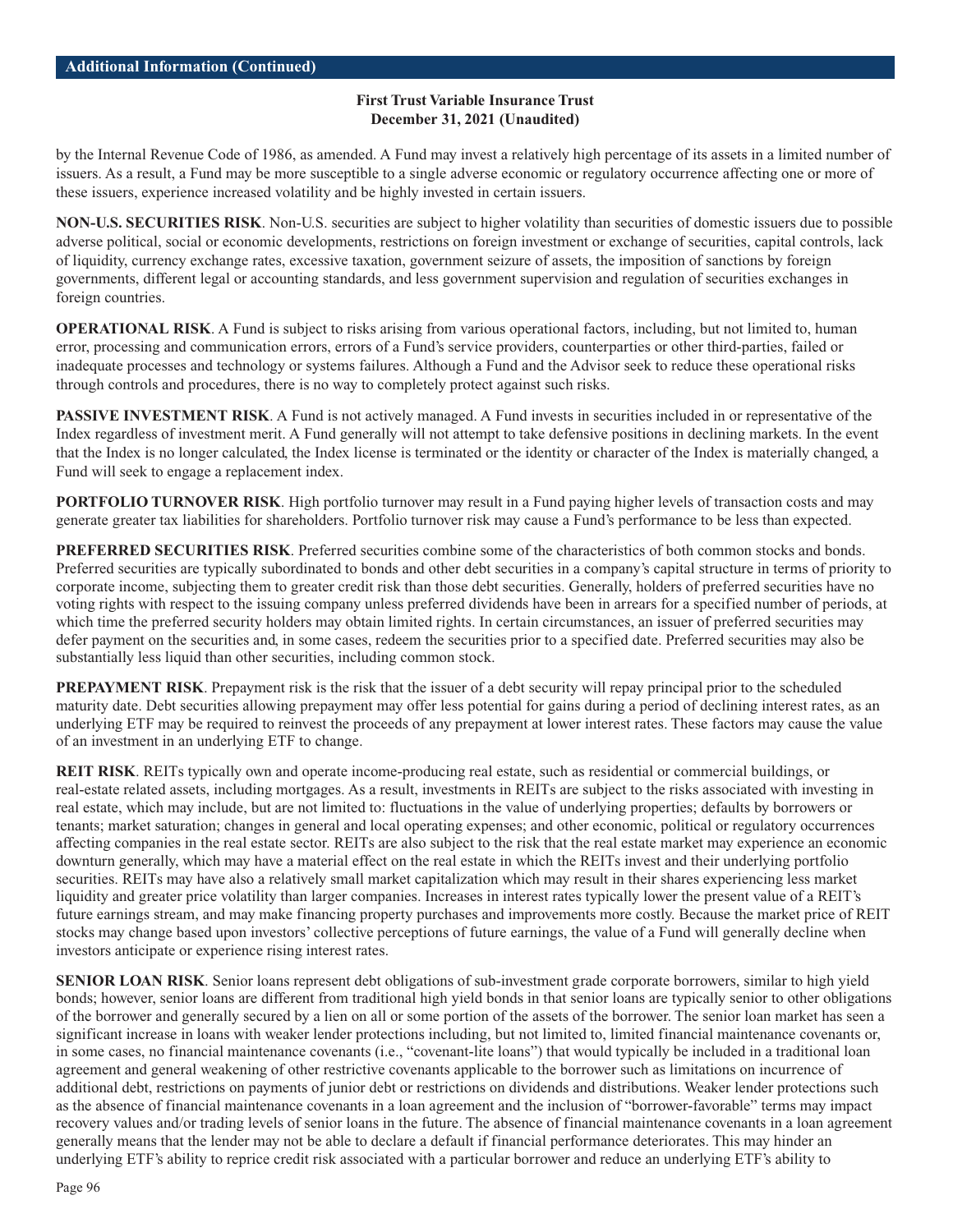restructure a problematic loan and mitigate potential loss. As a result, an underlying ETF's exposure to losses on investments in senior loans may be increased, especially during a downturn in the credit cycle or changes in market or economic conditions.

Senior loans are also subject to the same risks as investments in other types of debt securities, including credit risk, interest rate risk, liquidity risk and valuation risk that may be heightened because of the limited public information available regarding senior loans. If an underlying ETF holds a senior loan through another financial institution or relies on a financial institution to administer the loan, its receipt of principal and interest on the loan may be subject to the credit risk of that financial institution. Although senior loans are generally secured by specific collateral, there can be no assurance that liquidation of such collateral would satisfy the borrower's obligation in the event of non-payment of scheduled interest or principal or that such collateral could be readily liquidated.

No active trading market may exist for certain senior loans, which may impair the ability of an underlying ETF to realize full value in the event of the need to sell its position in a senior loan and which may make it difficult to accurately value senior loans. Lastly, senior loans may not be considered "securities," and an underlying ETF may not be entitled to rely on the anti-fraud protections of the federal securities laws.

**SIGNIFICANT EXPOSURE RISK**. To the extent that a Fund invests a large percentage of its assets in a single asset class or the securities of issuers within the same country, state, region, industry or sector, an adverse economic, business or political development may affect the value of a Fund's investments more than if a Fund were more broadly diversified. A significant exposure makes a Fund more susceptible to any single occurrence and may subject a Fund to greater market risk than a fund that is more broadly diversified.

**SMALLER COMPANIES RISK**. Small and/or mid capitalization companies may be more vulnerable to adverse general market or economic developments, and their securities may be less liquid and may experience greater price volatility than larger, more established companies as a result of several factors, including limited trading volumes, fewer products or financial resources, management inexperience and less publicly available information. Accordingly, such companies are generally subject to greater market risk than larger, more established companies.

**TBA TRANSACTIONS RISK**. Certain ETFs in which a Fund may invest may purchase securities via to-be-announced transactions ("TBA Transactions"). In such a transaction, the purchase price of the securities is typically fixed at the time of the commitment, but delivery and payment can take place a month or more after the date of the commitment. At the time of delivery of the securities, the value may be more or less than the purchase or sale price. Purchasing securities in a TBA Transaction may give rise to investment leverage and may increase an underlying ETF's volatility. Default by, or bankruptcy of, a counterparty to a TBA Transaction would expose an underlying ETF to possible losses because of an adverse market action, expenses or delays in connection with the purchase or sale of the pools specified in such transaction.

**U.S. GOVERNMENT SECURITIES RISK**. U.S. government securities are subject to interest rate risk but generally do not involve the credit risks associated with investments in other types of debt securities. As a result, the yields available from U.S. government securities are generally lower than the yields available from other debt securities. U.S. government securities are guaranteed only as to the timely payment of interest and the payment of principal when held to maturity. While securities issued or guaranteed by U.S. federal government agencies (such as Ginnie Mae) are backed by the full faith and credit of the U.S. Department of the Treasury, securities issued by government sponsored entities (such as Fannie Mae and Freddie Mac) are solely the obligation of the issuer and generally do not carry any guarantee from the U.S. government.

**VALUATION RISK**. A Fund or an underlying ETF may hold securities or other assets that may be valued on the basis of factors other than market quotations. This may occur because the asset or security does not trade on a centralized exchange, or in times of market turmoil or reduced liquidity. There are multiple methods that can be used to value a portfolio holding when market quotations are not readily available. The value established for any portfolio holding at a point in time might differ from what would be produced using a different methodology or if it had been priced using market quotations. Portfolio holdings that are valued using techniques other than market quotations, including "fair valued" assets or securities, may be subject to greater fluctuation in their valuations from one day to the next than if market quotations were used. In addition, there is no assurance that a Fund or an underlying ETF could sell or close out a portfolio position for the value established for it at any time, and it is possible that a Fund or an underlying ETF would incur a loss because a portfolio position is sold or closed out at a discount to the valuation established by a Fund or an underlying ETF at that time. A Fund's ability to value investments may be impacted by technological issues or errors by pricing services or other third-party service providers.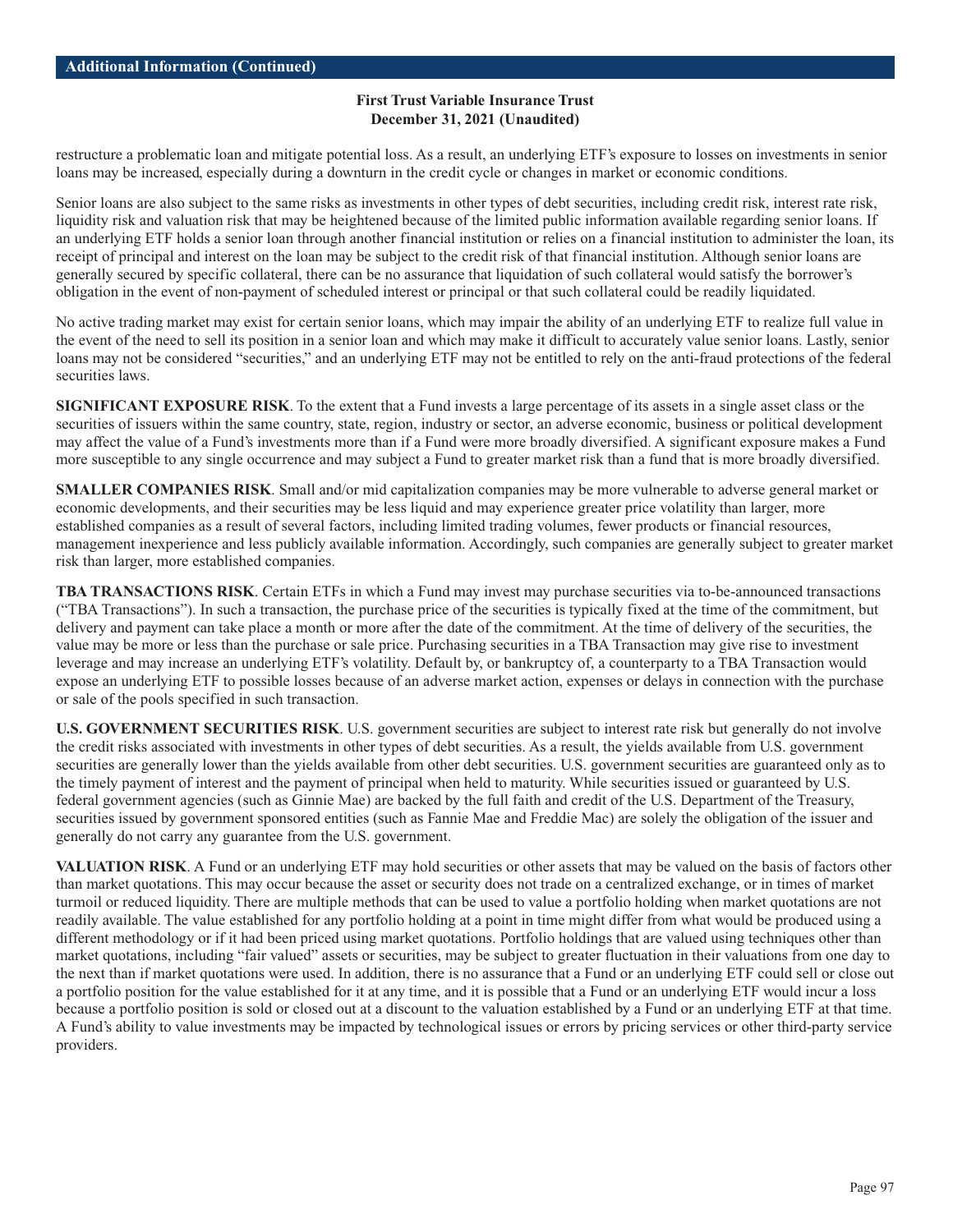The following tables identify the Trustees and Officers of the Trust. Unless otherwise indicated, the address of all persons is 120 East Liberty Drive, Suite 400, Wheaton, IL 60187.

The Trust's statement of additional information includes additional information about the Trustees and is available, without charge, upon request, by calling (800) 988-5891.

| Name, Year of Birth and<br><b>Position with the Trust</b> | <b>Term of Office</b><br>and Year First<br><b>Elected or</b><br><b>Appointed</b> | <b>Principal Occupations</b><br><b>During Past 5 Years</b>                                                                                                                                                         | Number of<br>Portfolios in<br>the First Trust<br><b>Fund Complex</b><br>Overseen by<br><b>Trustee</b> | Other<br><b>Trusteeships or</b><br><b>Directorships</b><br><b>Held by Trustee</b><br><b>During Past 5</b><br>Years                                                                                                                                                                                                                                                                                                      |
|-----------------------------------------------------------|----------------------------------------------------------------------------------|--------------------------------------------------------------------------------------------------------------------------------------------------------------------------------------------------------------------|-------------------------------------------------------------------------------------------------------|-------------------------------------------------------------------------------------------------------------------------------------------------------------------------------------------------------------------------------------------------------------------------------------------------------------------------------------------------------------------------------------------------------------------------|
|                                                           |                                                                                  | <b>INDEPENDENT TRUSTEES</b>                                                                                                                                                                                        |                                                                                                       |                                                                                                                                                                                                                                                                                                                                                                                                                         |
| Richard E. Erickson, Trustee<br>(1951)                    | • Indefinite Term<br>• Since Trust<br>Inception                                  | Physician; Officer, Wheaton Orthopedics;<br>Limited Partner, Gundersen Real Estate Limited<br>Partnership (June 1992 to December 2016)                                                                             | 216                                                                                                   | None                                                                                                                                                                                                                                                                                                                                                                                                                    |
| Thomas R. Kadlec, Trustee<br>(1957)                       | • Indefinite Term<br>• Since Trust<br>Inception                                  | President, ADM Investor Services, Inc. (Futures<br>Commission Merchant)                                                                                                                                            | 216                                                                                                   | Director of ADM<br>Investor Services.<br>Inc., ADM Investor<br>Services<br>International,<br><b>Futures Industry</b><br>Association, and<br><b>National Futures</b><br>Association                                                                                                                                                                                                                                      |
| Denise M. Keefe, Trustee<br>(1964)                        | • Indefinite Term<br>$\cdot$ Since 2021                                          | Executive Vice President, Advocate Aurora<br>Health and President, Advocate Aurora<br>Continuing Health Division (Integrated<br>Healthcare System)                                                                 | 216                                                                                                   | Director and Board<br>Chair of Advocate<br>Home Health<br>Services, Advocate<br>Home Care<br>Products and<br>Advocate Hospice;<br>Director and Board<br>Chair of Aurora At<br>Home (since 2018);<br>Director of<br>Advocate Physician<br>Partners<br>Accountable Care<br>Organization;<br>Director and Board<br>Chair of RML<br>Long Term Acute<br>Care Hospitals; and<br>Director of Senior<br>Helpers (since<br>2021) |
| Robert F. Keith, Trustee<br>(1956)                        | • Indefinite Term<br>• Since Trust<br>Inception                                  | President, Hibs Enterprises (Financial and<br>Management Consulting)                                                                                                                                               | 216                                                                                                   | Director of Trust<br>Company of<br>Illinois                                                                                                                                                                                                                                                                                                                                                                             |
| Niel B. Nielson, Trustee<br>(1954)                        | • Indefinite Term<br>• Since Trust<br>Inception                                  | Senior Advisor (August 2018 to Present),<br>Managing Director and Chief Operating Officer<br>(January 2015 to August 2018), Pelita Harapan<br><b>Educational Foundation (Educational Products</b><br>and Services) | 216                                                                                                   | None                                                                                                                                                                                                                                                                                                                                                                                                                    |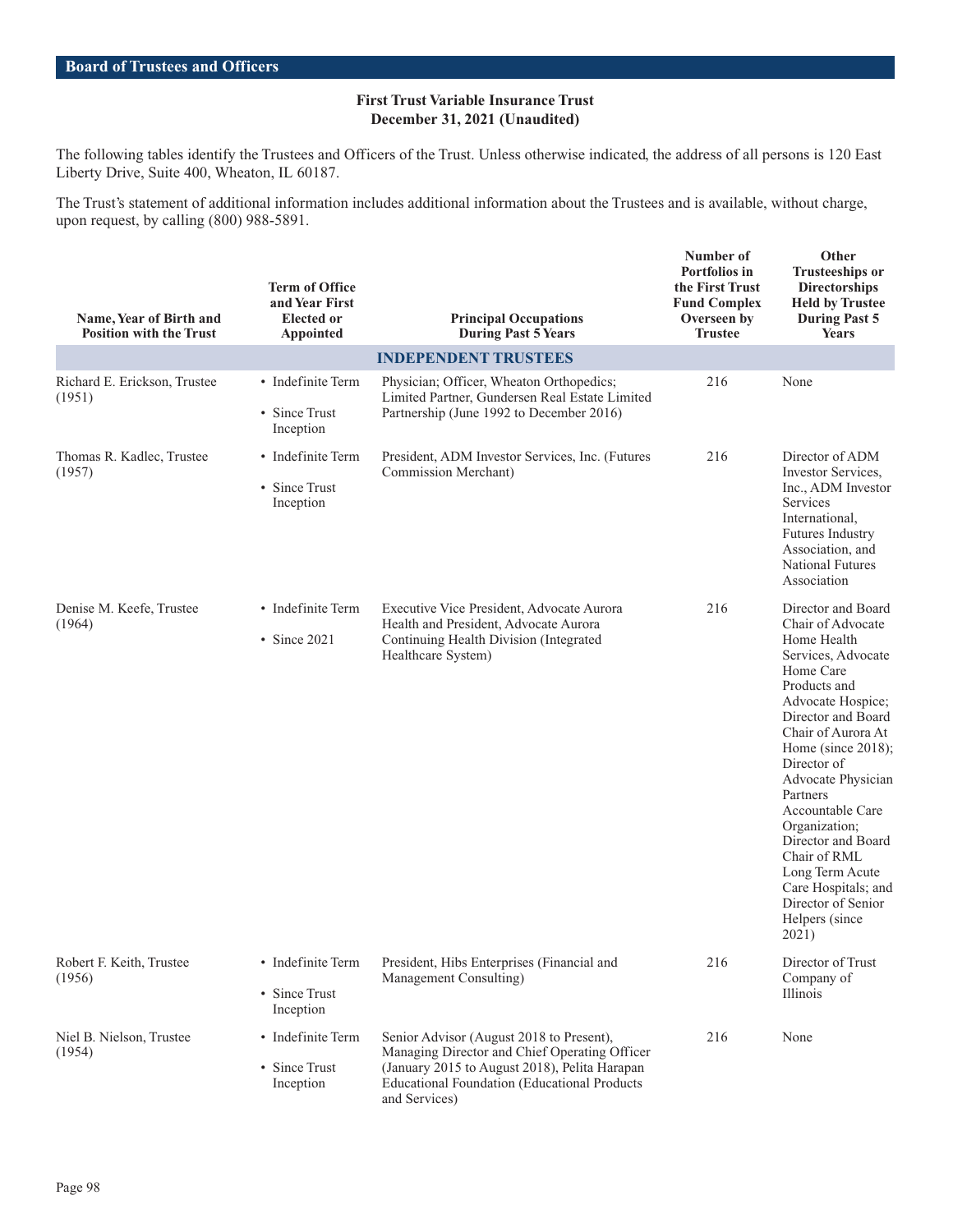| Name, Year of Birth and<br><b>Position with the Trust</b>                      | <b>Term of Office</b><br>and Year First<br><b>Elected or</b><br><b>Appointed</b> |                                                          | <b>Principal Occupations</b><br><b>During Past 5 Years</b>                                                                                                                                                                                                                                                                                                                                         |                                                            | Other<br><b>Trusteeships or</b><br><b>Directorships</b><br><b>Held by Trustee</b><br><b>During Past 5</b><br>Years |
|--------------------------------------------------------------------------------|----------------------------------------------------------------------------------|----------------------------------------------------------|----------------------------------------------------------------------------------------------------------------------------------------------------------------------------------------------------------------------------------------------------------------------------------------------------------------------------------------------------------------------------------------------------|------------------------------------------------------------|--------------------------------------------------------------------------------------------------------------------|
|                                                                                |                                                                                  | <b>INTERESTED TRUSTEE</b>                                |                                                                                                                                                                                                                                                                                                                                                                                                    |                                                            |                                                                                                                    |
| James A. Bowen <sup>(1)</sup> , Trustee and<br>Chairman of the Board<br>(1955) | • Indefinite Term<br>• Since Trust<br>Inception                                  | Advisor)                                                 | Chief Executive Officer, First Trust Advisors<br>216<br>None<br>L.P. and First Trust Portfolios L.P.; Chairman of<br>the Board of Directors, BondWave LLC<br>(Software Development Company) and<br>Stonebridge Advisors LLC (Investment                                                                                                                                                            |                                                            |                                                                                                                    |
| Name and Year of Birth                                                         | <b>Position and Offices</b><br>with Trust                                        | <b>Term of Office</b><br>and Length of<br><b>Service</b> |                                                                                                                                                                                                                                                                                                                                                                                                    | <b>Principal Occupations</b><br><b>During Past 5 Years</b> |                                                                                                                    |
|                                                                                |                                                                                  | OFFICERS <sup>(2)</sup>                                  |                                                                                                                                                                                                                                                                                                                                                                                                    |                                                            |                                                                                                                    |
| James M. Dykas<br>(1966)                                                       | President and Chief<br><b>Executive Officer</b>                                  | • Indefinite Term<br>• Since January<br>2016             | Managing Director and Chief Financial Officer (January 2016 to<br>Present), Controller (January 2011 to January 2016), Senior Vice<br>President (April 2007 to January 2016), First Trust Advisors L.P.<br>and First Trust Portfolios L.P.; Chief Financial Officer (January<br>2016 to Present), BondWave LLC (Software Development<br>Company) and Stonebridge Advisors LLC (Investment Advisor) |                                                            |                                                                                                                    |
| Donald P. Swade<br>(1972)                                                      | Treasurer, Chief Financial<br>Officer and Chief<br>Accounting Officer            | • Indefinite Term<br>• Since January<br>2016             | Senior Vice President (July 2016 to Present), Vice President (April<br>2012 to July 2016), First Trust Advisors L.P. and First Trust<br>Portfolios L.P.                                                                                                                                                                                                                                            |                                                            |                                                                                                                    |
| W. Scott Jardine<br>(1960)                                                     | Secretary and Chief Legal<br>Officer                                             | • Indefinite Term<br>• Since Trust<br>Inception          | General Counsel, First Trust Advisors L.P. and First Trust<br>Portfolios L.P.; Secretary and General Counsel, BondWave LLC;<br>Secretary, Stonebridge Advisors LLC                                                                                                                                                                                                                                 |                                                            |                                                                                                                    |
| Daniel J. Lindquist<br>(1970)                                                  | Vice President                                                                   | • Indefinite Term<br>• Since Trust<br>Inception          | Managing Director, First Trust Advisors L.P. and First Trust<br>Portfolios L.P.                                                                                                                                                                                                                                                                                                                    |                                                            |                                                                                                                    |
| Kristi A. Maher<br>(1966)                                                      | Chief Compliance Officer<br>and Assistant Secretary                              | • Indefinite Term<br>• Since Trust<br>Inception          | Deputy General Counsel, First Trust Advisors L.P. and First Trust<br>Portfolios L.P.                                                                                                                                                                                                                                                                                                               |                                                            |                                                                                                                    |
| Roger F. Testin<br>(1966)                                                      | Vice President                                                                   | • Indefinite Term<br>• Since Trust<br>Inception          | Senior Vice President, First Trust Advisors L.P. and First Trust<br>Portfolios L.P.                                                                                                                                                                                                                                                                                                                |                                                            |                                                                                                                    |
| Stan Ueland<br>(1970)                                                          | Vice President                                                                   | · Indefinite Term<br>• Since Trust<br>Inception          | Senior Vice President, First Trust Advisors L.P. and First Trust<br>Portfolios L.P.                                                                                                                                                                                                                                                                                                                |                                                            |                                                                                                                    |

(1) Mr. Bowen is deemed an "interested person" of the Trust due to his position as CEO of First Trust Advisors L.P., investment advisor of the Trust.

<sup>(2)</sup> The term "officer" means the president, vice president, secretary, treasurer, controller or any other officer who performs a policy making function.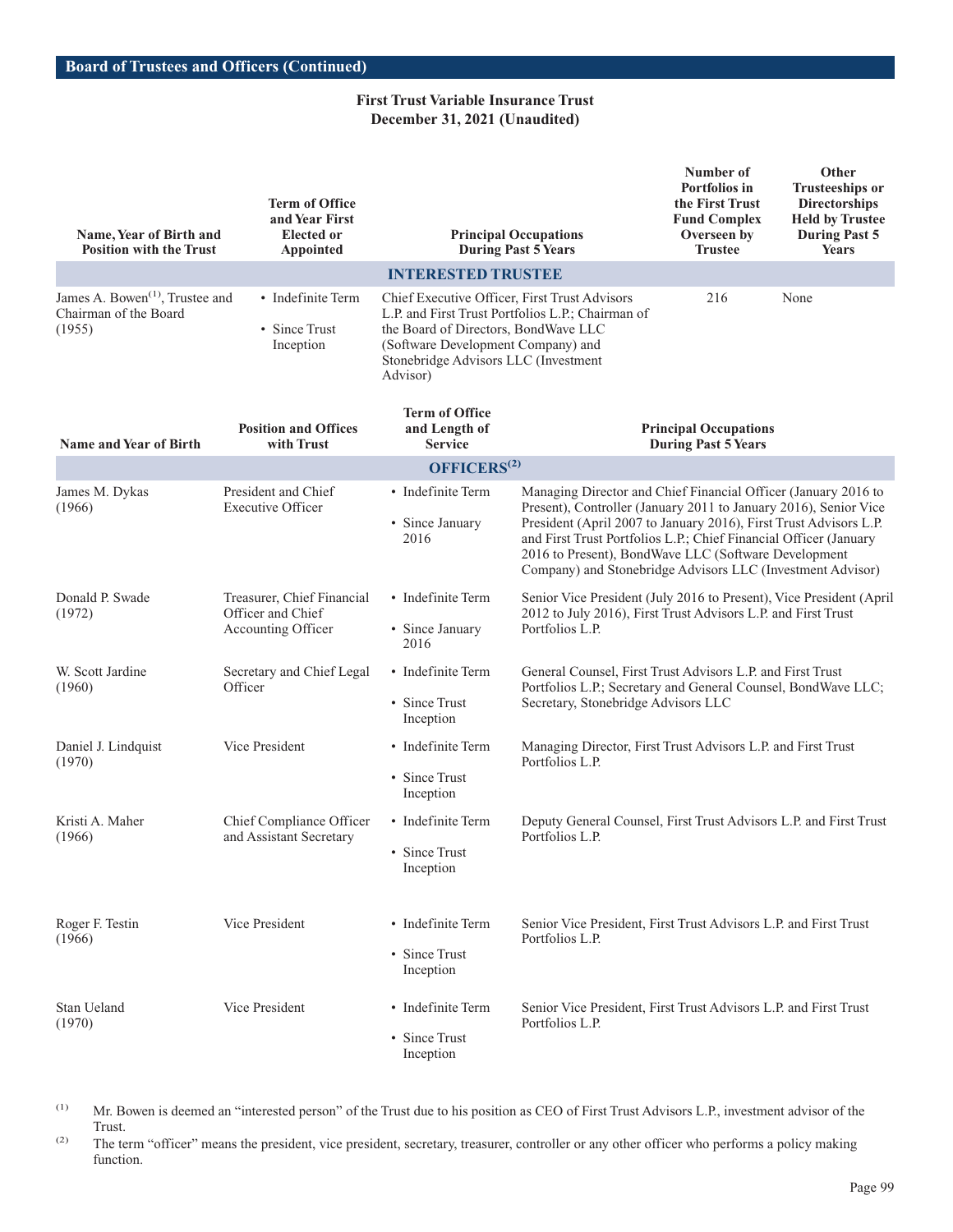#### **Privacy Policy**

First Trust values our relationship with you and considers your privacy an important priority in maintaining that relationship. We are committed to protecting the security and confidentiality of your personal information.

#### **Sources of Information**

We collect nonpublic personal information about you from the following sources:

- Information we receive from you and your broker-dealer, investment professional or financial representative through interviews, applications, agreements or other forms;
- Information about your transactions with us, our affiliates or others;
- Information we receive from your inquiries by mail, e-mail or telephone; and
- Information we collect on our website through the use of "cookies". For example, we may identify the pages on our website that your browser requests or visits.

### **Information Collected**

The type of data we collect may include your name, address, social security number, age, financial status, assets, income, tax information, retirement and estate plan information, transaction history, account balance, payment history, investment objectives, marital status, family relationships and other personal information.

### **Disclosure of Information**

We do not disclose any nonpublic personal information about our customers or former customers to anyone, except as permitted by law. In addition to using this information to verify your identity (as required under law), the permitted uses may also include the disclosure of such information to unaffiliated companies for the following reasons:

- In order to provide you with products and services and to effect transactions that you request or authorize, we may disclose your personal information as described above to unaffiliated financial service providers and other companies that perform administrative or other services on our behalf, such as transfer agents, custodians and trustees, or that assist us in the distribution of investor materials such as trustees, banks, financial representatives, proxy services, solicitors and printers.
- We may release information we have about you if you direct us to do so, if we are compelled by law to do so, or in other legally limited circumstances (for example to protect your account from fraud).

In addition, in order to alert you to our other financial products and services, we may share your personal information within First Trust.

# **Use of Website Analytics**

We currently use third party analytics tools, Google Analytics and AddThis, to gather information for purposes of improving First Trust's website and marketing our products and services to you. These tools employ cookies, which are small pieces of text stored in a file by your web browser and sent to websites that you visit, to collect information, track website usage and viewing trends such as the number of hits, pages visited, videos and PDFs viewed and the length of user sessions in order to evaluate website performance and enhance navigation of the website. We may also collect other anonymous information, which is generally limited to technical and web navigation information such as the IP address of your device, internet browser type and operating system for purposes of analyzing the data to make First Trust's website better and more useful to our users. The information collected does not include any personal identifiable information such as your name, address, phone number or email address unless you provide that information through the website for us to contact you in order to answer your questions or respond to your requests. To find out how to opt-out of these services click on: [Google Analytics](https://support.google.com/analytics/answer/181881?hl=en) and [AddThis.](http://www.addthis.com/privacy/opt-out)

#### **Confidentiality and Security**

With regard to our internal security procedures, First Trust restricts access to your nonpublic personal information to those First Trust employees who need to know that information to provide products or services to you. We maintain physical, electronic and procedural safeguards to protect your nonpublic personal information.

# **Policy Updates and Inquiries**

As required by federal law, we will notify you of our privacy policy annually. We reserve the right to modify this policy at any time, however, if we do change it, we will tell you promptly. For questions about our policy, or for additional copies of this notice, please go to [www.ftportfolios.com,](http://www.ftportfolios.com) or contact us at 1-800-621-1675 (First Trust Portfolios) or 1-800-222-6822 (First Trust Advisors).

March 2021